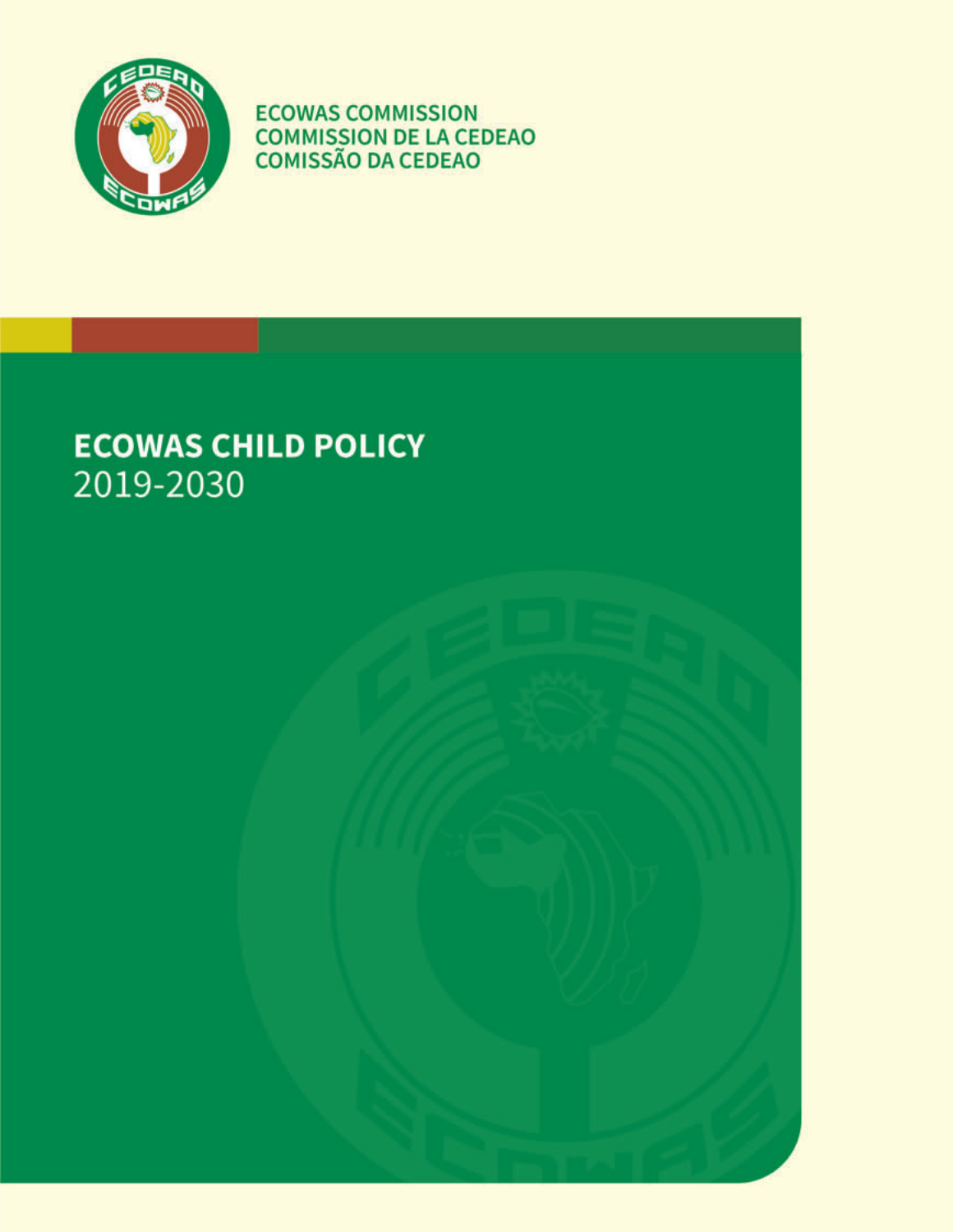# **ECOWAS CHILD POLICY 2019 - 2030**

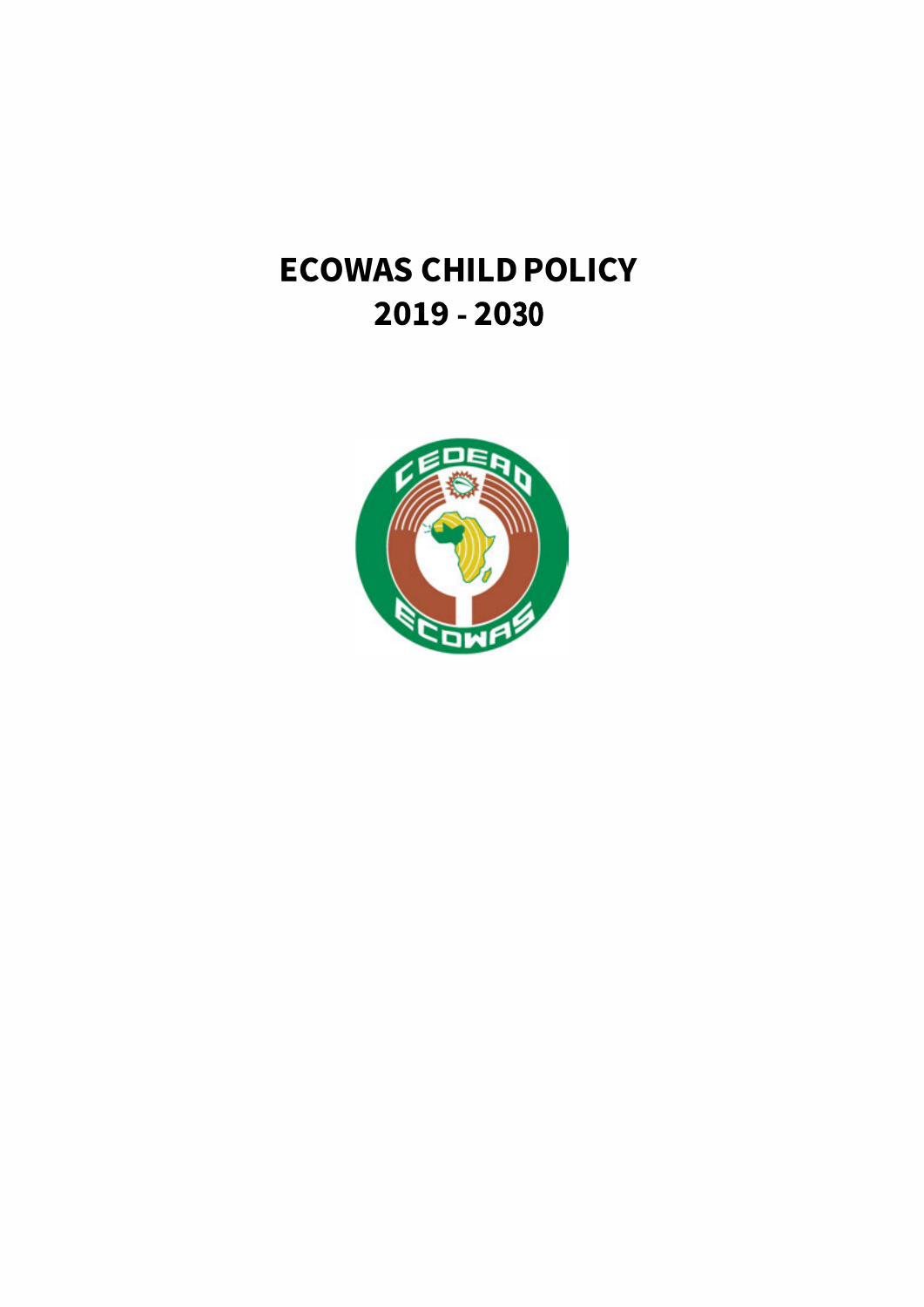# **Table of Contents**

| Foreword by the Commissioner Social Affairs and Gender, ECOWAS Commission 1                                                                                              |  |
|--------------------------------------------------------------------------------------------------------------------------------------------------------------------------|--|
|                                                                                                                                                                          |  |
|                                                                                                                                                                          |  |
|                                                                                                                                                                          |  |
| $\mathsf{L}$                                                                                                                                                             |  |
|                                                                                                                                                                          |  |
|                                                                                                                                                                          |  |
|                                                                                                                                                                          |  |
| KEY ISSUES IMPACTING ON THE FULFILMENT OF CHILD RIGHTS IN WEST AFRICA  14<br>II.                                                                                         |  |
|                                                                                                                                                                          |  |
| 2.2 FOUR KEY ISSUES IMPACTING ON THE FULFILMENT OF CHILDREN'S RIGHTS 15                                                                                                  |  |
|                                                                                                                                                                          |  |
| 2.2.2 Impact of climate change, natural disasters and environmental hazards on children 21                                                                               |  |
| 2.2.3 Crises, conflicts and increased vulnerability of children in emergencies  21                                                                                       |  |
| 2.2.4 Gender inequalities affecting children and other cross-cutting vulnerabilities and issues  23                                                                      |  |
| III.                                                                                                                                                                     |  |
|                                                                                                                                                                          |  |
|                                                                                                                                                                          |  |
|                                                                                                                                                                          |  |
|                                                                                                                                                                          |  |
| IV.                                                                                                                                                                      |  |
| 4.1 KEY PRIORITIES AMONG THE FOUR CLUSTERS OF CHILD RIGHTS: SURVIVAL, DEVELOPMENT,                                                                                       |  |
|                                                                                                                                                                          |  |
|                                                                                                                                                                          |  |
|                                                                                                                                                                          |  |
|                                                                                                                                                                          |  |
| POLICY IMPLEMENTATION: THE ROLE OF STAKEHOLDERS, MONITORING, REPORTING AND<br>$V_{\odot}$<br>ACCOUNTABILITY, RESOURCE MOBILISATION AND BUDGET ALLOCATION FOR CHILDREN 47 |  |
|                                                                                                                                                                          |  |
|                                                                                                                                                                          |  |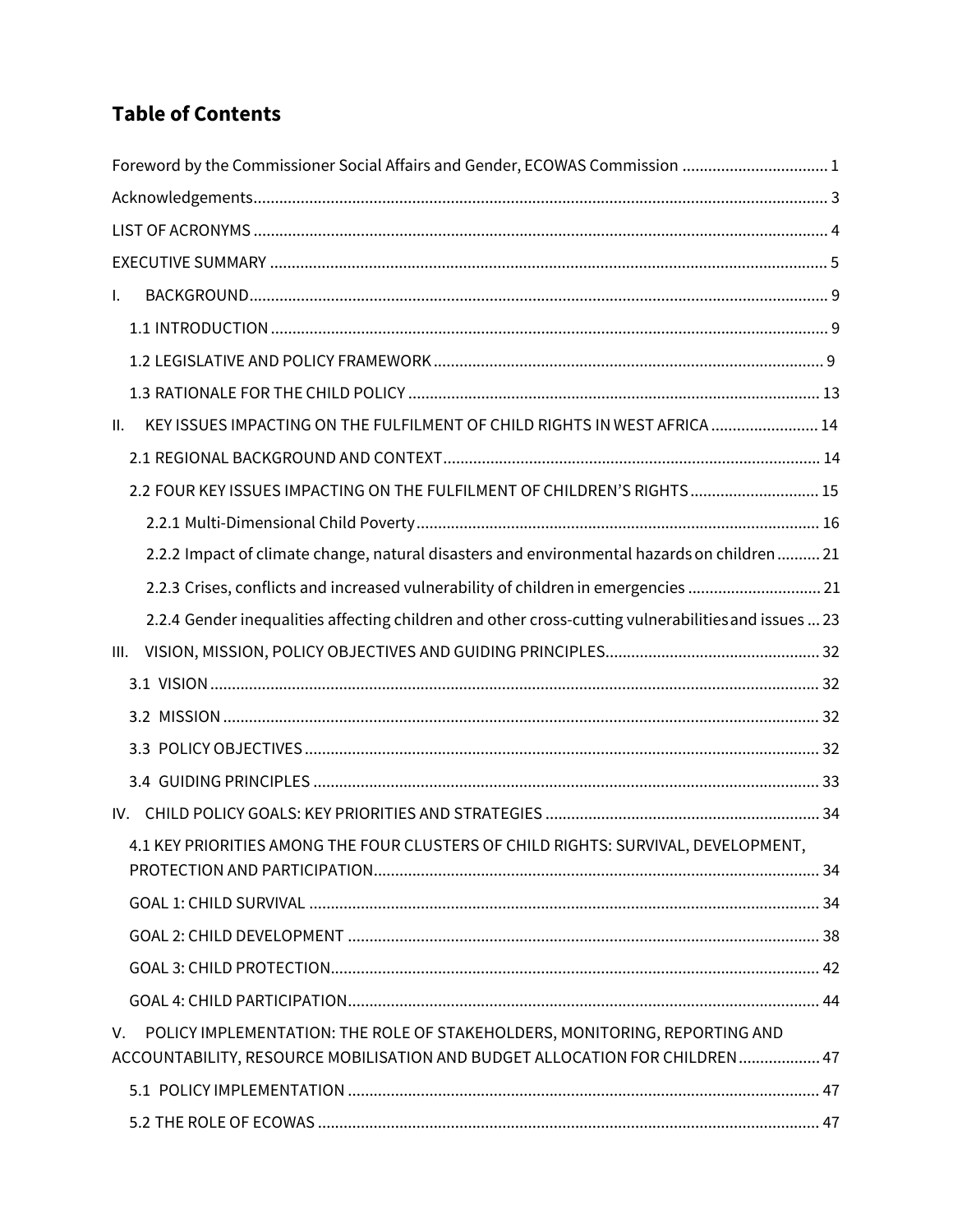| 5.2 SUSTAINABLE RESOURCE MOBILISATION AND BUDGET ALLOCATION FOR CHILDREN  52                                                                                           |
|------------------------------------------------------------------------------------------------------------------------------------------------------------------------|
|                                                                                                                                                                        |
|                                                                                                                                                                        |
|                                                                                                                                                                        |
| ANNEX 3: ECOWAS STRATEGIC FRAMEWORK FOR STRENGTHENING NATIONAL CHILD PROTECTION<br>SYSTEMS TO PREVENT AND RESPOND TO VIOLENCE, ABUSE AND EXPLOITATION AGAINST CHILDREN |
| ANNEX 4: BACKGROUND DOCUMENT ON KEY ISSUES IMPACTING ON THE FULFILMENT OF CHIL                                                                                         |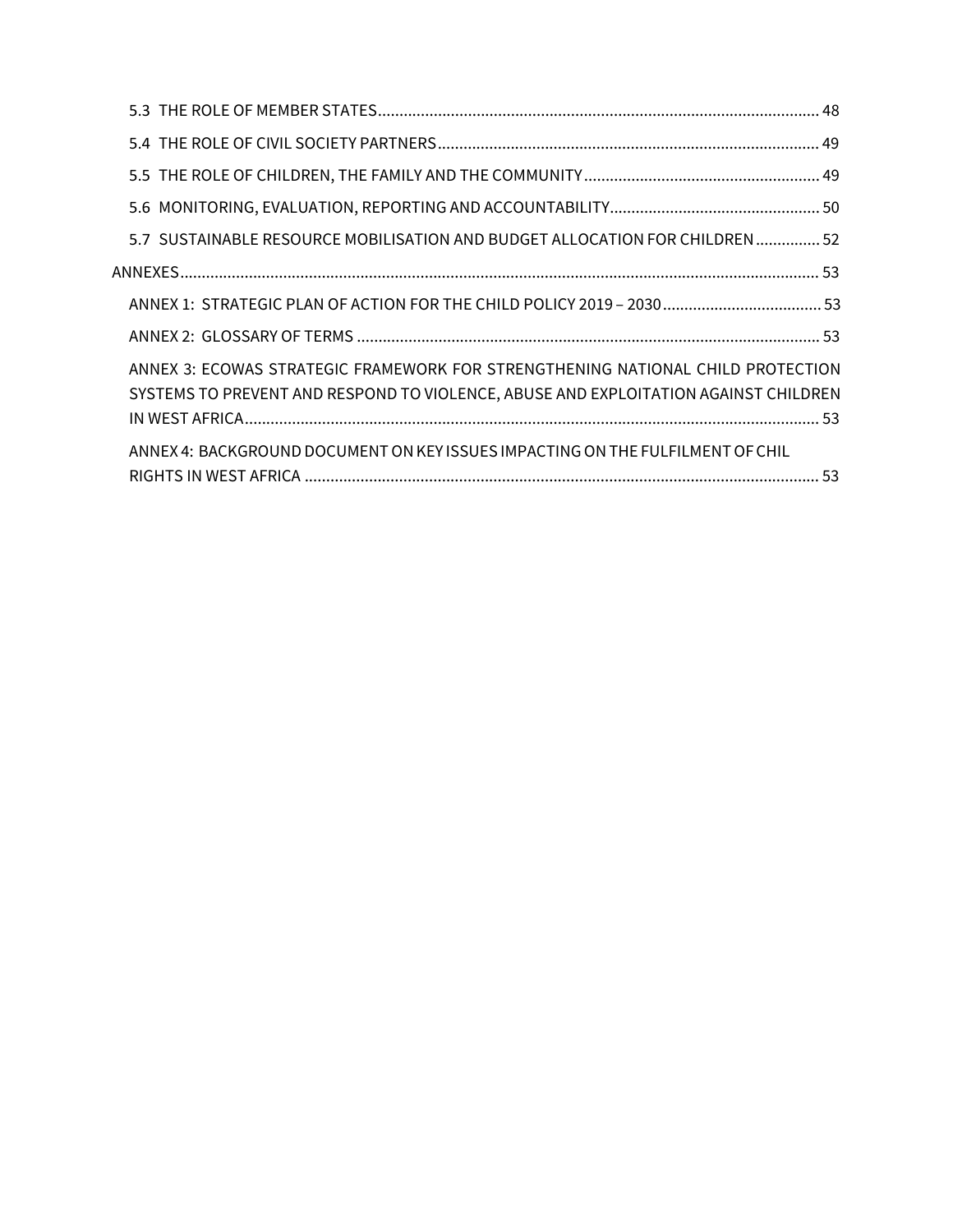# **Foreword for the new ECOWAS Child Policy**

It is my pleasure to write the Foreword of this new ECOWAS Child Policy and Strategic Plan of Action (2019-2030). This Policy reflects the regional commitment to recognize, respect and promoteChildren's Rights and theiroverall wellbeing. I fully concurwith the view that'ittakes a community to raise a child', since a child's wellbeing is the responsibility of various stakeholders, governmental and non-governmental; mainly the family, community andstate.

The new Child Policy and Strategic Plan of Action provide a comprehensive conceptual architecture and concrete guidance for coordinating the efforts of all stakeholders in the ECOWAS region towards achieving the goals of extant international instruments relative to child rights. These include, specifically the SDGs 1 – 6 (no poverty, zero hunger, good health and well-being, quality education, gender equality and clear water and sanitation); the Universal Declaration of Human Rights, the United Nations Convention on the Rights of the Child, the African Charter on Human and Peoples' Rights, the African Charter on the Rights and Welfare of the Child (ACEWC); and the ECOWAS Protocol on Democracy and Good Governance.

Operationally, the accompanying Strategic Plan of Action will ensure effective thematic and issue-based coordination towards specific results within the ECOWAS Commission as a whole, with all institutions of ECOWAS (including the West Africa Health Organization), within Member States and across all States and Non-State Actors. This Policy highlights the individual context of each child and adopts a life-course approach to child-wellbeing. The Policy envisions that all children are to be loved, supported and protected. Children are to be encouraged, guided and assisted to reach their maximum potential, both in childhood, as well as to eventually mature into responsible and active citizens, who contribute to the overall enrichment of the region.

The new Child Policy is the result of an in-depth review and update of the first ECOWAS Child Policy and Strategic Plan of Action (2009-2013) and provides a comprehensive, holistic and gender-based approach to the protection and promotion of the rights of children in the ECOWAS region. The first ECOWAS Child Policy (2009-2013) was developed to support the promotion and fulfilment of children's rights in West Africa, focusing on four key priority areas: Survival, Development, Protection and Participation. The first Child Policy drew its inspiration from the ECOWAS Revised Treaty guaranteeing the fundamental principles of human rights in accordance with the provisions of the African Charter on Human and Peoples' Rights; and was also anchored on the fundamental principle of the Protocol Relating to the Mechanism for Conflict Prevention, Management, Resolution, Peace-keeping and Security.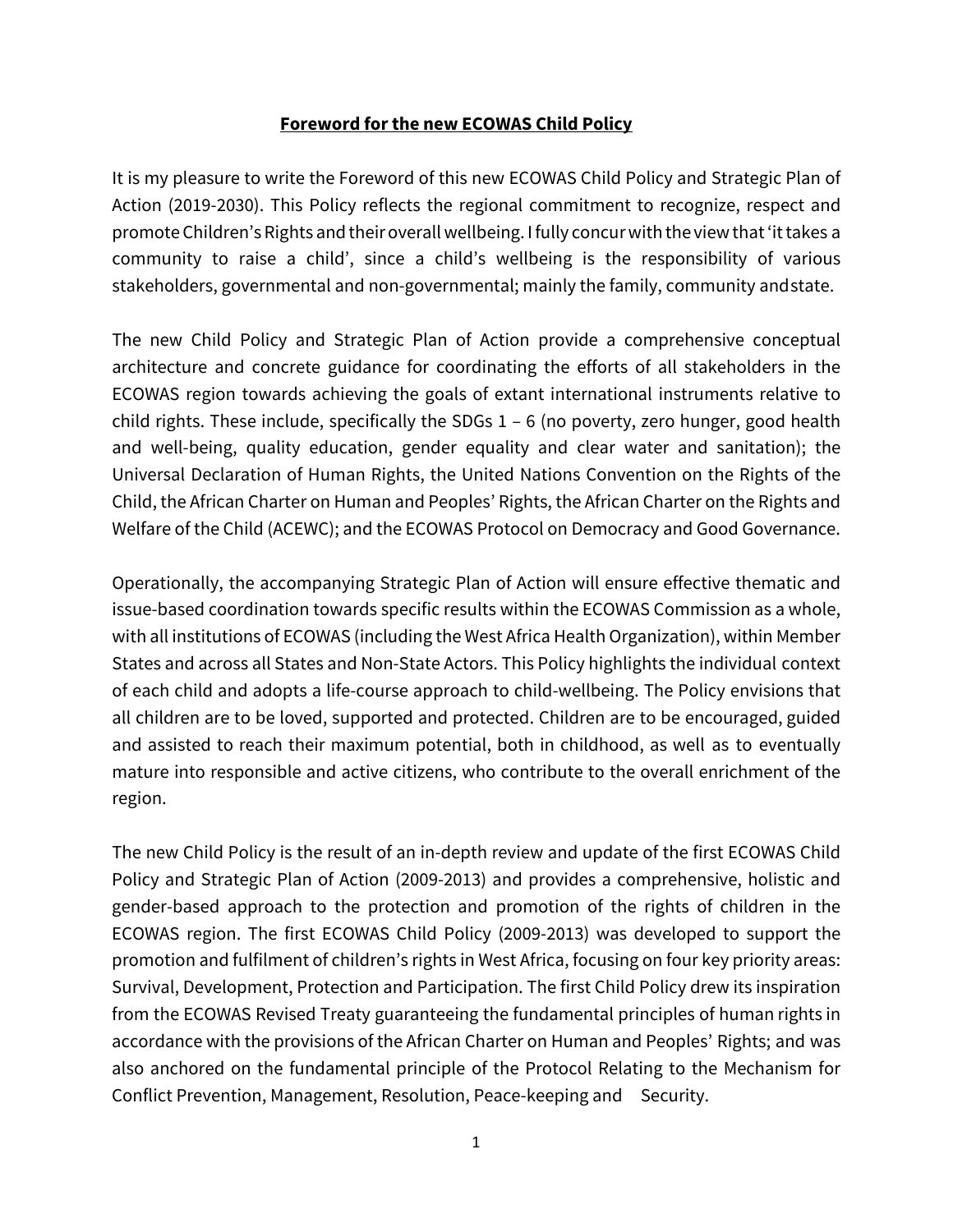Furthermore, the rights of children in ECOWAS are guaranteed under Article 41 of the Protocol on Democracy and Good Governance and also encapsulated within the broader scope of *ECOWAS Vision 2020: Towards a Democratic and Prosperous Community-the* Region's Strategic Document adopted in 2007.

The journey to the adoption of the new Child Policy effectively began in 2015 with Member States and other stakeholders emphasizing the need to review the first ECOWAS Child Policy and its Strategic Plan of Action. The process of developing an initial draft of the new Child Policy and Plan of Action started in earnest in 2016 with the support of an ILO Consultant hired through the ECOWAS- EU Free Movement and Migration in West Africa Program (FMM) and led by the Directorate of Humanitarian and Social Affairs. Subsequently ECOWAS held consultative meetings with Regional Partners and Experts in Lagos, Nigeria and Dakar, Senegal in 2017. Advanced drafts were circulated to key partners for review in March 2018 and finalization of the Child Policy and its Strategic Plan of Action was supported by a UNICEF Consultant between October and November 2018. Adoption by the Ministers in charge of the Rights of the Child was in January 2019 and later approved by the Summit of the ECOWAS Heads of State and Government in June, 2019.

This new Child Policy should be read and used in conjunction with the *ECOWAS Strategic Framework for Strengthening National Child Protection Systems to prevent and respond to Violence, Abuse and Exploitation against Children in West Africa.* The Strategic Framework builds on existing policy and legal frameworks within the region and was adopted by ECOWAS in 2017 to promote accountability and provide direction and guidance to Members States on child protection and to influence national level programme initiatives that promote a protective environment for children in both emergency and non-emergencysituations.

It is my earnest desire that in the collective implementation of the new Child Policy and Strategic Plan of Action, that results be pursued and achieved at local/community levels, sub-National, National and Regional levels. The need for effective monitoring and evaluation and the application of evidence-based interventions cannot be overemphasized. Accordingly, the Strategic Plan of Action prescribes specific and clearly defined reporting processes and the requirement for an independent review mechanism as well as a strong coordination function. Resource Mobilization will be key to the realization of the vision of the Policy. Also, it is undeniable that successful implementation of the Child Policy and its Strategic Plan of Action will require the mobilization of the collective consciousness of all West Africans. We might then hope to create a conducive and protective living space for all children and in doing so significantly contribute to the realization of the Human Security of ourRegion.

**Dr. Siga Fatima Jagne Commissioner, Department of Social Affairs and Gender ECOWAS Commission June, 2020**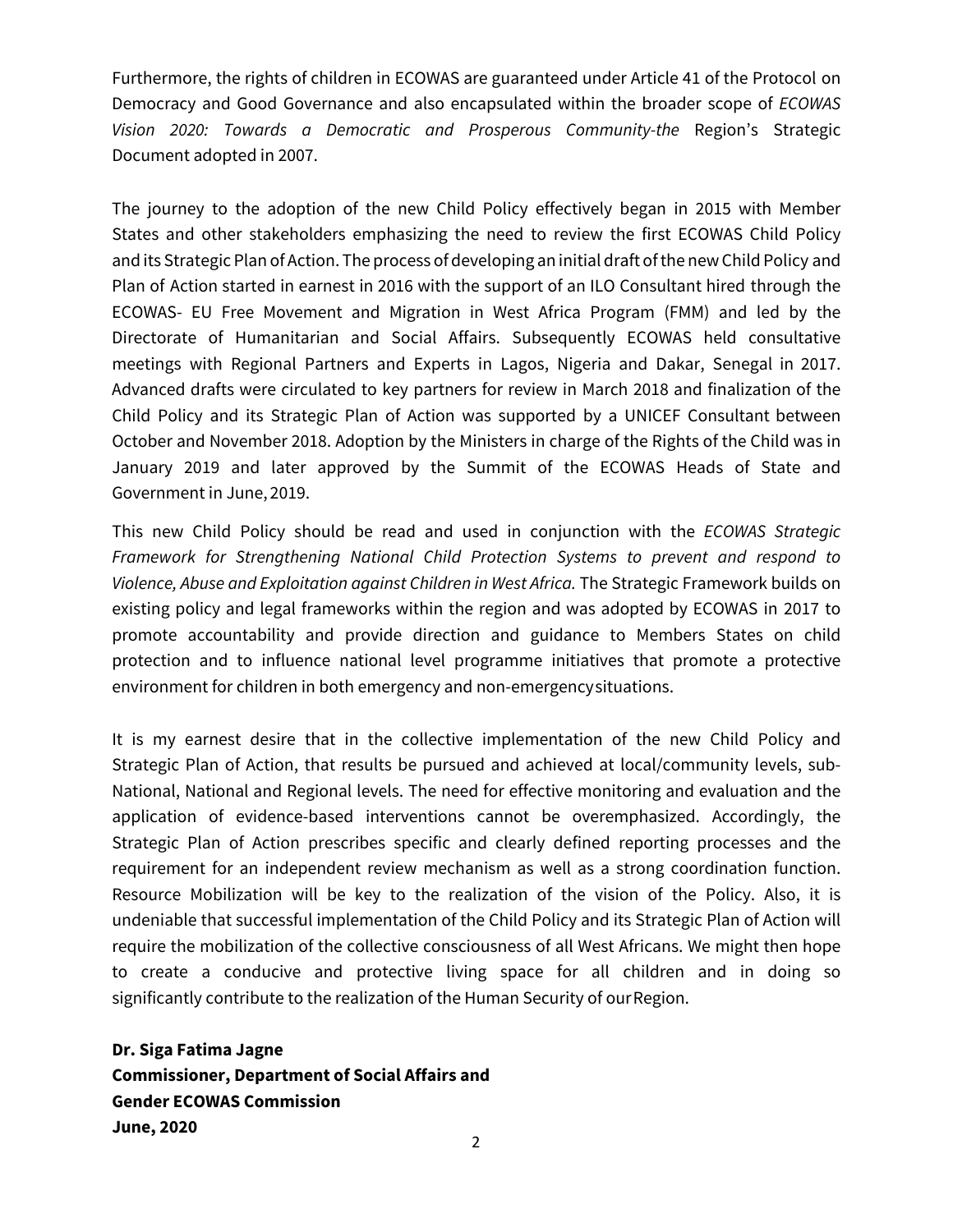# **Acknowledgement**

This new ECOWAS Child Policy and Strategic Plan of Action (2019-2030) was a collective effort that relied on the skills, talents, perseverance, dedication and political will of a number of people from the ECOWAS Commission, Member States, Partners and other Associates. The quest for a new Child Policy for the Region effectively began in 2015 when Member States and other stakeholders emphasized the need to review the first ECOWAS Child Policy and its Strategic Plan of Action.

First, I want to acknowledge the exemplary leadership of the immediate past and current Commissioners of the Department of Social Affairs and Gender, ECOWAS Commission, Dr. Fatimata Dia Sow and Dr. Siga Fatima Jagne respectively; whose political commitment and support enabled the development and adoption of the new ECOWAS Child Policy and Strategic Plan of Action. My gratitude also goes to all the ECOWAS staff that had contributed in many ways to this laudableachievement.

I would like to extend my sincere gratitude to the International Labour Organization (ILO) who supported the hiring of the first Consultant in 2016 through the ECOWAS- EU Free Movement and Migration (FMM) Program in West Africa, to develop the initial drafts of the Policy. I am also grateful to the UNICEF for supporting the hiring of a Consultant in 2018 for the finalization of the draft Child Policy and its Strategic Plan of Action.

I would also like to commend the efforts of the Member States Experts, Non-State Actors and other Partners who by their comments and observations throughout the process of development and adoption subjected the new Child Policy to rigorous qualitycontrol.

This is one of the giant steps that builds on previous efforts towards creating an ECOWAS region which respects and values every child, and works towards the realization of the full potential and well-being of all children. This Policy with a life span of about eleven years provides the normative framework and practical guidance for the promotion and protection of all dimensions of Child Rights in non-emergency and emergency situations like the current COVID-19 Pandemic.

# **Dr. Sintiki Tarfa UGBE**

Director, Humanitarian and Social Affairs ECOWAS Commission.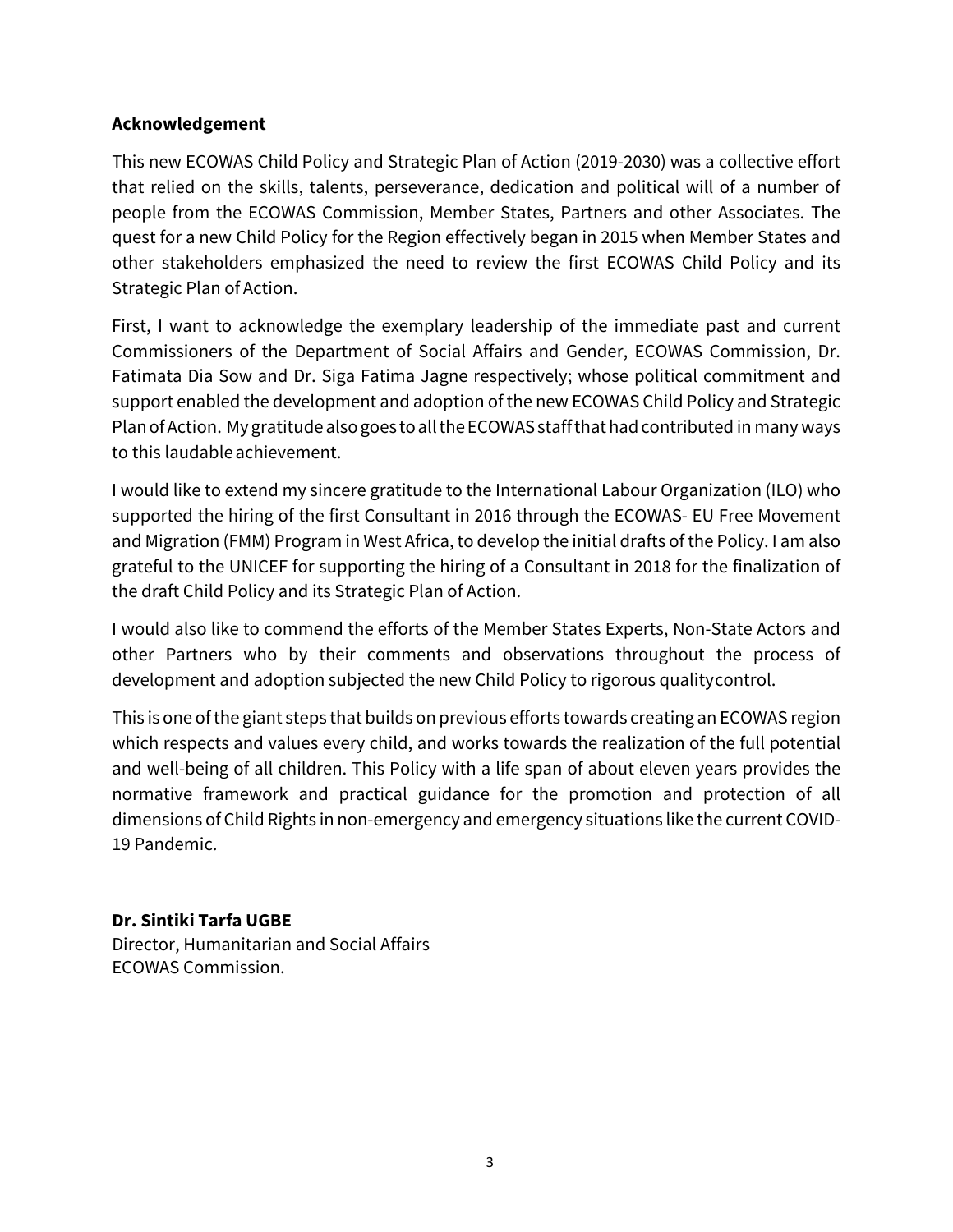# <span id="page-7-0"></span>**LIST OF ACRONYMS**

| African Committee of Experts on the Rights and Welfare of the Child |
|---------------------------------------------------------------------|
| African Charter on the Rights and Welfare of the Child              |
| Antiretrovirals                                                     |
| Alternatives to detention                                           |
| <b>African Union</b>                                                |
| Community-based Organization                                        |
| Convention on the Rights of the Child                               |
| Civil Society Organization                                          |
| Economic Community of West African States                           |
| Gender-based violence                                               |
| <b>Global Vaccine Action Plan</b>                                   |
| Human Development Index                                             |
| Human Immunodeficiency Virus/Acquired Immune Deficiency Syndrome    |
| International Committee of the Red Cross                            |
| <b>Internally Displaced Person</b>                                  |
| International Labour Organization                                   |
| <b>Insecticide Treated Net</b>                                      |
| Monitoring and Evaluation                                           |
| Memorandum of Understanding                                         |
| Mother-to-child transmission                                        |
| Non-Governmental Organisation                                       |
| Sustainable Development Goals                                       |
| Severe Acute Malnutrition                                           |
| Sexual and gender-based violence                                    |
| School related gender-based violence                                |
| Science, Technology, Engineering and Mathematics                    |
| <b>Technical and Vocational Education and Training</b>              |
| Unaccompanied and Separated Children                                |
| <b>United Nations</b>                                               |
| Joint United Nations Programme on HIV/AIDS                          |
| United Nations Department of Economic and Social Affairs            |
| United Nations Educational, Scientific and Cultural Organization    |
| United Nations High Commissioner for Refugees                       |
| United Nations Children's Fund                                      |
| World Health Organization                                           |
|                                                                     |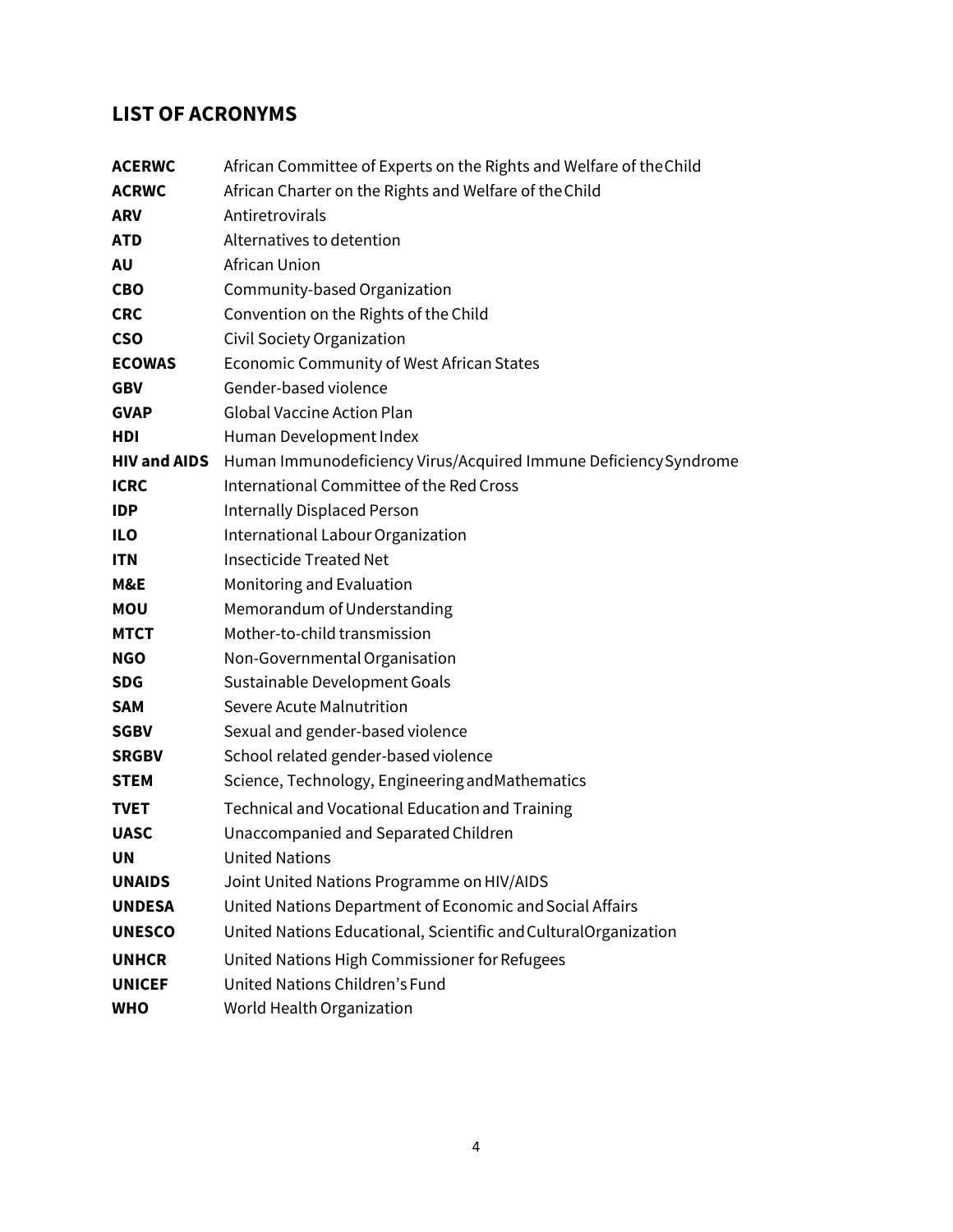# <span id="page-8-0"></span>**EXECUTIVE SUMMARY**

The initial ECOWAS Child Policy was developed to support the promotion and fulfilment of children's rights in West Africa, focusing on four key priority areas: Survival, Development, Protection and Participation. The Child Policy was adopted in December 2008 by ECOWAS Heads of State and Government. The accompanying Strategic Plan of Action provided a roadmap linking the Child Policy objectives to actionable strategies under the four key priority areas and ran from 2009 to 2013. The current Child Policy is the result of an in-depth review and update of both the initial Child Policy and the Strategic Plan of Action, and provides a comprehensive, holistic and gender-based approach to protect and promote the rights of children in the ECOWAS region. The ECOWAS Child Policy provides the broadbased structure and a policy direction for Member States in their common regional and international aspirations towards fulfilling child rights in West Africa.

The imperative for a regional Child Policy stems from ECOWAS Member States' commitment to fulfil their obligations towards children in accordance with the Revised ECOWAS Treaty of 1993 and its associated instruments. Article 4 of the Treaty guarantees the fundamental principles of human rights in accordance with the provisions of the African Charter on Human and People's Rights. With respect to child well-being, all ECOWAS Member States have ratified and domesticated the UN Convention on the Rights of the Child (CRC) (1989) and the African Charter on the Rights and Welfare of the Child (ACRWC) (1990). A child is defined as any person below the age of 18, unless the laws of a particular country set the legal age for adulthood lower.

In conformity with international and regional instruments and commitments, ECOWAS drafted and adopted a range of documents aimed at promoting and protecting children's rights and reinforcing respect for the rights of the child within the region. In December 2001, the ECOWAS Heads of State and Governments adopted the Declaration on the Decade of a Culture of the Rights of the Child in West Africa (2001-2010), affirming the critical role of children in the future of the region, and acknowledging that investing in children will ensure peace, security and sustainable development. The Child Policy also falls within the broader scope of the *ECOWAS Vision 2020: Towards a Democratic and Prosperous Community, the* region's strategic document adopted in 2007. Other commitments include the African Union's 2001 New Partnership for African Development; and the UN Millennium Development Goals. The ECOWAS Child Policy also fully recognises and integrates the targets set out in the 2015 Sustainable Development Goals (SDG's). The SDGs comprise 17 Goals and 169 targets to be delivered by 2030 of which 48 targets are directly relevant to children, while 47 are somewhatrelevant.

Additionally, the Child Policy should be read in conjunction with the *ECOWAS Strategic Framework for Strengthening National Child Protection Systems to prevent and respond to Violence, Abuse and Exploitation against Children in West Africa.* The Strategic Framework builds on existing policy and legal frameworks within the region and was adopted by ECOWAS in 2017 to promote accountability and provide direction and guidance to Members States on child protection and to influence national level programme initiatives that promote a protective environment to children in both emergency and nonemergency situations.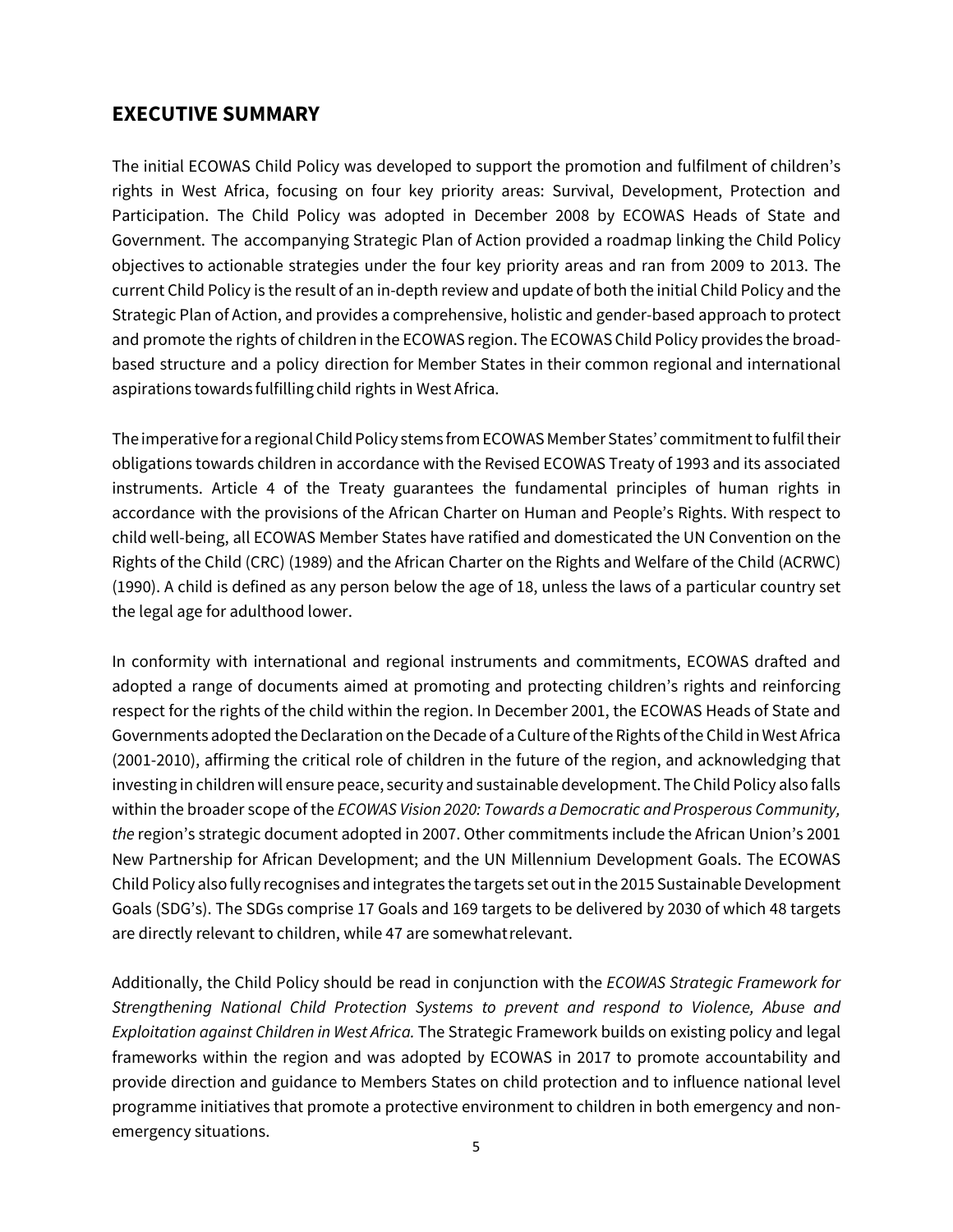The Child Policy is organised into five chapters. Chapter one provides a background with an overview of the legal and policy framework and the rationale forthe Child Policy. Chapter two outlines key issues and challenges in the region that have a serious impact on children's rights to survival, development, protection and participation and therefore require priority action in the region their universal and indivisible rights relating to survival, development, protection and participation in West Africa. These issues affecting children in realising their rights are interrelated with the overarching contextual issues the region is facing, including poverty, disasters and environmental hazards, gender inequalities, unemployment, weak governance structures, conflict and violence, and the impact of rapid urbanisation and globalisation. Millions of children in West Africa are still denied their rights to education, health, protection and participation because of poverty, gender, ethnicity and nationality, lack of documents or geographical location. Four key issues have been identified that impact on children's survival, development, protection and participation rights within the ECOWASregion:

- Multi-dimensional child poverty;
- Impact of climate change, natural disasters and environmental hazards on children;
- Crises, conflicts and children inemergencies;
- Gender inequalities affecting children and other cross-cutting vulnerabilities and issues. Children in the region with specific needs and vulnerabilities that need to be addressed include those with disabilities, those affected by HIV/AIDS, children on the move including forcibly displaced children (for example refugee and asylum seeking children), and children in contact with thelaw.

Chapter two further provides an overview of the situation of children across these four key areas vis-àvis the four clusters of universal and indivisible rights relating to survival, development, protection and participation enshrined in the CRC and theACRWC:

- **Survival rights** include the child's right to life and the needs that are most basic to existence, such as nutrition, shelter, an adequate living standard, and access to medicalservices;
- **Development rights** include the right to education, play, leisure, cultural activities, access to information, and freedom of thought, conscience and religion;
- **Protection rights** ensure children are safeguarded against all forms of abuse, neglect and exploitation, including special care for refugee, asylum seeking, trafficked and forcibly displaced children; safeguards for children in contact with the law; protection for children in employment; protection and rehabilitation for children who have suffered violence, exploitation or abuse of any kind;
- **Participation rights** encompass children's freedom to express opinions, to have a say in matters affecting their own lives, to join associations and to assemble peacefully. As their capacities develop, children should have increasing opportunity to participate in the activities of society, in preparation for adulthood.

With regard to promoting and protecting the rights of children in West Africa, a complex interplay of the many factors that exist might cut across all four levels of the child's existence, namely the Individual, Family, Community, and the Societal levels (as per the Socio-Ecological Model).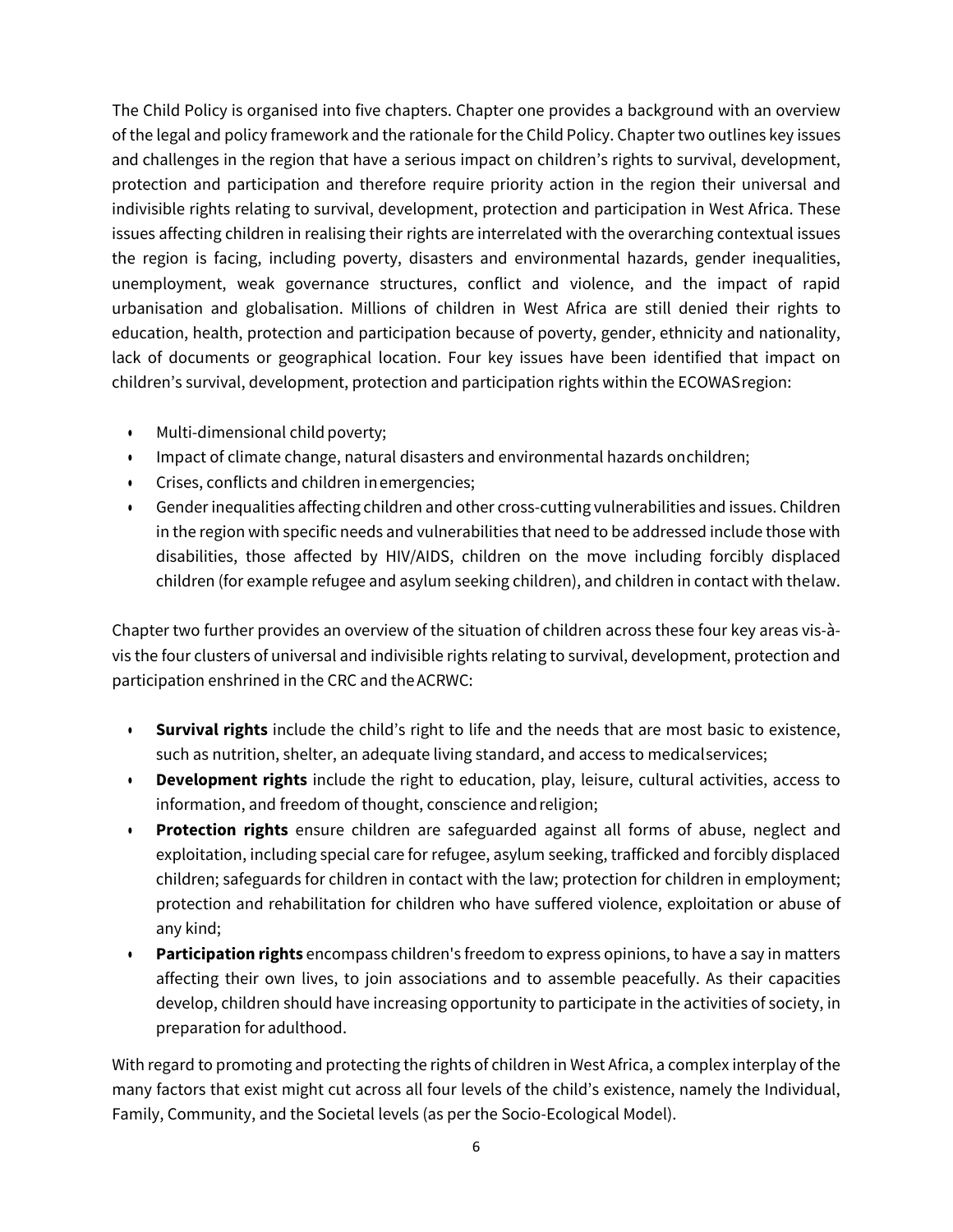Chapter three sets out the vision, mission, the objectives and guiding principles of the Child Policy. The ECOWAS vision is *a child-friendly West African region, in which the member states and people collaborate to create an enabling environment for the survival, development, protection and participation of all children*. Its mission is *to ensure that the highest priority is accorded to the allocation of the necessary human and financial resources in the time-bound, sustainable enforcement and implementation of the rights of the child for the irreversible development of the region*. The broad objective of the Child Policy is *to assist ECOWAS Member States to create an environment that is conducive to child survival, development, protection and participationacross the entire region*. To achieve this, MemberStates should i) ratify and domesticate all relevant international agreements affecting children's rights; ii) formulate, implement and monitor programmes to ensure improvements in child survival, development, protection and participation; iii) identify, budget and allocate sufficient resources for child-related matters; and iv) establish a stronger leadership within ECOWAS with regard to promoting and fulfilling child rights, which can forge stronger collaboration and partnerships across MemberStates.

The Child Policy's guiding principles encompass that i) children are rights-holders and active participants in realising child rights, who can hold duty bearers to account, and may claim rights which are violated or gaps in their provision; ii) child rights are inherent, inalienable, and indivisible and they apply to all children without discrimination; iii) the best interests of a child shall be the primary consideration in any decision- making which affects the child; iv) States have an obligation to ensure adequate resources are available to effectively guarantee children's rights to survival, development, protection and participation; v) children have a right to have their views heard in decision-making that affects their lives, and a right to be protected against all forms of discrimination and to enjoy positive advantages to ensure that all children have equal access to their rights; vi) children should benefit from child-friendly procedures in all matters concerning them; and vii) Members States shall ensure that all duty bearers, ranging from parents to care- givers, communities and the State, are empowered with a support system within an enabling environment to serve the best interests of children in their care, and respect and ensure the protection and fulfilment of the rights of the child.

Chapterfour provides an overviewof priority goals, broken down by objectives that have been identified for priority action among the four clusters of child rights:

- Goal statement 1: Children of all ages in the region live healthy lives and enjoy total wellbeing (Survival);
- Goal statement 2: Every child enjoys the right to intellectual, emotional and psycho motor development and care from the early years until adulthood, as well as equal opportunities to inclusive quality education, leisure and recreation(Development);
- Goal statement 3: Every child is protected from all forms of violence, abuse and exploitation and has access to prevention and response services (Protection);
- Goal statement 4: Children's voices are amplified by enabling platforms for self-expression and participation in decisions on matters affecting children, taking into account their diverse ages and evolving capacity (Participation).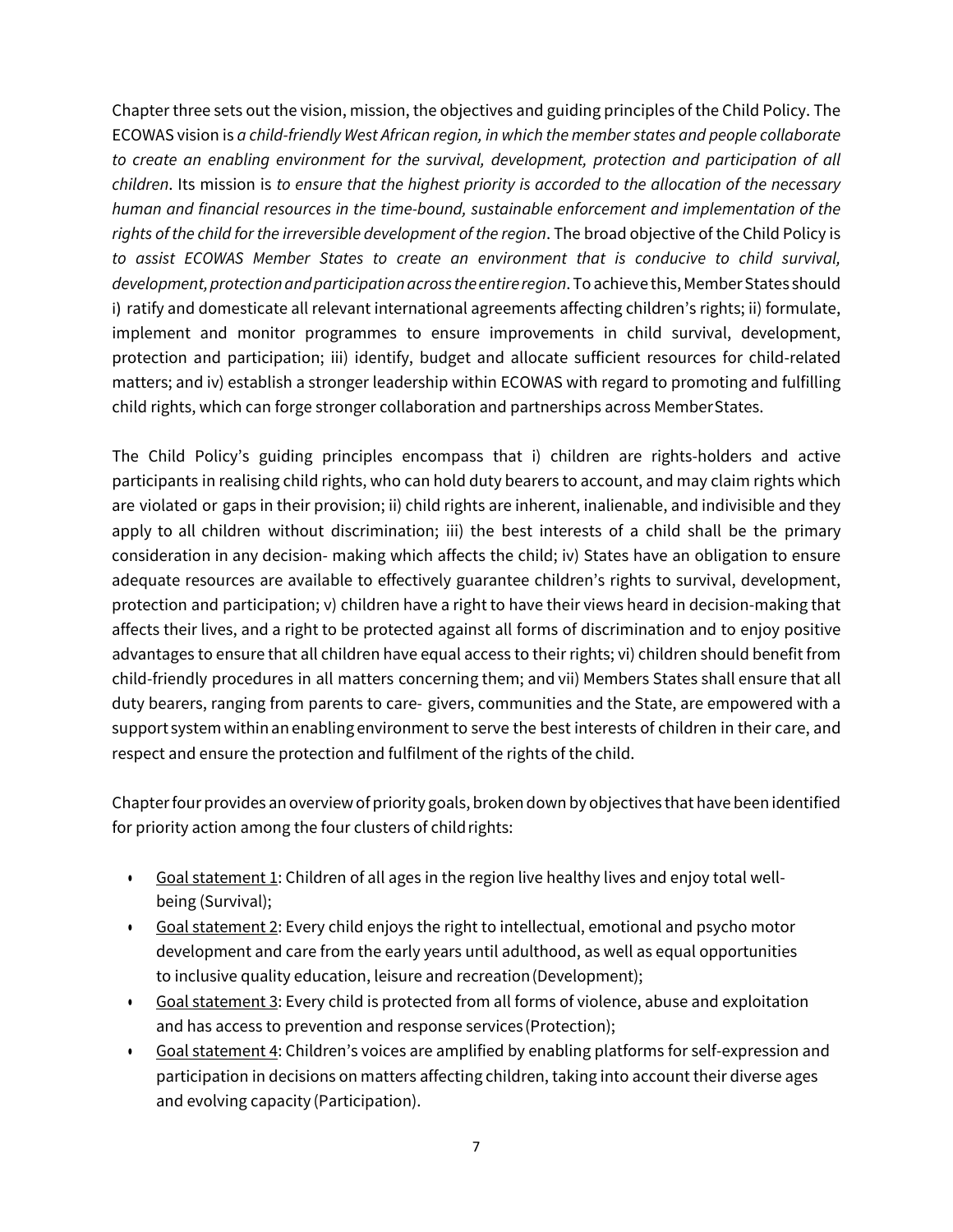Specific objectives and implementing strategies for each of the four priority goals have been designed to guide ECOWAS Member States in addressing identified priorities, gaps and challenges. The four priority goals provide a framework for fulfilling their international, continental and regional commitments and accelerate the rate of implementation of existing international and regional standards and instruments and the global SDGs and targets. As such, the policy goals and strategies to be defined at Member State levels shall cut across diverse thematic areas within these four clusters of child rights.

Chapter five is focused on the need to effectively implement the Child Policy across the ECOWAS Member States. The role of key stakeholders is described, including ECOWAS, Member States, Civil Society Partners, and children, families and communities. Member States shall adopt those policy goals and devise strategies that are best suited to their national priorities. The integration of the goals and objectives of the Child Policy into national planning as well as development programmes, strategies and other development plans will facilitate its implementation. A Child Rights desk will be established at ECOWAS Commission to oversee implementation of the ECOWAS Child Policy and its Strategic Plan of Action, to oversee monitoring, annual reporting and further enhance accountability. To this end, the ECOWAS Commission shall develop detailed guidelines and a Monitoring and Evaluation (M&E) Framework for reporting and M&E compliance by the Member States in line with the four priority objectives and strategies in the Child Policy. Further, Member states shall ensure that the budgetary priority to enhance child rights by investing in children is realised at national and sub-national levels, in accordance with the CRC and the 2030 Agenda. Child rights implementation requires sufficient financial resources that are mobilised, allocated and spent in an accountable, effective, efficient, equitable, participatory, transparent and sustainable manner.

The *Strategic Plan of Action* for the ECOWAS Child Policy 2019-2030 can be found in the Annex of the policy document. The Strategic Plan of Action presents the specific objectives and strategies of the rights of children under four clusters of universal and indivisible rights relating to Survival, Development, Protection and Participation for a five year term, as outlined in Chapter 4. As such, the policy goals and strategies to be defined at Member State levels shall cut across diverse thematic areas within these four clusters of child rights. The Plan of Action also provides an overview of suggested activities, anticipated outcomes and indicators for each cluster of rights. Two additional goals have been added to the four clusters of child rights that have been addressed in Chapter 5. Goal 5 reiterates the importance of resource mobilisation, budget allocation and expenditure for the realisation of child rights and Goal 6 focuses on regional actions for effective implementation of the Child Policy:

- Goal statement 5: Revenue mobilised and budget allocated to implement the ECOWAS Child Policy and the Plan of Action at the regional, state and local levels is commensurate with the priority accorded child right issues;
- Goal statement 6: The ECOWAS Child Policy and Plan of Action effectively implemented through regional level support to Member States.

A time frame of (2019 -2030) is set for delivering progress against the six Priority Goals.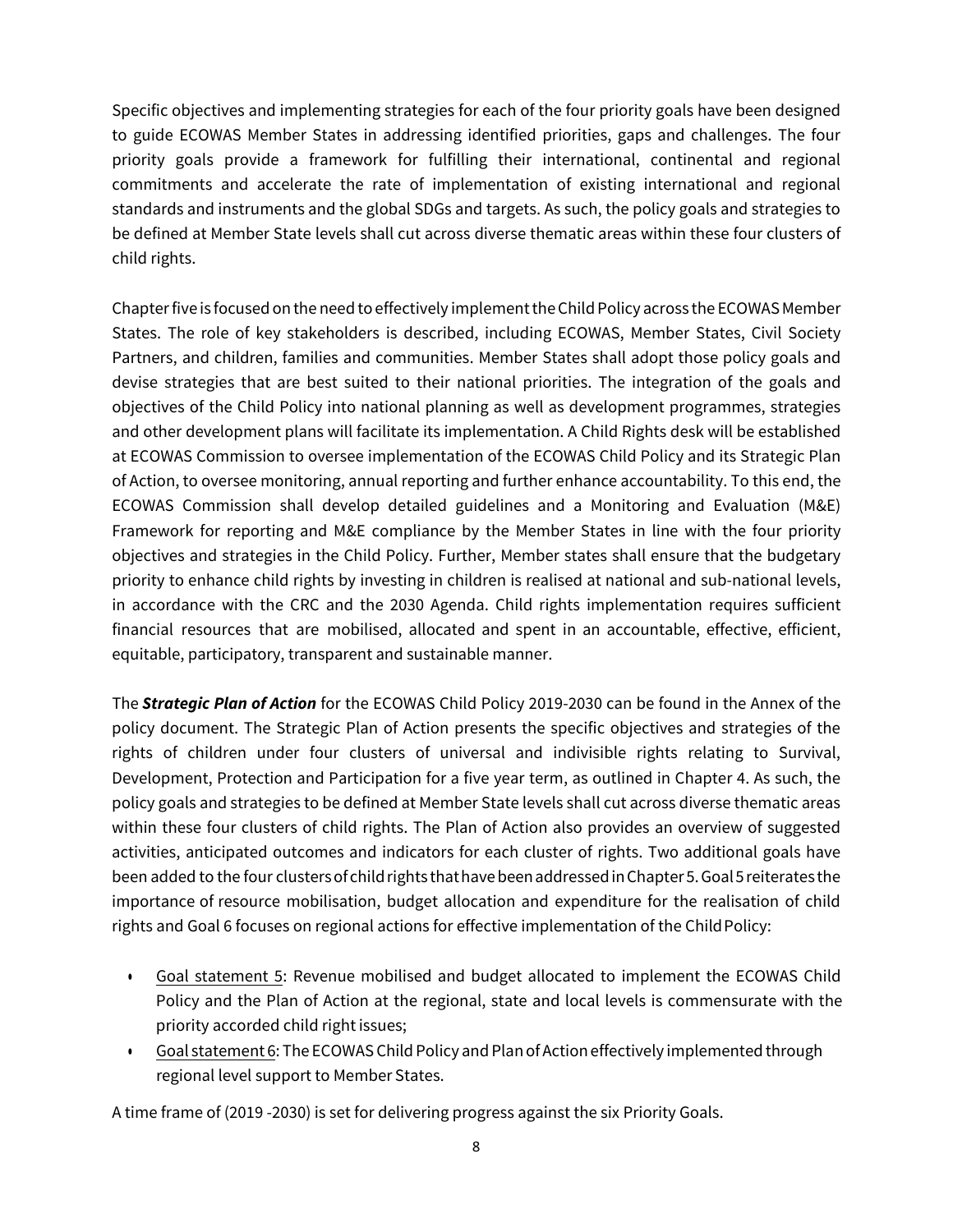# <span id="page-12-0"></span>**I. BACKGROUND**

# <span id="page-12-1"></span>**1.1 INTRODUCTION**

The Economic Community of West African States (ECOWAS) is a regional economic union between 15 States in West Africa. ECOWAS was established by the Treaty of Lagos on 28 May 1975, to promote cooperation and development in economic, social and cultural activities, and to raise the standard of living of the people of the Member States. Its current Member States are Benin, Burkina Faso, Cape Verde, Cote d'Ivoire, Ghana, Guinea, Guinea-Bissau, Liberia, Mali, Niger, Nigeria, Senegal, Sierra Leone, The Gambia and Togo.

In line with the aspirations of ECOWAS Vision 2020, regional economic integration remains the most viable and appropriate tool for achieving and accelerating the sustainable development of West African countries. The ECOWAS Vision 2020 is aimed at setting a clear direction and goal to significantly raise the standard of living of the people through conscious and inclusive policies and programmes that will guarantee a bright future for West Africa and shape the destiny of the region for many years tocome.

Among the impediments to the attainment of the ECOWAS objectives are poverty and the incidence of natural or human-made disaster, resulting in population movements and displacement, destruction to property and key socio-economic infrastructures, flood-induced epidemics, food insecurity and malnutrition, and weakening of already fragile coping capacities. Today, the region is confronted with an increasing number of inter-connected and transnational challenges, constituting obstacles to integration and development. These will be further outlined in Chapter 2.

# <span id="page-12-2"></span>**1.2 LEGISLATIVE AND POLICY FRAMEWORK**

The ECOWAS Revised Treaty (1993) guarantees the fundamental principles of human rights as follows: "*recognition, promotion and protection of human and people's rights in accordance with the provisions of the African Charter on Human and Peoples' Rights."* Furthermore, Article 61 of the same Treaty defines the scope of work of its Social Affairs and Gender Commission as follows: "Member States undertake to cooperate with a view to mobilising the various sections of the population and ensuring their effective integration and involvement in the social development of the region."

With respect to child well-being, all ECOWAS Member States have ratified and domesticated the UN Convention on the Rights of the Child (CRC) (1989) and the African Charter on the Rights and Welfare of the Child (ACRWC) (1990). A child is defined as any person below the age of 18, unless the laws of a particular country set the legal age for adulthood lower.

Regarding content, both documents recognise the full spectrum of child rights to survival, development, protection and participation, and establish that children are not merely passive recipients of rights, entitled to adult protective care, but rather, that they are subjects of rights as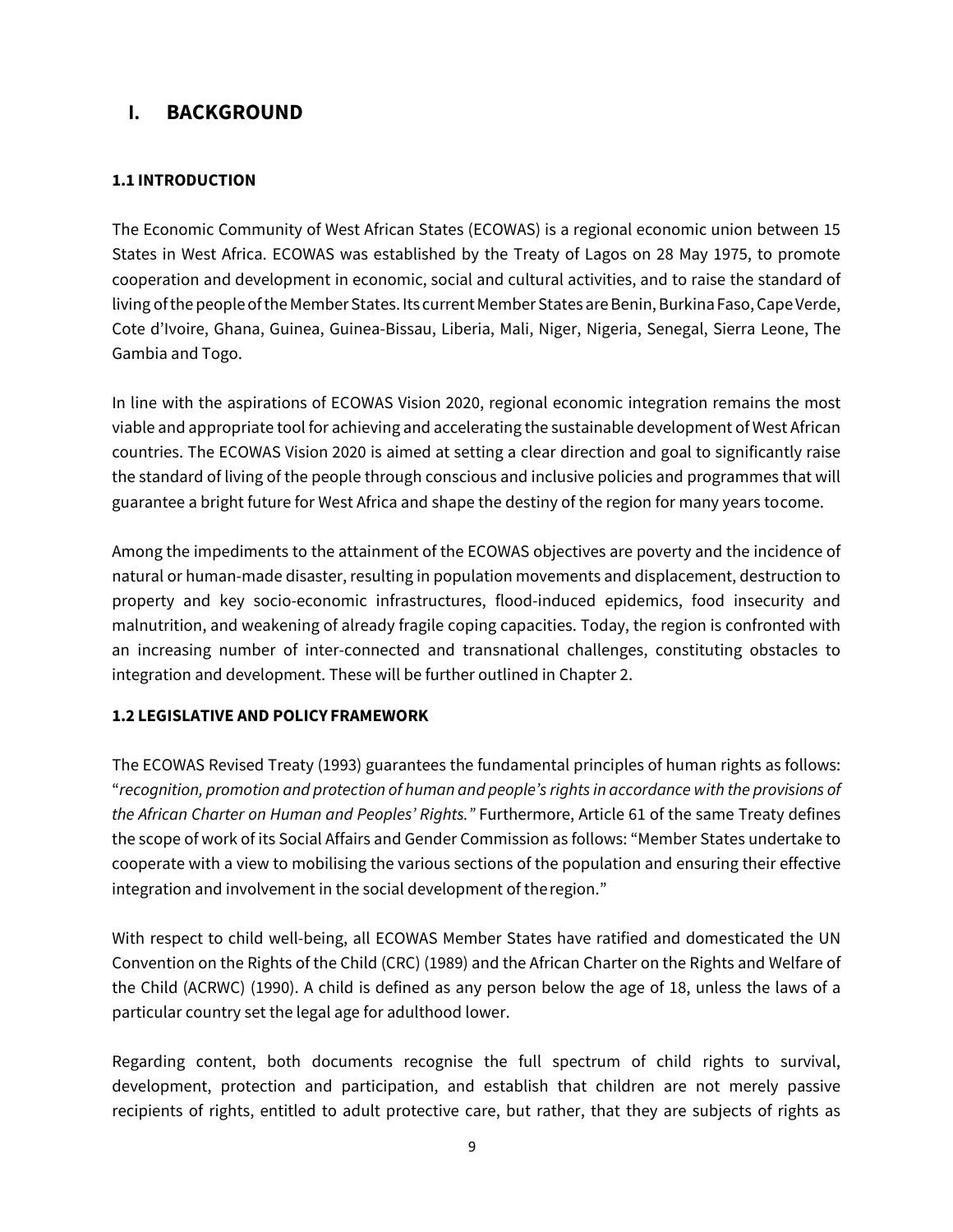individual rights holders. Children occupy a unique and privileged position in African society, where society places a high premium on the child as an essential element of procreation and sustainability of the family lineage. Traditionally, West African societies held the immediate or extended family of the child as the primary basis for his or her protection and the *best interests of the child* were pursued through these social units as they were understood at the time. However, as a result of modernisation, urbanisation and the rise of the urban poor within the wider contexts of poverty (both rural and urban), traditional systems and attitudes to protect and promote the rights of the child in West Africa are changing – with the principles of the *best interests of the child* and *child participation* - and the need to give the views ofthe child due weight - being fairly recent concepts in most West Africansocieties.

With regard to international standards, the Child Policy aligns with the CRC and its three Optional Protocols on the Sale of Children, Child Prostitution and Child Pornography; the Involvement of Children in Armed Conflict; and on the Rights of the Child on a Communications Procedure; as well as the ACRWC, the International Covenant on Economic, Social and Cultural Rights (1966), the Hague Convention on the Protection of Children and Co-operation in Respect of Inter-Country Adoption (1993), the UN Guidelines for the Alternative Care of Children (2010), the Convention on the Rights of Persons with Disabilities (2007) and its Optional Protocol (2008), relevant Committee on the Rights of the Child General Comments, and the UN Standard MinimumRules forthe Administration of Juvenile Justice (The Beijing Rules) (1985). The four Geneva Conventions (1949) and their Additional Protocols (1977) also contain important child protection provisions relevant in situations of conflict. Regarding preventing and eliminating the risks of violence in the lives of children on the move, the UN Protocol to Prevent, Repress and Punish Trafficking in Persons supplementing the UN Convention against Transnational Organized Crime, Especially Women and Children (Palermo, 2000), the UN Convention on the Rights of All Migrant Workers and Members of their Families (1990) and the New York Declaration for Refugees and Migrants (2016) provide clear guidance on upholding children's rights.

In conformity with international and regional legal and policy instruments, ECOWAS drafted and adopted a range of legal, policy and strategy documents aimed at promoting and protecting children's rights and reinforcing respect for the rights of the child within the region. In December 2001, the ECOWAS Heads of State and Government adopted the Declaration on the Decade of a Culture of the Rights of the Child in West Africa (2001 - 2010), affirming the critical role of children in the future of the region, and acknowledging that investing in children will ensure peace, security and sustainable development. Other commitments include the African Union's 2001 New Partnership for African Development; and the UN Millennium Development Goals. World leaders, including ECOWAS Member States, committed in 2015 to the Sustainable Development Goals (SDGs) as part of a broad agenda.

The SDGs comprise 17 Goals and 169 targets to be delivered by 2030 of which 48 targets are directly relevant to children, while 47 are somewhat relevant. Goals One, Two, Three, Four, Five and Six are of direct consequence to children, while Goals Eight, Ten, Eleven, Twelve, Thirteen and Sixteen have targets directly or closely linked to the realisation of child rights. Within the next twelve years, an end to new- born-and-under-five mortalities must be realised, which requires the eradication of extreme poverty and hunger, ending child malnutrition and controlling communicable diseases affecting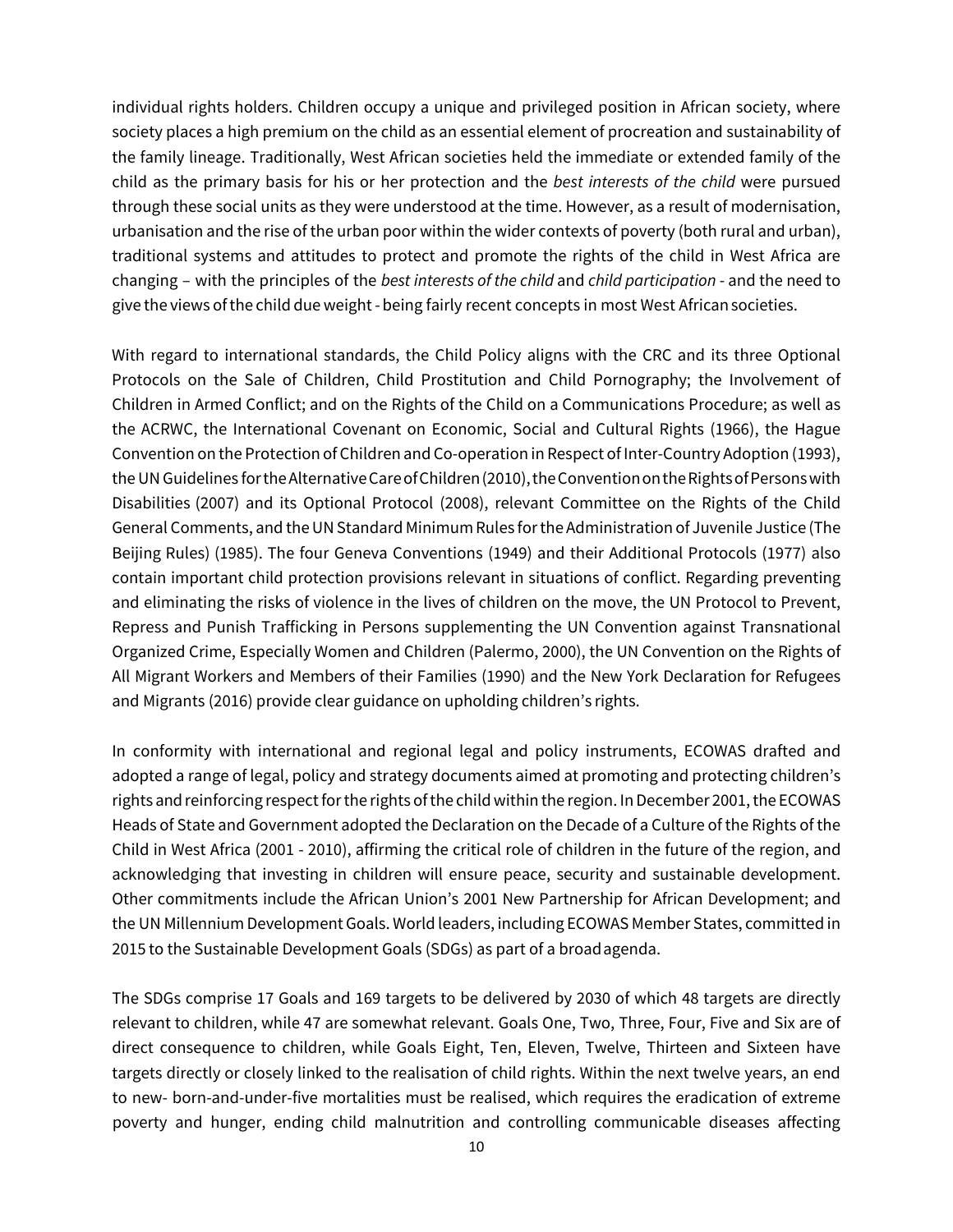children, such as HIV, malaria,polioandwater-bornediseases (Goals One, Two,Three,andSix). Universal completion of primary and secondary education, with equal access for boys and girls is of critical importance (Goal Four). Goal Six on access to safe drinking water and hygiene will help in the realisation of Goal Three. Goal Five addresses gender disparity and child, early and forced marriage. Goal Eight requires States to take immediate measures to eradicate forced labour, end modern slavery and human trafficking and secure the prohibition and elimination of the worst forms of child labour, including recruitment and use of child soldiers, and to end child labour in all its forms by 2025. Finally, Goal Sixteen calls for an end to abuse, exploitation, trafficking and all forms of violence against and torture of children. All the targets relating to children are closely linked and cannot be realised in isolation. To tackle these challenges, the rule of law should be promoted at national and international levels, and equal access to justice for all should be ensured. By 2030, legal identity for all should be provided, including birth registration for effective planning, alongside efficient and transparent regulations and comprehensive, responsive government budgets, to build more peaceful, inclusive societies.

The ECOWAS Child Policy is in line with ILO Minimum Age and Worst forms of Child Labour Conventions No. 138 and 182 respectively. Furthermore the promotion of good nutritional outcomes for children in the first six months is alsowell captured in thePolicy, as it recognises the importance ofthe ILO Maternity Protection Convention 2000 (No. 183) and its accompanying Recommendation (No. 191).

The Policy is consistent with the Nurturing Care Framework for Early Childhood development which supports the holistic development of children from pregnancy to age 3 years through multi-stakeholder approach and programming in the areas of health, nutrition, education, labour, finance, water and sanitation and social and child protection.

The ECOWAS Child Policy is also consistent with these goals as well as the priorities laid out in broader continental initiatives under the auspices of the African Union (AU): the seven "Aspirations" in Agenda 2063 – The Africa We Want and the AU Continental Education Strategy for Africa (2016 - 2025) which was developed in the context of the AU 2063 Agenda. It is also in synch with the Common African Position on the Post-2015 Development Agenda; and the Agenda for Children 2040: Fostering an Africa Fit for Children, adopted in November 2015 by the African Committee of Experts on the Rights and Welfare of the Child (ACERWC). Building on the 2030 SDG Agenda, ECOWAS Member States have agreed on an African Union Common African Position to "eradicate all forms of violence against women and children, and harmful practices such as female genital mutilation (FGM) and early marriage" which aligns with the AU Child Marriage Campaign launched in 2014.

At the regional level, the Child Policy falls within the broader scope of the *ECOWAS Vision 2020: Towards a Democratic and Prosperous Community.* The region's strategic document was adopted by West African Heads of States in 2007, with the aim to "create a borderless, peaceful, prosperous and cohesive region, built on good governance and where people have the capacity to access and harness its enormous resources through the creation of opportunities for sustainable development and environmental preservation."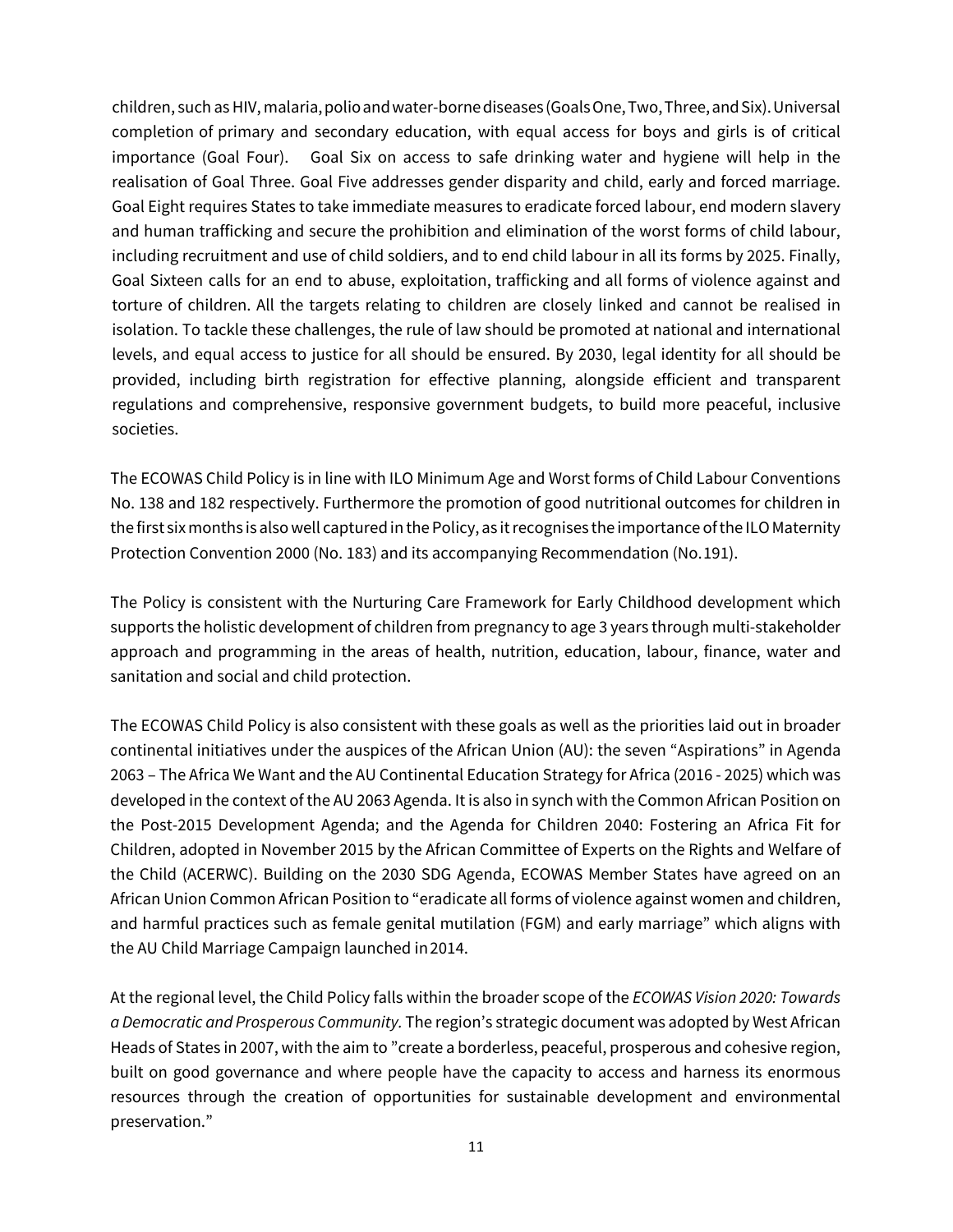Additionally, the Child Policy should be read in conjunction with the *ECOWAS Strategic Framework for Strengthening National Child Protection Systems to prevent and respond to Violence, Abuse and Exploitation against Children in West Africa.* The Strategic Framework builds on existing policy and legal frameworks within the region and was adopted by ECOWAS Member States in 2017 **[see Annex 3],** to promote accountability and provide direction and guidance to Members States on child protection and to influence national level programme initiatives that promote a protective environment for children in both emergency and non-emergency situations.

Within this framework, ECOWAS developed ten Commitments for ECOWAS and the Member States to propose a system that helps to reduce child vulnerability, build children's resilience and prevent and protect children from abuse, exploitation and violence. Additionally, five key Priority Areas were identified that are particularly prevalent in the West Africa region:

- Preventing and responding to violence against children (including sexual, physical and emotional; with FGM/C meriting a special mention)
- Child marriage
- Child labour
- Birth registration and vital statistics;and
- Children on the move.

Other core ECOWAS frameworks relating to child rights in the region include the ECOWAS Protocols relating to Free Movement of Persons, Residence and Establishment, the Protocol relating to the Definition of Community Citizenship, the Protocol Relating to the Mechanism for Conflict Prevention, Management, Resolution, Peace-keeping and Security and its supplementary Protocol on Good Governance; and the Protocol on Education and Training. Closely related to the foregoing is the ECOWAS Common Approach on Migration and the General Convention on Social Security.

There are also a number of relevant ECOWAS Policies and Plans of Action in relation to the rights of children including the ECOWAS Gender Policy (2004) and Supplementary Act on Equality of Rights between Women and Men for Sustainable Development within the ECOWAS Region (2015), ECOWAS/ECCAS Multilateral Cooperation Agreement to Combat Trafficking in Persons, especially Women and Children in West and Central Africa (2006) and the ECOWAS Policy on Protection and Assistance to Victims of Trafficking in West Africa (2009) and Plans of Action to Combat Trafficking in Persons, the most recently adopted in 2017. The ECOWAS Humanitarian Policy and its Plan of Action (2012), the Policy on Security Sector Reforms (2016) and Plan of Action on Implementation of International Humanitarian Laws (IHL) (2019- 2023) are all key to the realisation of the rights ofthe child in West Africa.

The work of the ECOWAS Commission with respect to the four clusters of children's rights also benefits from ECOWAS programming, founded on related instruments including the ECOWAS Guidelines on Protection, Assistance and Support to Witnesses, Regional Action Plan for the Elimination of Child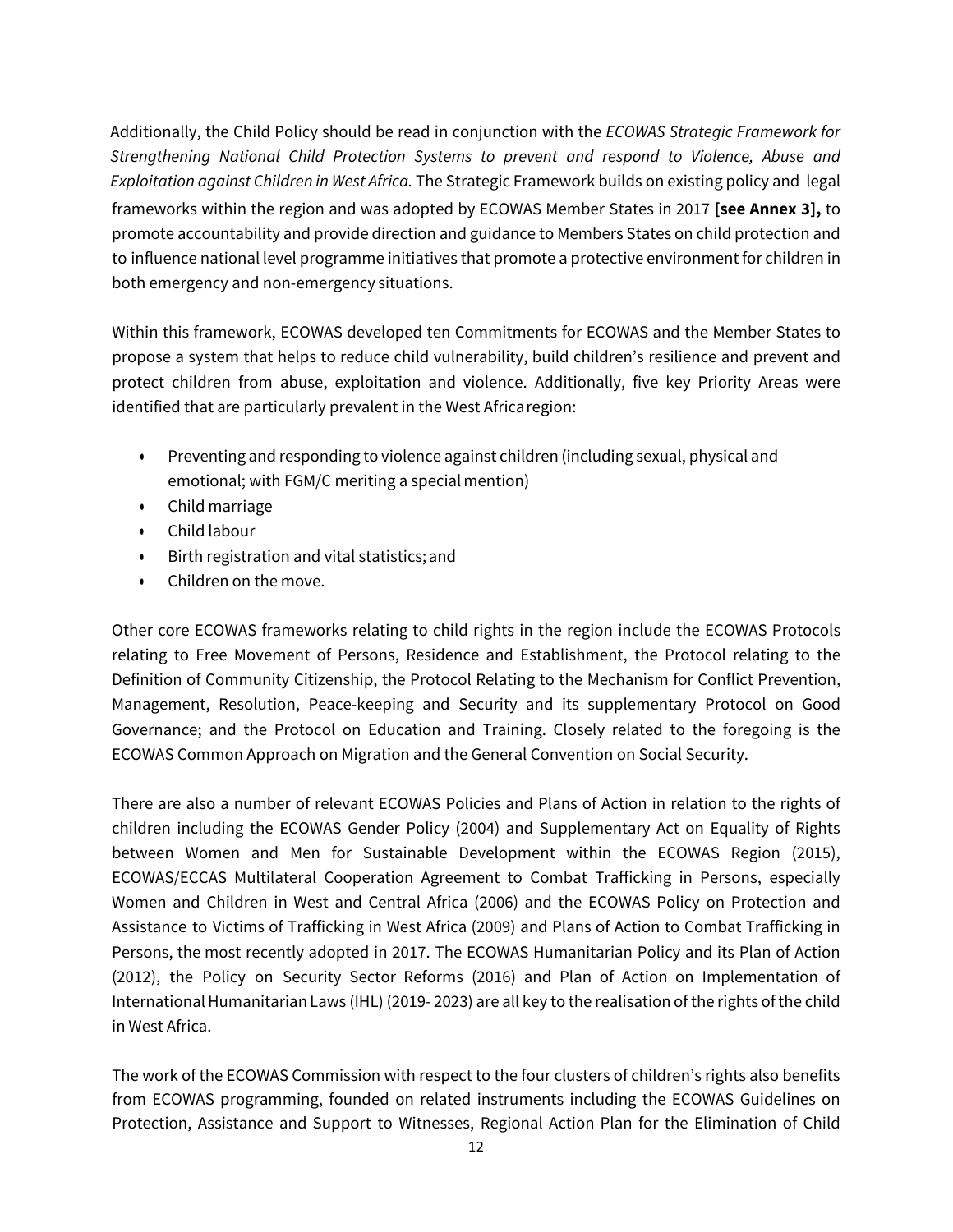Labour, especially the Worst Forms (2012), Regional Plan of Action for Combating Obstetric Fistula in West Africa (2015), Framework for Harmonization of Basic Education in ECOWAS (2017) and Technical and Vocational Education and Training Strategy for Skills Improvement and Employability (2017 – 2026).

# <span id="page-16-0"></span>**1.3 RATIONALE FOR THE CHILDPOLICY**

The imperative for a regional Child Policy stems from ECOWAS Member States' commitment to fulfil their obligations towards children with respect to the ECOWAS Revised Treaty, its associated instruments, and related regional and international instruments and commitments. The Child Policy was developed to promote and address the rights of the child within the West Africa region. As such, ECOWAS Heads of State and Government adopted the initial Child Policy in December 2008, with a Strategic Plan of Action that ran from 2009 to 2013. Adhering to the constitutional mandate and guiding principles of the CRC, the Child Policy identifies the rights of children under four clusters of universal and indivisible rights relating to Survival, Development, Protection andParticipation.

The accompanying Strategic Plan of Action 2009 - 2013 provided a roadmap linking the Child Policy objectives to actionable strategies under the four key priority areas. The Child Policy document and the Strategic Plan of Action aimed at establishing effective coordination and convergence among all stakeholders - the ECOWAS Commission, national Governments of Member States, international partners and civil society organizations (CSOs). However, emerging issues such as children in emergencies and children on the move were not adequately captured in the Child Policy and its Plan of Action. The Policy also obviously does not reflect emerging themes and priorities on the global stage after its initial adoption, including the SDG's, the Sendai Framework on Disaster Risks Reduction, the outcome of the World Humanitarian Summit and the Global Compact on Refugees and Migrants.

This Policy draws from an in-depth review process to update the 2008 Child Policy and address the initial policy gaps. The current Child Policy provides a comprehensive, holistic and gender-based approach to protect and promote the rights of children in the ECOWAS region, taking into account regional, continental and global child rights' standards and instruments and the imperatives of achieving the child-related SDGs.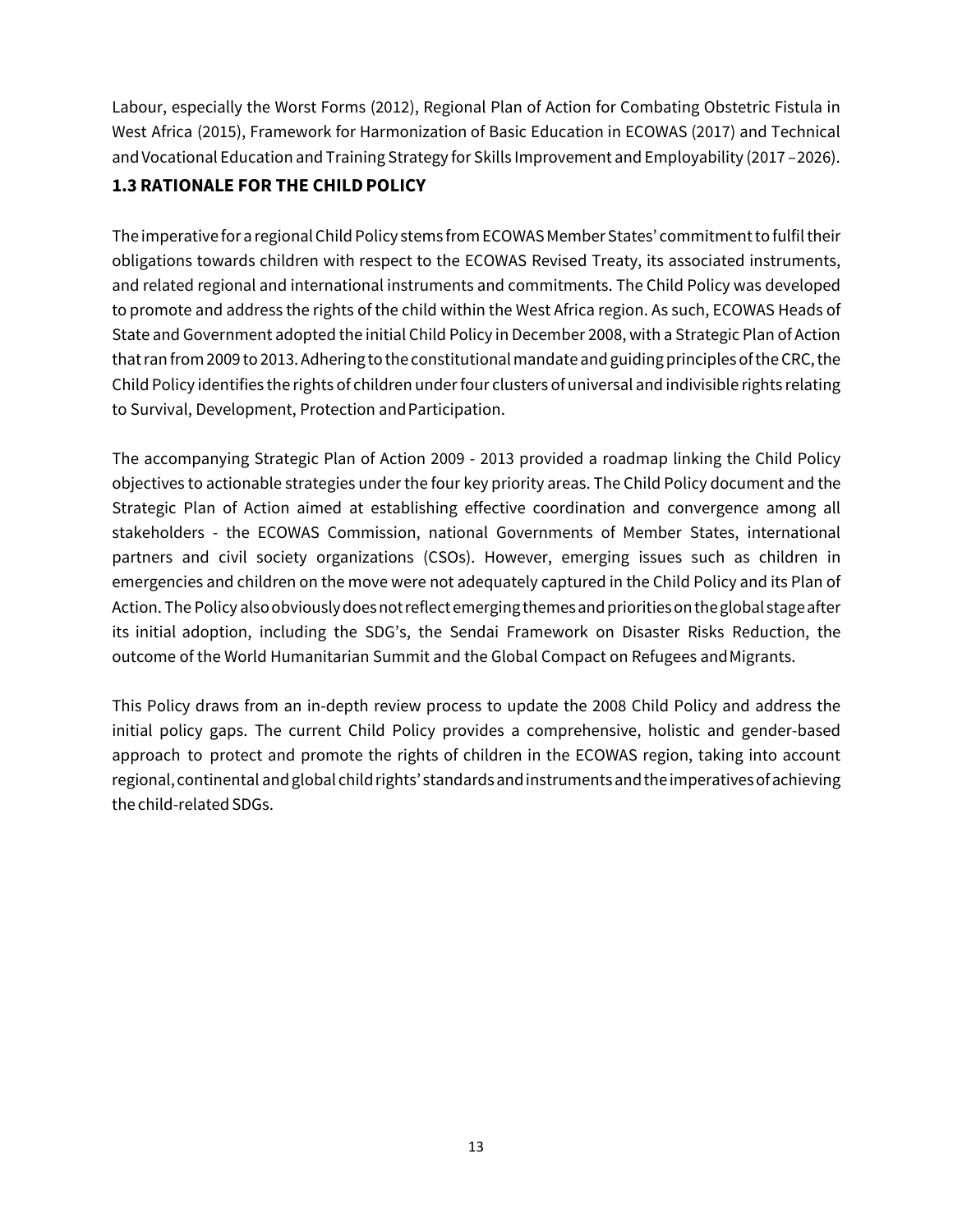# <span id="page-17-0"></span>**II. KEY ISSUES IMPACTING ON THE FULFILMENT OF CHILD RIGHTS IN WEST AFRICA**

West Africa has experienced significant demographic, political, economic, social and environmental changes in the forty years since the founding of ECOWAS in 1975. These changes have had both positive and negative implications for regional integration and development within the region. Key issues that affect children in realizing their rights to survival, development, protection and participation in the West Africa region are interrelated with the overarching contextual issues the region is facing, including poverty, disasters and environmental hazards, gender inequalities, unemployment, weak governance structures, conflict and violence, and the impact of rapid urbanisation and globalisation.

## <span id="page-17-1"></span>**2.1 REGIONAL BACKGROUND ANDCONTEXT**

The ECOWAS region has an annual average population growth rate of 2.7 per cent, which is one of the highest in the world. The population of West Africa was estimated to be at least 377 million in 2018. The region has the fastest growing youth population growth in Africa, projected to grow even further in the next few years. About 43 per cent of West Africans live below the international poverty line.

West Africa remains the most dynamic regional economic community in Africa. Between 2012 and 2015, many West African countries experienced high growth. But in 2016, growth slowed, averaging about 0.5 per cent. The 2016 slowdown was widespread, with Nigeria and Liberia recording negative growth, though some countries had very high growth, such as Côte d'Ivoire at almost 9 per cent. The slowdown in Nigeria, because of that economy's size relative to the region, meant a considerable decline in West Africa's average. In 2017, regional growth rebounded, averaging about 2.5 per cent. In 2018, it is projected to increase to 3.6 per cent, and in 2019 to 3.8 per cent. Despite these rates, average per capita income is low and has been declining in some countries over the past forty years. Factors accounting for this include distorted and underdeveloped structures of production, poor macro-economic management, population explosion and an unfavourable international economic environment. The fact of an underdeveloped industrial base yields low levels of job creation; this within the context of the youth bulge. Employment is concentrated in agriculture and urban informal sectors, with the formal sector unable to absorb more than 15 to 20 percent of the work force. The foregoing and rapid urbanization has meant an increase in numbers of the urban poor. These structural weaknesses cause an increase in the dependency burden in ECOWAS states and communities and could be a destabilizing factor to regionaldevelopment.

Although ECOWAS was set up primarily as an economic union, underdevelopment has heightened its susceptibility to political instability and insecurity. This has expanded the body's focus to questions of good governance, constitutionalism, human rights and to the need to increase capacities to reap the developmental dividends of democracy. In some parts of the region, development is compromised by organised crime, drugs and arms trafficking, human trafficking and migrant smuggling, and ineffective judicial and security systems.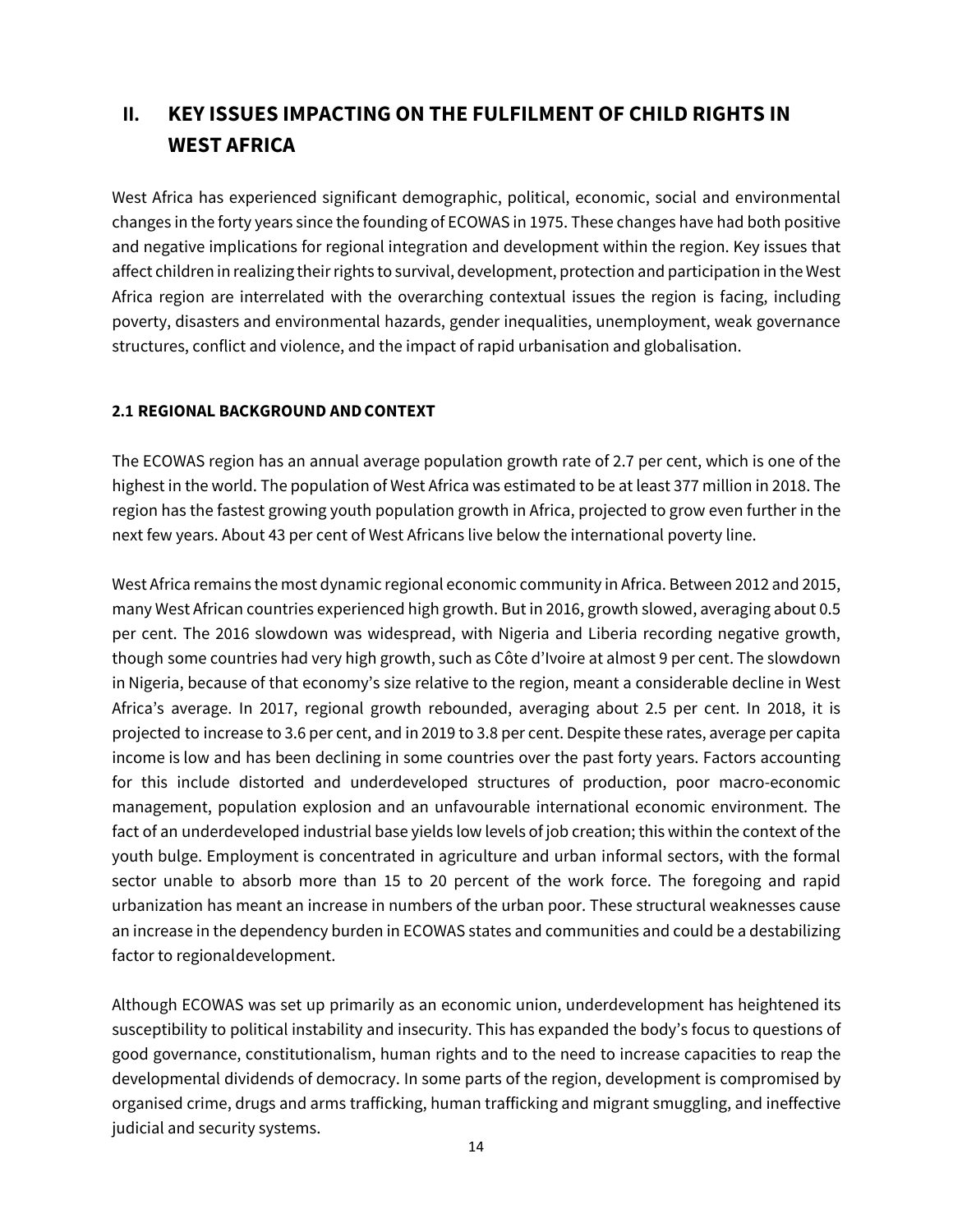# <span id="page-18-0"></span>**2.2 FOUR KEY ISSUES IMPACTING ON THE FULFILMENT OF CHILDREN'SRIGHTS**

The lackof a safe and conducive environment for children in theWest Africaregion is reflected in the slow rate of progress towards curtailing increasing rates of multi-dimensional child poverty, low birth registration, the impact of climate change, natural disasters and conflicts, and consequent family and communal displacements. Millions of children in West Africa are still denied their rights to education, health, protection and participation due to poverty, gender, issues around ethnicity and nationality, lack of documentation or geographical location. Children with disabilities, children living with or affected by HIV/AIDS, children in emergencies, children on the move are among categories of children in the region with specific needs and vulnerabilities that need to beaddressed.

Children's relationships should be understood as interdependent and interconnected, and their rights can be violated – but also defended – by a range of duty bearers within the family, the community and wider society, including institutions and the international community. This holistic approach can only work if an overarching system to protect children is put in place – a system in which duty bearers understand and assume their roles and responsibilities, and can be held accountable for protecting and promoting children's rights.

Four key issues have been identified that impact on children's survival, development, protection and participation rights within the ECOWAS region:

- Multi-dimensional child poverty;
- Impact of climate change, natural disasters and environmental hazards on children;
- Crises, conflicts and increased vulnerability of children inemergencies;
- Gender inequalities affecting children and other cross-cutting vulnerabilities andissues.

The following sections present the situation of children across these four key areas vis-à-vis the four clusters of universal and indivisible rights relating to survival, development, protection and participation enshrined in the CRC and the ACRWC:

- **Survival rights** include the child's right to life and the needs that are most basic to existence, such as nutrition, shelter, an adequate living standard, and access to medicalservices;
- **Development rights** include the right to education, play, leisure, cultural activities, access to information, and freedom of thought, conscience and religion;
- **Protection rights** ensure children are safeguarded against all forms of abuse, neglect and exploitation, including special care for refugee, asylum seeking, trafficked and forcibly displaced children; safeguards for children in contact with the law; protection for children in employment; protection and rehabilitation for children who have suffered violence, exploitation or abuse of any kind;
- **Participation rights** encompass children's freedom to express opinions, to have a say in matters affecting their own lives, to join associations and to assemble peacefully. As their capacities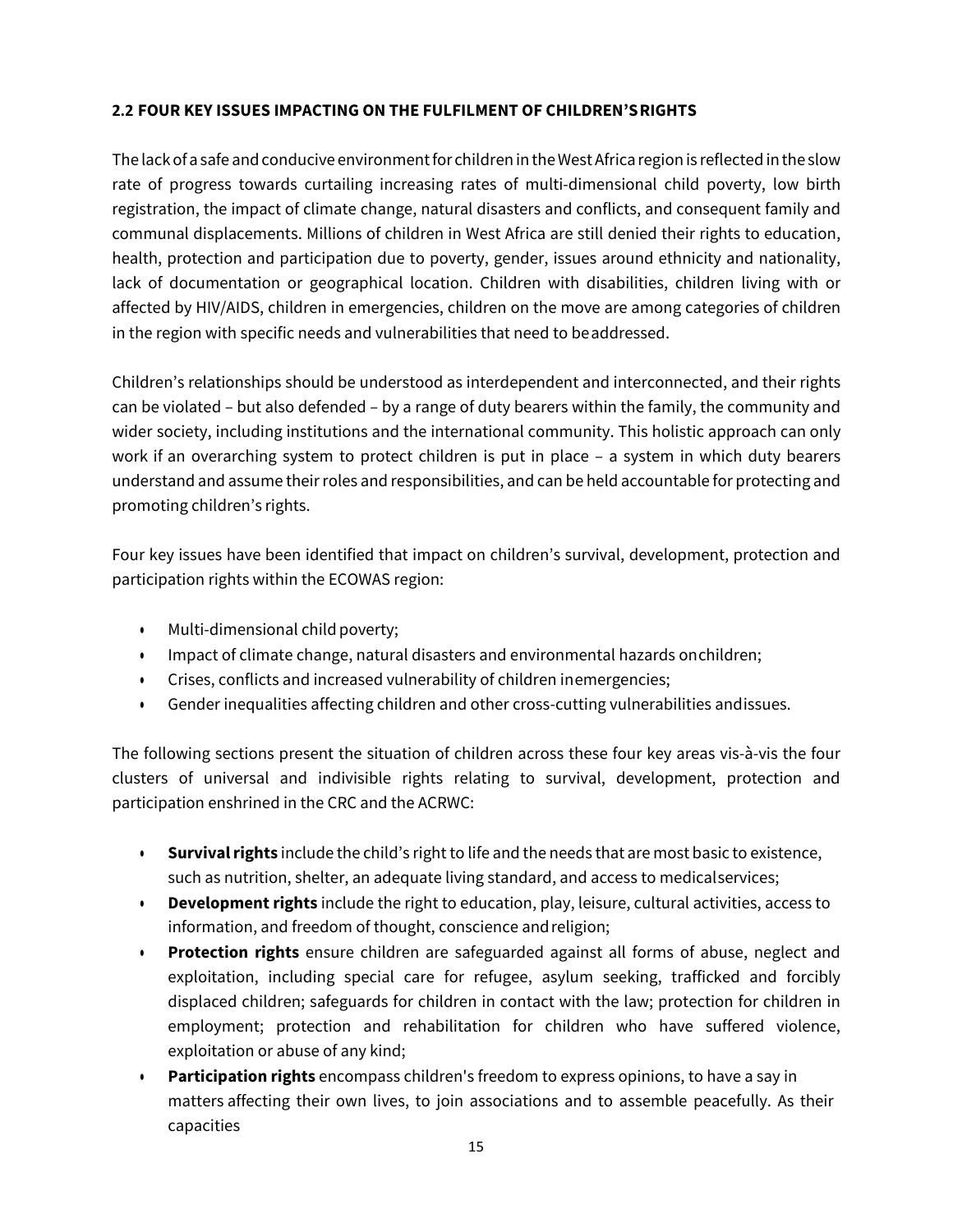develop, children should have increasing opportunity to participate in the activities of society, in preparation for adulthood.

With regard to promoting and protecting the rights of children in West Africa, a complex interplay of the many factors that exist might cut across all four levels of the child's existence, namely the Individual, Family, Community, and the Societal levels (as per the Socio- Ecological Model, SEM, *see Figure1 to the right*).



The current Child Policy should be read in conjunction with the 2017 ECOWAS *Strategic Framework for Strengthening National Child Protection Systems to prevent and respond to Violence, Abuse and Exploitation against Children in West Africa.* The *Strategic Framework* integrates the SDG targets, especially those relating to protection rights, and focuses on Five Priority Areas: preventing and responding to violence against children (including sexual, physical and emotional violence and FGM); child marriage; child labour; birth registration and vital statistics; and children on the move. As a result, these Five Priority Areas will not be addressed in detail in the 2018 ECOWAS Child Policy.

# <span id="page-19-0"></span>**2.2.1 Multi-Dimensional Child Poverty**

Poverty is more than the lack of income and resources to ensure a sustainable livelihood. Its manifestations include hunger and malnutrition, limited access to education and other basic services, social discrimination and exclusion as well as the lack of participation in decision-making. *Child poverty*  is defined as non-fulfilment of children's rights to survival, development, protection and participation. Multidimensional child poverty is not only about monetary poverty, but about **all** the deprivations that children might be experiencing at any given time. Therefore, the elements or dimensions of child poverty are identified in terms of *'deprivations'* in housing, water, sanitation, education, health, access to information, nutrition or any other basic social service. It affects every aspect of a child's life and creates irreparablelosses for children, whobecometrapped in povertyandarelikelytoremain within thepoverty trap as they become adults.

Being deprived by any measure is damaging to a child's development, particularly when deprivations are experienced in early childhood. Deprivations of health, nutrition or stimulation in the earliest months and years of life when the brain is developing at a rapid pace, can lead to damage that is difficult or even impossible to overcome later. While there is a second window of opportunity during adolescence, it must be noted that remedial interventions are far more expensive compared to preventive interventions aiming at promoting early childhood development and survival rights, including through protection of young children.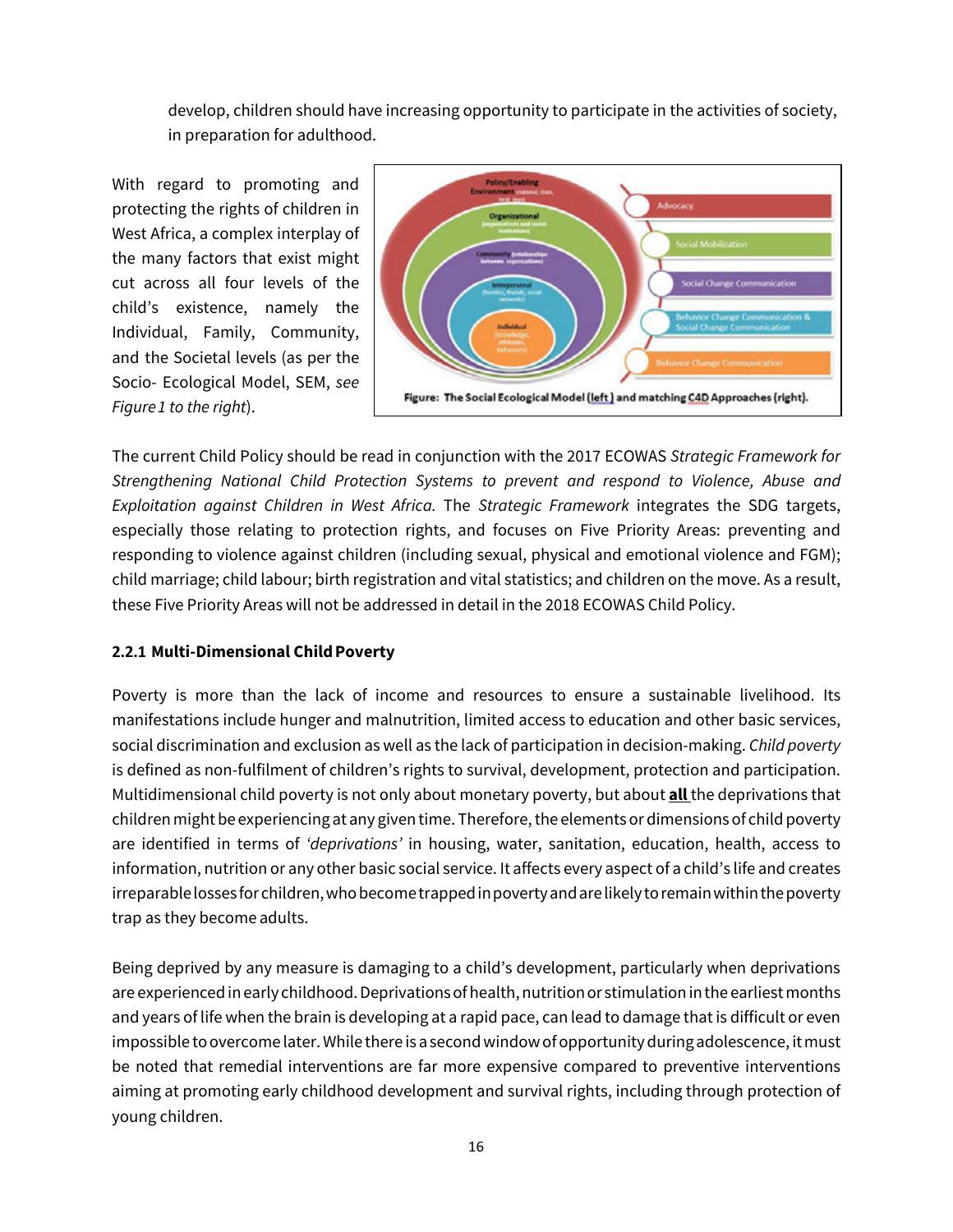Multi-dimensional child poverty impacts the **survival rights** of the child, including the right to life and basic needs such as nutrition, shelter, the quality of child-care, adequate standard of living, access to medical services and the prevention and management of childhood illnesses. Deficiencies at the family level and in relation to children born to adolescent mothers have severe outcomes for children; this as well as inappropriate understanding of disease prevention. Poverty is also a basic cause of child malnutrition as measured by poor child growth and is an important indicator for monitoring the nutritional status and health of a population. The World Health Organization (WHO) Child Growth Standards asserts that poor child growth results in low weight-for-age and that malnutrition [including foetal growth restriction, suboptimum breastfeeding, stunting, wasting and Vitamin A and zinc deficiencies] is an underlying cause of deaths in an estimated 45 percent of all deaths among children under the age of five years.

Multi-dimensional child poverty is also reflected in the infectious disease burden in relation to children. Malaria remains a significant cause for concern despite the sustained campaign for the use of Insecticide Treated Nets (ITNs) in the past decade. The malaria scourge in West Africa has not abated significantly, and according to UNICEF, it is estimated that currently 36 percent of all under-five deaths in Africa still result from pneumonia, malaria and diarrhoea. In relation to waterborne diseases, while the population in ECOWAS region with access to an at least basic source of drinking water doubled from 2000 to 2015, by 2015 only 25 percent of the population enjoyed the convenience and associated health benefits of a water supply source available on premises. This factor is closely linked to the paucity in terms of sanitation facilities and the practice of open defecation despite 36 million people gaining access to an at least basic sanitation facility since 2000. In terms of sanitation facilities, only 28 percent of the population in the ECOWAS region use an at least basic sanitation facility; and the population without access grew by 81 million within the same time-frame.

At community levels, poor health systems, especially primary health care, is a major constraint. Inadequate numbers of professional health-care personnel to ensure provision of antenatal care and skilled attendance at birth is also a major constraint. WHO has established a direct link between antenatal care, skilled attendance at birth and the neonatal mortality rate. Even where health centres and facilities exist, they are sometimes out of reach for many children and women who live far away from such facilities. Others lack access to affordable health-care and to health insurance, which is also a major factor militating against child-health. Women's lack of economic and decision-making autonomy within the household represents another important barrier limiting access to health-care. With the level of poverty in the region, free access for women and proximity to *emergency obstetric care and maternal care during pregnancy and delivery* is critical to any child survival programme, as is access to neonatal care.

Vaccine preventable diseases are also unfortunately still significant contributors to neonatal and child deaths in West Africa. Since 2009, national and subnational immunization coverage levels have either stagnated or even declined, with huge disparities within and among countries. In 2017, the region had the lowest childhood vaccination coverage worldwide. Consequently, many countries in ECOWAS are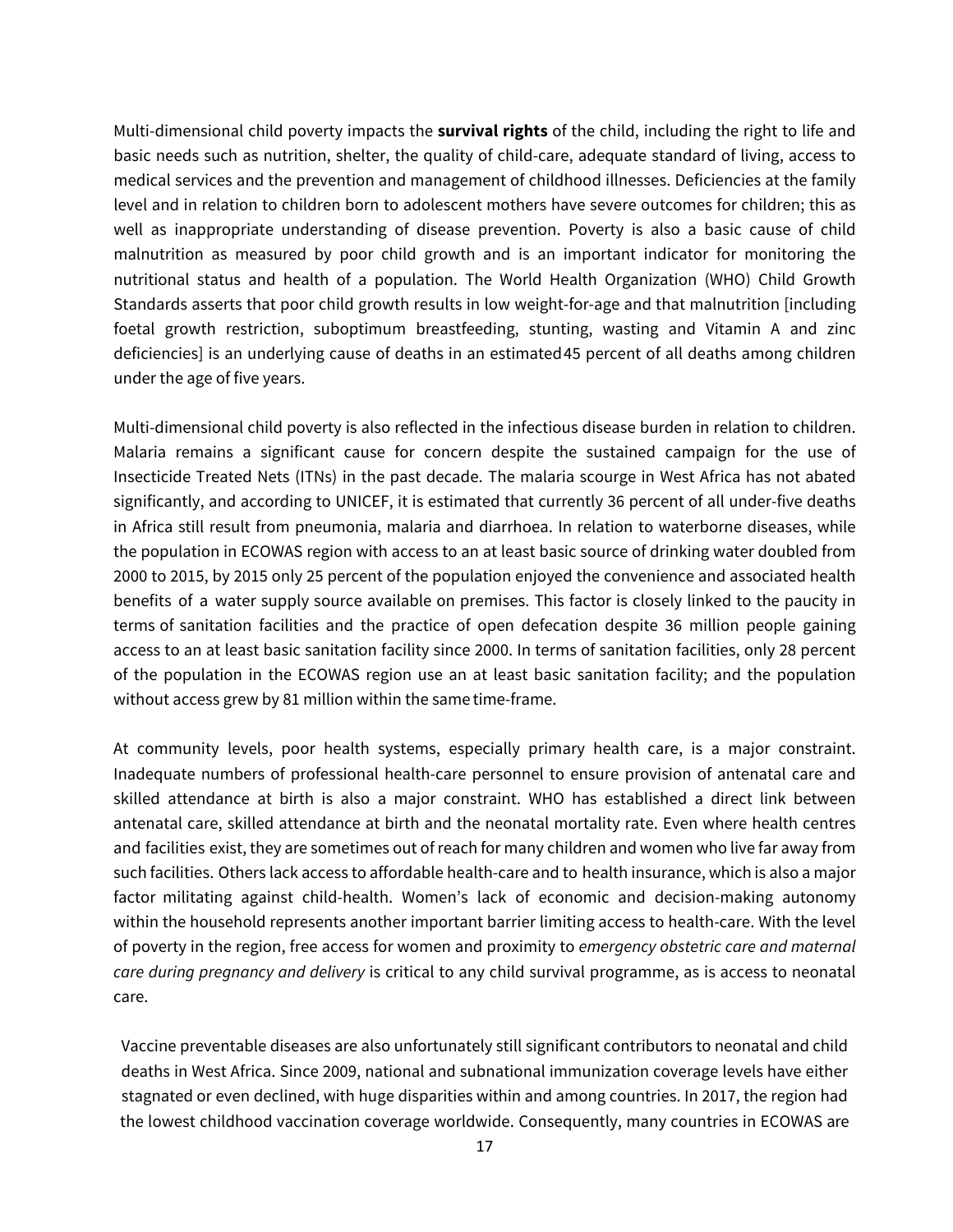confronted with recurrent vaccine preventable outbreaks which are disrupting existing health-care delivery services and diverting scarce human and financialresources.

**Development rights** focus on the rights of the child to develop to his or her full potential. This requires adequate care and stimulation in early childhood, universal access to quality education at all levels, vocational training and a well-charted transition through adolescence to early adulthood. Education should begin with early childhood development (ECD) and continues with quality learning opportunities that provide all children, especially the most disadvantaged with a fair chance to thrive. However, there are often problems with education quality and consequently with achievement rates, and both retention and cross-over rates from primary to secondary school and (in cases of free tuition for basic education), burdensome school levies which continue to exclude millions of children from accessing universal basic education. Inadequate budgetary funding for education remains a major limiting factor in the region.

*Play*, along with the basic needs of nutrition, health, shelter and education, is vital to developing the potential of all children. Play is an important aspect of a child's development, including stimulation during the first 1,000 days of a child's life. These interactions and engagement with peers – at home, on the streets, in the playground and in recreational facilities for children - improve children's communication, expression and decision-making skills. Play encourages teamwork and cooperation skills, combining thought and action, and builds up children's confidence, a feeling of achievement and leadership qualities. Yet poverty, insecurity, rapid and unstructured urbanisation and socio-economic factors among others, contribute to children's limited access to safe spaces for leisure, play, and recreation and development.

The region has the potential to use play, such as games and activities, to increase school enrolment and attendance rates; and to improve quality education by teaching valuable class lessons in health, sanitation, peace and conflict-resolution. When properly harnessed in classrooms, play helps children develop physically, mentally, emotionally and socially and helps children to realize their potential.

**Protection rights** ensure children are safeguarded against all forms of abuse, neglect and exploitation. An important prerequisite for the full realisation of children's rights is legal identity achieved through birth registration. The CRC, the ACRWC and most national constitution's guarantee every child's right to a name and a nationality; however, the rate of *birth registration* remains low in West Africa. Even in countries where birth registration has higher rates of implementation, it merely exists as a form of documentation rather than as a planning tool for development purposes, with low adherence to birth registration resulting in denial of children of their rights in relation to health, education etc. (Birth registration can help to ensure that children can access primary and secondary education, enrol in school at the right age and sit for examinations, thereby providing a counterweight to child marriage and improving the protection of children in justice and security systems (including providing a basis for adherence to the minimum age for employment, child labour and minimum age for military service), amongst many other practical issues.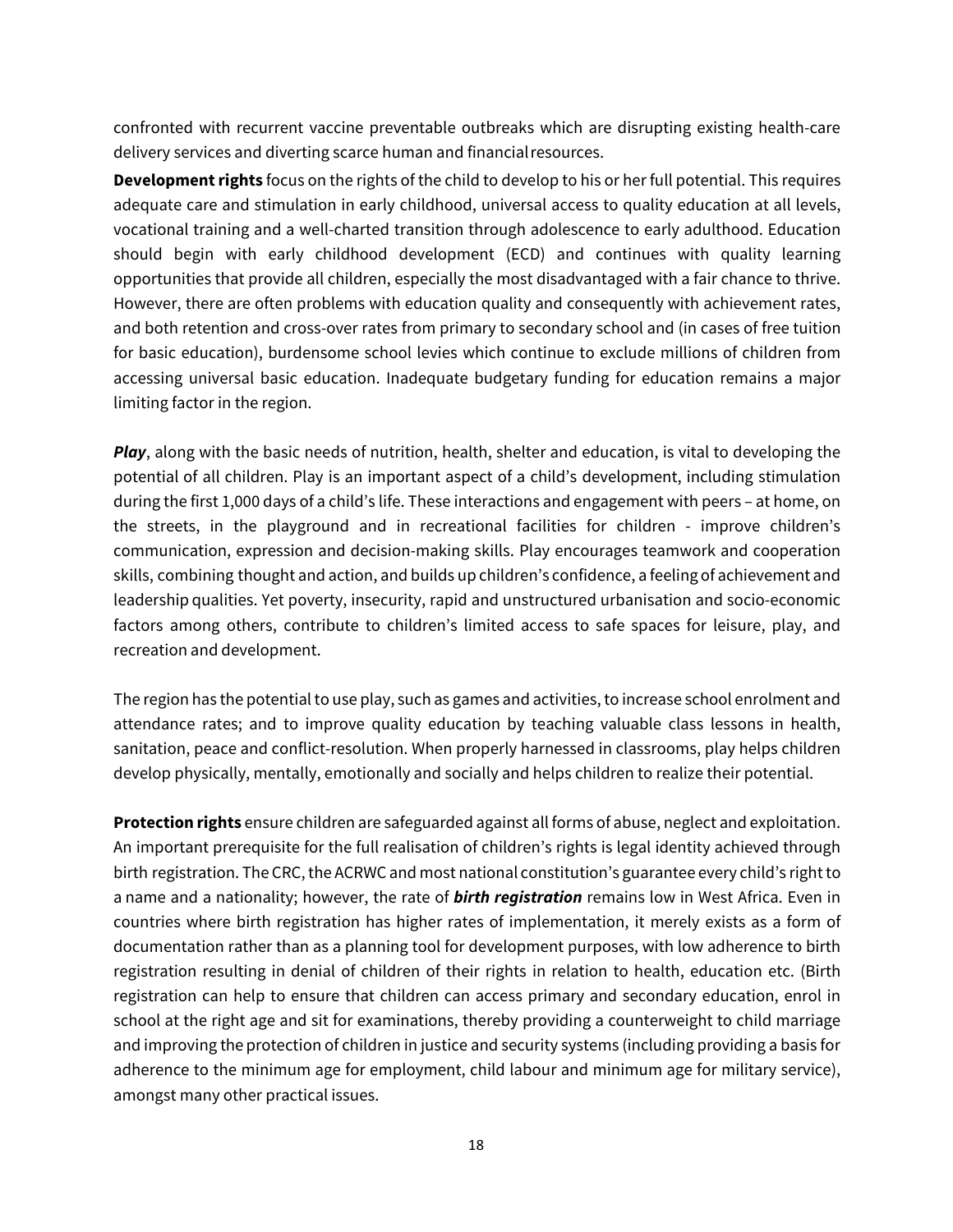Illiteracy remains a major causative factor at the family level for non-registration of children and for the lack of awareness of the importance of birth registration in ensuring inclusiveness for children in national and sub-national development plans; And because home births are still popular for women in many poor households and communities, birth registration facilities in major hospitals do not provide the total picture as they do not capture the data on children born at home. National birth registration efforts are hindered by the absence of adequate numbers of birth registration centres in close proximity and accessible to families both in rural and urban centres. Consequently, many children are invisible and unaccounted for in terms of government policies, planning, budgeting and implementation of projects; and in the provision of services.

There are three principal forms of *violence against children*: physical, sexual, and emotional violence, whether perpetrated by parents or other caregivers, peers, romantic partners, or strangers. Childspecific forms of violence defined by WHO and endorsed for action by ECOWAS include maltreatment (including violent punishment); youth violence (including bullying); intimate partner violence (or domestic violence); and sexual violence. Experiencing violence in childhood has devastating consequences on children, and impacts lifelong health and well-being. The consequence of violence could be permanent - negatively impacting children not only when it occurs, but also detrimental to their well-being as adults.

Violence is still prevalent due to its acceptance by the society, weak criminal justice systems (and the lack of law enforcement protection for especially vulnerable groups including children) and the scale and scope of armed conflicts in the West African Region. Children in the region experience not only extreme types of violence such as sexual abuse and exploitation, trafficking, FGM/C, forced and early marriage, (worst forms of) child labour and the impact of armed conflict or disasters. They also experience *physical, sexual and psychological violence* in their daily settings and other environments in which they live, grow, develop, work, play and interact. This includes the experience of *violent discipline*. Such settings and environments include families, homes, schools, institutions (including care institutions and detention facilities), communities, and online (where child abuse and exploitation increasingly originates). Violence also affects children when interacting with the media and with basic social systems, including but not limited to health, education, social welfare, and justice. In ECOWAS countries, seven percent of girls between 15 and 19 have experienced *sexualviolence*.

In addition, *child marriage and early pregnancy* significantly hinder girls' educational development and easily accounts for 20 per cent of dropouts from schools in the ECOWAS region (2008 estimates). Child marriage hampers efforts to eradicate poverty, has a significant impact onfertility and population growth and puts the child at increased risk of intimate partner violence, and sexually transmitted diseases. For girls, additional risks include death during childbirth, obstetric fistula and many other health consequences.

Uneducated girls are significantly more vulnerable to early marriage than their peers with secondary and/or tertiary education. Of the top ten countries in the world with the highest rates of child marriage,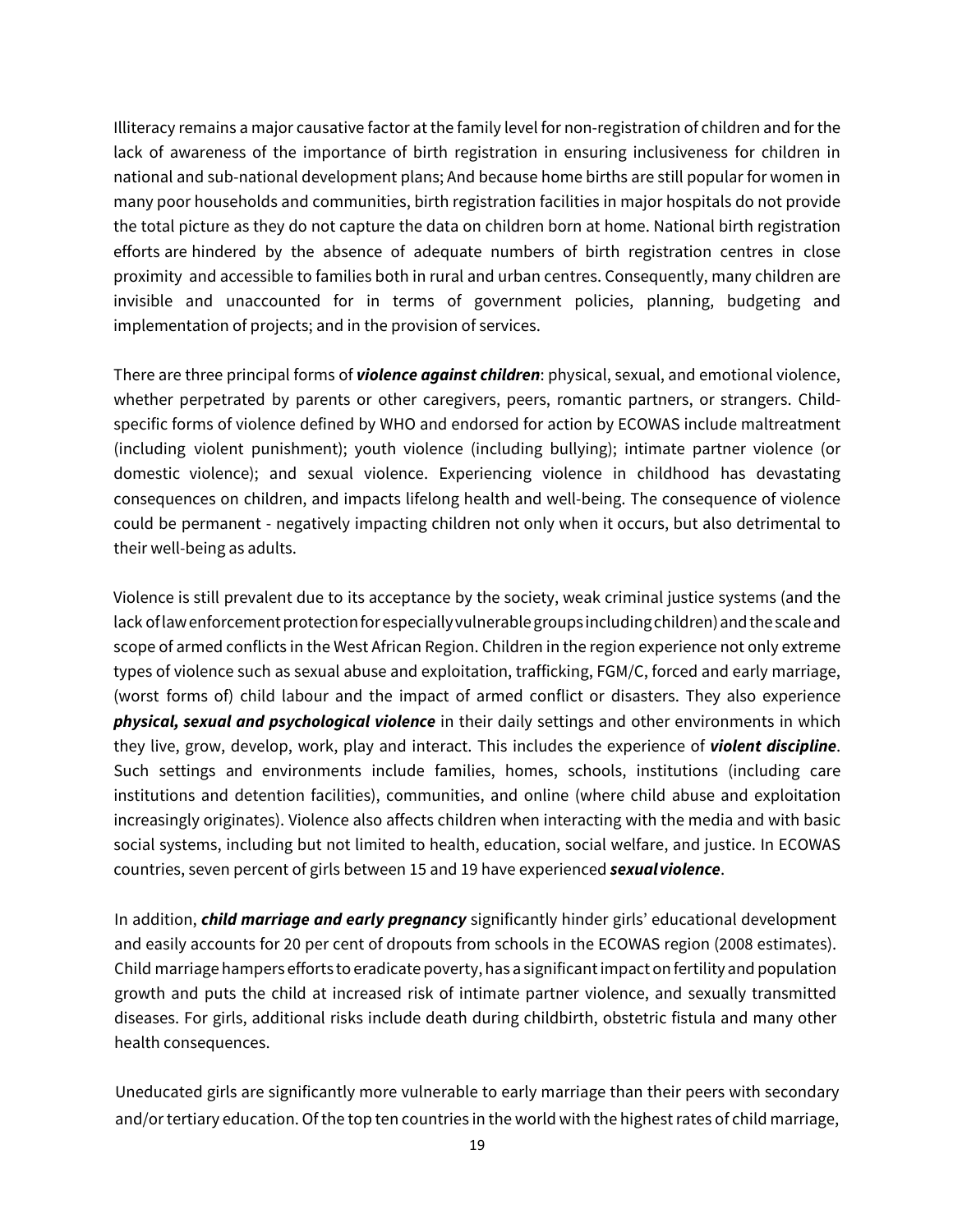four are West African: Burkina Faso, Guinea, Mali, and Niger (the latter taking the lead at 76 per cent before the age of 18). It is recognised that education is an effective panacea to child marriage. The longer a girl stays in school, the more likely she is to get marriedlater.

In relation to *FGM/C*, more than 46 million women and girls have undergone some form of FGM/C in West Africa. The percentage of girls aged 15 - 19 who have undergone FGM/C is estimated at 23 per cent. The prevalence in West Africa varies widely from 94 per cent in Guinea, 88 percent in Mali and 76 per cent in the Gambia, to 74 per cent in Sierra Leone.

**Participation rights:** Participation yields numerous potential benefits for children, including enhanced personal development and skills, self-efficacy, and interpersonal relationships, and for communities through improved social connections and networks and disaster preparedness. Children's access to information about their health and sexuality is largely derived from peers and from the television and new media. The lack of age and context appropriate Comprehensive Sexuality Education in and out of school limits the availability of suitable information that children, and adolescents in particular, can access on sexuality, reproductive health, human rights, gender equality and managing relationships. In addition, girls may face additional barriers due to their lower access to information channels and platforms, including their lower participation in youth groups and activities at community level. This increases the lack of adequate knowledge, skills and abilities to properly manage their relationships as well as their health and sexual and reproductive lives, thereby exposing them to the risks of teenage/unwanted pregnancies, sexually-transmitted diseases, HIV/AIDS, and drug abuse. Young girls who get pregnant (and their babies) are exposed to the dangers of social marginalization, stigma and the risk of exploitation. The lack of access to appropriate information that can be empowering, limits the child's ability to articulate his/her views and to challenge violence, abuse orexploitation.

**Placing children at the heart of poverty reduction** is the key to breaking the inter-generational cycle of poverty and creating a level playing field for every child. Social protection mechanisms such as fee waivers, child support grants, cash transfers and pensions are an effective approach that can reduce vulnerability to poverty and deprivation, strengthen family capacities to care for children and help overcome barriers to accessing essential services. There is a clear need for improving public finance management, strengthening the efficiency of allocation and expenditures and progressively increasing budgetary allocation by Member States to areas that impact the lives of children, especially in areas of social protection including social security and social insurance.

Additionally, *cash transfers* could play a key role in the reduction of child poverty. Universal schemes, such as a universal child benefit, would contribute significantly to reducing child poverty and should be available in many countries. Cash transfer programmes provide financial supportfor poor families to help them send their children to school, for immunisation and to access other services for children. By identifying the different deprivations that children experience in crucial aspects of their lives, countries can better target policies and programmes that benefit the most disadvantaged, and minimize childhood experiences of poverty, poor health, and malnutrition.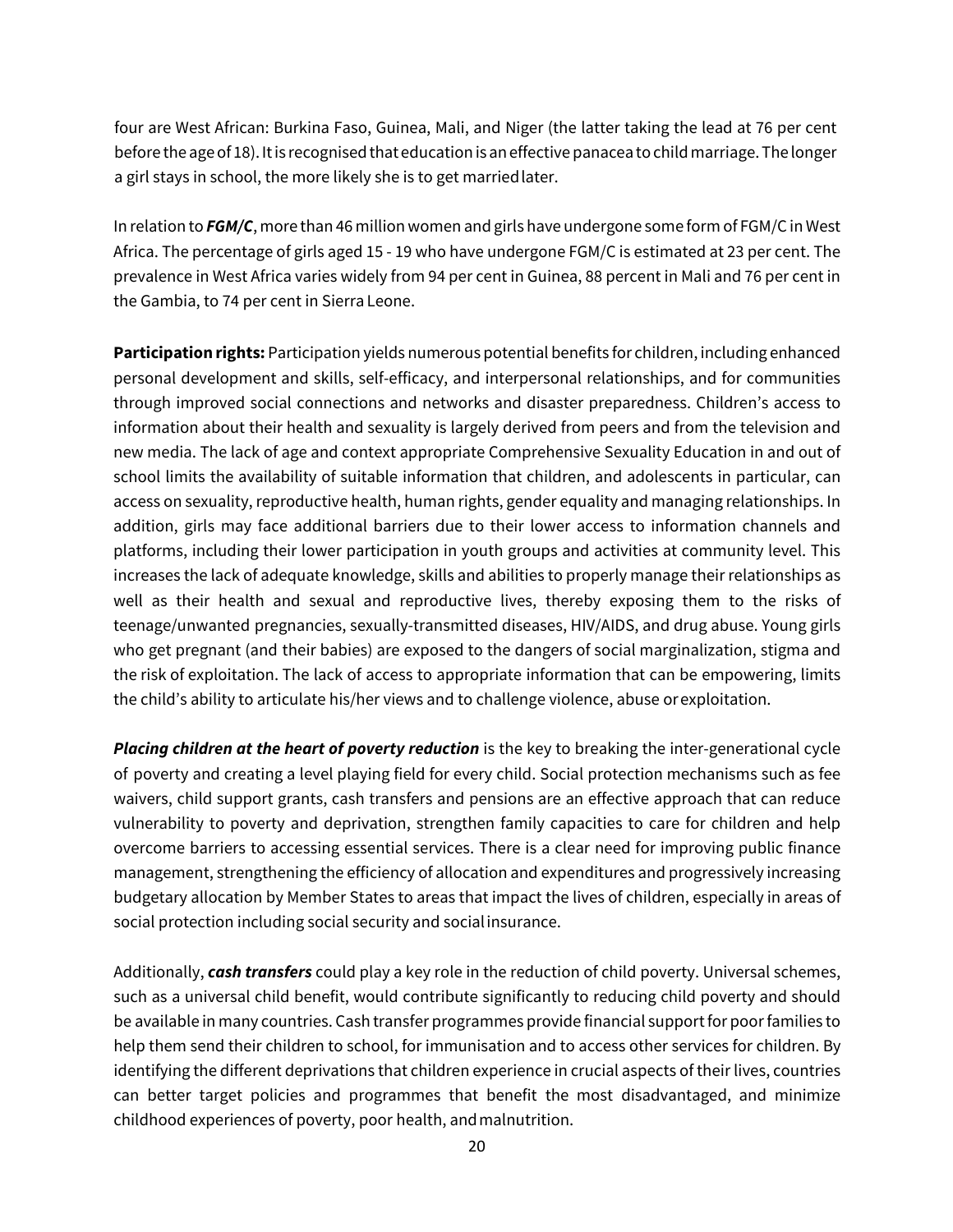#### <span id="page-24-0"></span>**2.2.2 Impact of climate change, natural disasters and environmental hazards onchildren**

West Africa is one of the world's *climate change* hotspots. Climate change affects the social and environmental determinants of health: clean air, safe drinking water, sufficient food and secure shelter. Increasingly unpredictable weather patterns, more frequent droughts and floods and land degradation threaten the livelihoods of the population, especially with the majority relying on agriculture for survival. Chronic crises arising from changes in temperature and precipitation, due to climate change, also results in more systemic changes in natural processes. This leads to diminishing groundwater supplies used for drinking and irrigation, increases in communicable diseases, drought and desertification in new areas - further resulting in food insecurity. Mortality rates are also rising from extreme conditions such as flooding, high winds, landslides, or droughts. Africa is said to be at the high end of risk exposure, and experiences the most severe and damaging impact of *climate change and global warming*. This is a risk that the continent is ill-prepared for, and one that disproportionately affects children more than adults. Income-loss and food supply shortages caused by *droughts* can lead to *nutritional deprivations* that can have both immediate and lifelong impacts. As children need to consume more food and water per unit of body weight than adults, they are more vulnerable to any deprivation of food and water. Undernutrition contributes to the severity of a range of diseases, and is responsible for nearly half of all under-five deaths. Moreover, untreated undernutrition during the first two years of life can lead to irreversible *stunting*. This affects both physical and cognitive development of the child, which has implications on her or his schooling, health and livelihoods. Drought can also contribute to food insecurities resulting in additional risks and vulnerabilities for children. *Floods* also threaten children's survival, development and protection due to its impact on both family livelihoods and food security.

Environmental factors are also implicated in health outcomes for children: *lethal and debilitating diseases*, like malaria and dengue fever, are highly susceptible to changes in the climate, which also leads to increases in the incidence of cholera, meningitis and other infectious diseases. Other *Environmental risks and hazards* such as indoor pollution arising from the use of harmful energy sources (like firewood and charcoal); and industrial pollution arising from the use of unsafe technologies in the few existing industries, tremendously affect the survival of children in West Africa. Such threats also emanate from human and industrial waste especially in major cities and urban slums; the results of illegal mining activities, oil exploration, pipeline vandalisation and gas flaring in the oil producing regions of Nigeria; importation of outdated technological equipment such as computers, fridges, televisions and cars resulting in an overwhelming amount of physical waste and ewaste, in countries that lack the capacity to treat or handle such waste. *Erosion* remains a serious challenge in both coastal and non-coastal areas affected by flooding and water and waste management, is an issue of grave concern and a danger to the health and welfare of children.

#### <span id="page-24-1"></span>**2.2.3 Crises, conflicts and increased vulnerability of children inemergencies**

In recent years, complex and fragmented conflicts and a rise in acts of terrorism have caused both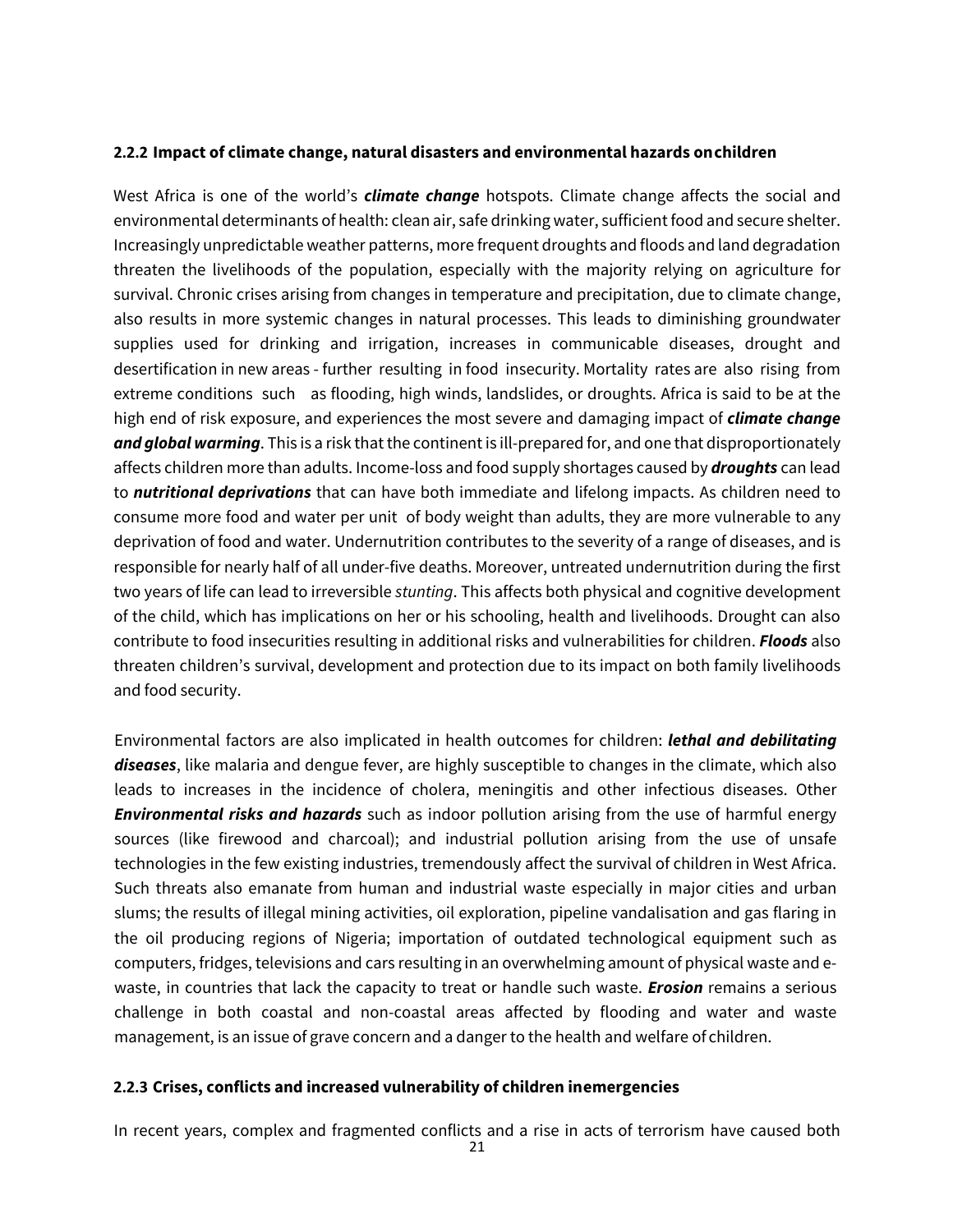*internal displacements* of thousands of children and their families, and to a lesser extent, displacements beyond international borders, leading to additional protection concerns for children (e.g. additional difficulties in tracing and reunifying them, administrative hurdles). *Emergencies, conflicts, and epidemics* are a critical issue as family separations and community displacements tend to have serious implications for child survival and lead to distress and psychosocial and mental health issues. The customary and treaty rules of International Humanitarian Law that protect children are often violated: children are subjected to sexual violence, are victims of indiscriminate or disproportionate attacks, are unlawfully recruited, suffer from attacks on healthcare and educational facilities, are unlawfully denied access to humanitarian assistance, and suffer violations when detained for reasons related to armed conflict. It must be recalled that as a rule of customary international humanitarian law, all children affected by armed conflict are entitled to special respect and protection by parties to conflict. In contemporary conflicts, combatants often fail to apply the legal protections to which children are entitled and as a consequence, children are often killed or injured indiscriminately. With many children living in conflict-prone regions of West Africa, children's development rights in education, early childhood care, play, leisure and recreation are greatly compromised.

The lack of emergency preparedness and the absence of strong health systems is a major problem in most West African countries. The *Ebola Virus Disease epidemic* of 2014 - 2015 for example, ravaged some sections of the region leaving thousands of children dead or orphaned. Guinea, Liberia and Sierra Leone were particularly affected with over 10,000 deaths before the epidemic was brought under control. The epidemic left an increased number of child-headed households in its wake, and mounted pressure on the health services and infrastructure in the affected countries. Also, the death of 106 health workers during the crisis further depleted the affected countries' already limited number of skilled providers; underlying the importance of institutionalization of community health systems not only to contain epidemics and deliver vital interventions, but to help countries and communities become more resilient.

The impact of the activities of non-State armed groups in the region is a matter of grave concern. This includes abduction of boys and girls, use of children in the commission of terrorist acts (with UNICEF estimating that over 200 children were exploited in carrying out suicide bombings in the four Lake Chad Basin countries, in 2017 alone). Children born to girls abducted by these groups are at risk of stigmatisation upon release or escape, and rape and other forms of gender-based violence are rife in conflicts even within the confines of refugee and IDP camps.

In 2017, about 475,000 children were at risk of SAM and possible death across the Boko-Haram afflicted Lake Chad Basin region. The Boko Haram insurgency cuts across Nigeria, Niger, and non-ECOWAS countries such as Cameroon and Chad and is described as one of the world's largest humanitarian crisis zones, with about 17 million people living in the most affected areas. Violence and conflict-related displacement have increased dramatically in Nigeria since the crisis began, resulting in large numbers of Internally Displaced Persons (IDPs) - including children, 7.7 million people requiring humanitarian assistance, including 4.3 million children and 1.6 million internally displaced persons, more than half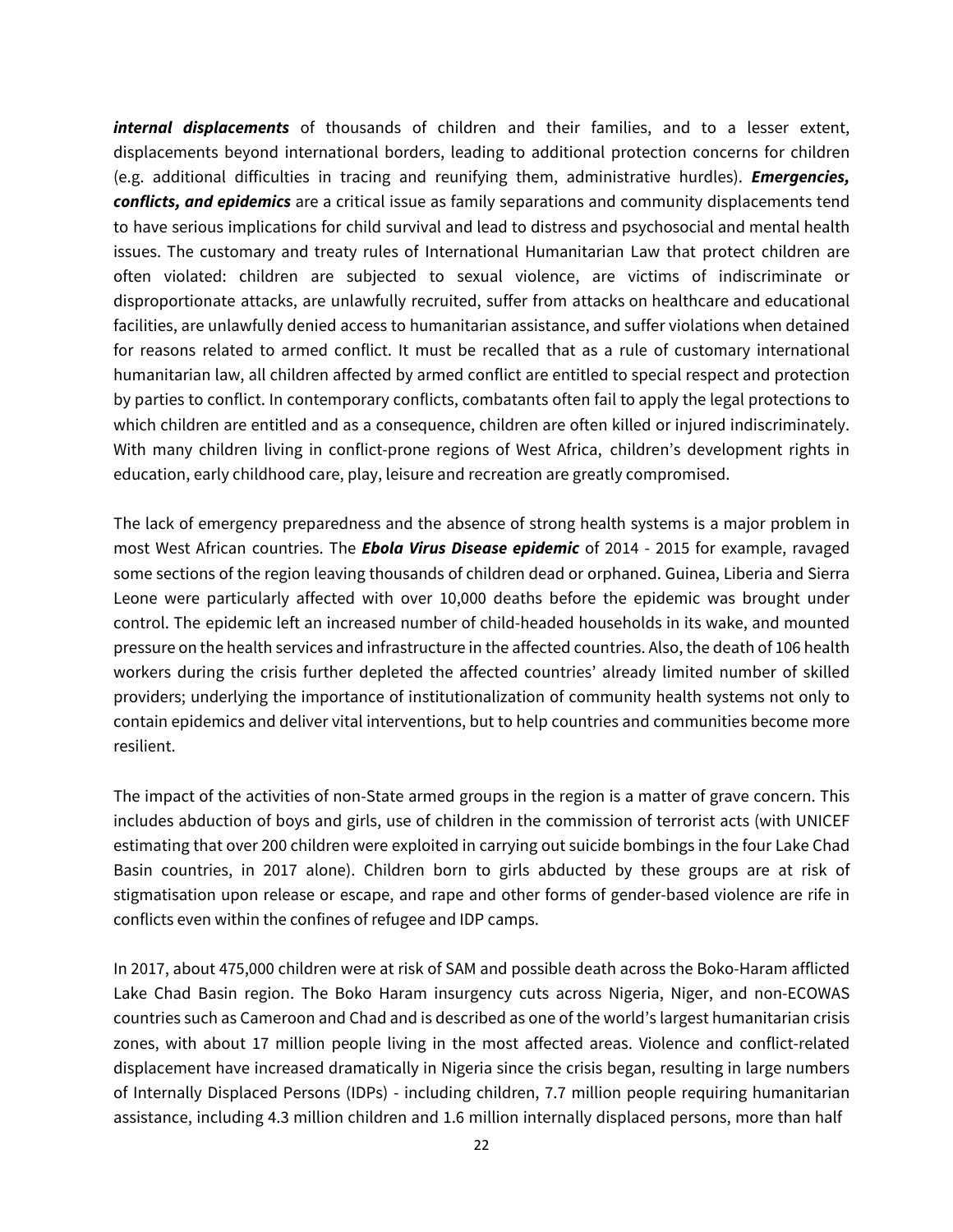of whom are children. According to Humanitarian Action for Children Nigeria 2018 data, the protracted crisis has compromised the physical safety and psycho-social well-being of 2.5 million children, who require immediate assistance. An estimated 400,000 children in Borno and Yobe states of Nigeria are severely malnourished. An estimated 1.5 million people lack access to safe water, while over one million children in the country are currently out of school. Nearly 1,400 schools have been damaged or destroyed with many unable to reopen for safety reasons.

In post-conflict situations, children may be severely traumatised by having witnessed and/or experienced abuses and violence. The peculiar need for rehabilitation and reintegration of child survivors; particularly girls who are rescued and make it back home from captivity, either alone or with babies, is also a complex issue. Some children, especially those having been associated with a party to the conflict (or perceived as such) might be highly stigmatised and face challenges in terms of acceptance when they return to their communities. Refugee children do not also appear to enjoy the special protection envisaged for children who are refugees or seeking refugee status.

*hild participation* is further hindered in emergency situations, although this has been found to be very important to resolving humanitarian situations. Very often children do not receive life-saving information about early warning systems and emergency response protocols, whether in schools or in the community. Research suggests that children are resources to be cultivated and mobilised for disaster preparedness, response, recovery, and resilience. Attention is needed to identify approaches to appropriately enlist, engage, and involve children in disaster risk reduction activities; to promote these efforts; and to evaluate these approaches. The United States Department of Health and Human Services concluded in 2017 that children are resources to be nurtured and mobilised in support of disaster preparedness and resilience for the present and future.

# <span id="page-26-0"></span>**2.2.4 Gender inequalities affecting children and other cross-cutting vulnerabilities and issues**

Children in West Africa face a varietyof inequalities. Gender inequalities and the lowvalue ofwomen and girls affect both boys and girls, however girls pay the highest price due to harmful traditional practices and lack of educational opportunities. Children with disabilities, children infected with or affected by HIV/AIDS, children in emergencies, children on the move including forcibly displaced children (for example internally displaced, refugee and asylum-seeking children), stateless children and children in contact with the law are among groups of children in the region with specific needs and vulnerabilities that need to be addressed. Furthermore, the right to participate in decision-making processes that may be relevant in their lives and to influence decisions taken in their regard - within the family, the school or the community

- is a cross-cutting issue.

*Gender inequality and Harmful Traditional and Socio-Cultural Practices. These cost* Sub-Saharan Africa an average of \$US95 billion a year, peaking atUS\$ 105 billion in 2014 – or six per centofthe region's GDP, and thus jeopardizing the continent's efforts for inclusive human development and economic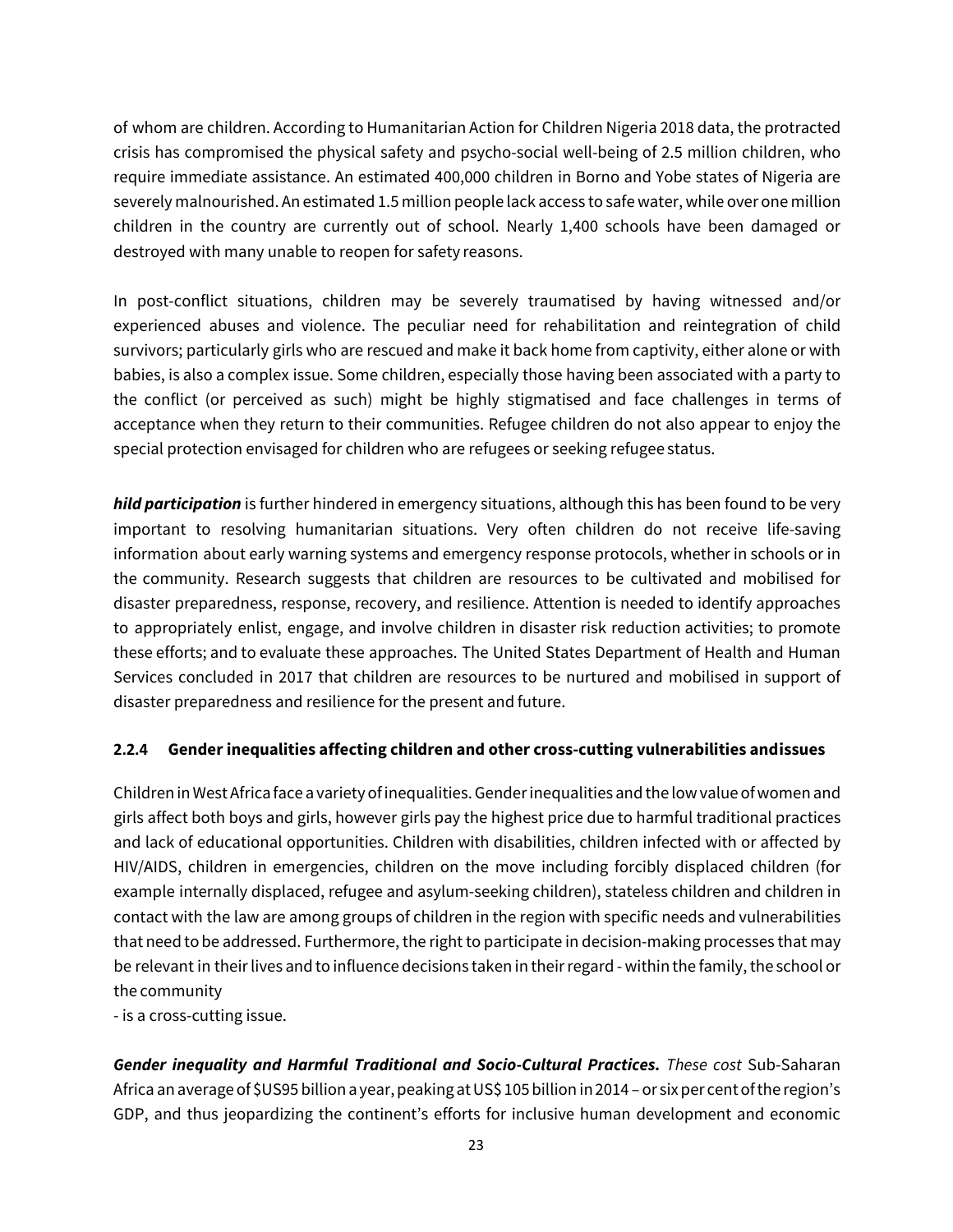growth. African women are said to achieve only 87 per cent of the human development outcomes of men.

Gender inequalities and negative socio-cultural practices affect children in diverse ways. Gender inequalities between men and women as principal duty bearers of children have an impact on outcomes for all children. Women's lower levels of literacy, income, and their limited access to information and to decision-making within the household affect their capacity to make informed decisions and to access relevant services for their own health and that of their children. Moreover, gender inequalities affect children directly, giving rise to differential outcomes for boys and girls. Gender discrimination and socio- cultural expectations often burden young and adolescent girls to take on unpaid care within the home, including fetching water, cooking and looking after siblings, hinder their access to education and perpetuate harmful practices such as child marriage and female genital mutilation/cutting. Inheritance laws and low value of girls means that families inadequately promote greater family investment in boys rather than girls, particularly regarding school enrolment and inheritance.

Gender inequalities are accentuated in adolescence, determining access to opportunities across a lifetime. Low levels of girls' education and high prevalence of child marriage and child pregnancy prevents girls from fully realising their potential during childhood and fuels the transmission of poverty, inequalities and deprivation across generations.

Lower outcomes for girls are further reinforced by a consistent lack of female teachers and role models, an array of household responsibilities (e.g. domestic labour/chores and child/sibling-care) given to the girl child, poor menstruation management and hygiene practices, and school-related gender based violence (SRGBV) often on the way to school or on the premises. Girls are further affected by adolescent pregnancies as school policies and peer bullying forces them to drop out. Boys are merely affected by these pressures. Consequently, girls are more likely to be out-of-school than boys, particularly when financial resources are in short supply and when policies do not account for the specific barriers faced by girls in terms of access, retention, and completion of primary and secondaryeducation.

Educational curricula and teaching practices often reinforce negative gender norms, perpetuating gender stereotypes rather than promoting gender equitable relations between boys and girls through education. The situation can be reversed by using education as an entry point to vehicle important gender equitable socialisation among boys and girls, improve teaching practices and pedagogical methodologies, and introduce life-skills education as a vehicle to equitable gender roles and positive comprehensive sexual education.

The multiple benefits of girls' education are widely recognised: equal educational outcomes for boys and girls can not only close the gender gap in education, but have a high impact on preventing child marriage, reducing maternal and child mortality, promoting smaller and more sustainable families, improved employment, better wages and economic growth, better parenting practices, reduction in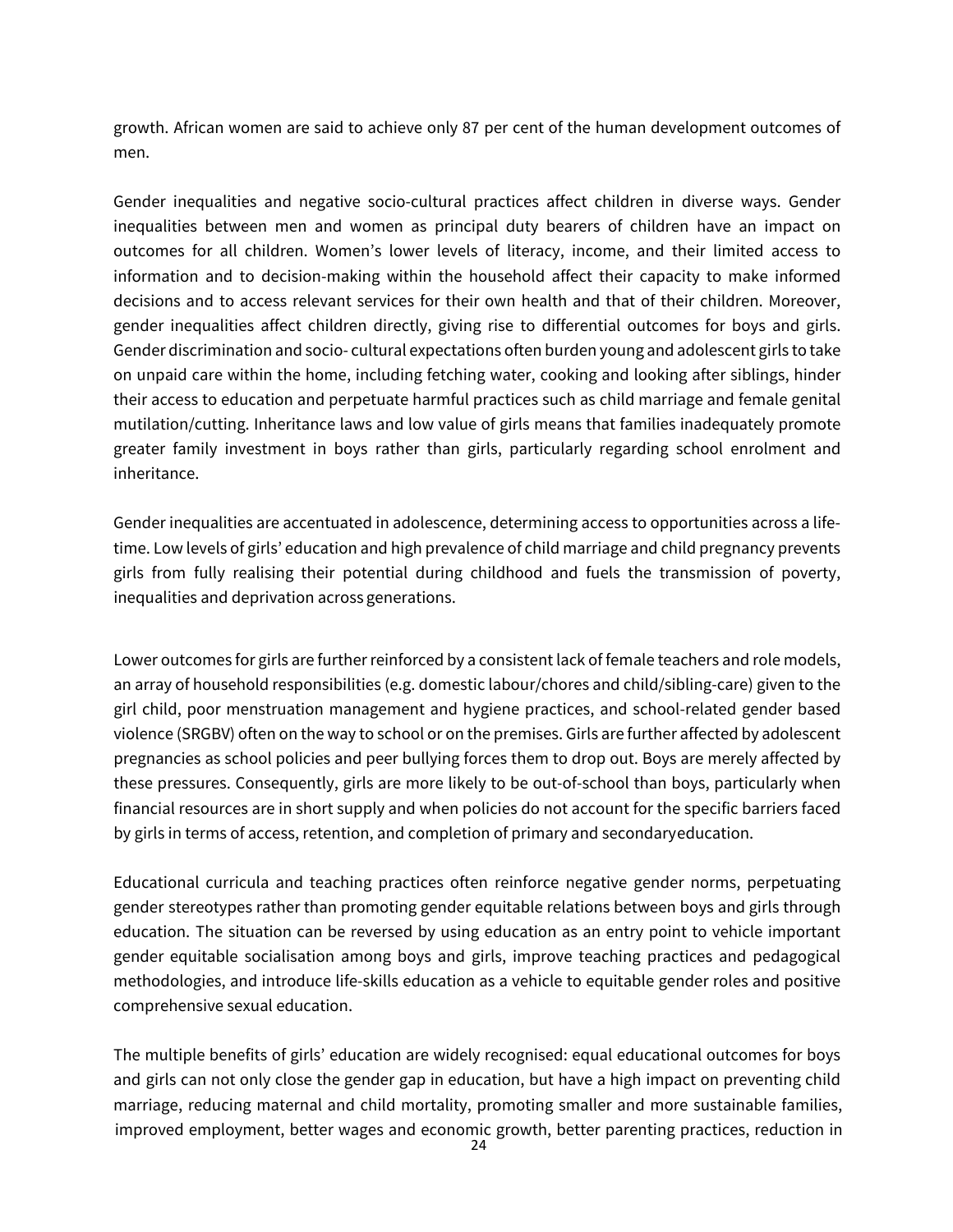domestic violence and harmful practices. A recent World Bank Analysis showed that if universal secondary education were achieved in West and Central Africa, child marriage would be virtually eliminated and the prevalence of early childbearing would be reduced by up tothree-fourths.

The analysis also showed that ending early childbearing and improving educational attainment for mothers would have important impact on reducing child mortality (by one fifth) and malnutrition (by one third) as well as a positive impact on women's decision-making ability in the household, and the increased likelihood that new-borns will be registered atbirth.

Yet, the potential for girls, especially in secondary education has not been realized. In the past two decades, despite global progresses in reducing gender disparities in primary and secondary education, West and Central African countries have not reached parity and current trends predict that it will take another 70 years to have all girls completing primary education. And, for multiple reasons, girls continually drop-out of school or fall behind, especially between the ages of 10 - 16 years.

In ECOWAS countries about sixteen million girls of primary and lower secondary school age do not have access to education. In addition, up to 30 per cent of girls who completed primary school do not transition to secondary education. For every 100 boys starting secondary education there are 90 girls. Regional estimates indicate that 57 per cent of primary school girls and 55 per cent of lower secondary school girls are at risk of dropping out.

The reasons for girls' exclusion from school are diverse and combine factors related to: institutional barriers due to weak gender-responsiveness of sector policies; geographic and poverty-related barriers that limit girls' access to education, particularly at secondary level; issues related to the low quality of education, with school environments that do not respond to girls' needs and often perpetuate harmful gender stereotypes; discriminatory gender norms and perceptions on the value of the girl, as well as risks of gender-based violence in and around schools, all of which influence the opportunity costs of educating girls, with early marriage seen as a more protective solution forgirls.

The root causes of gender inequality lie with the society/community, and with governance structures that need to be reformed in terms of the perception and treatment of women and girls. The 2016 Africa Human Development Report traces the problem to the unequal distribution of resources, power and wealth, combined with social institutions and norms that sustain inequality and other deeply-rooted structural obstacles which are holding African women, and the rest of the continent, back in their equal enjoyment of rights and access to resources. The report estimates that a one per cent increase in gender inequality will significantly reduce a country's negative HDI rating by 0.75 per cent. Similarly, recent World Bank estimates showed that ending child marriage and educating girls through to secondary education would help countries yield \$64 billion in annual welfaregains.

# *Children with disabilities*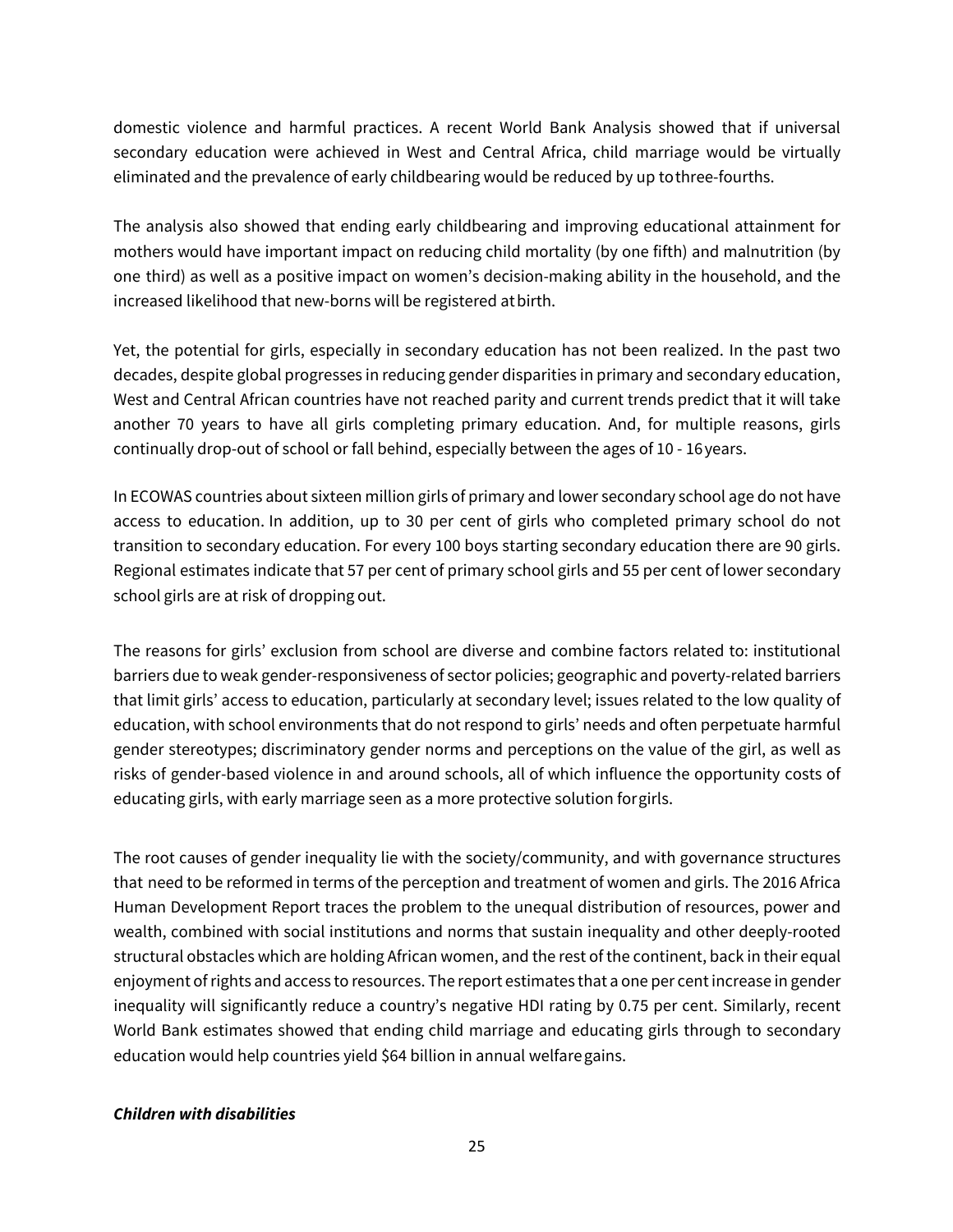The situation of children with disabilities is compounded by the absence of data on populations with disabilities in official government records. Furthermore, families and communities lack the understanding of and underestimate the challenges of living with disabilities, thus stigmatizing and constantly discriminating against this group of children. Inconsistent screening and social stigma can mean that many children with disabilities are unidentified or under-identified, and not provided with the specialized support they require. Disability is also compounded by other types of marginalization and discrimination, causing some children - such as children with disabilities from ethnic minority groups - to be disproportionately vulnerable relative to their peers. This is critical, more so in situations of emergency. Children with disabilities are nearly 3.7 times more affected than children without disabilities by all types of violence, often beginning the day they are born and in some cases, are victims of infanticide. Children with disabilities also experience violence from parents, teachers, peers or community members, and such violence is experienced differently depending on the type of impairment.

#### *Children living with or affected by HIV and AIDS*

As of 2017, UNAIDS estimated that three million children and adolescents aged 0 - 19 years were living with HIV in Sub-Saharan Africa, representing 87 percent of the global burden. About 25 percent of the global burden is on West and Central Africa (WCA), with Nigeria carrying the largest burden in the region. Despite progress in reducing new HIV infections among children over the past ten years, there is still an alarming 67,000 children who became infected with HIV in 2017 alone in WCA. Close to 90 percent of these new HIV infections in children occurred mainly through mother-to-child transmission (MTCT). Unfortunately, compared to other regions in Sub-Saharan Africa, pregnant women in WCA have the least access (47%) to effective antiretroviral medications (ARVs) for the prevention of MTCT - versus 93 per cent in Eastern and Southern Africa.

The picture is even worse for treatment of children living with HIV. Only two out of ten children living with HIV between the age of 0 and 14 years were receiving lifesaving medicines in West Africa in 2017; the lowest paediatric HIV treatment coverage on the African continent. Adolescents (aged 10 – 19) represented nearly a quarter (23%) of the West and Central Africa population in 2017, and are projected to reach 50 per cent by 2030, with the largest share in West Africa. This demographic trend – the socalled 'youth bulge' – will determine the future of the HIV epidemic and its response among adolescents. New HIV infections are decreasing in the region, but not fast enough to keep up with the increasing population of adolescents susceptible to infection. It is evident that ECOWAS member states have not devised and implemented at scale, effective comprehensive strategies to eliminate new HIV infections among children and adolescents, and to optimise HIV and AIDS treatment, care and protection for children, adolescents and their parents.

Children are affected either directly or indirectly by HIV and AIDS; indirectly when their communities and the services these communities provide, are strained by the consequences of the AIDS epidemic. Health workers may suffer from the disease, threatening health-care and the entire health system; teachers may become ill, disrupting education. Children live with chronically ill parents or adults and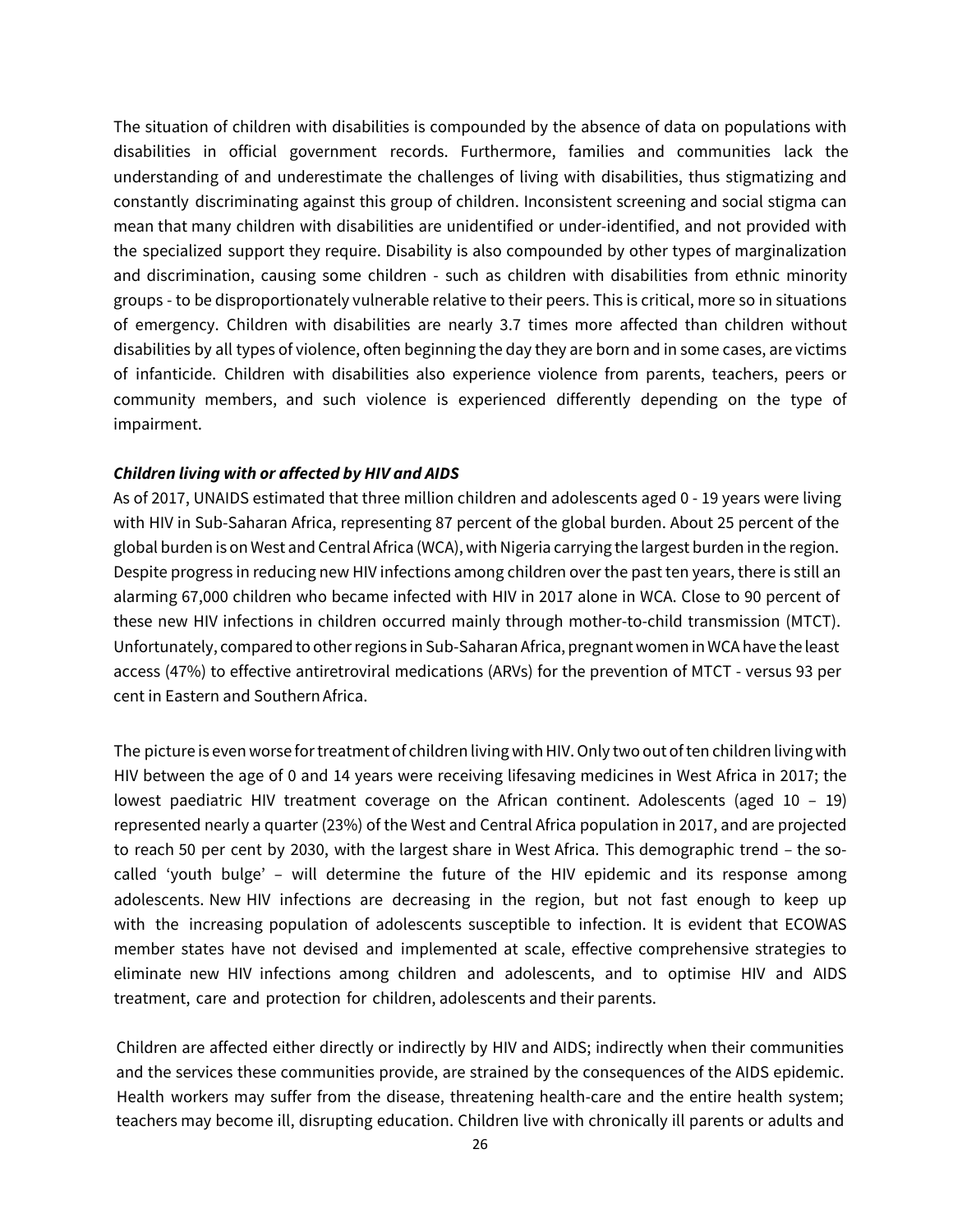may be required to work or put their education on hold as they take on household and caregiving responsibilities, their households may experience greater poverty due to the disease; and they may be subject to stigma and discrimination because of their association with a person living with HIV. Children can also become orphans, losing one or both parents to AIDS-relatedillnesses.

## *Children on the move*

West Africa has a long tradition of human mobility following networks and routes based on ethnic, linguistic or religious ties. Each year, an estimated 12 million people cross borders in WCA. While large numbers move irregularly to Europe from West Africa, these remain the minority. 'Children on the move' is an umbrella term used to describe those children who are on the move for a variety of reasons, voluntarily or involuntarily, between or within countries, with or without parents or other primary caregivers, and whose movement, while it may open up opportunities, might also place them at risk (or at an increased risk) of inadequate care, economic or sexual exploitation, abuse, neglect, and violence. Migration flows within West Africa are facilitated and enabled by the ECOWAS 1979 Protocol Relating to Free Movement of Persons, Residence and Establishment, although it needs to be pointed out that all 15 Member States have set specific restrictions for minors.

A large number of children are part of mixed movement flows, crossing borders irregularly and in unsafe ways to avoid the official border points and stay in the shadows. The UN Department of Economic and Social Affairs (UNDESA) data indicates that there were an estimated 2.3 million children and adolescent migrants (including refugees and asylum-seekers, excluding IDPs and irregular migrants) in West Africa in 2015 (ages 0 - 19 years), representing almost 35 per cent of all international migrants in the region. Out of all international migrants between 0 - 19 years old, 51.4 per cent arefemale.

The mass movement of children in the region has created grey areas that enable the activities of unscrupulous – even criminal – forces, subjecting children to human rights violations, such as human trafficking, sexual and physical abuse, violence, exploitation, forced labour or abduction for extortion and ransom. The cultural context of West Africa is characterised by the widespread practice of "confiage" – informal adoption and placement of children in extended families, and the early involvement of children in productive activities as a form of socialisation. Within the changing social and economic context, these two cultural practices constitute a source of vulnerability for children. The circulation of children now takes place in a wider space where communal responsibilities for child protection are weakened and where the best interests of the child are not always respected. These children - in particular unaccompanied and separated children (UASC) - often fall through the cracks of the system because of their high vulnerability, irregular status, and (in many cases) invisibility. They are often at risk of becoming victims of violence, abuse or exploitation, or discrimination, stigmatisation and xenophobia; and largely denied access to basic social services.

The lack of adherence to birth registration requirements by families in the region leaves most children on the move without official recognition of their name and nationality, making them more vulnerable to trafficking and other forms of violence and exploitation, and less able to return to the country of their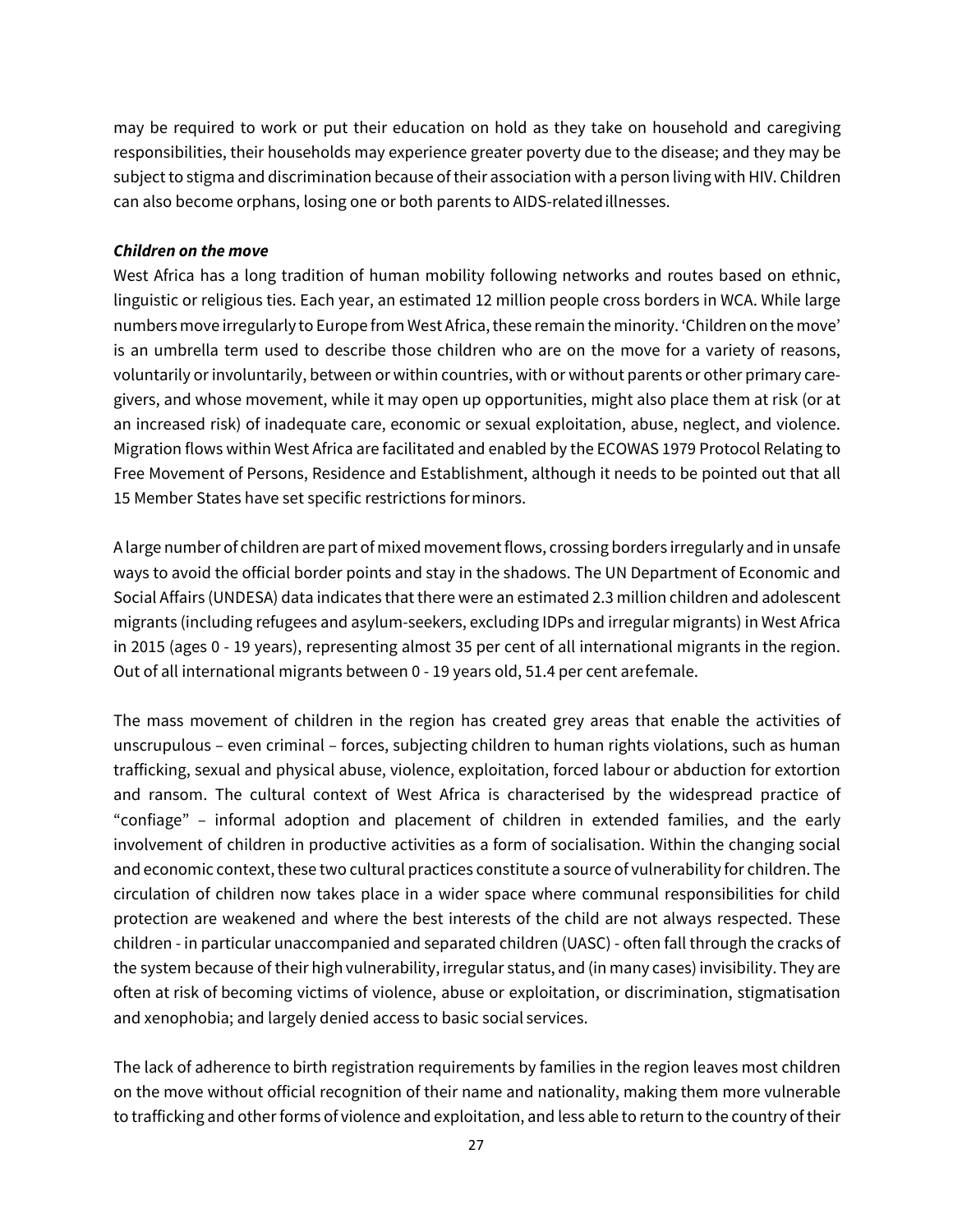origin because they lack official documents. There are no direct initiatives that target birth registration for children born to families on the move, or born to children on the move, both at the community levels and at the national or sub-national levels. Children on the move, in particular UASC, often live outside the protective environment of a caregiver, family members, community or government authority.

Exploring children's choices and engagement in decision-making is crucial to understanding their migration in a manner that neither romanticizes their strengths nor presents them as passive victims. It is especially important as missing from many accounts are what children themselves think about their movement and what role they play in their migration, as most children make the decision to move themselves.

## *Child labour*

The International Labour Organization (ILO) defines child labour as work that deprives children of their childhood, their potential and their dignity, and any work that is harmful to a child's physical and mental development. It refers to work that is mentally, physically, socially or morally dangerous and harmful to children; and interferes with their schooling by depriving them of the opportunity to attend school; obliging them to leave school prematurely; or requiring them to attempt to combine school attendance with excessively long and heavy work. Whether particular forms of "work" can be called "child labour" depends on the child's age, the type and hours of work performed, the conditions under which it is performed and the objectives pursued by individual countries.

It is worth noting that not all work done by children should be classified as child labour, or targeted for elimination. Children's or adolescents' participation in work that does not affect their health and personal development or interfere with their schooling is generally regarded as something positive. However, any work that qualifies as child labour and the worst forms of child labour must be eliminated as a matter of urgency. The weaknesses in application of laws and policies contributes to the problem and an environment affected by conflicts further exacerbates therisk.

In West Africa, child labour is highly persistent in the semi-formal and informal sectors with a few cases in the formal sector. In its worst forms, child labour in West Africa is exhibited as the involvement of children in armed conflicts, commercial sexual exploitation, child trafficking, mining and quarrying and in industries involving the use of chemicals, to name a few. Child labour constitutes an assault on the health, safety, morals and overall development of the child. It is a serious derogation from the peace, security and development aspirations of the ECOWAS region. It also contributes to the structural causes of future poverty, instability, and youth unemployment, caused by children's absence from education opportunities.

The prevalence of child labour and its worst forms in West Africa is attributable to many factors, including the problems of widespread poverty and the use of coping measures by families to augment household income, by involving children in economic activity, especially in the informal economy, which is barely regulated. The situation is made worse by conflicts and political instability, natural and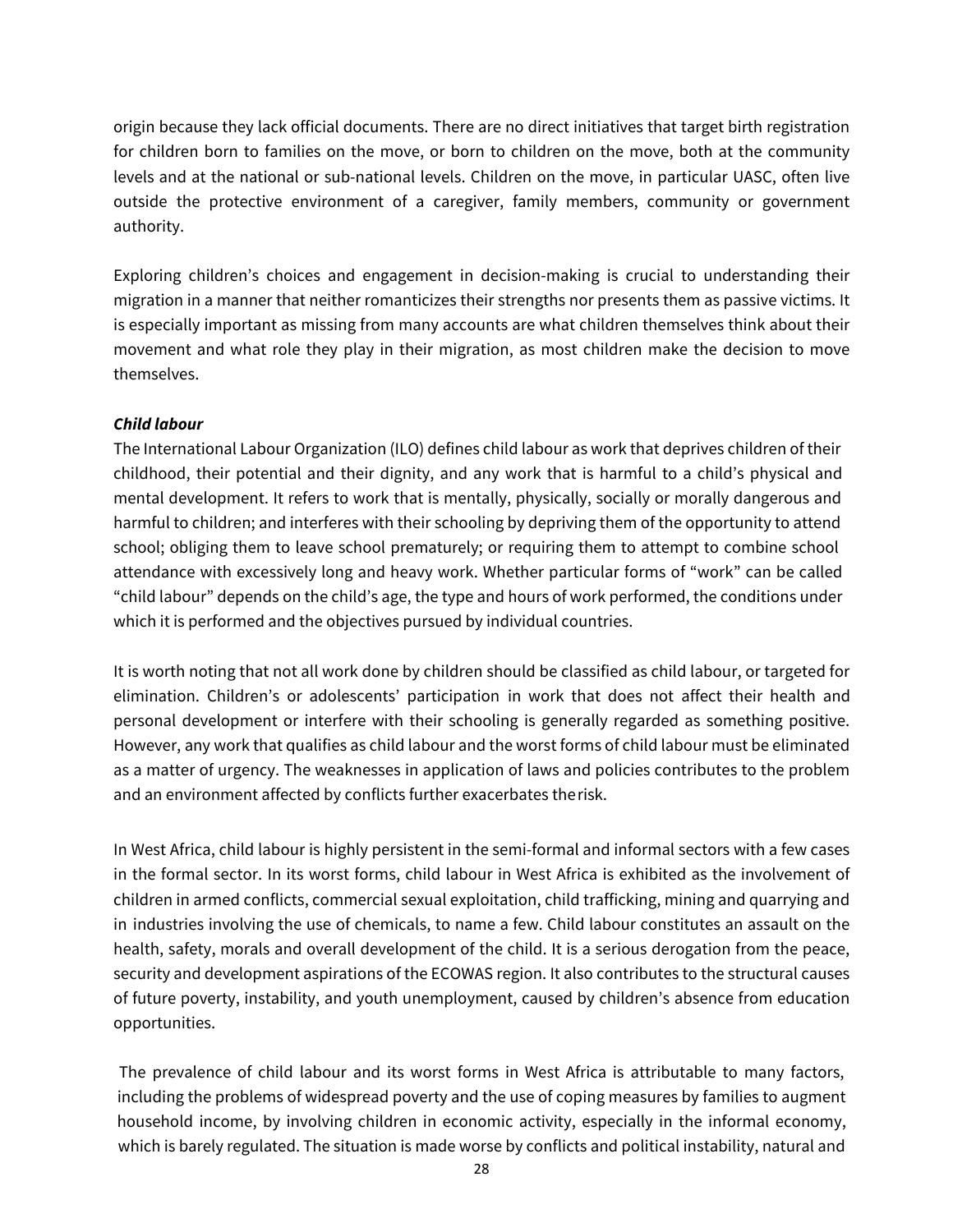man-made disasters accentuating vulnerabilities and a generally weak protective environment for the child, the absence of social protection, social welfare and other structuralissues.

*Children in contact with the law* are those children in contact with the justice system who are presumed victims, offenders (or in conflict with the law), witnesses and those for other reasons including custody, adoption, protection or inheritance (child parties to a justice process). The child justice system is the primary system used to handle children who are suspected or convicted of a criminal offence. The system must be specific and adapted for children and intervenes in delinquent behaviour through police, court and correctional involvement as well as social services, with the ultimate goal of rehabilitation and the limitation of child detention by developing non-custodial measures. In many instances, cases involving children are handled by the informal justice system through community mediation - especially in rural areas, without connection to the formal system. This often results in children being victimised and stigmatised within their communities, and offenders not being punished for crimes against children to 'save the family's name.' Similarly, children in need of protection from State Authorities are in some cases detained in juvenile centres or in other cases detained in police-run childcentres.

In most jurisdictions, the child justice system is not distinct from the criminal justice system and the child in conflict with the law is handled in the same manner as an adult within the regular justice system. This is contrary to international standards of child justice - in particular the CRC, ACRWC and the UN Standard Minimum Rules for the Administration of Juvenile Justice ("The Beijing Rules"). Also, the number of children in contact with the justice system is unknown, especially for child victims and witnesses of crimes. According to UNICEF, the reported number of children in detention in West and Central Africa was 9,307 in 2017; the real number is likely to be much higher given underreporting, taking into account children in both administrative and pre-trialdetention.

Variations in the age of criminal responsibility among Member States or even within Member States is a matter of concern as is the fact of the lack of a specific status for minors in most national legislations. In many instances, children are detained alongside adults; or in institutions without regard to the nature of offences and age desegregation, sentenced as adults with little or no regard to diversion measures, alternative to (pre-trial) detention and other alternative measures to imprisonment in most jurisdictions, such as counselling, probation and community service. Furthermore, the weakness of post-detention reintegration processes reinforces the vulnerability of these children and expose them to recidivism. In some cases, children are detained for immigration purposes, such as children on the move – including those ones that move with their parents or caregivers, or those who are unaccompanied or separated. This is sometimes occasioned by the lack of required documentation.

In many prisons and institutions, children and young persons are denied the right to medical care, education, individual development and family contact. Children are kept in unhealthy conditions, are subjected to inhuman treatment and detained for lengthy periods of time. Detention has a profound and negative impact on children's health and development, psychological and physical well-being, and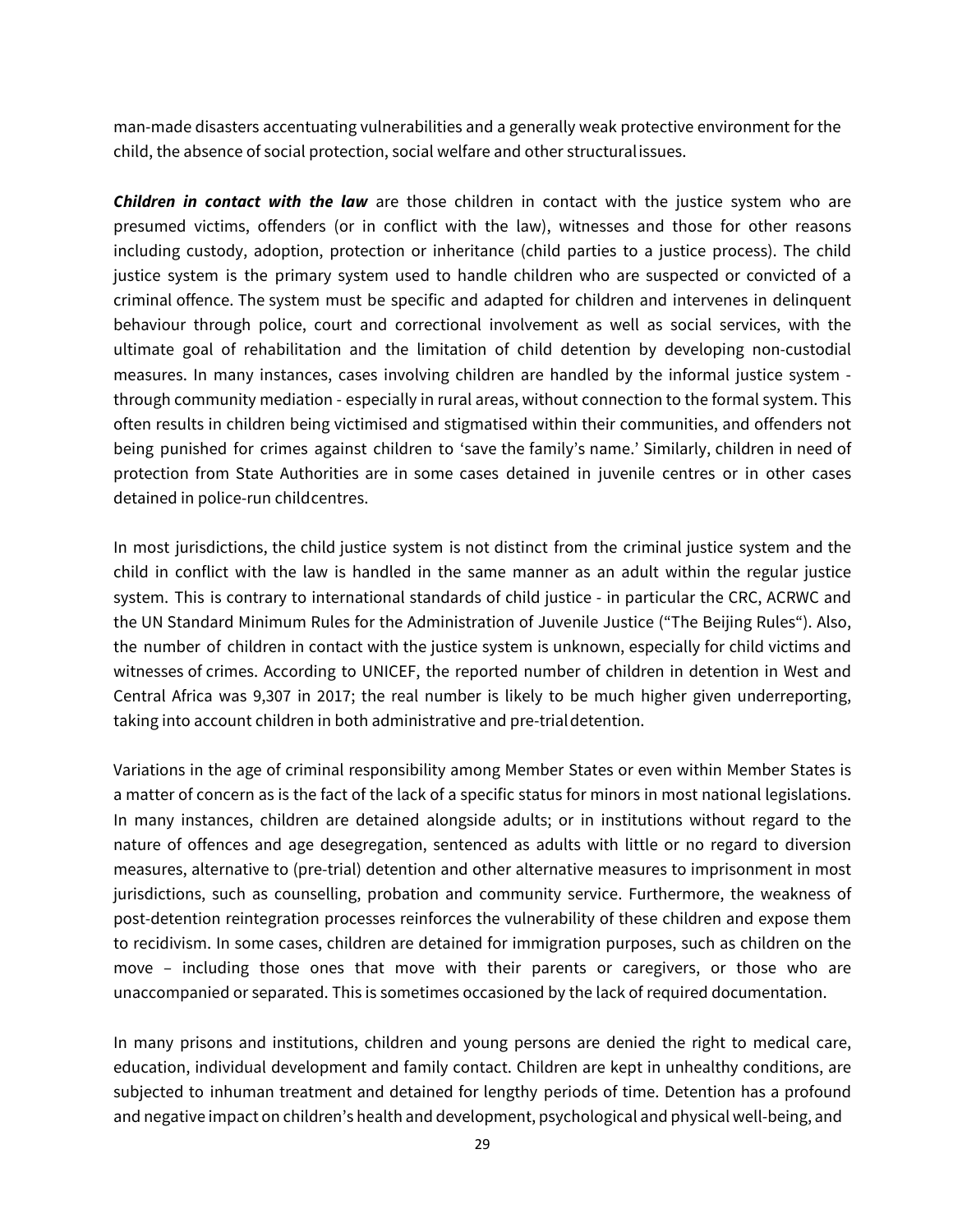is not in their best interests. Children in detention are more vulnerable to harm, including sexual and gender- based violence, abuse and HIV infection, and at risk of suffering depression, anxiety, and frequently exhibit symptoms consistent with post-traumatic stress disorder such as insomnia, nightmares and bedwetting. Additionally, such children are often denied their **participation rights**  including being informed promptly and directly of the charges against her or him, and, if appropriate, through their parents or legal guardian, and to have legal or other appropriate assistance in the preparation and presentation of his or her defence. This extends to the absence of child-appropriate mechanisms such as interview techniques, other procedures and methods and the physical environment of the justicesystem.

#### *Child participation*

#### *Children's rights to participation at the Family and Community Levels.*

Participation rights for children are centred on the rights of freedom of expression, thought, and conscience as well as rights to express their opinion on issues concerning them, depending on children's evolving capacity. These rights are not just fundamental but also serve as an underlying principle which must inform the implementation of all other rights, including the child's right to freedom of religion, conscience, association, privacy and information. In realizing this right, parents and caregivers have a right and responsibility to provide direction and guidance in the exercise of the right by their children with due regard to their evolving capacities. However, parents or caregivers often under-estimate children's capacities and desires to exercise control at individual, family and community levels on issues that affect them. Children are thus not provided with the necessary information or opportunity to make (informed) decisions affecting their lives in line with their age and level of maturity. Such decisions might be in relation to the child's educational pursuits, domicile, health andwell-being.

Consequences of failing to acknowledge the evolving autonomy and agency of the child (through the time and care required to meaningfully involve the child in decision-making) include decisions possibly made not in the best interests of the child (examples would be force into early marriage, to undergo FGM/C etc.) and children (especially at adolescence) rebelling against adult control (a factor in the motivations of some children on the move). It must be acknowledged that even in situations in which the desire exists to recognize the role of children, adult caregivers, community members and teachers often lack the necessary skills to smoothly transit from exercising total control over children to being partners who trust and instil leadership skills in theirwards.

In relation to child participation, the internet has a tremendous impact, though access to this technology is limited for children in West Africa, the number of users is rapidly on the rise. While the internet or digital media is a very powerful tool that enables children to realize their rights, from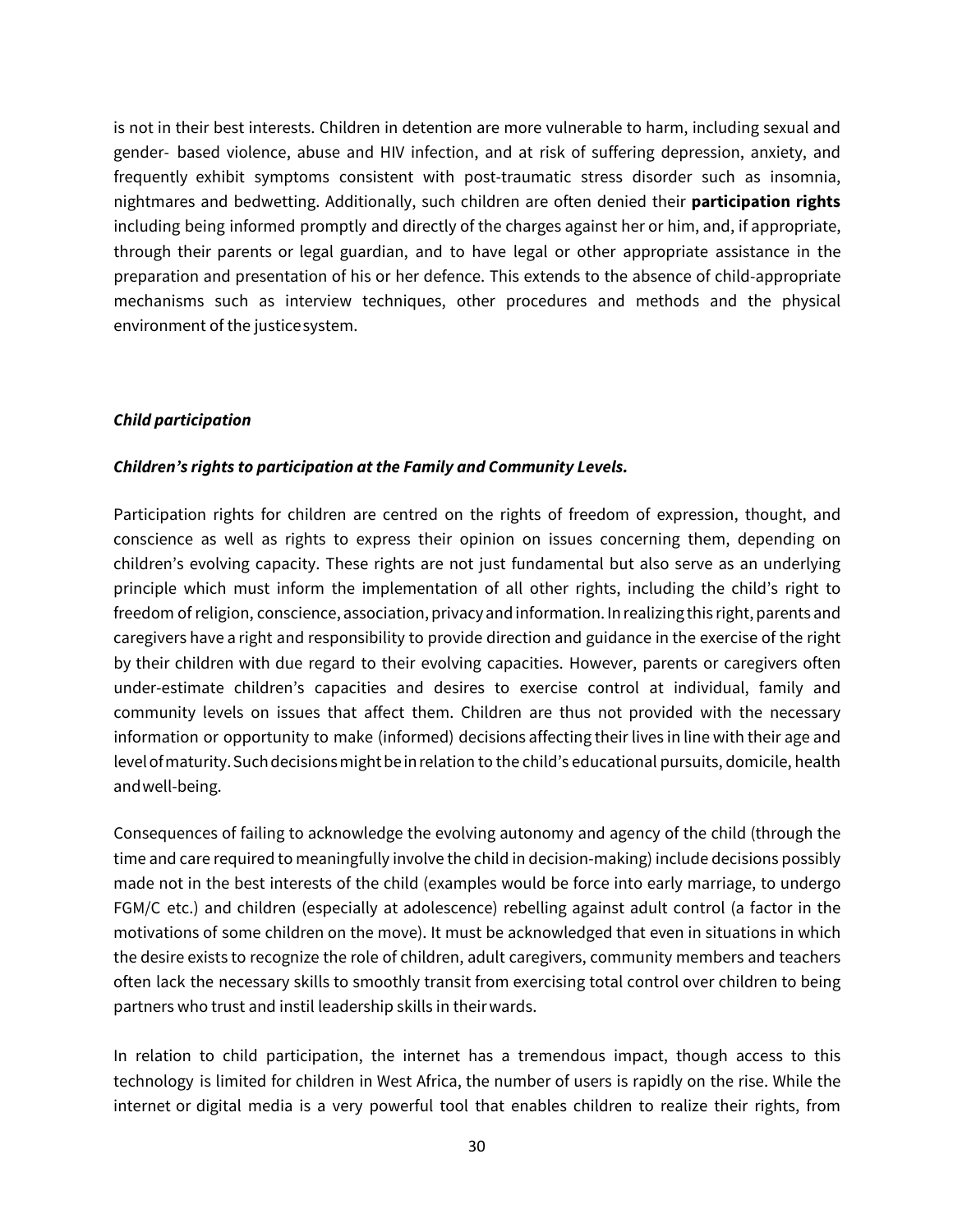accessing information, playing games, to expressing themselves freely and even anonymously, it also portends dangers (including cyber bullying, sexual grooming, pornography, radicalization etc.,) and requires informed and responsible adult supervision.

The key is to expand opportunities for children in the region, giving them access to the benefits of participation and inclusion in the use of the internet, while ensuring that those risks are contained. Also access to technology in the region must be improved and parents and caregivers better equipped with knowledge in relation to the use of the internet by children.

## *Children's right to participate in decision-making and governance*

There are critical gains to be made from children in the region becoming active and effective advocates for the realization of their own rights as well as in the wider development of the region. Children in the region are not distinctly engaged in the process of drafting legislation, policy formulation, budgeting and service provision and although a Children's Parliament exists at the regional level and in some Member States, membership of these bodies is not adequately representative of all children, and is often run with adult-led - not child-led - participation (i.e. consultation). Child participation is hindered by the absence of laws and policies establishing the right of children to set up democratic bodies in schools, affirming the obligations of parents to listen to their children, and introducing complaints mechanisms and appeal procedures in diverse sectors such as in education, health, child protection, and juvenile justice. Similarly, there is no provision for resorting to independent advocacy or representation when seeking redress against rights violations or defending against prosecution, for example a Child Rights Ombudsman.

The exclusion of children from decision-making also hinders their ability to learn critical life skills such as negotiation [rather than conflict], mutual respect, democracy and statesmanship principles. The children are further limited in their ability to contribute to public life, community or government decisions, and are incapable of holding the state and public officials accountable for fulfilling their commitments.

Children's relationships should be understood as interdependent and interconnected, and their rights can be violated – but also defended – by a range of duty bearers within the family, the community and wider society, including institutions and the international community. This holistic approach can only work if an overarching system to protect children is put in place – a system in which duty bearers understand and assume their roles and responsibilities, and can be held accountable for protecting and promoting children's rights.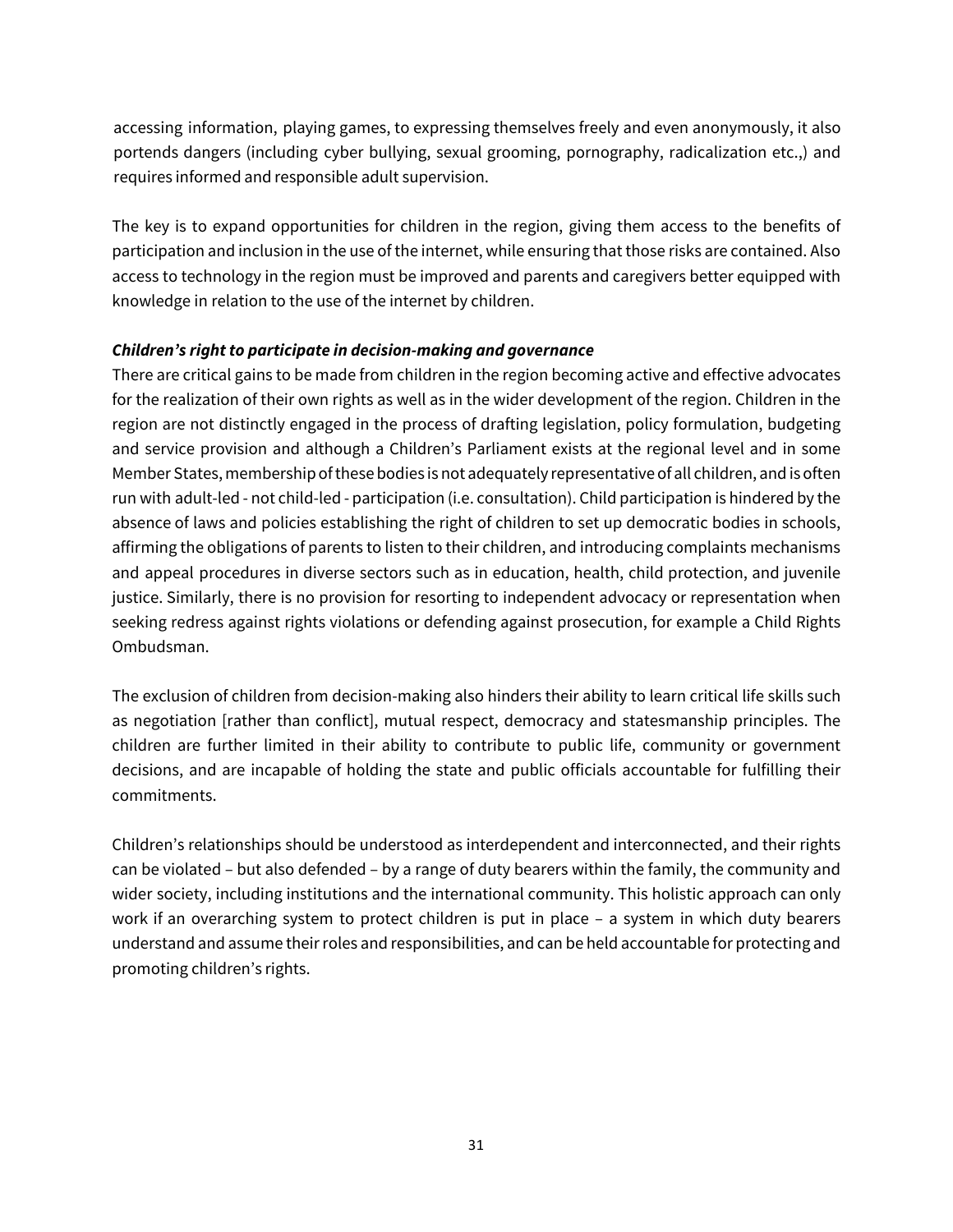# <span id="page-35-0"></span>**III. VISION, MISSION, POLICY OBJECTIVES AND GUIDINGPRINCIPLES**

The ECOWAS Child Policy aligns with the principles and values exemplified in the ECOWAS Treaty and its Protocols, as well as in the CRC and the ACRWC. The Child Policy was conceived by the ECOWAS Commission, and is designed, reviewed and adopted in association with relevant state and non-state actors, stakeholders and development partners, in compliance with international best practice standards for child rights. It also draws from the Convention on the Elimination of All Forms of Discrimination against Women (CEDAW), adopted in 1979 by the UN General Assembly, the ECOWAS Gender Policy of 2004 (revised in 2015), amongst others, in underscoring the intersection and indivisibility of rights around women and children.

# <span id="page-35-1"></span>**3.1 VISION**

A child-friendly West African region, in which the Member States and people collaborate to create an enabling environment for the survival, development, protection and participation of all children.

# <span id="page-35-2"></span>**3.2 MISSION**

The mission of ECOWAS is to ensure that the highest priority is accorded to the allocation of the necessary human and financial resources in time-bound, sustainable enforcement and implementation of the rights of the child for the irreversible development of theregion.

# <span id="page-35-3"></span>**3.3 POLICY OBJECTIVES**

The broad objective of the Child Policy is to assist ECOWAS Member States to create an environment that is conducive to child survival, development, protection and participation across the entire region.

# **The Specific Objectives of the Child Policy** are to assist ECOWAS Member States to:

- i. Ratify and domesticate all relevant international agreements affecting children's rights, including the CRC and its three Optional Protocols, the ACRWC; the ILO Minimum Age and Worst Forms of Child Labour Conventions (Nos. 138 and 182, respectively), the ILO Maternity Protection Convention 2000 (Convention No. 183) and its accompanying Recommendation (191), the UN Standard Minimum rules for the Administration of Juvenile Justice (Beijing rules); CEDAW and the Maputo Protocol; the joint ECOWAS and Economic Community of Central African States (ECCAS) inter-regional agreement to combat trafficking in persons; and the ECOWAS Strategic Framework for Strengthening National Child Protection Systems to prevent and respond to Violence, Abuse and Exploitation against Children in WestAfrica;
- ii. Formulate, implement and monitor programmes to ensure improvements in child survival, development, protection and participation;
- iii. Identify, budget and allocate sufficient resources for child-related matters, including child protection, health, education and socialprotection;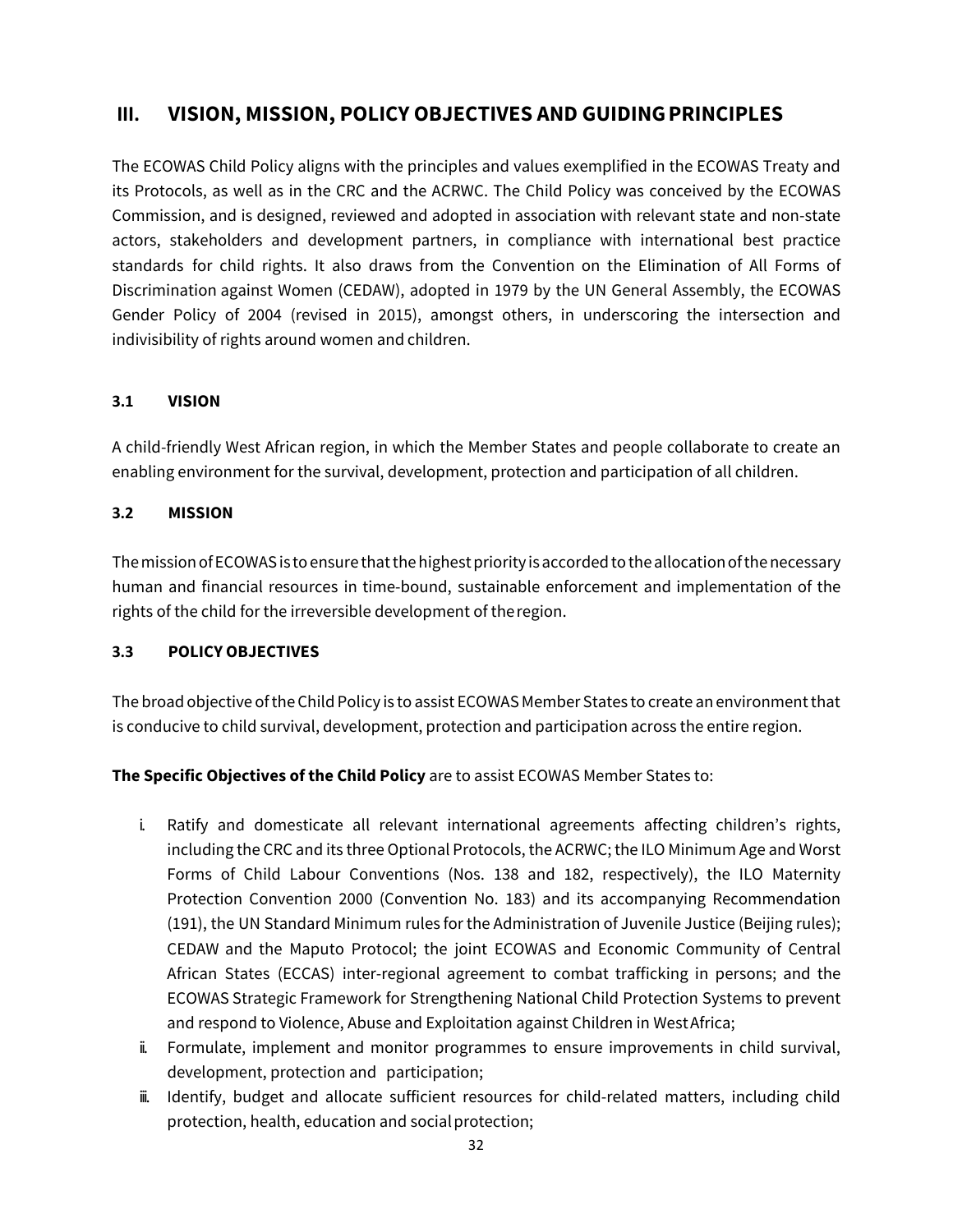iv. Establish a stronger leadership within ECOWAS to advance child rights, which can forge stronger collaboration and partnerships across MemberStates.

#### **3.4 GUIDING PRINCIPLES**

The ECOWAS Child Policy is in tandem with basic human rights principles [universality of rights, indivisibility, participation and accountability], as well as the fundamental child rights principles [Survival and Development, Non-discrimination, Participation and Best Interest of the Child]. The four clusters of internationally recognised child rights to Survival, Development, Protection and Participation, and the set standards as adapted to the regional context, underlie the guiding principles of this Policy which are that:

- i. Children have rights and responsibilities. They are rights-holders and active participants in realizing child rights, who can hold duty bearers to account, and may claim rights which are violated or gaps in their provision;
- ii. Child rights are inherent, inalienable, and indivisible and they apply to all children without discrimination;
- iii. The best interests of a child shall be the primary consideration in any decision-making which affects the child;
- iv. States have an obligation to ensure adequate resources are available to effectively guarantee children's rights to survival, development, protection andparticipation;
- v. Children have a right to have their views heard in decision-making that affects their lives.
- vi. Children have a right to be protected against all forms of discrimination and to enjoy positive advantages to ensure that all children have equal access to theirrights;
- vii. Children should benefit from child-friendly procedures in all matters concerning them;
- viii. To ensure that all duty bearers, ranging from parents to care-givers, communities and the State, are empowered with a support system within an enabling environment to serve the best interests of children in their care, and respect and ensure the protection and fulfilment of the rights of the child.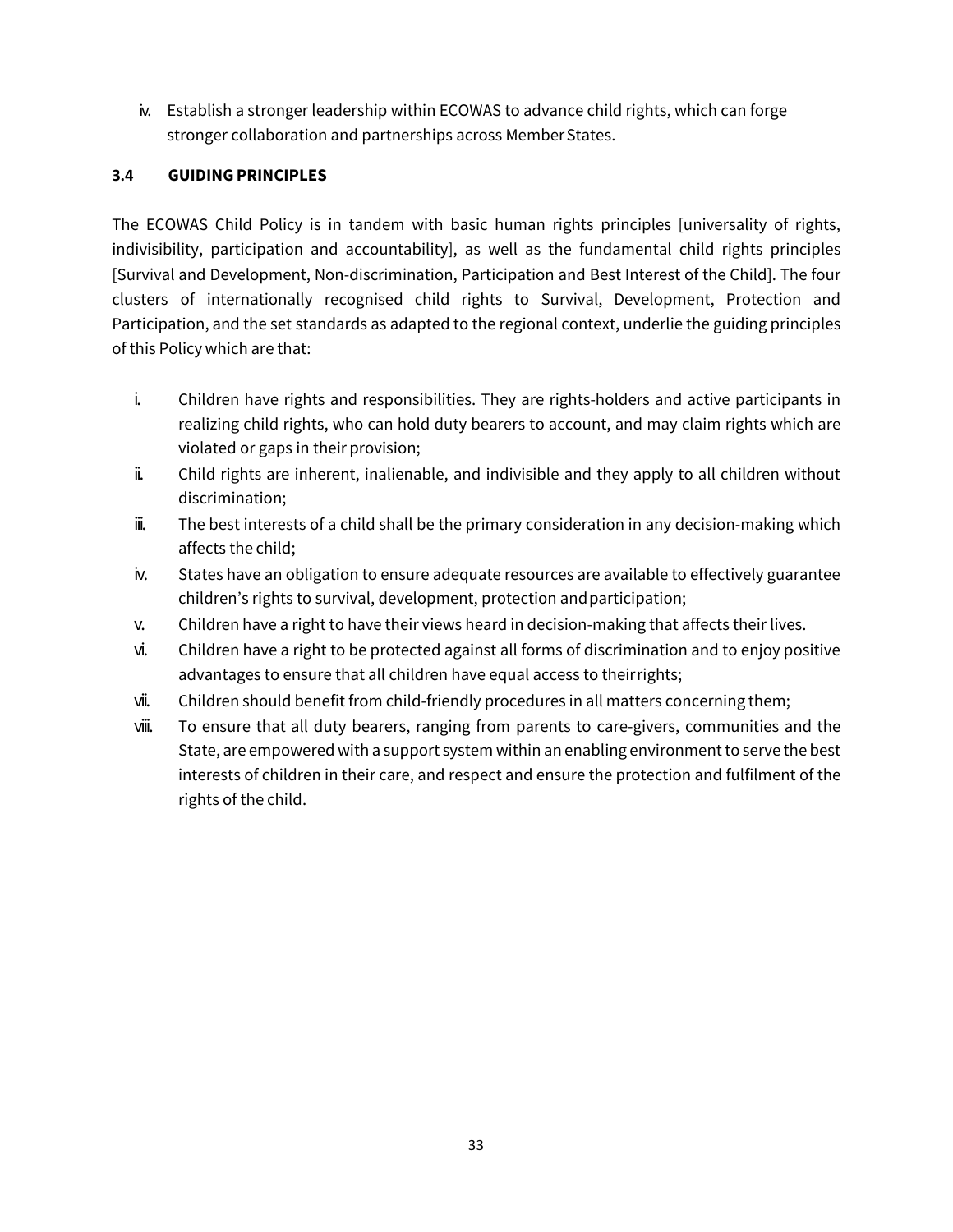# **IV. CHILD POLICY GOALS: KEY PRIORITIES ANDSTRATEGIES**

Chapter 2 highlights the key issues and challenges in the region that have an impact on children's rights to survival, development, protection and participation and therefore require priority action in the region. In addressing those gaps, appropriate strategies have been designed to build on and accelerate the rate of implementation of existing international and regional policy instruments that promote children's well- being. The Child Policy goals, key priorities and strategies enunciated here provide a framework for ECOWAS Member states in fulfilling their commitments to the global SDGs and targets. It builds on previous initiatives such as the Renewed Call for Accelerated Action on the Implementation of the *Plan of Action towards* an *Africa Fit for Children 2008 - 2012* and the 2013 - 2017: *'Accountability for Investment in Children.'* 

As outlined in Chapter 1, the goals and priorities are also in line with the regional and continental aspirations in the African Union *(AU) Agenda 2063* and the ACERWC-driven Africa's Agenda for Children 2040 – Fostering an Africa Fit for Children. Specifically, the  $6<sup>th</sup>$  aspiration of Agenda 2063 leans towards having an Africa whose development is people-driven, relying on the potential of African people, especially its women and youth, and caring for children. Under that aspiration, it is envisaged that Africa shall be an inclusive continent where no child, woman or man will be left behind or excluded, based on gender, political affiliation, religion, ethnic affiliation, locality, age or other factors.

Furthermore, the third Policy goal which addresses child protection is also linked to the benchmarks for child protection in the *ECOWAS Strategic Framework for Strengthening National Child Protection System to prevent and respond to Violence, Abuse and Exploitation against Children in West Africa.*

### **4.1 KEY PRIORITIES AMONG THE FOUR CLUSTERS OF CHILD RIGHTS: SURVIVAL, DEVELOPMENT, PROTECTION AND PARTICIPATION**

#### **GOAL 1: CHILD SURVIVAL**

Survival rights include the child's right to life and the needs that are most basic to existence, such as nutrition, shelter, the quality of child care, an adequate living standard, access to medical services, and the prevention and management of the major childhood illnesses. Child survival interventions are designed to address the most common causes of child death that occur, especially for those under five, which include diarrhoea, pneumonia, malaria and neonatal conditions.

### **Goal Statement: Children of all ages in the region live healthy lives and enjoy total wellbeing**

### **Objective 1: Ensure reduction of the maternal mortality ratio to less than 70 per 100,000 live births by 2030:**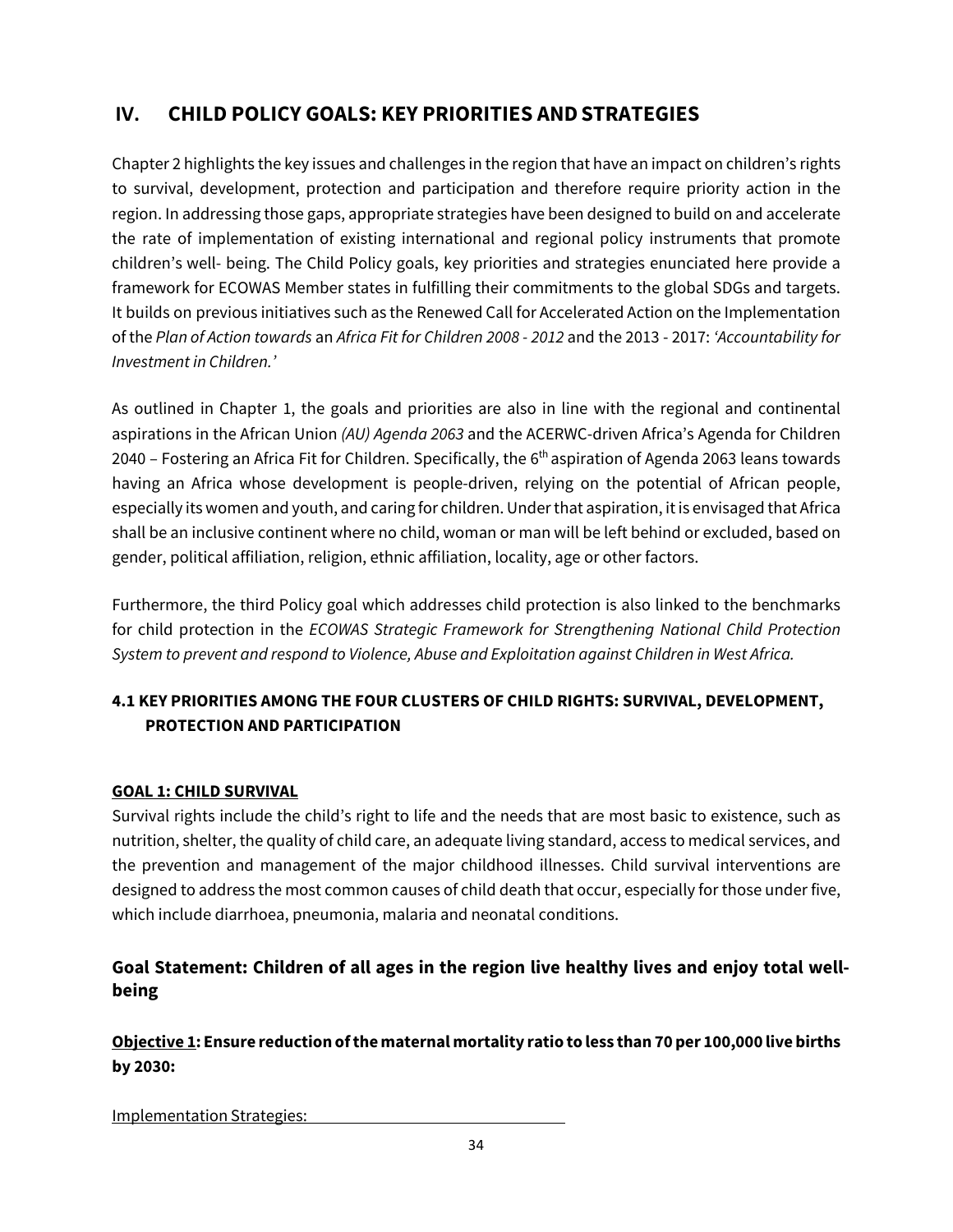- 1. Ensure access to and utilisation of antenatal and postnatal care for mothers and their new-borns, especially adolescent pregnant mothers; and safe and clean delivery, preferably in a health facility with a skilled birth attendant;
- 2. Ensure access to information to pregnant women including adolescent pregnant mothers the importance of early stimulation duringpregnancy;
- 3. Ensure an end to preventable deaths of new-borns and children under five years of age by 2030, while aiming to reduce neonatal mortality to as low as 12 per 1,000 live births and under-five mortality to as low as 25 per 1,000 livebirths.
- 4. Ensure that all pregnant women, including women and adolescent girls in rural areas, have access to and undergo free or subsidised ante-natal care with guaranteed access to hospital treatments in addressing life-threatening emergencies. The State shall ensure that mothers are attended to by skilled attendants at the time of delivery, and that there is adequate WASH at each health centre to assure safe and hygienic delivery of infants, and protect the health and dignity of women and children.
- 5. Support Vitamin A supplementation programmes and explore the use of locally fortified foods to reduce the prevalence of micronutrient deficiencies in children, for children aged 6 - 59 months.
- 6. Support all ECOWAS countries to reach and sustain at least 50 per cent as the percentage of infants under six months who are exclusively breastfed.
- 7. Reduce iron deficiency anaemia in women and girls of reproductive age (15 49) through weekly iron-folic acid supplementation, education and information, while increasing the number of women and girls, 15 - 49 years of age, who consume at least five out of ten refined foodgroups.

### **Objective 2: Support Primary Health Care (PHC), a foundation for health systems designed to achieve health for all.**

#### Implementation Strategies:

- 1. Support PHC's focus on three pillars:
	- **-** Integrated individual and public health services, of good quality, delivered close to where people live and work;
	- **-** Gender equitable community health systems support the empowerment of people, and engagement of communities, including women and young people, in designing and overseeing these health services, ensuring accountability,and
	- **-** Multi-sectoral action to ensure that all sectors not the health sector alone contribute to promoting and enhancing the health of individuals and populations.Furthermore,
- 2. Increase awareness and endorsement of new PHC declaration made in Astana, Kazakhstan, in 2018.

### **Objective 3: Improve immunisation systems in an equitable manner, in line with WHO Global Vaccine Action Plan targets and national vaccination schedules.**

#### Implementation Strategies:

Ensure that child and adolescent health policies and strategies, such as the second year of life immunisation initiative, result in increased percentage of fully immunised children, reduction in infant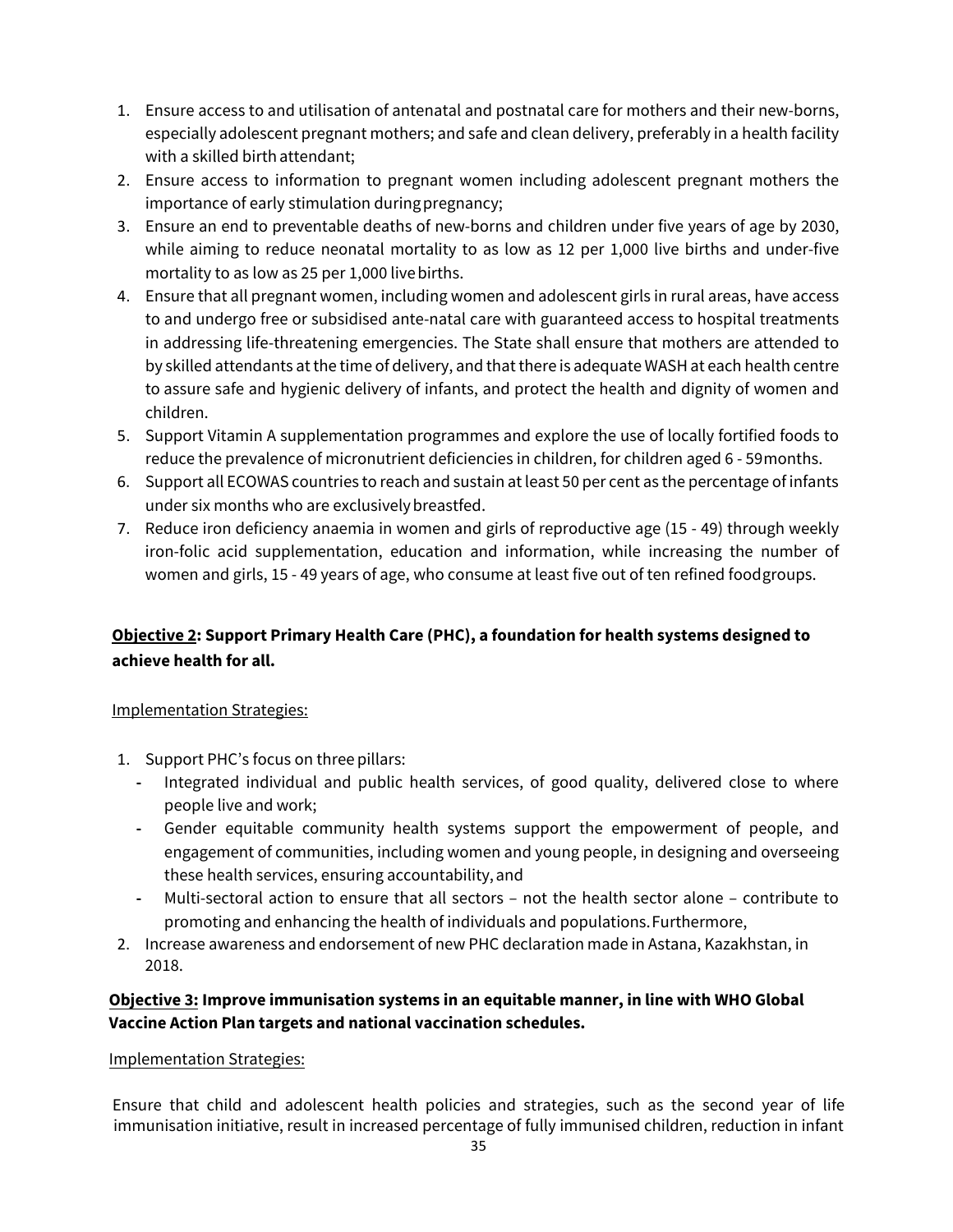and Under-5 mortality rates, and increased access to family lifeeducation.

#### **Objective 4: Malnutrition is eradicated in the ECOWAS region.**

#### Implementation Strategies:

- 1. Invest more resources towards child health and nutrition; including for adolescents/adolescent pregnant mothers, and direct investments towards supporting research and evidence-informed solutions to malnutrition.
- 2. Ensure continuous access to nutritionally adequate food, balanced diet and food supplementation programmes targeted at children in school and out ofschool.
- 3. Reduce the proportion of the population living below the minimum level of dietary energy consumption.
- 4. Support all countries to double the percentage of children aged 6 23 months with minimum diet diversity as well as the minimum acceptablediet.
- 5. Increase in all countries, the proportion of children aged 6 59 months treated for severe acute malnutrition.

#### **Objective 5: To end open defecation, with the aim of progressively moving towards safely managed services**

- 1) Support all countries to work with communities to eliminate open defecation to reduce the risk of diarrhoea, decrease intestinal helminths, improve nutritional outcomes, and protect the safety and dignity of children.
- 2) Communities should be empowered to obtain the necessary support and resources from their governments, participate in WASH-related processes, advocate for their right to WASH, and hold duty bearers accountable to realising this right.
- 3) Work with countries to strengthen the enabling environment for sanitation at national and decentralised levels, by improving policies and strategies, institutional arrangements, financing and budgeting (with a target of at least 0.5 per cent of the GDP spent on sanitation), planning monitoring and review, and capacity building. This includes engagement in the AfricaSan movement led by the Africa Ministers Council on Water (AMCOW) and ensuring progress towards the N'gor commitments on Sanitation and Hygiene.
- 4) Strengthen the engagement of the private sector in the provision of products and services for sanitation, by improving the regulatory and enabling environment for private sectoractors.
- 5) Support governments to leverage sustainable financial resources for WASH, which includes investigation of new funding sources and financing mechanisms to generate the required resources for sustainable and equitable WASH services at scale.
- 6) Develop, promote and strengthen inter-sectorality between WASH and Health for government and private sector service providers.
- 7) Improve preparedness capacity and efficient cholera emergencyresponse.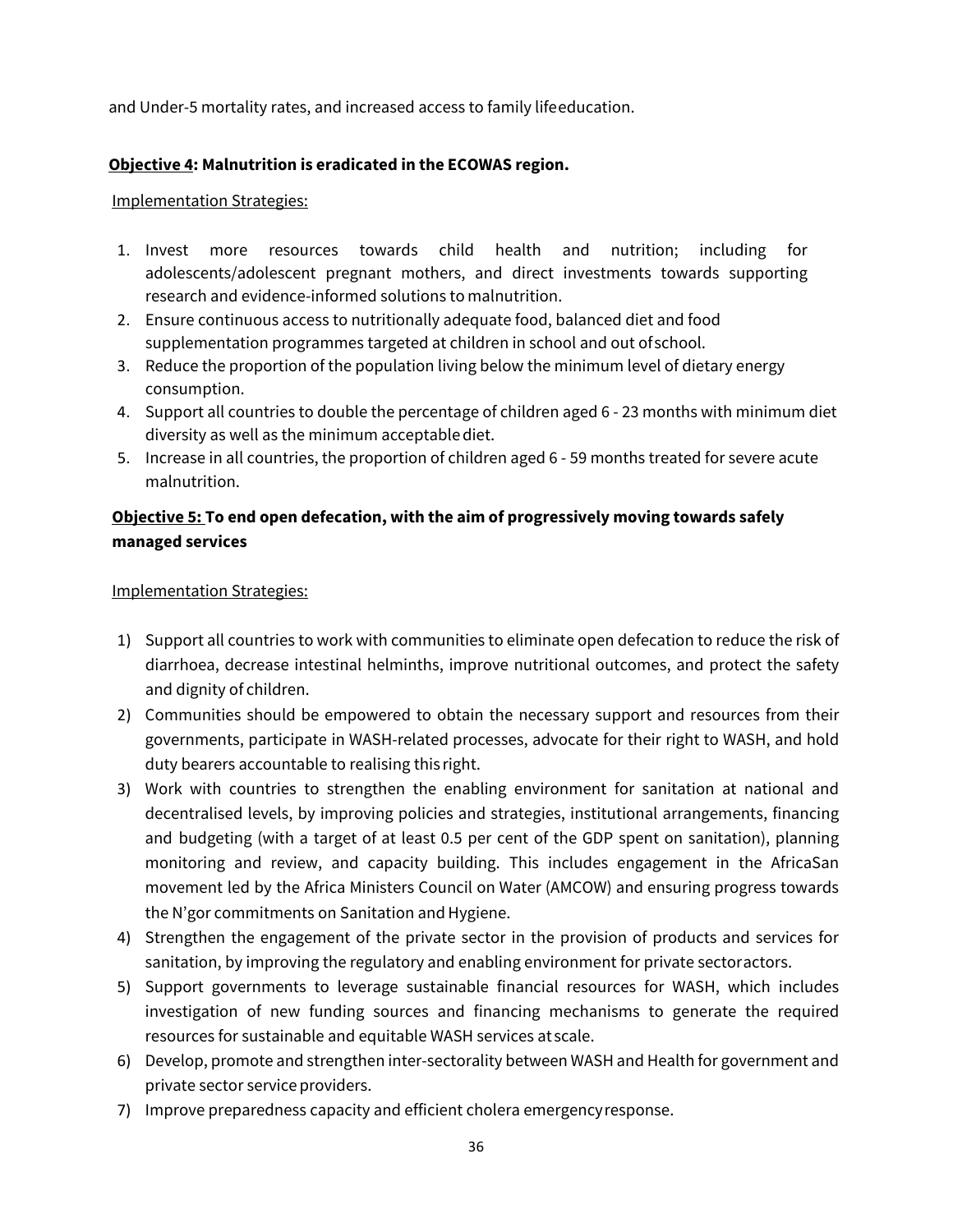8) Reduce the risk of cholera by developing and supporting long-term durable solutions in cholera hotpots to prevent the resurgence of epidemics.

### **Objective 6: Ensure elimination of new HIV infections in children and adolescents and access to treatment for children and adolescents living with HIV (accessible, affordable, high-quality primary health care services)**

#### Implementation Strategies:

- 1. Differentiate the HIV response to accelerate progress towards the targets. In practice this refers to prioritizing resources based on geographical spread and population in greatest need.
- 2. Promote the integration of gender-responsive HIV services within a resilient and sustainable development response. HIV-specific services should be integrated into the various platforms and service packages, including those focusing on antenatal care and maternal health, sexual and reproductive health, and education.
- 3. Prioritise community ownership and local governance of the HIV response. Families and community members remain best placed to address the enduring HIV-related stigma that has inhibited progress towards ending AIDS.
- 4. Invest in innovations to remove the barriers to scale-up. West must leverage innovations and foster collaborative learning to improve efforts to identify infants, children, adolescents, pregnant and breastfeeding women living with HIV; link them to treatment, and retain them incare.
- 5. Countries should adopt new diagnostic and biomedical approaches such as point-of-care technology, HIV self-testing and pre-exposure prophylaxis (PrEP), and proven technology-based innovations, and adapt these to their local contexts.
- 6. Commit to collect and collate disaggregated data on new HIV infections and access to treatment for those living with HIV.
- 7. Optimise HIV treatment, care and protection services for children, adolescents and their parents/caregivers by promoting linkages between HIV services and social welfare systems to prevent HIV transmission.
- 8. Increase access to appropriate, child-friendly and reliable sexual and reproductive health education for children and youths in and out-of-school and strengthen access to adolescentfriendly health services.
- 9. Support parents and caregivers to talk to children about HIV andAIDS.

**Objective 7: Ensure survival rights of all children and provide child-friendly health services and programmes, in particular children with disabilities, children living with or affected by HIV and AIDS, children in emergencies, children on the move including forcibly displaced children (i.e. internally displaced, refugee and asylum seeking), stateless children and children in contact with the law**

#### Implementation Strategies:

1. State Health care systems incorporate measures to address the increasing burden of climaterelated under-nutrition, diarrhoea, cardio-respiratory and infectious diseases; as well as the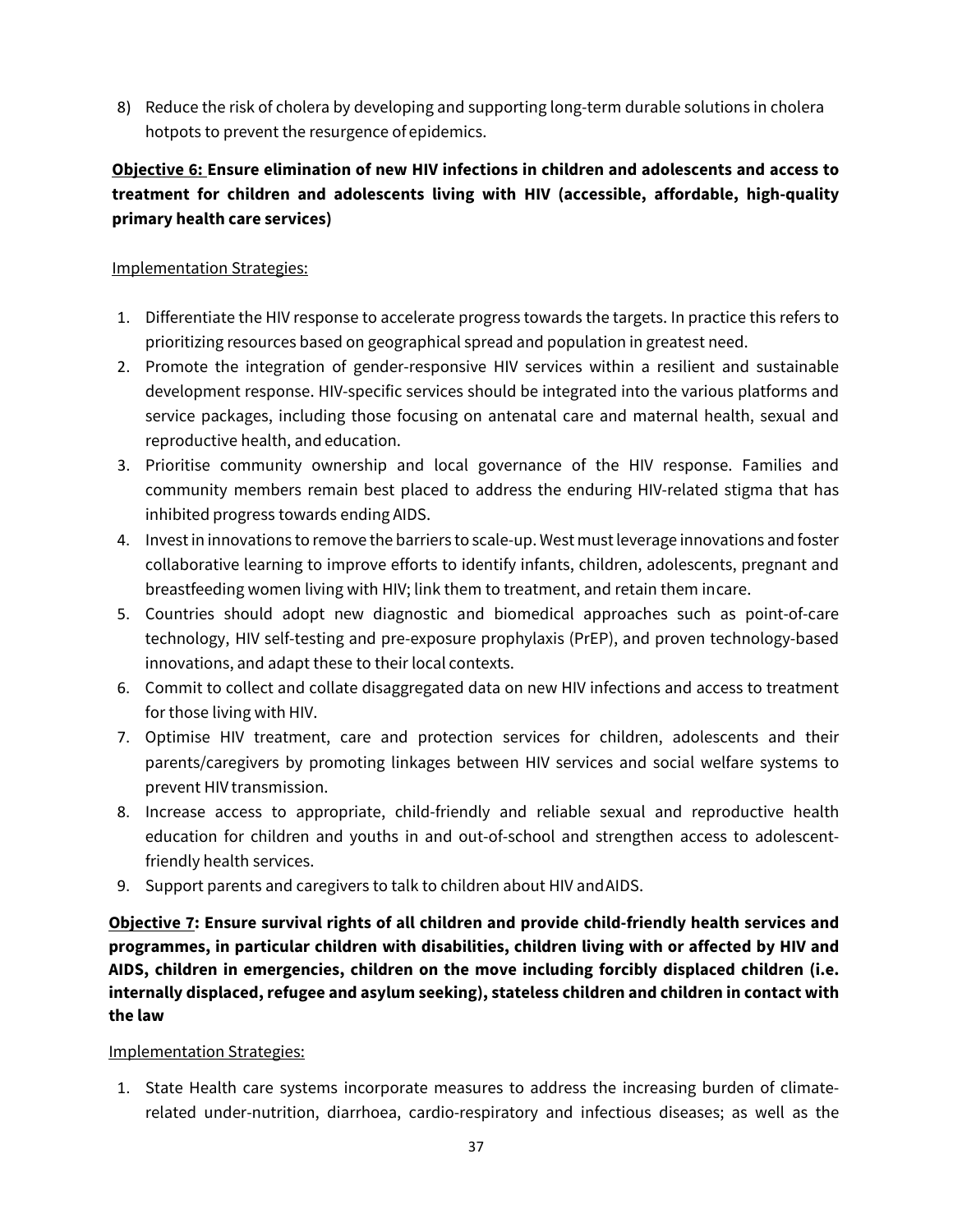related health effects of heatwave, flood, drought-related morbidity and mortality, and changed distribution of disease vectors.

- 2. Substantially reduce the number of children exposed to hazardous chemicals and air, water, and soil pollution and contamination.
- 3. Increase access to appropriate, child-friendly and reliable sexual and reproductive health education for children and youths in and out-of-school and strengthen access to adolescentfriendly health services.
- 4. Ensure appropriate capacity-building for health care providers for adolescent-friendly services, and adequate rehabilitation of health centres.
- 5. Ensure that families enjoy the right to health care facilities accessible to all communities, including high-quality medical care, and accessible and economical medicines andvaccines.
- 6. Improve social safety net programmes for children andmothers.
- 7. Increase access to information and training programmes at primary health care centres targeted at parents and caregivers on diet enrichment to reduce the number of malnourished children.
- 8. Strengthen gender equality measures in health system strengthening and ensure these include effective measures for advancing gender parity and gender equality in the health sector, including in community health systems.
- 9. Collect the correct data to better allocate the available resources and to maximise investments and reach all children without discrimination.
- 10. Strengthen social accountability measures at national and local levels to ensure that men, women, girls and boys have meaningful and equitable opportunities to participate in the governance of health services.
- 11. Ensure access of particularly vulnerable children, including children with disabilities, children living with or affected by HIV/AIDS, children in emergencies, children on the move (including forcibly displaced children) stateless children, children in contact with the law, and children who experienced violence and abuse to appropriate health care.
- 12. Ensure survival rights of all children, in particular for children with disabilities, children living with or affected by HIV/AIDS, children in emergencies, children on the move (including forcibly displaced children), stateless children, children in contact with the law, and children who experienced violence and abuse.

### **GOAL 2: CHILD DEVELOPMENT**

Development rights focus on the rights of the child to develop to her or his full potential. This requires adequate care and stimulation in early childhood, universal access to quality education at all levels, vocational training and a well-charted transition through adolescence to early adulthood.

# *Goal Statement: Every child enjoys the right to intellectual, emotional and psycho-motor development and care from the early years until adulthood, as well as equal opportunities to inclusive quality education, leisure and recreation*

### **Objective 1: Every child born in the region receives comprehensive birth registration**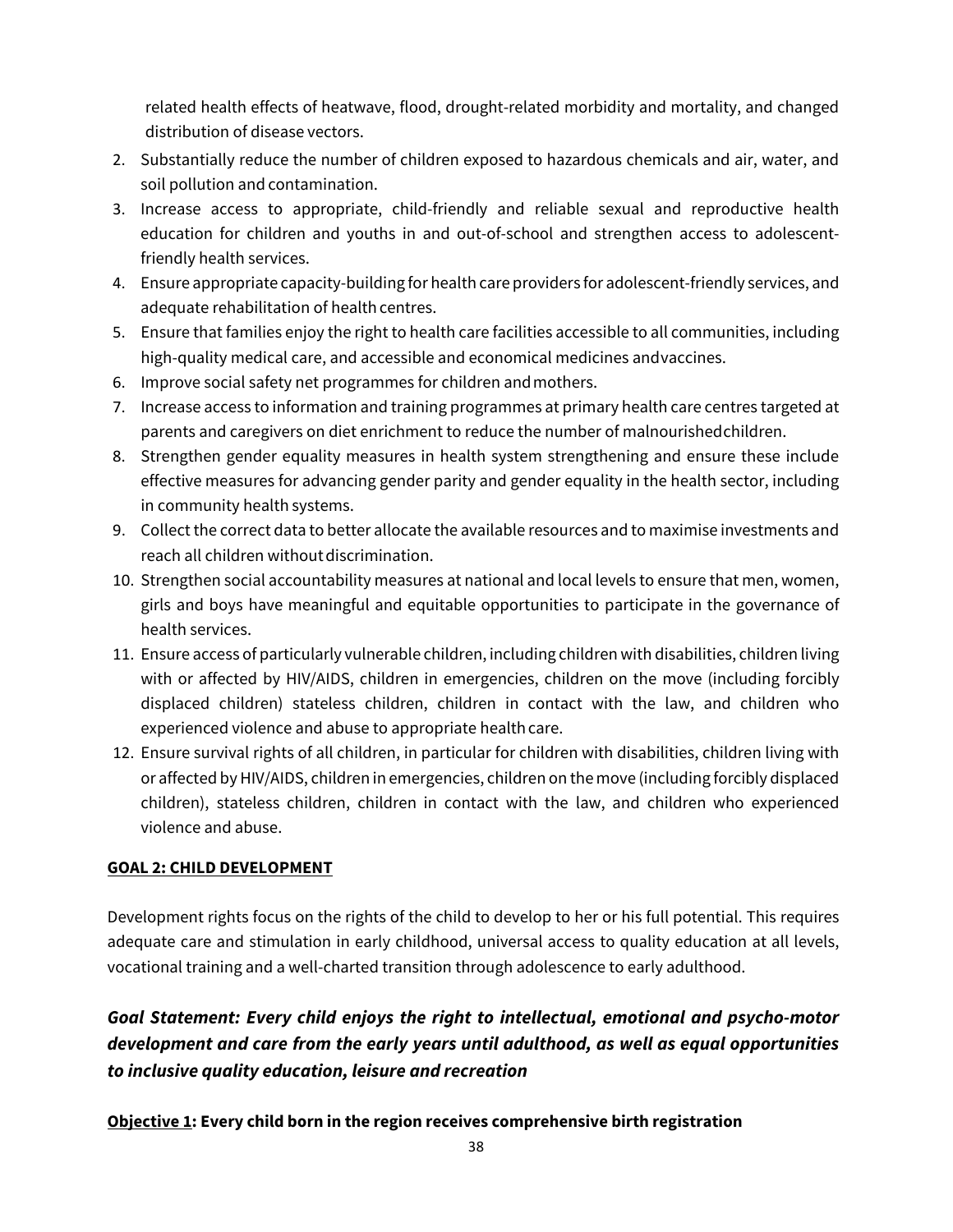#### Implementation Strategies:

- 1. Employ active and passive methods of birth registration, especially in hard to reachareas.
- 2. Scale-up information campaigns on the importance of birth registration in local communities.
- 3. Integrate the function of birth registration into local healthfacilities.
- 4. Engage local community gatekeepers in ensuring active notification of births and ensuring actual birth registration.
- 5. Promote digitisation of birth registration systems.

### **Objective 2: All girls and boys have access to quality early childhood development, care and preprimary programmes in readiness for primary education, to ensure that children survive and thrive during their early years, by 2030**

#### Implementation Strategies:

- 1. Advocate for national scale-up of investments in early childhood programmes that include education, stimulation, nurturing, health, nutrition and social protection components as a means of addressing inequality, breaking the cycle of poverty and improving the child's capacity to learn later in school, with increased productivity in adulthood.
- 2. Enrol all children below the age of five in ECD programmes in support of their physical growth and overall development [cognitive, linguistic and socio-emotional and psychomotor] through the establishment of more ECD centres well equipped with qualified staff and appropriate materials.
- 3. Increase the percentage of children between 36 59 months receiving at least one year of a quality pre-primary education programme.
- 4. Communicate to change social norms towards ECDprogrammes.

### **Objective 3: By 2030, all girls and boys have access to and complete free, equitable and quality primary and secondary education, leading to relevant and effective learning outcomes**

- 1. Ensure all children of primary and secondary school age are enrolled inschool.
- 2. Ensure the provision of universal, free and compulsory basic education, through increased availability and access to formal and non-formal education to all children; and the provision of equal access to education for boys and girls.
- 3. Establish credible national benchmark and improve all aspects of quality of primary education to increase the primary school completion rates for girls and boys and to enhance the percentage of girls and boys who master a broad range of foundational skills, including in literacy and mathematics by the end of the primary school cycle.
- 4. Establish credible national benchmarks and improve all aspects of quality of primary education to increase the secondary school completion rates for girls and boys and enhance the proficiency of girls and boys across a broad range of learning outcomes, including in literacy and in mathematics by the end of lower secondary schooling cycle.
- 5. Ensure that Education Sector Plans are gender responsive and include costed and targeted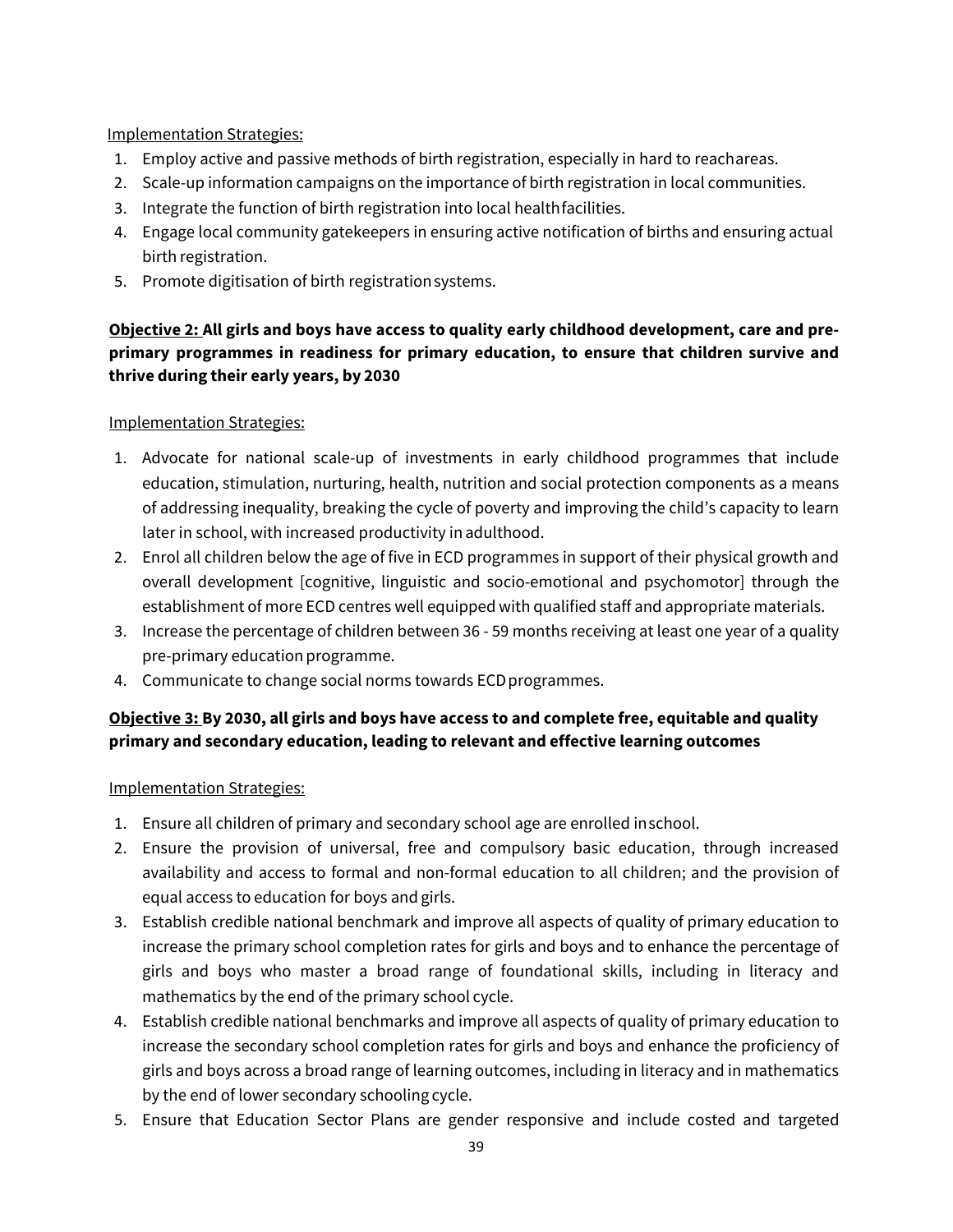measures to address barriers faced by girls in accessing and completing basic education to close gender inequalities in and through education.

- 6. Promote all alternative education in relation to national contexts (Accelerated Learning Programme, Koranic Education, Non-Formal Education that are properly reviewed andqualityassured).
- 7. Consult with community and religious leaders on desired learningoutcomes.

### **Objective 4: Every childexpresses the right to play, leisure andrecreation,including the most vulnerable and marginalised**

- 1. Ensure schools have play, recreational and leisurespaces.
- 2. Create safe spaces for children of all ages and gender to play and participate in recreational activities wherever children are found in communities, and in IDP camps and other communities of displaced persons.
- 3. Adopt play as a primary teaching tool in junior classrooms and in after school programmes to give children knowledge, skills and attitudes for survival and development through focusedplay.

### **Objective 5: Adolescents and youth have access to Technical and Vocational Education and Training (TVET) to enable them to find and maintain gainful employment and sustainable livelihoods**

Implementation Strategies:

- 1. Provide more opportunities for technical and vocational training to adolescents and youths to improve their job prospects by increasing the share of public budgets allocated to this sub-sector and building more facilities.
- 2. Increase the number of scholarships for vocational and technical training for children and youths.

**Objective 6: Ensure inclusion and access of all children to education (pre-primary, primary, secondary and TVET) as well as provision for special services; including children with disabilities, children living with or affected by HIV and AIDS, children in emergencies, children on the move and in situations of displacement, stateless children and children in contact with the law**

- 1. Member States to ratify and implement the UN Convention on the Rights of Persons with Disabilities and its Optional Protocol alongside implementation of the CRC, the ACRWC and this regional Child Policy and Strategic Plan of Action.
- 2. Adopt an integrated approach which focuses on the holistic development of the child through early and preventive intervention services, access to provision, and support mechanisms in all sectors and levels of governance.
- 3. End inequality in educational opportunities between boys and girls, for children with special needs, children in the rural areas, children in emergency situations, children with disabilities, children living with or affected by HIV/AIDS, children in emergencies, children on the move and in situations of displacement, stateless children and children in contact with the law, by addressing possible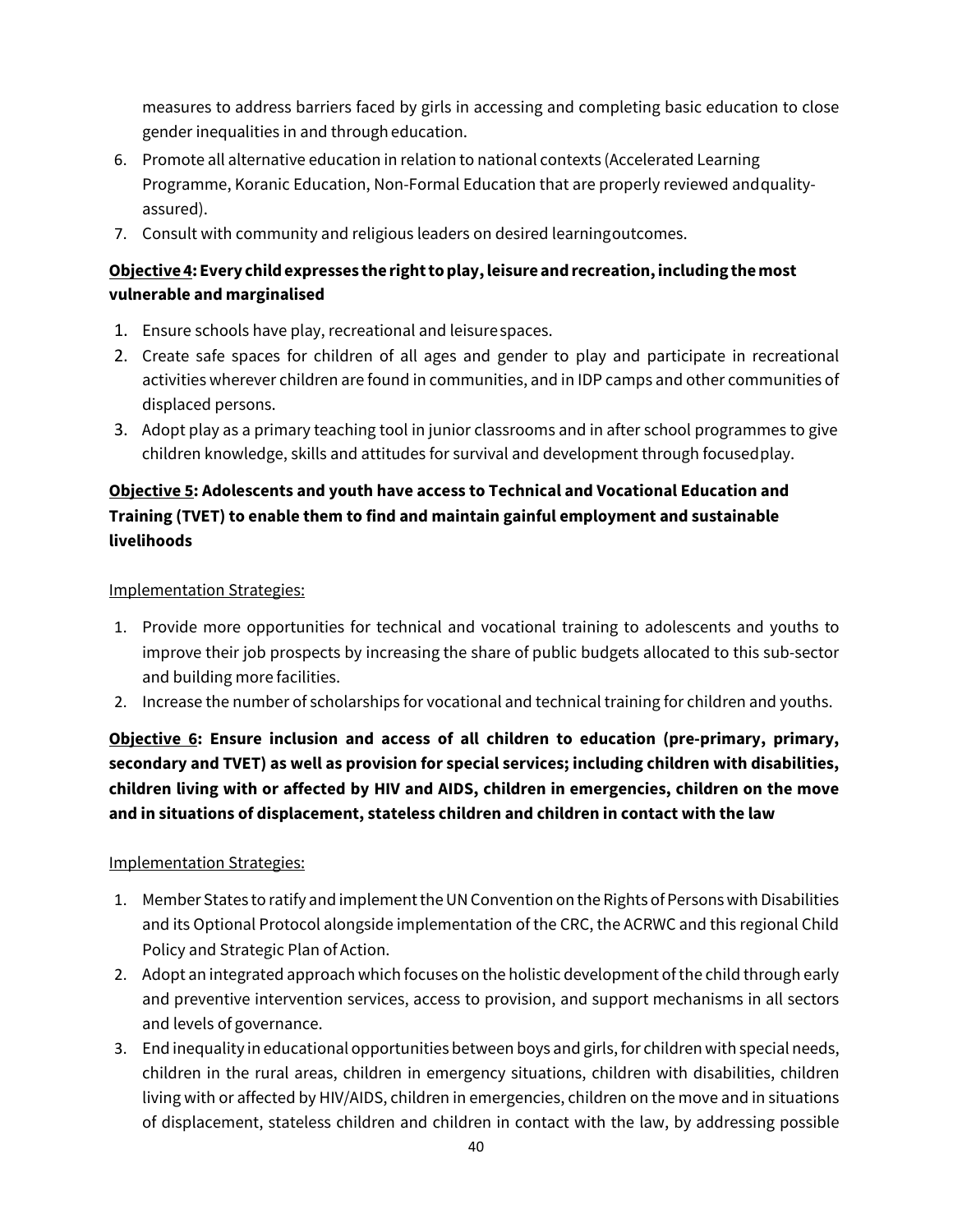obstacles related to a lack of documentation, language or cultural barriers,etc.

4. Improve school facilities to provide an inclusive, safe and positive environment for all children.

### **Objective 7: Reduce disparities between girls and boys in education and promote gender equality in and through curricula**

#### Implementation Strategies:

- 1. Adopt and implement strategies and interventions to reduce gender inequalities in education with a focus on addressing girls' barriers to staying in school and to successfully completing secondary education.
- 2. Adopt policies and measures that address child marriage and adolescent pregnancy within the education system so that girls can fulfil their right to education even when married or when having children.
- 3. Develop and ensure quality delivery of gender responsive curricula and pedagogy, which address socio-cultural factors promoting gender equality and skills-building opportunities for all boys and girls.
- 4. Create level playing fields for girls and boys to nurture a new generation of young women as confident role models and active citizens that contribute to their communities equally with boys and men.

#### **Objective 8: Ensure safe, inclusive and protective learning environment for all boys and girls**

#### Implementation Strategies:

- 1. Develop policies and accountabilities frameworks to ensure that schools are protective, safe and inclusive environments where children can grow and learn, and take all measures to end schoolrelated violence against children (including Sexual and Reproductive Based Violence- SRBGV) in and around schools.
- 2. Provide safe transportation services between homes andschools.
- 3. Ensure effective prevention and response mechanisms to eliminate related violence against children (including Sexual and Reproductive Based Violence- SRBGV) and create solutions by engaging youth, communities and teachers.
- 4. Strengthen links between home, school and services and engage youth, communities and teachers in creating solutions.

### **Objective 9: Improve skills of teachers to provide quality education to enhance children's interest in learning and teach important skills in health, sanitation, protection and participation**

- 1. Increase the number of trained and qualified teachers in schools at all levels and in all communities at national and sub-national levels.
- 2. Strengthen investments and incentives to increase gender parity of teachers, strengthening equal opportunities for female and male teachers.
- 3. Integrate the use of play, positive discipline and non-violent communication in teacher training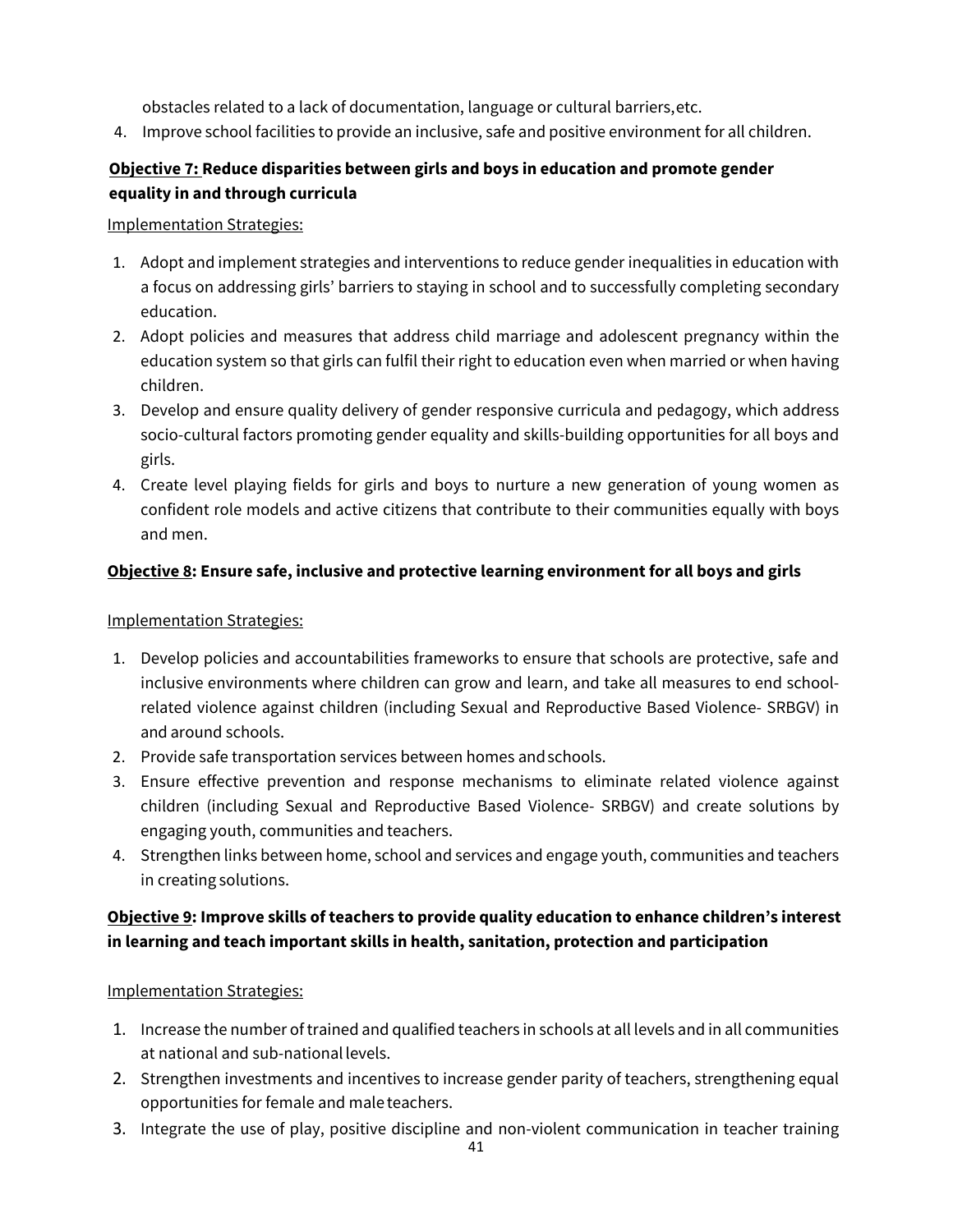curriculums and classroom activities.

4. Improve children's life chances, enhancing their interest in learning and desire to stay in school, safeguarding children's health, developing leadership skills, and empowering all children to speak up for themselves and gainself-confidence.

#### **GOAL 3: CHILD PROTECTION**

*Child Protection is concerned with the prevention and response to situations of violence, abuse and exploitation of children. It is focused on strengthening the protective environment of children and takes account of key societal and systemic pillars relevant to child wellbeing.* 

### *Goal Statement: Every child is protected from all forms of violence, abuse and exploitation and has access to prevention and response services*

**Objective 1: Each Member State adopts relevant laws and policies and establishes institutions to support prevention and response actions that will protect children in the region from violence, abuse and exploitation in compliance with international and regional legal frameworks**

- 1. Ensure ratification of all relevant legal instruments establishing internationally acceptable standards of child protection in preventing and prohibiting abuse, exploitation, trafficking and all forms of violence against, and torture of, children, in particular the CRC Optional Protocol on the Involvement of Children in Armed Conflict.
- 2. Ensure a Policy and Legislative Framework for Family tracing and reunification for children in emergency situations.
- 3. Ensure domestication of the relevant international instruments by the passage of domestic legislation to prevent and criminalise acts of violence against children and all other forms of abuse and exploitation of children, including child labour, child trafficking, child marriage, sexual exploitation, unlawful recruitment of children and the use of children in hostilities.
- *4.* Specifically ensure ratification of International legal instruments and domestication of laws and policies prohibiting the unlawful recruitment and use of children as instruments of violence in conflict situations and shall criminalize attacks on children and educational institutions in line with international legal standards *(this means that Member States would criminalise the age limit specific to whatever treaty (API and APII, Optional Protocol UNCRC) they have ratified, be it 15 or 18 years).*
- 5. Formulate and implement national child protection policies in accordance with the commitments set out in the ECOWAS Strategic Framework for Strengthening National Child Protection Systems to prevent and respond to Violence, Abuse and Exploitation against Children in West Africa, and the commitments set out in the Supplementary Act on Equal Rights between Women and Men for Sustainable Development in the ECOWAS Region. National policies should be holistic and include, among other things, provisions for the protection of children with disabilities, children living with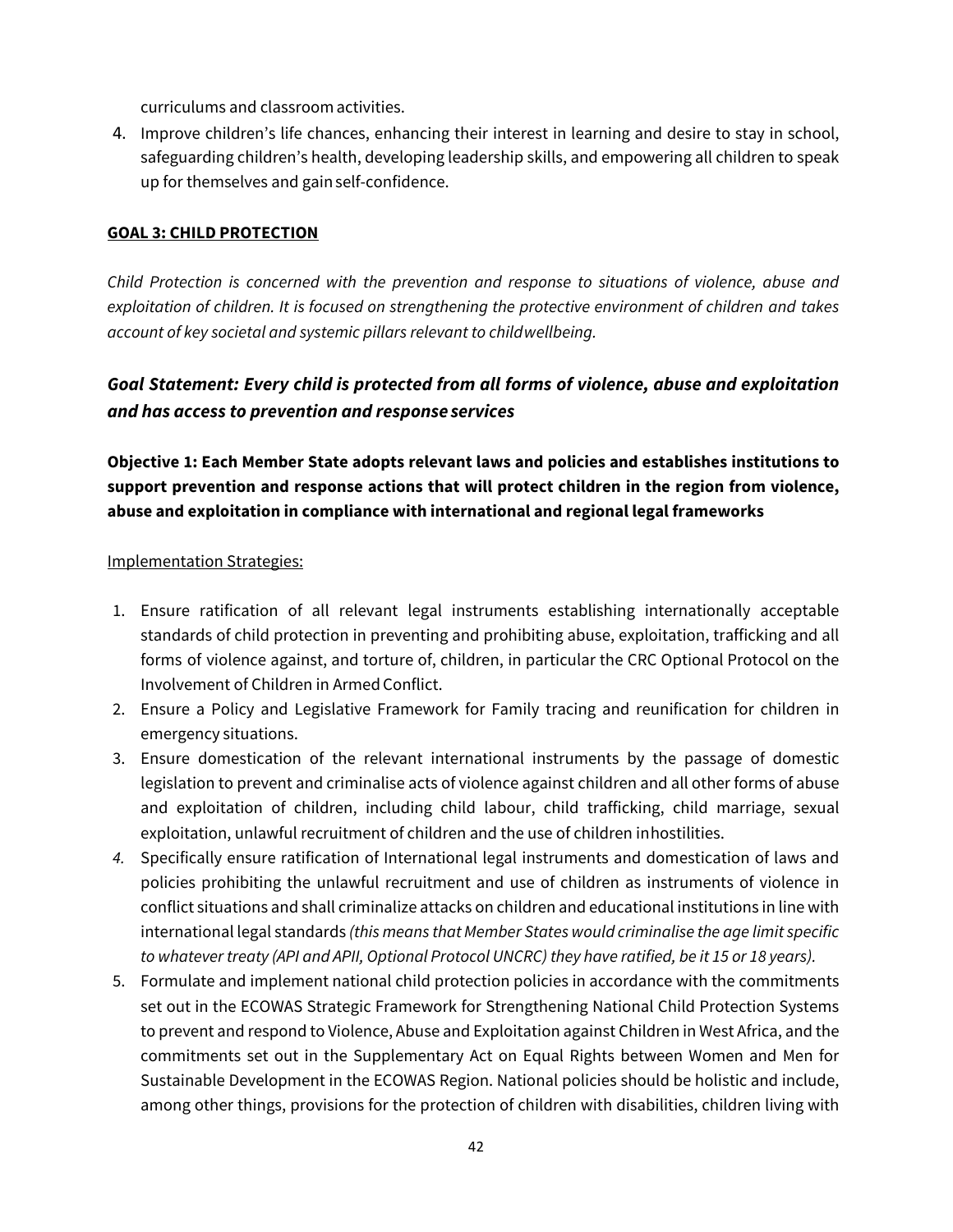or affected by HIV/AIDS, children in emergencies, children on the move (including forcibly displaced children), stateless children, children in contact with the law and other vulnerable groups, in line with local context.

- 6. Develop and implement costed national action plans to reduce the prevalence of child marriage and other forms of violence and harmful practices againstgirls.
- 7. Implement ECOWAS Support Procedures for the Protection of Children on the Move and Young Migrants. Establish, support and strengthen functional child protection law enforcement agencies or institutions, including the establishment of child protection units in law enforcement agencies; and functional coordination systems (institutions, task forces and committees) at all levels: national, sub- national, local/community.
- 8. Where appropriate, adopt and implement national policies to ensure strict adherence and commitment to the Paris Commitments and the Principles and Guidelines on Children Associated with Armed Forces or Armed Groups, which provide guidelines on the disarmament, demobilisation and reintegration of all categories of children associated with armed groups. Government Policies shall be directed at protecting children during military operations, and ensure the handling of children associated with armed groups in accordance with international standards of juvenile justice.
- 9. Establish effective national Information Management Systems and Monitoring and Evaluation systems to ensure the protection of all children including children with disabilities, children living with or affected by HIV/AIDS, children in emergencies, children on the move (including forcibly displaced children), stateless children and children in contact with thelaw.

### **Objective 2: Ensure International Standards are met in relation to children in detention and this measure is used as an absolute last resort**

- 1. Ratification and implementation of international standards relating to juvenile justice, in particular, the CRC, the Optional Protocol to the CRC on the Involvement of Children and Armed Conflict, the ACRWC, the UN Standard Minimum Rules for the Protection of Juvenile Justice 1985 (the Beijing Rules), the UN Guidelines for the Administration of Juvenile Delinquency 1990 (the Riyadh Guidelines), and the UN Rules for the Protection of Juveniles Deprived of their Liberty 1990.
- 2. In line with international juvenile justice standards, promote specific policies for children in conflict with the law by reinforcing access to justice, developing non-custodial measures, specific detention areas, reintegration support, and specialisation of legal actors and all measures relative to juvenile justice administration for children in contact with the law (witnesses, offenders, victims) as well as children in (migration) detention.
- 3. End the detention of children for immigration purposes (children seeking refugee status and migrant children) and detention of potential victims of a crime (for instance, trafficked children).
- 4. Establish functioning Alternatives To Detention (ATD) as part of strengthening national child protection systems.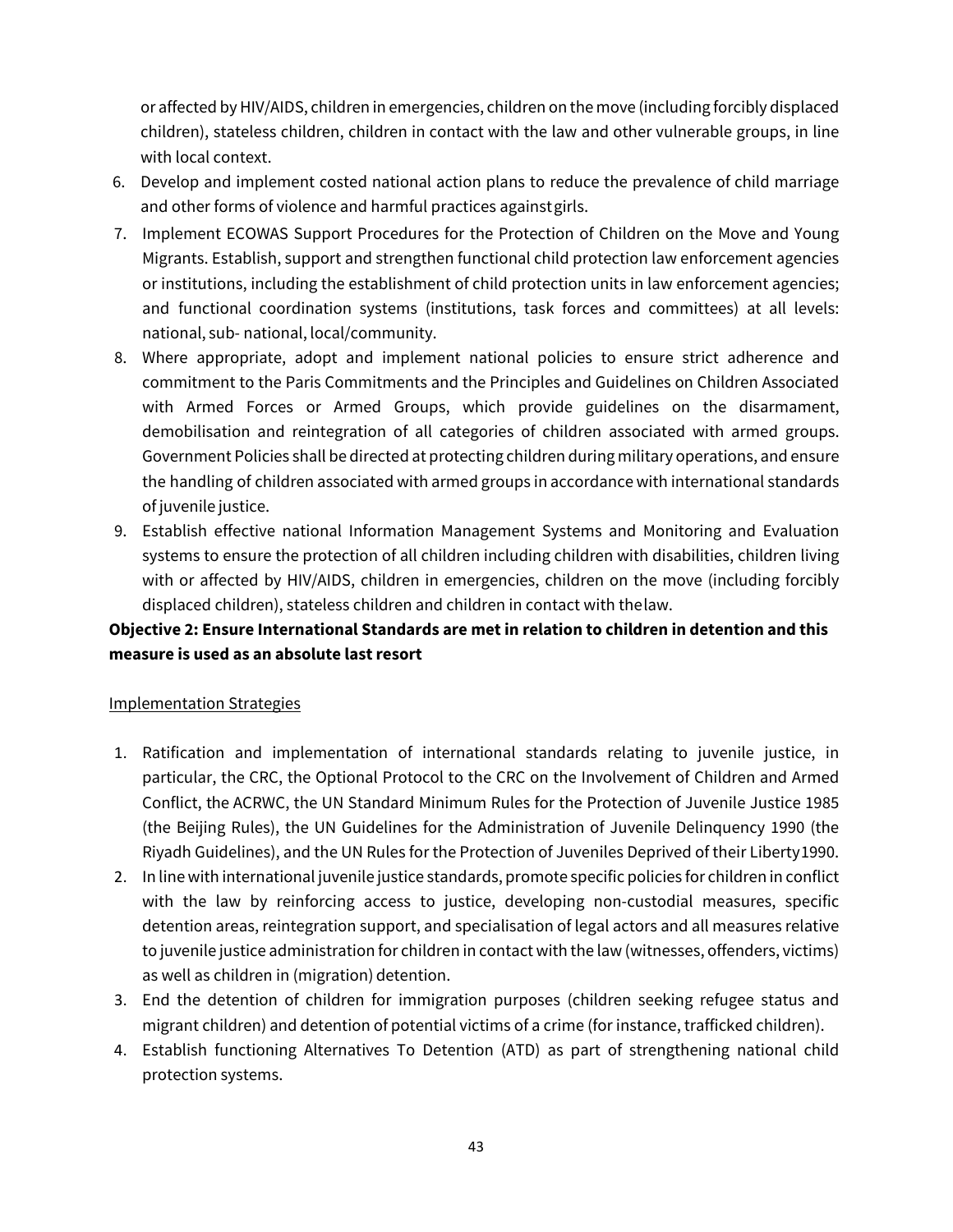### **Objective 3: At least three per cent budget increase of National Budgets dedicated to Ministries in charge of child protection to finance prevention and response actions that will protect children from violence, abuse and exploitation**

#### Implementation Strategies:

- 1. Increase investments in social protection/cash transfer schemes to respond to the needs of children in emergency situations.
- 2. Strengthening and equipping school buildings and physical structures like medical facilities with safeguards that can withstand floods, natural disaster and climate-relatedimpacts.
- 3. Leverage domestic resources in the national budgets for child-sensitive social protection programmes to facilitate access to basic services for children.

### **Objective 4: Key community institutions develop increased positive attitude to social protection programmes for children**

#### Implementation Strategies:

- 1. Increase investments in social protection/cash transfer schemes to respond to the needs of children in emergency situations and forcibly displaced children. Strengthening and equipping school buildings and physical structures like medical facilities with safeguards that can withstand floods, natural disaster and climate-relatedimpacts.
- 2. Advance social mobilisation of key community groups, including traditional and religious leaders, youth, and women.
- 3. Develop and increase awareness of a "child-child adoption" campaign that allows a child to take interest in and report protection issues affecting other children in variouscontexts.
- 4. Increase awareness of the ECOWAS Strategic Framework for Strengthening National Child Protection Systems to prevent and respond to Violence, Abuse and Exploitation against Children in West Africa.

#### **GOAL 4: CHILD PARTICIPATION**

Participation rights are centred around the child's rights of freedom of expression, thought, religion, conscience and association as well as rights to express their views, wishes and opinion on issues concerning them depending on children's evolving capacity.

## *Goal Statement: Children's voices are amplified by enabling platforms for self-expression and participation in decisions on matters affecting children, taking into account their diverse ages and evolving capacity*

**Objective 1: Ensure respect for the views of all children in all spheres of their lives, in particular**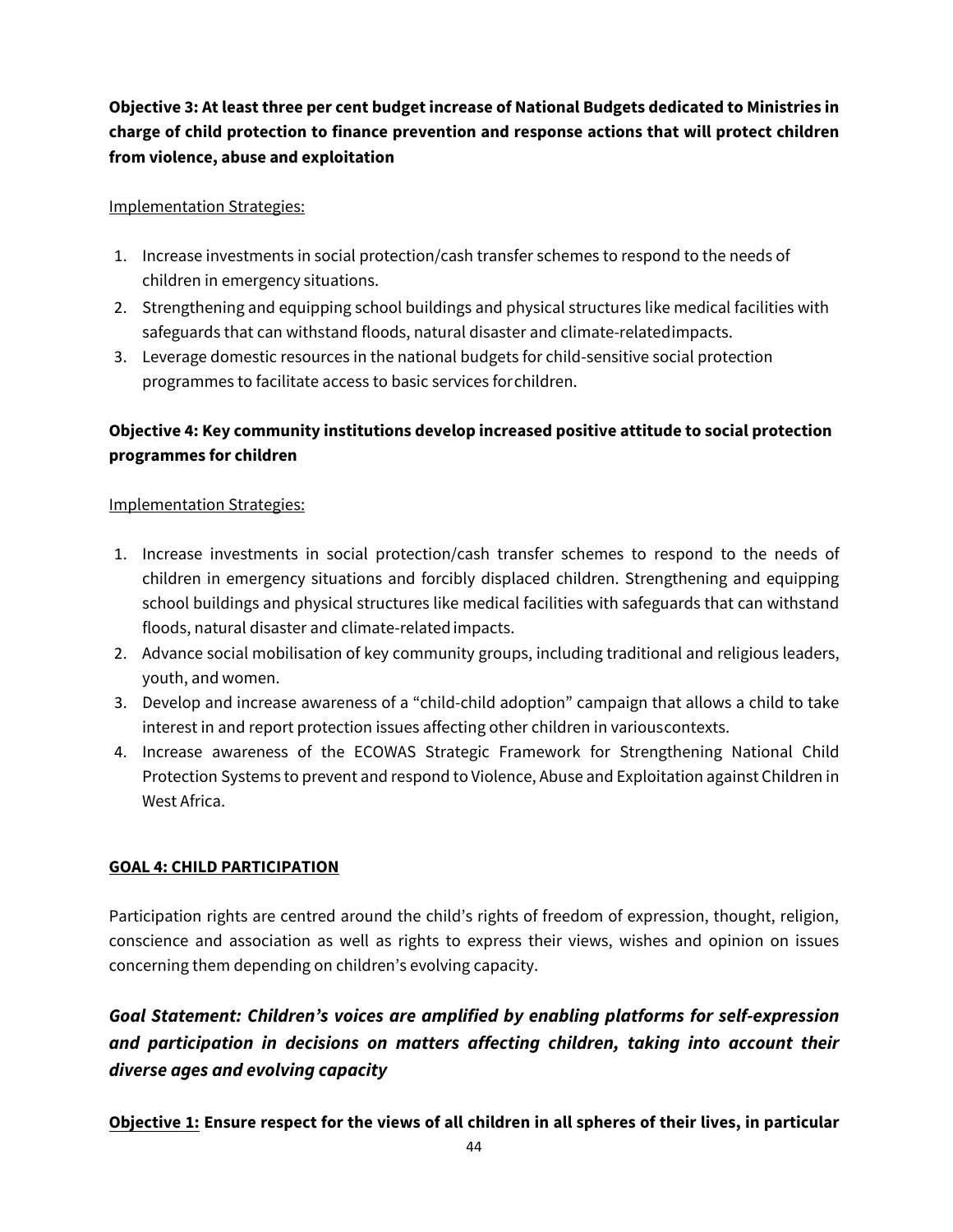### **with regard to children with disabilities, children living with or affected by HIV and AIDS, children in emergencies, children on the move (including forcibly displaced and stateless children) and children in contact with the law**

#### Implementation Strategies:

- 1. Adopt and implement the appropriate legislation, policies and services to support child participation in family, community and institutional structures in line with the standards of the CRC and the ACRWC.
- 2. Ratify and implement the Optional Protocol to the Convention on the Rights of the Child on a communications procedure (2011).
- 3. Ensure that the national and sub-national child rights agendas promote understanding of child rights by all, and ensure the visibility of children'sperspectives.
- 4. Adopt policies and laws to ensure gender equality including dedicated investments in the girl child to address discriminatory norms and practices regarding her education, protection, health and well- being.

### **Objective 2: Promote children's knowledge of their rights (as informed actors on their rights, especially on their own protection)**

#### Implementation Strategies:

- 1. Promote child rights, especially protection and participation rights, in school curricula at all levels of the education system; as well as in the "knowledge oftheir individual and family health issues".
- 2. Embrace participatory mechanisms such as student councils, student representatives in school governance structures, youth/girls platforms in schools, children's clubs and youth groups and child and youth participation in community child protectioncommittees.

### **Objective 3: Increase visibility and protection of children's rights in the media (including digital/social media) and children's participation and engagement with the mass media as a whole**

- 1. Media institutions contribute to building the awareness needed to enhance child rights visibility, and engage children in the process of developing media programmes that are specifically child- related.
- 2. Portray children's perspectives through the involvement of children in debates and discussions that are related to them.
- 3. Media houses adopt a proactive approach [including self-regulatory guidelines, strategies and enhanced capacity-building initiatives] on digital safety and citizenship, towards safeguarding the best interests of children in every circumstance including emergency situations and for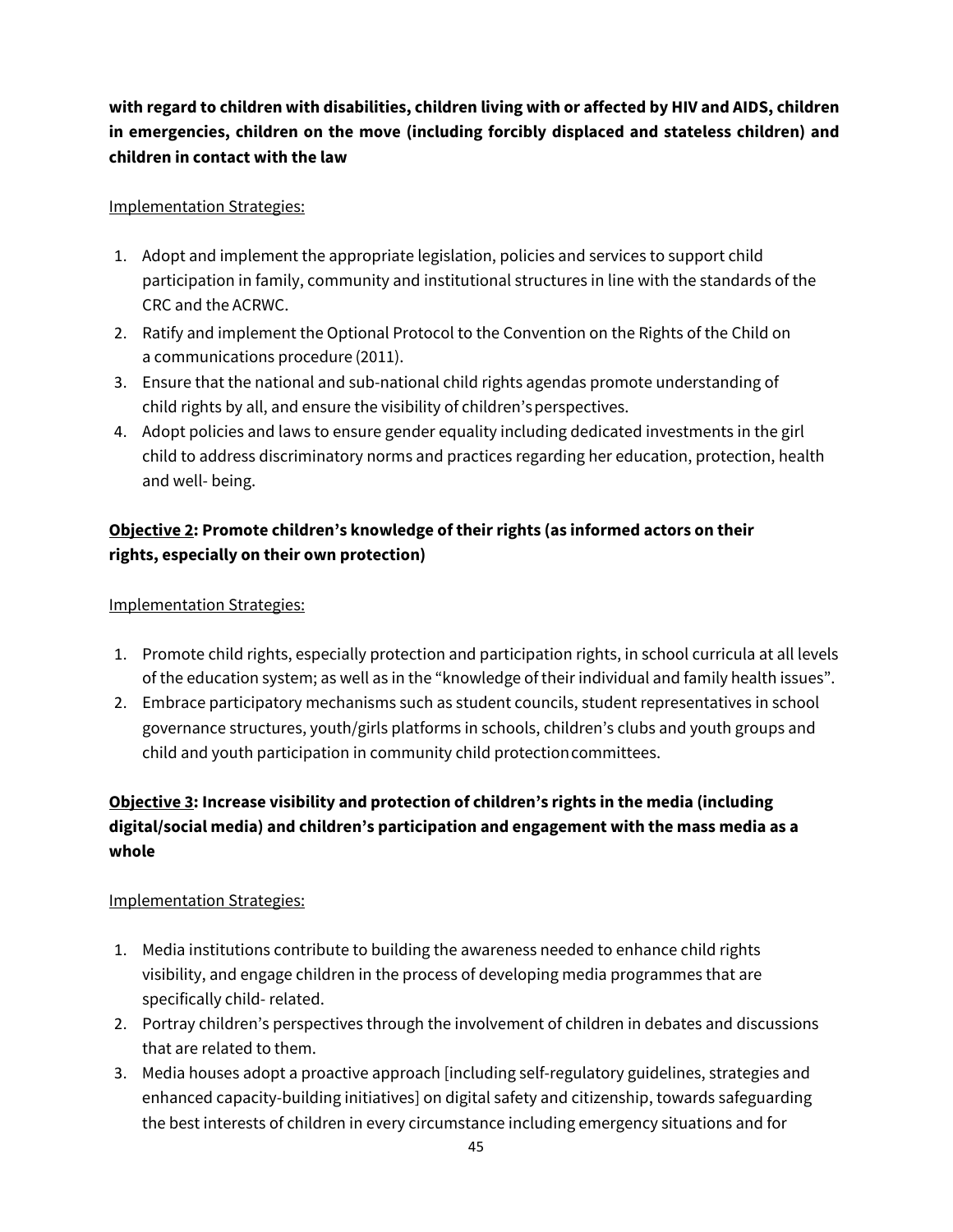children on the move.

4. Institute a system of responsible reporting to ensure the media practitioners are accountable for protecting children from adverse media reporting orcoverage.

### **Objective 4: Children participate in decision-making and governance at all levels – community, district, regional, national, international, etc.**

#### Implementation Strategies:

- 1. Adopt and practice child rights principles of participation in all community settings, including early childhood educational providers to support the holistic development of children.
- 2. Institute effective monitoring and accountability mechanisms towards ensuring compliance with the set standards of child rights participation.
- 3. Encourage and enhance cooperation between all stakeholders and child rights actors, as well as promote partnerships with children and child ledgroups.
- 4. Enhance the participation of youths in the protection, preservation and improvement of the environment.
- 5. Enhance the participation of youths in eradicating violence against children and GBV, child marriage and FGM/C.
- 6. Include dedicated measures and spaces for girls to address their specific barriers in decision making and governance.

### **Objective 5: Families, schools, communities, and society partners to promote child participation in all relevant sectors of society and public life**

- 1. Facilitate the efforts of communities, educational institutions and other structures to enable children to exercise their participationrights.
- 2. Support public-private partnership models of collaboration geared towards creating a society which puts focus on children, and to respect and support children's rights, at all levels of government.
- 3. End all forms of discriminatory practises and traditions against girls in the family, communities, schools and in public life that may impair the physical, mental and psychological well-being of girls and limit their active participation insociety.
- 4. Create equal opportunities for girls to be heard and to have real opportunities to participate in school, family and communal life.
- 5. Formally recognise child-led and youth-led organisations and allow for their active participation, on equal terms as other stakeholders, in policy debates and decision makingprocesses.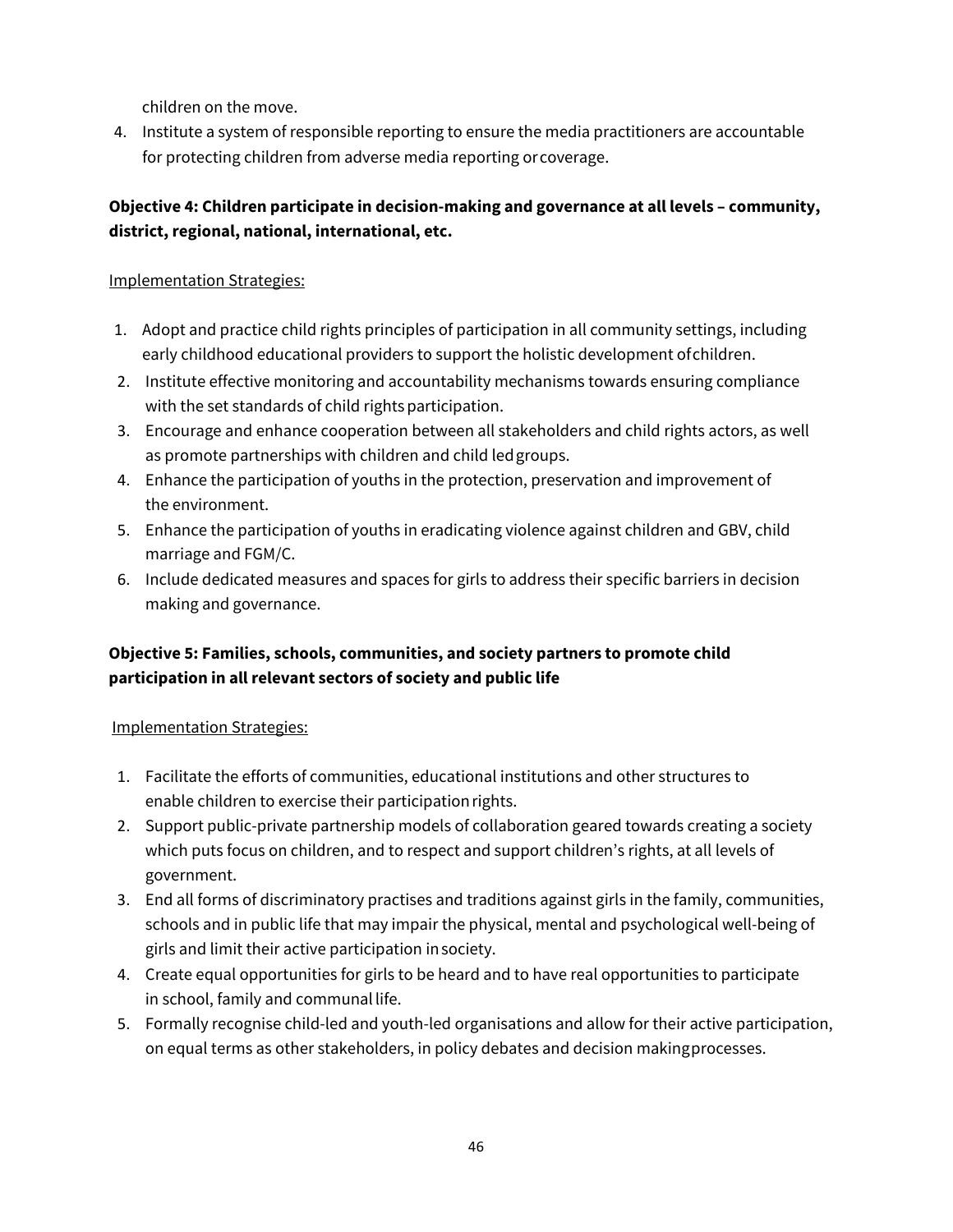# **V. POLICY IMPLEMENTATION: THE ROLE OF STAKEHOLDERS, MONITORING, REPORTING AND ACCOUNTABILITY, RESOURCE MOBILISATION AND BUDGET ALLOCATION FOR CHILDREN**

#### **5.1 POLICY IMPLEMENTATION**

The ECOWAS Child Policy provides the broad-based structure and a policy direction for Member States in their common regional and international aspirations towards fulfilling child rights in the region. The primary responsibility for the implementation of the ECOWAS Child Policy rests with national, state and local governments. Even though Member States share some common identities, States are sovereign nationalities with distinct and diverse needs and developmental challenges. The child rights situation, and specific priorities and challenges to address, varies from country to country, as do national resources.

Within the framework of the minimum standards set forth in the ECOWAS Child Policy and the Strategic Plan of Action, Member States shall adopt those policy goals and devise strategies that are best suited to their national priorities and needs to enhance the situation of children in each country within the time-frame of the Strategic Plan of Action (2019 – 2023). The integration of the goals and objectives of the Child Policy into national planning as well as development programmes, strategies and other development plans will facilitate its implementation.

#### **5.2 THE ROLES AND RESPONSIBILITIES OFSTAKEHOLDERS.**

#### **5.2.1 Roles and Responsibilities of the ECOWASCOMMISSION**

The Department of Social Affairs and Gender of ECOWAS Commission serves as a rallying point for unifying and mobilising citizens across the region towards ensuring that children enjoy the same standardsofrights within and across national boundaries. Within this framework, ECOWAS Commission takes responsibility for leadership to initiate, coordinate, harmonise policies and programmes to implement the regional Child Policy:

- i. Stimulate political will and buy-in from Member states to adopt the ECOWAS Child Policy, and develop and submit national Plans of Action as part of the implementationprocess;
- ii. Facilitate implementation of the ECOWAS Child Policy and Plan of Action, through continuous advocacy for adoption, promotion and strategic implementation of National Child Policies and Plans of Action;
- iii. To serve as a point of convergence for Member States on all global, regional and sub-regional child rights' instruments; and provide technical guidance and support to Member States to internalise and adapt international and regional standards to a local context within the shared interests and commonalities of the people of ECOWAS;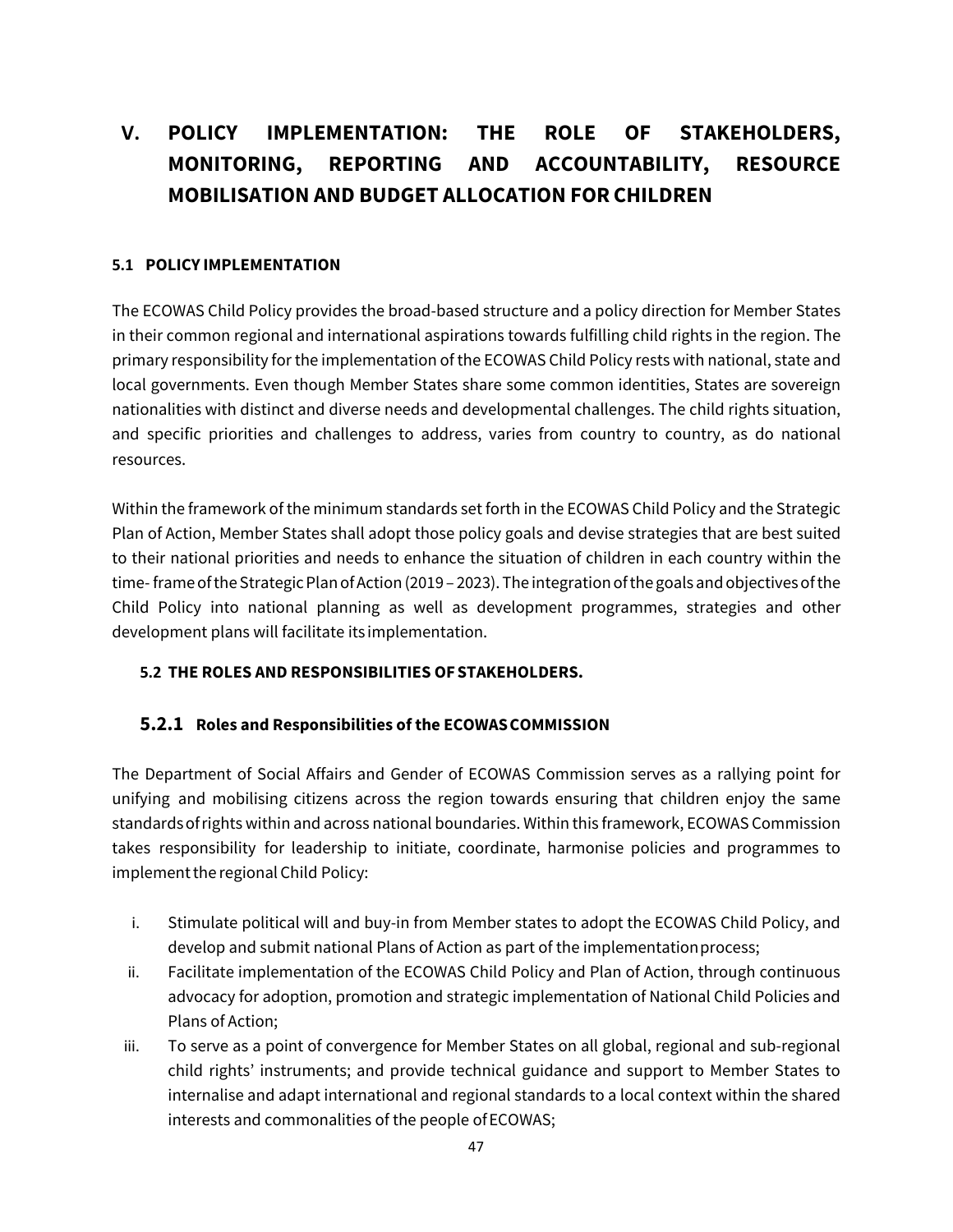- iv. Institute capacity-building among, and strengthen coordination and cooperation within ECOWAS institutions and departments to support the implementation of the Child Policy at Member State levels;
- v. To enhance ECOWAS accountability in monitoring, reporting and tracking progress and oversee Member States' compliance with implementation of the Child Policy and its Strategic Plan of Action;
- vi. Ensure that Member States prioritise child rights issues, and plan and allocate budgets accordingly, in accordance with the SDGs, Agenda 2040, AU 2063 and international, continental and regional child rights instruments.
- vii. Establish the Regional Child Rights Working Group (inclusive of the of the civil society groups) in the implementation of its mandates.
- viii. Develop and implement a Communications Plan for the Policy and Strategic Plan of Action.

#### **5.2.2 The Roles and Responsibilities of Member States**

The Child Policy identifies the rights of children under four clusters of universal and indivisible rights relating to Survival, Development, Protection and Participation. As such, the policy goals and strategies to be defined at Member State levels shall cut across diverse thematic areas within these four clusters of child rights. Notably, the Protection goals must align with the *ECOWAS Strategic Framework for Strengthening National Child Protection Systems to prevent and respond to Violence, Abuse and Exploitation against Children inWestAfrica,* as adoptedbyMember States in 2017. As suchmember States should:

- i. Ensure harmonization of national policies on child rights with the regional Child Policy and with ACRWC;
- ii. Ensure effective coordination of service delivery in all areas of the rights of the child and the adherence to standards.
- iii. Institute measures for the enhancement of community engagement in promoting the rights of children.
- iv. Ensure adherence to the international and regional child rights standards and instruments in their child rights aspirations and priorities.
- v. Ensure that all children are entitled to the same rights without discrimination of any kind, while considering their best interests as the primaryconsideration.
- vi. Ensure the effective mainstreaming of the rights of the child (including children with disabilities, in emergencies, children with HIV/AIDS, children on the move, displaced children and children in contact with the law) in all areas of national development planning.
- vii. Ensurethatallchildrenhavetherighttoexpress theirviews in allmattersaffectingthemandtheir opinions are given due weight in keeping with their maturity and evolving capacities, especially through the establishment of a functional Children Parliament.
- viii. Deliver family support and protective services for children within the context of families, communities and kinship networks,
- ix. Implement effective resource mobilization strategies integrating all sectors of society including the private sector, civil society and faith basedorganizations.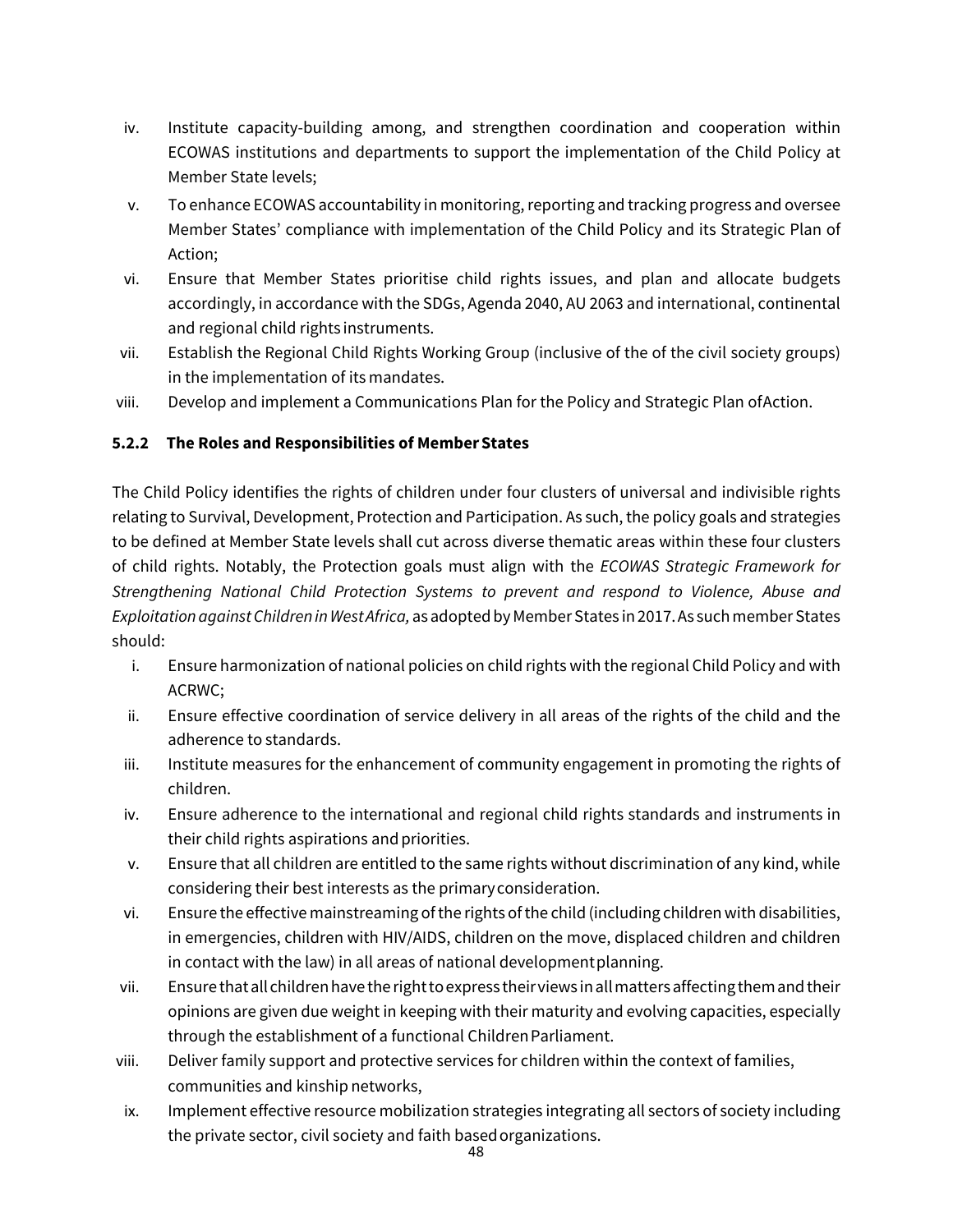#### **5.2.3 The Roles and Responsibilities of Civil SocietyPartners.**

Member States shall establish and promote partnerships with civil society groups, networks and other private bodies to promote child rights at all levels of governance. Partnerships and collaborations shall draw on the strength and capacity of all state and non-state actors, including child and youth-led groups, the UNSystem, donors, national and international NGOs, private sector entities, social workers, academic and research institutions, faith-based organisations, CBOs and other civil society platforms and networks.

The collaboration between State and non-state child rights actors shall be articulated for purposes of preventing and responding to child rights violations through the signing of Memoranda of Understanding (MOUs), participatory project development and implementation, joint advocacy and awareness-raising campaigns, press statements, convening and participating in forums, platforms and networks to share experiences, learning and best practices on child rights related issues, joint capacity building initiatives and joint resource mobilisation. The Civil Society Partners should:

- i. Adopt effective communication and mobilisation strategies, with the optimal use of local and modern media resources and tools to promote a positive change in attitudes, behaviour and beliefs regarding children's rights, especially child protection and child participation rights.
- ii. Intensify awareness creation, sensitisation and behaviour change amongst stake-holders on child rights at local, community, and national levels through various print and electronic media, including social media.
- iii. Support Child-focal ministries in the member states in resource mobilisation.
- iv. Engage in effective service delivery to children.

#### **5.2.4 The Roles and Responsibilities of Children, the Family and Communities.**

Children are considered rights holders and active participants in child rights realisation, who must be empowered to make claims and hold duty bearers to account for upholding children's rights. Government and its agents (social workers, judges, police, health care workers, teachers, etc.) are the primary duty bearers responsible for realising the rights of all children. Parents, community members and others who care for children are secondary duty bearers, with specific legal responsibilities for upholding the rights of children under their care. Families and communities must be supported to raise their children in ways that keep them safe and to end harmful traditional and parenting practices. Duty bearers are empowered with a support system within an enabling environment to serve the best interests of children in their care, and respect and ensure the protection and fulfilment of the rights of the child. To ensure the realisation of the above:

- i. Community engagement and community-based approaches should be designed and built on the strengths of the family and draw upon the assets of the community. Community-based approaches also support prevention efforts, such as community-based child Protection Committees.
- ii. Engage in community organization efforts to ensure the protection and promotion of the rights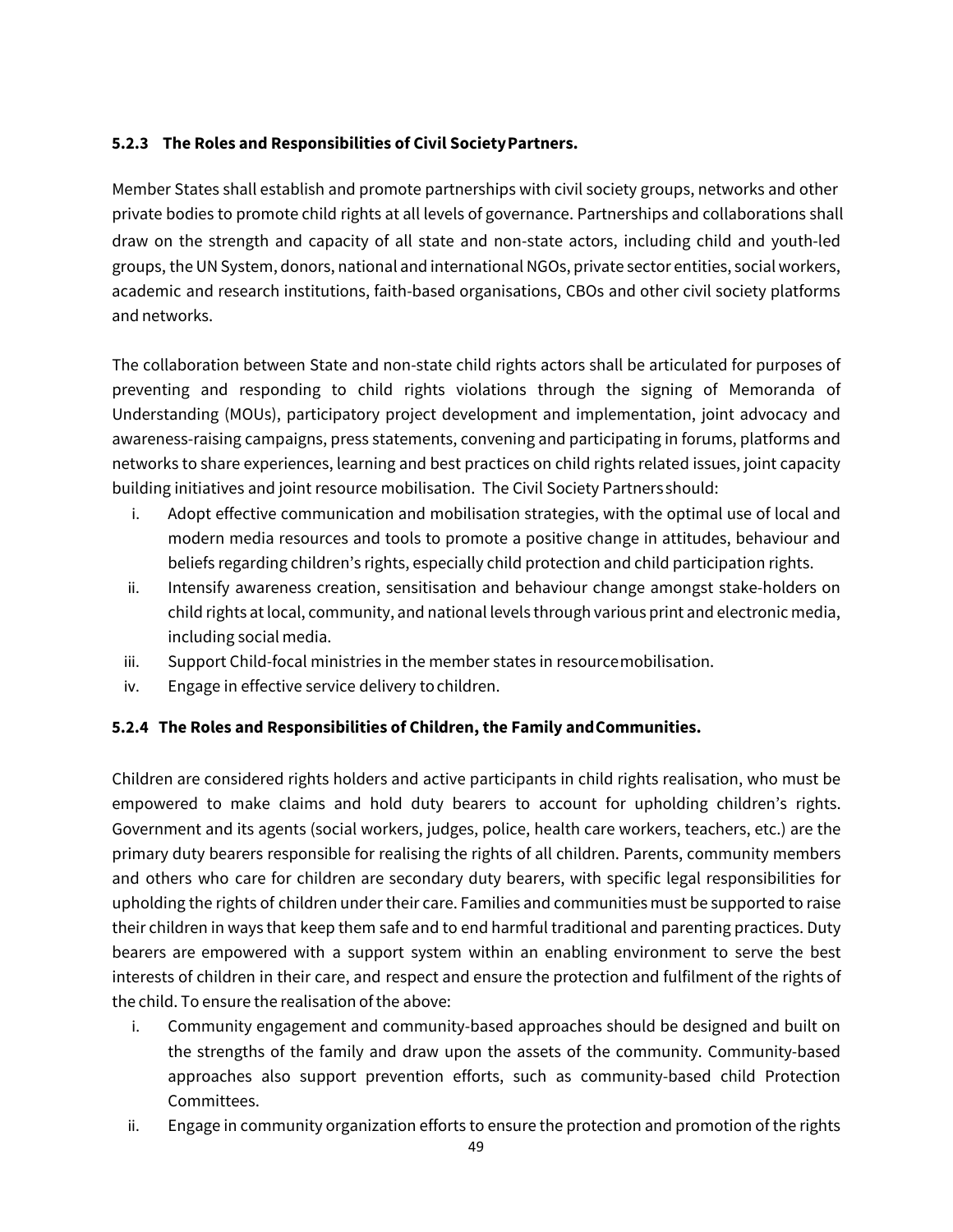of children and the especially vulnerable.

- iii. Provide care and protection for all children in the West Africa space without discrimination of any kind, while considering their best interests as the primary consideration.
- iv. Ensure that all children exercise the right to express their views in all matters affecting them and their opinions are given due weight in keeping with their maturity and evolvingcapacities.
- v. Children shall be aware of their rights and the commensurate responsibilities of citizenship and shall be peer to peer educator and advocates of the rights of all children.

#### **5.6 MONITORING, EVALUATION, REPORTING ANDACCOUNTABILITY**

Successful implementation of the Child Policy is also predicated on co-operation and collaboration among Member States; enhanced by effective coordination by ECOWAS Commission at the regional level.

The ECOWAS Commission shall apply its convening power to coordinate, monitor and supervise compliance by state actors to this Child Policy; as well as in building consensus around acceptable norms and standards at the regional level. Civil society organisations and other relevant child rights actors shall monitor implementation and compliance with the Child Policy at national and sub-national levels, and with the States' National Action Plans.

There shall be established a Child Rights desk at ECOWAS Commission to oversee implementation of the ECOWAS Child Policy and its Strategic Plan of Action, and to further enhance accountability. ECOWAS Commission shall develop detailed guidelines and a Monitoring and Evaluation (M&E) Framework (involving children and youth) for reporting and M&E compliance by the Member States in line with the four priority objectives and strategies in the Child Policy. This shall be done taking into account the need to establish coordination between the Child Rights desk and the ECOWAS Planning and Statistics Department on child rights budgeting. Priority will also be given to mobilising resources for the Planning and Statistics Department (which can also key into existing national data collection systems), to collect and collate disaggregated data on survival, development, protection and participation rights in the region. Member States on their part, shall strictly fulfil their reporting obligations regularly and in line with the following time-frames to enable periodic monitoring and evaluation.

The Member States commit to periodic reviews and on-going monitoring and evaluation at regional and national levels, particularly as children's rights priorities may change in view of emerging scenarios in the Member States. This may call for modification of the objectives and strategies outlined in this Child Policy and its Strategic Plan of Action as the needarises.

ECOWAS will implement an efficient reporting and follow-up mechanism to monitor the level of implementation of child rights in Member States through the receipt of annual reports by ECOWAS Commission, based on set guidelines developed by the Commission. A synthesis report shall be drawn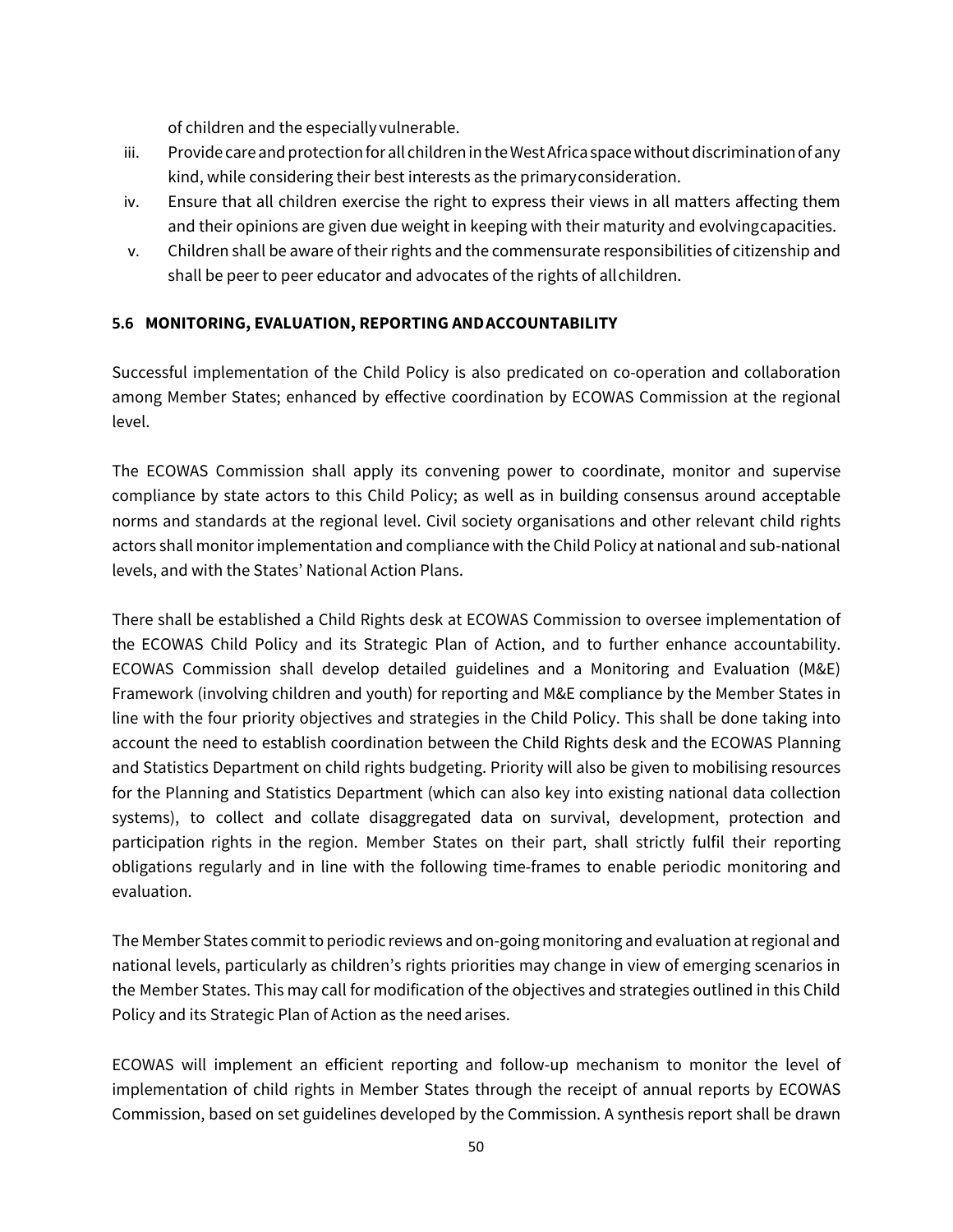up from the annual reports and shared as a form of feedback to the MemberStates.

In addition, monitoring and accountability for child rights as envisaged in this Child Policy, shall be within the context of the SEM, reflect the role and participation of all levels of government, ministries, agencies and diverse actors [state and non-state], in promoting child rights. Monitoring of the ECOWAS Child Policy should seek to align with existing instruments to enhance effectiveness and coherence; an electronic Child Protection Systems Strengthening Accountability Tool will serve as a transparent barometer to assess progress for ECOWAS Member States and as an advocacy tool for Civil Society groups. In coordination with the Directorate of Planning and Statistics, a tool will be developed to initiate data collection on child rights at regional level.

An electronic monitoring platform will be established at the Child Rights desk, to serve as a regional reporting tool to provide a standard of reporting for all countries on their compliance with the CRC, the ACRWC, CEDAW and the regional Child Policy and Strategic Plan of Action. The monitoring system will also be aligned to UNCRC, and ACRWC reporting requirements andmechanisms.

This Policy will be reviewed periodically to progressively advance its fit with emerging issues and trends converging around children's rights in the region. Monitoring and evaluation of the Plan of Action will be prioritised to ensure effective implementation (additionally through evaluation of national level translation of key strategic measures into National Policies and Plans and their implementation). Implementation of the Plan of Action shall also be evaluated through annual review exercises, at midterm and at the expiry of the Strategic Plan of Action prior to enactment of a new Plan of Action.

The 2030 Agenda lays great emphasis on the role of dialogue and review atthe regional and sub-regional levels. Regional reviews — including peer learning and assessments of progress and policies — allows for the identification of overall trends, lessons learned, good practices, implementation gaps, and issues specific to a region, while helping to boost regional cooperation and partnerships. Regional reviews of progress can provide important inputs to support implementation efforts by countries of a region, as well as to report on progress and challenges atthe global level - including to the UN High Level Political Forum. This Child Policy highlights the role that regional institutions can play to promote enhanced accountability for children's rights.

The Child Rights desk will therefore establish a regional Child Rights Working Group, consisting of child rights experts representing government, UN agencies, civil society organisations, CBOs and children and youth from the fifteen Member States. The working group will serve as a platform to support the implementation and monitoring of the Child Policy within the region, to share information, best practices and progress on regional and national developments on child rights, and to support the timely reporting of Member States to the ECOWAS Commission as well as the Committee on the Rights of the Child, the African Committee of Experts on the Rights and Welfare of the Child and the Committee on the Elimination of Discrimination againstWomen.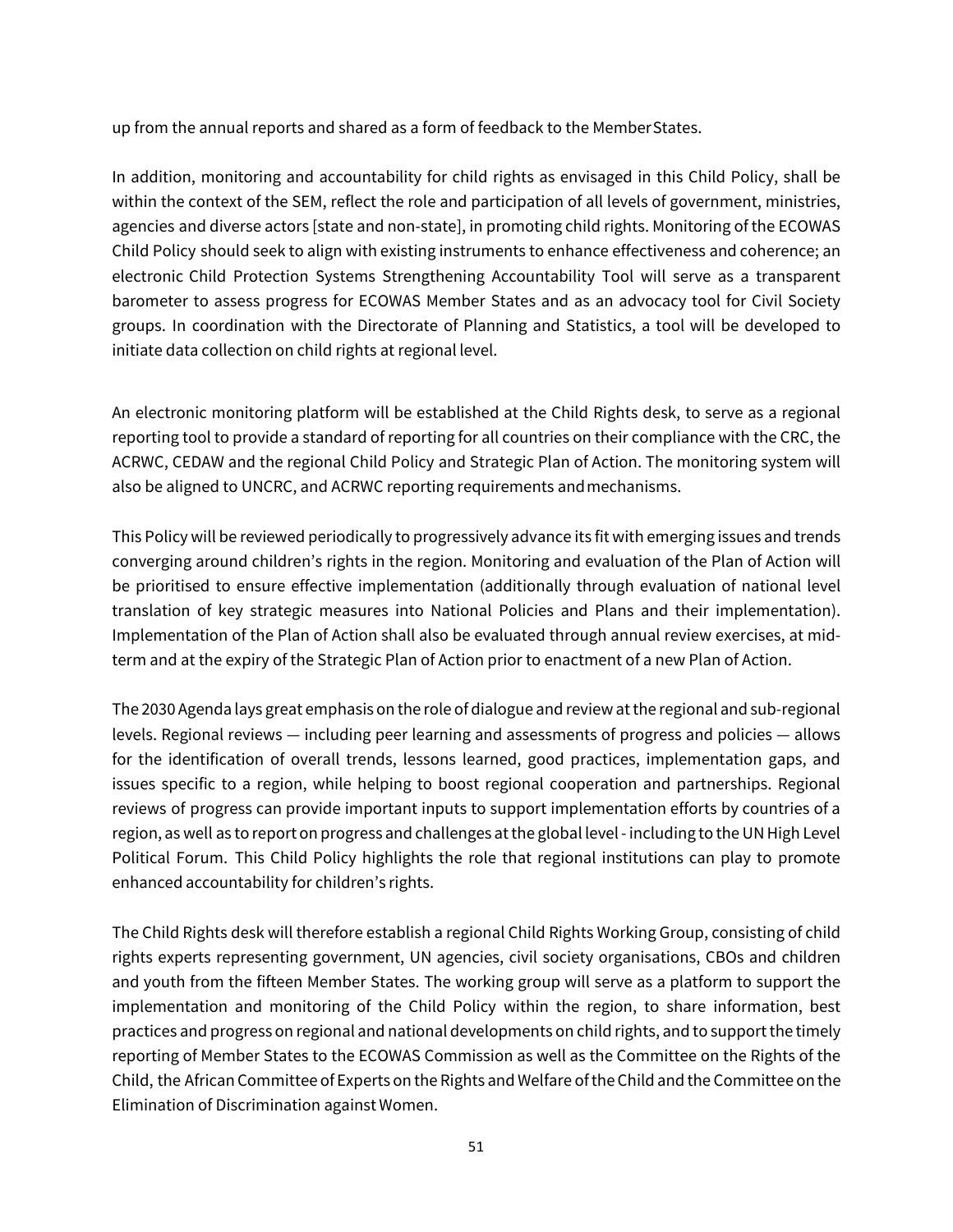#### **5.7 SUSTAINABLE RESOURCE MOBILISATION AND BUDGET ALLOCATION FOR CHILDREN**

In the drive to implement the ECOWAS Child Policy, the ECOWAS Member States commit to mobilising all available resources of Government and all societal resources including human and material resources, ensuring that these resources are working in favour of children everywhere in an efficient and accountable manner. Member States shall collaborate with the international donor community, development partners, civil society groups and other private sector partners to mobilise financial, technical and other material support and resources for child protection.

Member states shall ensure that the budgetary priority to enhance child rights by investing in children is realised at national and sub-national levels, in accordance with the CRC and the 2030 Agenda. I**n addition Member States shall ensure allocation of at least three per cent of the national budget to Ministries in charge of child protection to finance prevention and response actions that will protect children from violence, abuse and exploitation** 

Child rights implementation requires sufficient financial resources that are mobilised, allocated and spent in an accountable, effective, efficient, equitable, participatory, transparent and sustainable manner. To this end, the State shall mobilise all human and material resources towards achieving child rights including available local resources, human and material. Government funding shall be increased and opportunities enhanced for increase in donor and private sector funding. All State and non-state actors shall step up advocacy for increased funding for child rights.

The State shall establish appropriate legislative and policy frameworks and programmes for child friendly budgeting and for budget tracking to ensure efficiency and proper utilisation of funds allocated based on identified needs and priorities at all levels of government. The policy and regulatory framework shall also ensure transparent use of resources, improved financial and programming audits and audit reports. Information on allocation and expenditure of resources shall be made publicly available. Children's rights should be taken into consideration throughout all stages of their budget processes and administrative systems at national and sub-national levels (namely planning, enactment, execution and follow-up)

– in particular for children with disabilities, children living with or affected by HIV and AIDS, children in emergencies, children on the move, including forcibly displaced children, stateless children and children in contact with the law.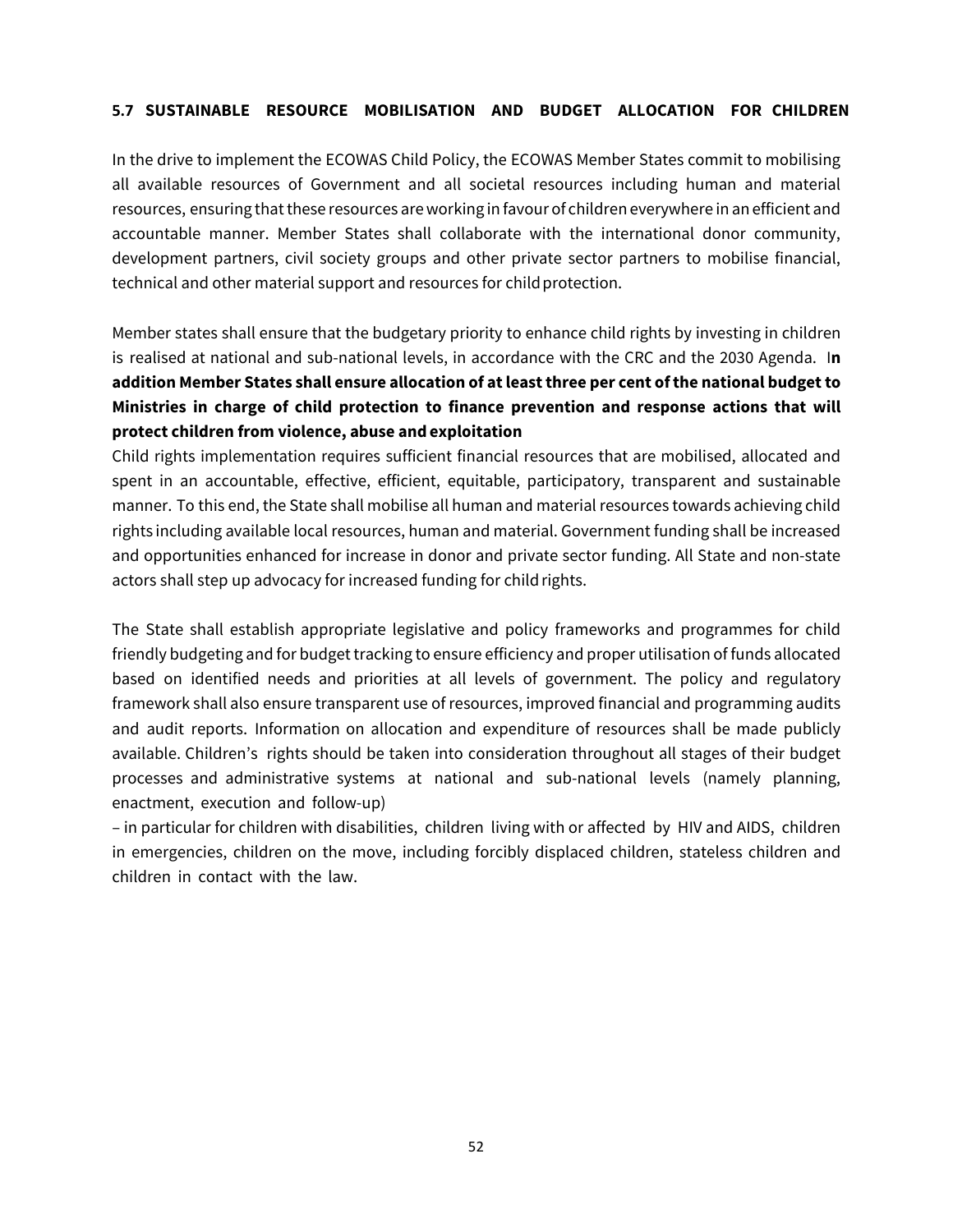### **ANNEXES**

#### **ANNEX 1: STRATEGIC PLAN OF ACTION FOR THE CHILD POLICY 2019 – 2030**

#### **ANNEX 2: GLOSSARY OF TERMS**

### **ANNEX 3: ECOWAS STRATEGIC FRAMEWORK FOR STRENGTHENING NATIONAL CHILD PROTECTION SYSTEMS TO PREVENT AND RESPOND TO VIOLENCE, ABUSE AND EXPLOITATION AGAINST CHILDREN IN WEST AFRICA**

ANNEX 4: BACKGROUND DOCUMENT ON KEY ISSUES IMPACTING ON THE FULFILMENT OF CHIL RIGHTS IN WEST AFRICA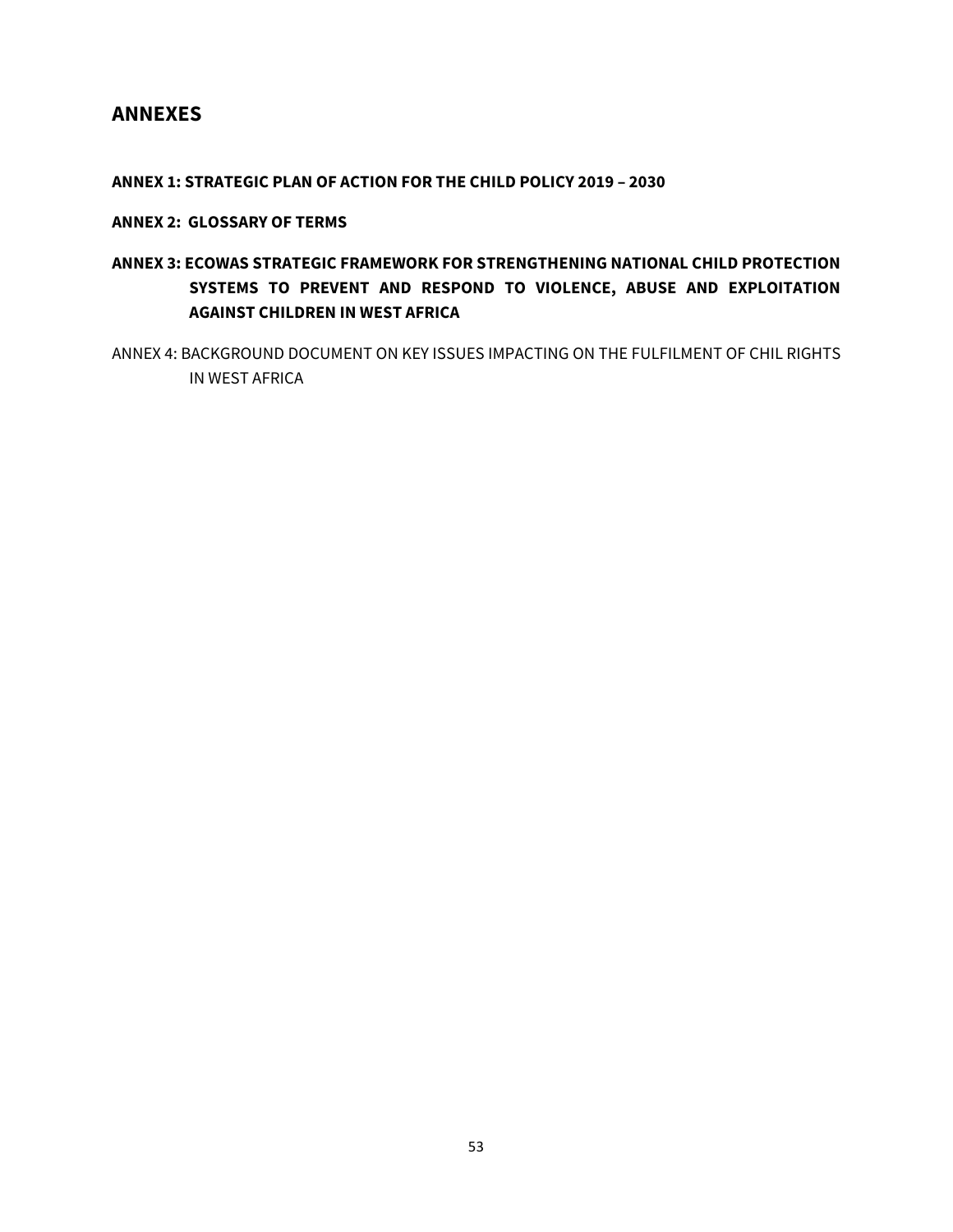# **STRATEGIC PLAN OF ACTION FOR THE ECOWAS CHILD POLICY 2019 – 2030**

### **GOAL 1: CHILD SURVIVAL**

*Goal Statement: Children of all ages in the region live healthy lives and enjoy total well-being*

**Objective 1:** Ensure reduction of the maternal mortality ratio to less than 70 per 100,000 live births by 2030:

#### **Strategies:**

Increase access to and utilisation of antenatal and postnatal care for mothers and their new-borns, especially adolescent pregnant mothers; and safe and clean delivery, preferably in a health facility with a skilled birth attendant;

- 1. To reduce neonatal mortality to as low as 12 per 1,000 live births and under-5 mortality to as low as 25 per 1,000 live births by 2030Ensure that all pregnant women, including women and adolescent girls in rural areas, have access to and undergo free or subsidised ante-natal care with guaranteed access to hospital treatments in treating life-threatening emergencies.
- 2. The State shall ensure that mothers are attended to by skilled attendants at the time of delivery, and that there is adequate WASH at each health centre to assure safe and hygienic delivery of infants, and protect the health and dignity of women and children.
- 3. Support Vitamin A supplementation programs and explore the use of locally fortified foods to reduce the prevalence of micronutrient deficiencies in children, for children aged 6-59 months.
- 4. Support all ECOWAS countries to reach and sustain at least 50% as the percentage of infants under six months who are exclusively breastfed.
- 5. Reduce iron deficiency anaemia in women and girls of reproductive age (15-49) through weekly iron-folic acid supplementation, education and information, while increasing the number of women and girls, 15 - 49 years of age, who consume at least 5 out of 10 refined food groups.

**Objective 2:** Support Primary Health Care (PHC), a foundation for health systems designed to achieve health for all

#### **Strategies:**

- **1.** Support PHC's focus on three pillars:
	- Integrated individual and public health services, of good quality, delivered close to where people live and work;
	- Gender equitable community health systems support the empowerment of people, and engagement of communities, including women and young people, in designing and overseeing these health services, ensuringaccountability;
	- Multi-sectoral action to ensure that all sectors not the health sector alone contribute to promoting and enhancing the health of individuals and populations; and
- **2.** Increase awareness and endorsement of new PHC declaration made in in Astana, Kazakhstan, in 2018.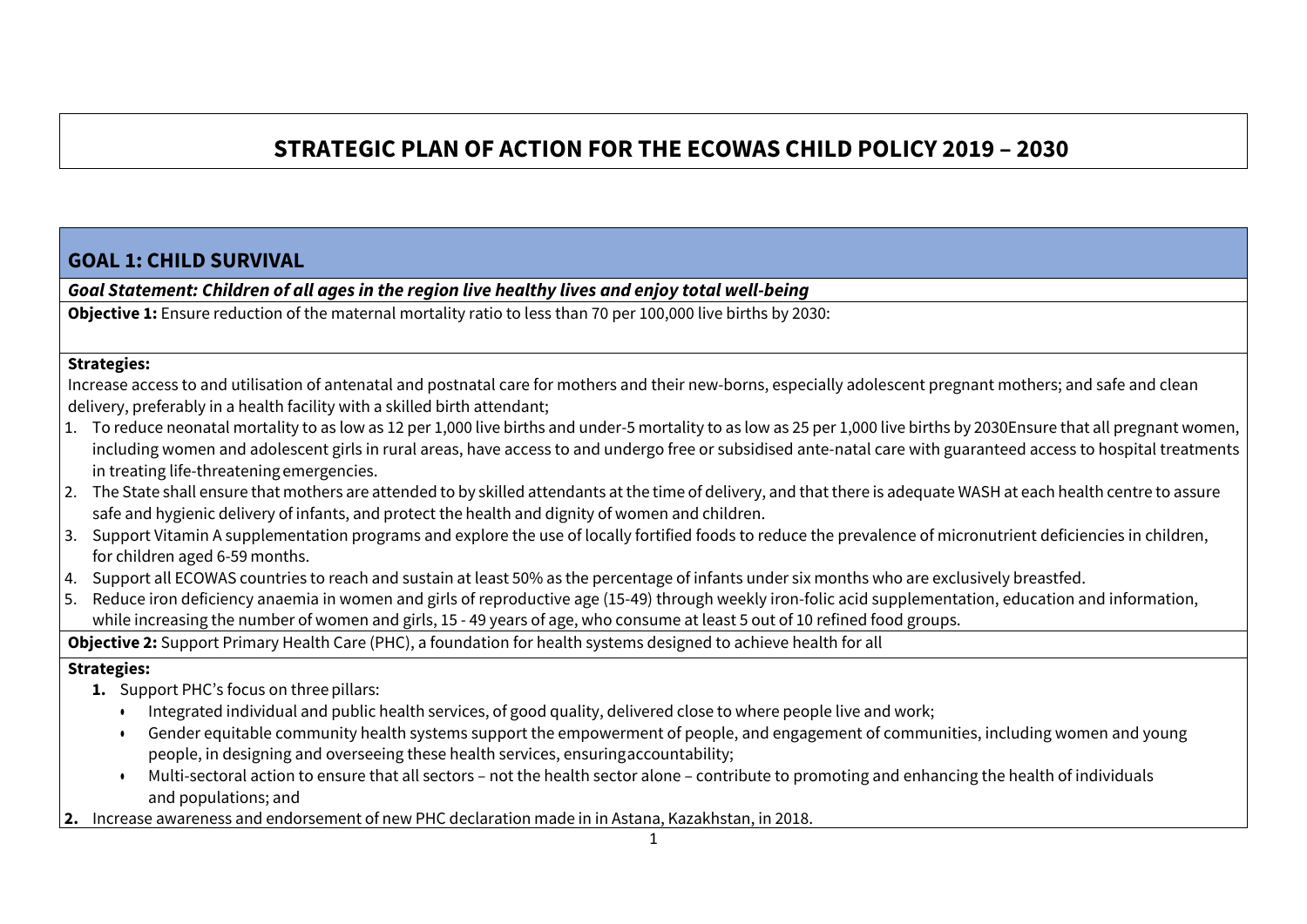| Objective 3: Improve immunisation systems in an equitable manner, in line with WHO Global Vaccine Action Plan targets and national vaccination schedules                  |  |
|---------------------------------------------------------------------------------------------------------------------------------------------------------------------------|--|
| Strategy.                                                                                                                                                                 |  |
| Ensure that child and adolescent health policies and strategies, such as the second year of life immunisation initiative, result in increased percentage of fully         |  |
| immunised children, reduction in infant and Under-5 mortality rates, and increased access to family life education.                                                       |  |
| Objective 4: Malnutrition is eradicated in the ECOWAS region                                                                                                              |  |
| <b>Strategies:</b>                                                                                                                                                        |  |
| 1. Invest more resources towards child health and nutrition; including for adolescents/adolescent pregnant mothers, and direct investments towards                        |  |
| supporting research and evidence-informed solutions to malnutrition.                                                                                                      |  |
| Ensure continuous access to nutritionally adequate food, balanced diet and food supplementation programmes targeted at children in school and out of school.<br>2.        |  |
| Reduce the proportion of the population living below the minimum level of dietary energy consumption.<br>3.                                                               |  |
| Support all countries to double the percentage of children aged 6 - 23 months with minimum diet diversity as well as the minimum acceptable diet.<br>4.                   |  |
| Increase in all countries, the proportion of children 6 - 59 months treated for severe acute malnutrition.<br>5.                                                          |  |
| Objective 5: To end open defecation, with the aim of progressively moving towards safely managed services                                                                 |  |
| <b>Strategies:</b>                                                                                                                                                        |  |
| 1. Support all countries to work with communities, and to empower women and girls, to obtain the necessary support and resources from their governments,                  |  |
| participate in WASH-related processes, advocate for their right to WASH, and hold duty bearers accountable to realising this right.                                       |  |
| 2. Work with countries to strengthen the enabling environment for sanitation at national and decentralised levels, by improving policies and strategies, institutional    |  |
| arrangements, financing and budgeting (with a target of at least 0.5 per cent of the GDP spent on sanitation), planning monitoring and review, and capacity building.     |  |
| Strengthen the engagement of the private sector in the provision of products and services for sanitation, by improving the regulatory and enabling environment for<br>3.  |  |
| private sector actors.                                                                                                                                                    |  |
| 4. Develop, promote and strengthen inter-sectorality between WASH and Health for government and private sector service providers.                                         |  |
| Improve preparedness capacity and efficient cholera emergency response.<br>5.                                                                                             |  |
| Objective 6: Ensure elimination of new HIV infections in children and adolescents and access to treatment for children and adolescents living with or affected by HIV and |  |
| AIDS (accessible, affordable, high-quality primary health care services)                                                                                                  |  |
| <b>Strategies:</b>                                                                                                                                                        |  |
| 1. Differentiate the HIV response to accelerate progress towards the targets. In practice this refers to prioritizing resources based on geographical spread              |  |
| and population in greatest need.                                                                                                                                          |  |
| Promote the integration of gender-responsive HIV services within a resilient and sustainable development response. HIV-specific services should be integrated<br>2.       |  |
| into the various platforms and service packages, including those focusing on antenatal care and maternal health, sexual and reproductive health, and                      |  |
| education.                                                                                                                                                                |  |
| 3. Prioritize community ownership and local governance of the HIV response. Families and community members remain best placed to address the enduring                     |  |
| HIV- related stigma that has inhibited progress towards ending AIDS.                                                                                                      |  |
| $ $ 4. $\,$ Invest in innovations to remove the barriers to scale-up. West Africa must leverage innovations and foster collaborative learning to improve efforts to       |  |
| identify infants, children, adolescents, pregnant and breastfeeding women living with HIV; link them to treatment, and retain them in care.                               |  |
|                                                                                                                                                                           |  |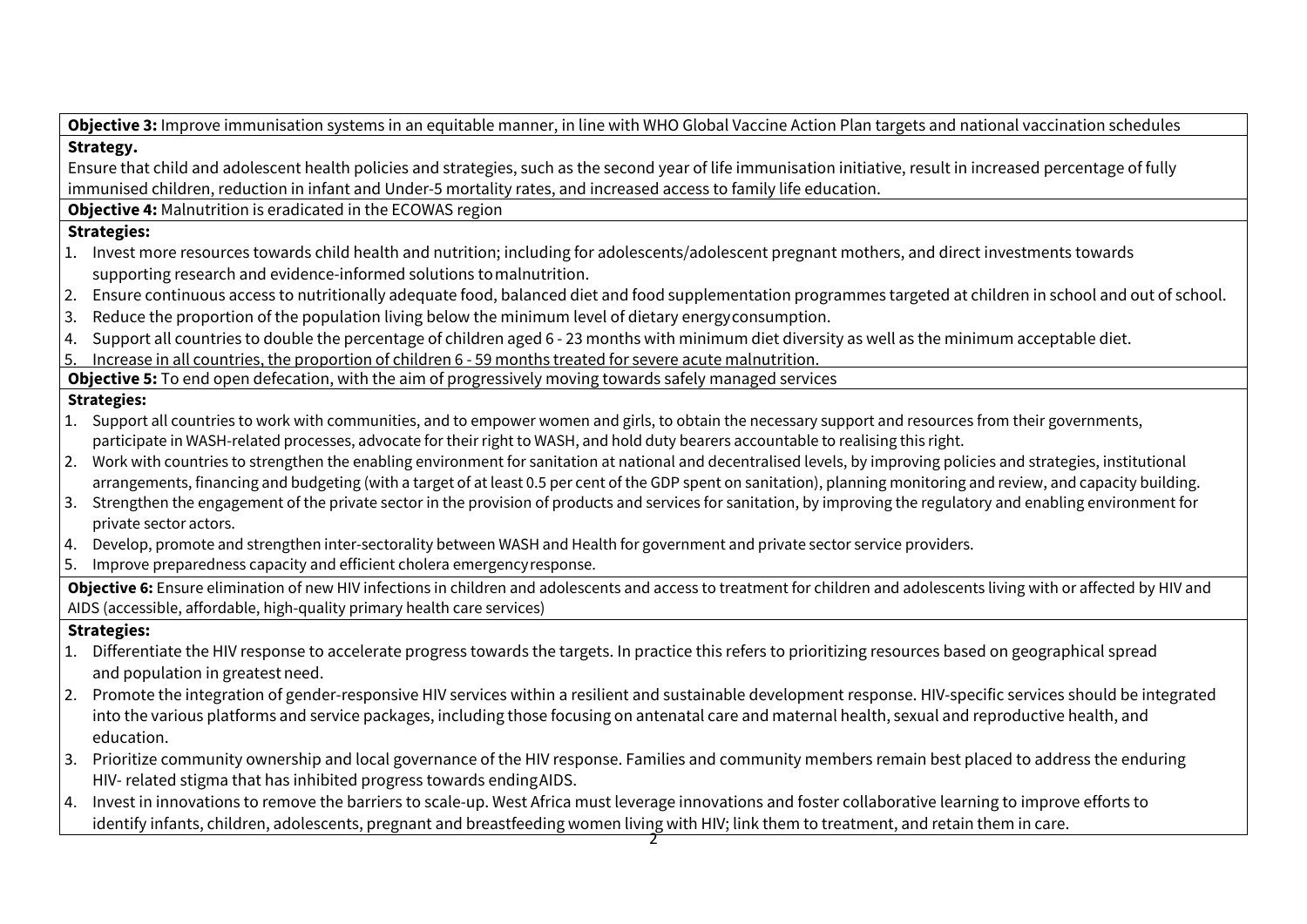| (PrEP), and proven technology-based innovations, and adapt these to their local contexts.<br>Commit to collect and collate disaggregated data on new HIV infections and access to treatment for those living with HIV and AIDS.<br>6.<br>Optimise HIV treatment, care and protection services for children, adolescents and their parents/caregivers by promoting linkages between HIV services and<br>7.<br>social welfare systems as a way to prevent HIV transmission.<br>Increase access to appropriate, child-friendly and reliable sexual and reproductive health education for children and youths in and out-of-school and<br>8.<br>strengthen access to adolescent-friendly health services.<br>9. Support parents and caregivers to talk to children about HIV and AIDS.<br>Objective 7: Ensure survival rights of all children and provide child-friendly health services and programmes, in particular children with disabilities, children living<br>with or affected by HIV and AIDS, children in emergencies, children on the move and children in situations of displacement; and children in contact with the law<br><b>Strategies:</b><br>1. State health care systems incorporate measures to address the increasing burden of climate-related under-nutrition, diarrhoea, cardio-respiratory and<br>infectious diseases; as well as the related health effects of heatwave, flood, drought-related morbidity and mortality, and changed distribution of disease<br>vectors.<br>2. Substantially reduce the number of children exposed to hazardous chemicals and air, water, and soil pollution and contamination.<br>Increase access to appropriate, child-friendly and reliable sexual and reproductive health education for children and youths in and out-of-school and<br>3.<br>strengthen access to adolescent-friendly health services.<br>Ensure appropriate capacity-building for health care providers for adolescent-friendly services, and adequate rehabilitation of health centres.<br>4.<br>Ensure that families enjoy the right to health care facilities accessible to all communities, including high-quality medical care, and accessible and<br>5.<br>economical medicines and vaccines.<br>Improve social safety net programs for children and mothers.<br>6.<br>Increase access to information and training programmes at primary health care centres targeted at parents and caregivers on diet enrichment to reduce the<br>7.<br>number of malnourished children.<br>Strengthen gender equality measures in health system strengthening and ensure these include effective measures for advancing gender parity and gender<br>8.<br>equality in the health sector, including in community health systems.<br>9. Collect the correct data to better allocate the available resources and to maximise investments and reach all children without discrimination.<br>10. Strengthen social accountability measures at national and local levels to ensure that men, women, girls and boys have meaningful and equitable<br>opportunities to participate in the governance of health services.<br>11. Ensure access of particularly vulnerable children, including children with disabilities, children living with or affected by HIV/AIDS, children in emergencies,<br>children on the move and children in situations of displacement, children in contact with the law, and children who experienced violence and abuse to<br><b>ACTIVITIES</b><br><b>ANTICIPATED OUTCOMES</b><br><b>VERIFIABLE INDICATORS</b><br><b>RELATED OBJECTIVE(S)</b> | 5. | Countries should adopt new diagnostic and biomedical approaches such as point-of-care technology, HIV self-testing and pre-exposure prophylaxis |  |  |  |  |  |  |  |  |  |
|-------------------------------------------------------------------------------------------------------------------------------------------------------------------------------------------------------------------------------------------------------------------------------------------------------------------------------------------------------------------------------------------------------------------------------------------------------------------------------------------------------------------------------------------------------------------------------------------------------------------------------------------------------------------------------------------------------------------------------------------------------------------------------------------------------------------------------------------------------------------------------------------------------------------------------------------------------------------------------------------------------------------------------------------------------------------------------------------------------------------------------------------------------------------------------------------------------------------------------------------------------------------------------------------------------------------------------------------------------------------------------------------------------------------------------------------------------------------------------------------------------------------------------------------------------------------------------------------------------------------------------------------------------------------------------------------------------------------------------------------------------------------------------------------------------------------------------------------------------------------------------------------------------------------------------------------------------------------------------------------------------------------------------------------------------------------------------------------------------------------------------------------------------------------------------------------------------------------------------------------------------------------------------------------------------------------------------------------------------------------------------------------------------------------------------------------------------------------------------------------------------------------------------------------------------------------------------------------------------------------------------------------------------------------------------------------------------------------------------------------------------------------------------------------------------------------------------------------------------------------------------------------------------------------------------------------------------------------------------------------------------------------------------------------------------------------------------------------------------------------------------------------------------------------------------------------------------------------------------------------------------------------------------------------------------------------------------------------------------------------------------------------------------------------------------------------------------------------------------------------------------------------------------------------------------------------------------------------|----|-------------------------------------------------------------------------------------------------------------------------------------------------|--|--|--|--|--|--|--|--|--|
|                                                                                                                                                                                                                                                                                                                                                                                                                                                                                                                                                                                                                                                                                                                                                                                                                                                                                                                                                                                                                                                                                                                                                                                                                                                                                                                                                                                                                                                                                                                                                                                                                                                                                                                                                                                                                                                                                                                                                                                                                                                                                                                                                                                                                                                                                                                                                                                                                                                                                                                                                                                                                                                                                                                                                                                                                                                                                                                                                                                                                                                                                                                                                                                                                                                                                                                                                                                                                                                                                                                                                                                           |    |                                                                                                                                                 |  |  |  |  |  |  |  |  |  |
|                                                                                                                                                                                                                                                                                                                                                                                                                                                                                                                                                                                                                                                                                                                                                                                                                                                                                                                                                                                                                                                                                                                                                                                                                                                                                                                                                                                                                                                                                                                                                                                                                                                                                                                                                                                                                                                                                                                                                                                                                                                                                                                                                                                                                                                                                                                                                                                                                                                                                                                                                                                                                                                                                                                                                                                                                                                                                                                                                                                                                                                                                                                                                                                                                                                                                                                                                                                                                                                                                                                                                                                           |    |                                                                                                                                                 |  |  |  |  |  |  |  |  |  |
|                                                                                                                                                                                                                                                                                                                                                                                                                                                                                                                                                                                                                                                                                                                                                                                                                                                                                                                                                                                                                                                                                                                                                                                                                                                                                                                                                                                                                                                                                                                                                                                                                                                                                                                                                                                                                                                                                                                                                                                                                                                                                                                                                                                                                                                                                                                                                                                                                                                                                                                                                                                                                                                                                                                                                                                                                                                                                                                                                                                                                                                                                                                                                                                                                                                                                                                                                                                                                                                                                                                                                                                           |    |                                                                                                                                                 |  |  |  |  |  |  |  |  |  |
|                                                                                                                                                                                                                                                                                                                                                                                                                                                                                                                                                                                                                                                                                                                                                                                                                                                                                                                                                                                                                                                                                                                                                                                                                                                                                                                                                                                                                                                                                                                                                                                                                                                                                                                                                                                                                                                                                                                                                                                                                                                                                                                                                                                                                                                                                                                                                                                                                                                                                                                                                                                                                                                                                                                                                                                                                                                                                                                                                                                                                                                                                                                                                                                                                                                                                                                                                                                                                                                                                                                                                                                           |    |                                                                                                                                                 |  |  |  |  |  |  |  |  |  |
|                                                                                                                                                                                                                                                                                                                                                                                                                                                                                                                                                                                                                                                                                                                                                                                                                                                                                                                                                                                                                                                                                                                                                                                                                                                                                                                                                                                                                                                                                                                                                                                                                                                                                                                                                                                                                                                                                                                                                                                                                                                                                                                                                                                                                                                                                                                                                                                                                                                                                                                                                                                                                                                                                                                                                                                                                                                                                                                                                                                                                                                                                                                                                                                                                                                                                                                                                                                                                                                                                                                                                                                           |    |                                                                                                                                                 |  |  |  |  |  |  |  |  |  |
|                                                                                                                                                                                                                                                                                                                                                                                                                                                                                                                                                                                                                                                                                                                                                                                                                                                                                                                                                                                                                                                                                                                                                                                                                                                                                                                                                                                                                                                                                                                                                                                                                                                                                                                                                                                                                                                                                                                                                                                                                                                                                                                                                                                                                                                                                                                                                                                                                                                                                                                                                                                                                                                                                                                                                                                                                                                                                                                                                                                                                                                                                                                                                                                                                                                                                                                                                                                                                                                                                                                                                                                           |    |                                                                                                                                                 |  |  |  |  |  |  |  |  |  |
|                                                                                                                                                                                                                                                                                                                                                                                                                                                                                                                                                                                                                                                                                                                                                                                                                                                                                                                                                                                                                                                                                                                                                                                                                                                                                                                                                                                                                                                                                                                                                                                                                                                                                                                                                                                                                                                                                                                                                                                                                                                                                                                                                                                                                                                                                                                                                                                                                                                                                                                                                                                                                                                                                                                                                                                                                                                                                                                                                                                                                                                                                                                                                                                                                                                                                                                                                                                                                                                                                                                                                                                           |    |                                                                                                                                                 |  |  |  |  |  |  |  |  |  |
|                                                                                                                                                                                                                                                                                                                                                                                                                                                                                                                                                                                                                                                                                                                                                                                                                                                                                                                                                                                                                                                                                                                                                                                                                                                                                                                                                                                                                                                                                                                                                                                                                                                                                                                                                                                                                                                                                                                                                                                                                                                                                                                                                                                                                                                                                                                                                                                                                                                                                                                                                                                                                                                                                                                                                                                                                                                                                                                                                                                                                                                                                                                                                                                                                                                                                                                                                                                                                                                                                                                                                                                           |    |                                                                                                                                                 |  |  |  |  |  |  |  |  |  |
|                                                                                                                                                                                                                                                                                                                                                                                                                                                                                                                                                                                                                                                                                                                                                                                                                                                                                                                                                                                                                                                                                                                                                                                                                                                                                                                                                                                                                                                                                                                                                                                                                                                                                                                                                                                                                                                                                                                                                                                                                                                                                                                                                                                                                                                                                                                                                                                                                                                                                                                                                                                                                                                                                                                                                                                                                                                                                                                                                                                                                                                                                                                                                                                                                                                                                                                                                                                                                                                                                                                                                                                           |    |                                                                                                                                                 |  |  |  |  |  |  |  |  |  |
|                                                                                                                                                                                                                                                                                                                                                                                                                                                                                                                                                                                                                                                                                                                                                                                                                                                                                                                                                                                                                                                                                                                                                                                                                                                                                                                                                                                                                                                                                                                                                                                                                                                                                                                                                                                                                                                                                                                                                                                                                                                                                                                                                                                                                                                                                                                                                                                                                                                                                                                                                                                                                                                                                                                                                                                                                                                                                                                                                                                                                                                                                                                                                                                                                                                                                                                                                                                                                                                                                                                                                                                           |    |                                                                                                                                                 |  |  |  |  |  |  |  |  |  |
|                                                                                                                                                                                                                                                                                                                                                                                                                                                                                                                                                                                                                                                                                                                                                                                                                                                                                                                                                                                                                                                                                                                                                                                                                                                                                                                                                                                                                                                                                                                                                                                                                                                                                                                                                                                                                                                                                                                                                                                                                                                                                                                                                                                                                                                                                                                                                                                                                                                                                                                                                                                                                                                                                                                                                                                                                                                                                                                                                                                                                                                                                                                                                                                                                                                                                                                                                                                                                                                                                                                                                                                           |    |                                                                                                                                                 |  |  |  |  |  |  |  |  |  |
|                                                                                                                                                                                                                                                                                                                                                                                                                                                                                                                                                                                                                                                                                                                                                                                                                                                                                                                                                                                                                                                                                                                                                                                                                                                                                                                                                                                                                                                                                                                                                                                                                                                                                                                                                                                                                                                                                                                                                                                                                                                                                                                                                                                                                                                                                                                                                                                                                                                                                                                                                                                                                                                                                                                                                                                                                                                                                                                                                                                                                                                                                                                                                                                                                                                                                                                                                                                                                                                                                                                                                                                           |    |                                                                                                                                                 |  |  |  |  |  |  |  |  |  |
|                                                                                                                                                                                                                                                                                                                                                                                                                                                                                                                                                                                                                                                                                                                                                                                                                                                                                                                                                                                                                                                                                                                                                                                                                                                                                                                                                                                                                                                                                                                                                                                                                                                                                                                                                                                                                                                                                                                                                                                                                                                                                                                                                                                                                                                                                                                                                                                                                                                                                                                                                                                                                                                                                                                                                                                                                                                                                                                                                                                                                                                                                                                                                                                                                                                                                                                                                                                                                                                                                                                                                                                           |    |                                                                                                                                                 |  |  |  |  |  |  |  |  |  |
|                                                                                                                                                                                                                                                                                                                                                                                                                                                                                                                                                                                                                                                                                                                                                                                                                                                                                                                                                                                                                                                                                                                                                                                                                                                                                                                                                                                                                                                                                                                                                                                                                                                                                                                                                                                                                                                                                                                                                                                                                                                                                                                                                                                                                                                                                                                                                                                                                                                                                                                                                                                                                                                                                                                                                                                                                                                                                                                                                                                                                                                                                                                                                                                                                                                                                                                                                                                                                                                                                                                                                                                           |    |                                                                                                                                                 |  |  |  |  |  |  |  |  |  |
|                                                                                                                                                                                                                                                                                                                                                                                                                                                                                                                                                                                                                                                                                                                                                                                                                                                                                                                                                                                                                                                                                                                                                                                                                                                                                                                                                                                                                                                                                                                                                                                                                                                                                                                                                                                                                                                                                                                                                                                                                                                                                                                                                                                                                                                                                                                                                                                                                                                                                                                                                                                                                                                                                                                                                                                                                                                                                                                                                                                                                                                                                                                                                                                                                                                                                                                                                                                                                                                                                                                                                                                           |    |                                                                                                                                                 |  |  |  |  |  |  |  |  |  |
|                                                                                                                                                                                                                                                                                                                                                                                                                                                                                                                                                                                                                                                                                                                                                                                                                                                                                                                                                                                                                                                                                                                                                                                                                                                                                                                                                                                                                                                                                                                                                                                                                                                                                                                                                                                                                                                                                                                                                                                                                                                                                                                                                                                                                                                                                                                                                                                                                                                                                                                                                                                                                                                                                                                                                                                                                                                                                                                                                                                                                                                                                                                                                                                                                                                                                                                                                                                                                                                                                                                                                                                           |    |                                                                                                                                                 |  |  |  |  |  |  |  |  |  |
|                                                                                                                                                                                                                                                                                                                                                                                                                                                                                                                                                                                                                                                                                                                                                                                                                                                                                                                                                                                                                                                                                                                                                                                                                                                                                                                                                                                                                                                                                                                                                                                                                                                                                                                                                                                                                                                                                                                                                                                                                                                                                                                                                                                                                                                                                                                                                                                                                                                                                                                                                                                                                                                                                                                                                                                                                                                                                                                                                                                                                                                                                                                                                                                                                                                                                                                                                                                                                                                                                                                                                                                           |    |                                                                                                                                                 |  |  |  |  |  |  |  |  |  |
|                                                                                                                                                                                                                                                                                                                                                                                                                                                                                                                                                                                                                                                                                                                                                                                                                                                                                                                                                                                                                                                                                                                                                                                                                                                                                                                                                                                                                                                                                                                                                                                                                                                                                                                                                                                                                                                                                                                                                                                                                                                                                                                                                                                                                                                                                                                                                                                                                                                                                                                                                                                                                                                                                                                                                                                                                                                                                                                                                                                                                                                                                                                                                                                                                                                                                                                                                                                                                                                                                                                                                                                           |    |                                                                                                                                                 |  |  |  |  |  |  |  |  |  |
|                                                                                                                                                                                                                                                                                                                                                                                                                                                                                                                                                                                                                                                                                                                                                                                                                                                                                                                                                                                                                                                                                                                                                                                                                                                                                                                                                                                                                                                                                                                                                                                                                                                                                                                                                                                                                                                                                                                                                                                                                                                                                                                                                                                                                                                                                                                                                                                                                                                                                                                                                                                                                                                                                                                                                                                                                                                                                                                                                                                                                                                                                                                                                                                                                                                                                                                                                                                                                                                                                                                                                                                           |    |                                                                                                                                                 |  |  |  |  |  |  |  |  |  |
|                                                                                                                                                                                                                                                                                                                                                                                                                                                                                                                                                                                                                                                                                                                                                                                                                                                                                                                                                                                                                                                                                                                                                                                                                                                                                                                                                                                                                                                                                                                                                                                                                                                                                                                                                                                                                                                                                                                                                                                                                                                                                                                                                                                                                                                                                                                                                                                                                                                                                                                                                                                                                                                                                                                                                                                                                                                                                                                                                                                                                                                                                                                                                                                                                                                                                                                                                                                                                                                                                                                                                                                           |    |                                                                                                                                                 |  |  |  |  |  |  |  |  |  |
|                                                                                                                                                                                                                                                                                                                                                                                                                                                                                                                                                                                                                                                                                                                                                                                                                                                                                                                                                                                                                                                                                                                                                                                                                                                                                                                                                                                                                                                                                                                                                                                                                                                                                                                                                                                                                                                                                                                                                                                                                                                                                                                                                                                                                                                                                                                                                                                                                                                                                                                                                                                                                                                                                                                                                                                                                                                                                                                                                                                                                                                                                                                                                                                                                                                                                                                                                                                                                                                                                                                                                                                           |    |                                                                                                                                                 |  |  |  |  |  |  |  |  |  |
|                                                                                                                                                                                                                                                                                                                                                                                                                                                                                                                                                                                                                                                                                                                                                                                                                                                                                                                                                                                                                                                                                                                                                                                                                                                                                                                                                                                                                                                                                                                                                                                                                                                                                                                                                                                                                                                                                                                                                                                                                                                                                                                                                                                                                                                                                                                                                                                                                                                                                                                                                                                                                                                                                                                                                                                                                                                                                                                                                                                                                                                                                                                                                                                                                                                                                                                                                                                                                                                                                                                                                                                           |    |                                                                                                                                                 |  |  |  |  |  |  |  |  |  |
|                                                                                                                                                                                                                                                                                                                                                                                                                                                                                                                                                                                                                                                                                                                                                                                                                                                                                                                                                                                                                                                                                                                                                                                                                                                                                                                                                                                                                                                                                                                                                                                                                                                                                                                                                                                                                                                                                                                                                                                                                                                                                                                                                                                                                                                                                                                                                                                                                                                                                                                                                                                                                                                                                                                                                                                                                                                                                                                                                                                                                                                                                                                                                                                                                                                                                                                                                                                                                                                                                                                                                                                           |    |                                                                                                                                                 |  |  |  |  |  |  |  |  |  |
|                                                                                                                                                                                                                                                                                                                                                                                                                                                                                                                                                                                                                                                                                                                                                                                                                                                                                                                                                                                                                                                                                                                                                                                                                                                                                                                                                                                                                                                                                                                                                                                                                                                                                                                                                                                                                                                                                                                                                                                                                                                                                                                                                                                                                                                                                                                                                                                                                                                                                                                                                                                                                                                                                                                                                                                                                                                                                                                                                                                                                                                                                                                                                                                                                                                                                                                                                                                                                                                                                                                                                                                           |    |                                                                                                                                                 |  |  |  |  |  |  |  |  |  |
|                                                                                                                                                                                                                                                                                                                                                                                                                                                                                                                                                                                                                                                                                                                                                                                                                                                                                                                                                                                                                                                                                                                                                                                                                                                                                                                                                                                                                                                                                                                                                                                                                                                                                                                                                                                                                                                                                                                                                                                                                                                                                                                                                                                                                                                                                                                                                                                                                                                                                                                                                                                                                                                                                                                                                                                                                                                                                                                                                                                                                                                                                                                                                                                                                                                                                                                                                                                                                                                                                                                                                                                           |    |                                                                                                                                                 |  |  |  |  |  |  |  |  |  |
|                                                                                                                                                                                                                                                                                                                                                                                                                                                                                                                                                                                                                                                                                                                                                                                                                                                                                                                                                                                                                                                                                                                                                                                                                                                                                                                                                                                                                                                                                                                                                                                                                                                                                                                                                                                                                                                                                                                                                                                                                                                                                                                                                                                                                                                                                                                                                                                                                                                                                                                                                                                                                                                                                                                                                                                                                                                                                                                                                                                                                                                                                                                                                                                                                                                                                                                                                                                                                                                                                                                                                                                           |    |                                                                                                                                                 |  |  |  |  |  |  |  |  |  |
|                                                                                                                                                                                                                                                                                                                                                                                                                                                                                                                                                                                                                                                                                                                                                                                                                                                                                                                                                                                                                                                                                                                                                                                                                                                                                                                                                                                                                                                                                                                                                                                                                                                                                                                                                                                                                                                                                                                                                                                                                                                                                                                                                                                                                                                                                                                                                                                                                                                                                                                                                                                                                                                                                                                                                                                                                                                                                                                                                                                                                                                                                                                                                                                                                                                                                                                                                                                                                                                                                                                                                                                           |    |                                                                                                                                                 |  |  |  |  |  |  |  |  |  |
|                                                                                                                                                                                                                                                                                                                                                                                                                                                                                                                                                                                                                                                                                                                                                                                                                                                                                                                                                                                                                                                                                                                                                                                                                                                                                                                                                                                                                                                                                                                                                                                                                                                                                                                                                                                                                                                                                                                                                                                                                                                                                                                                                                                                                                                                                                                                                                                                                                                                                                                                                                                                                                                                                                                                                                                                                                                                                                                                                                                                                                                                                                                                                                                                                                                                                                                                                                                                                                                                                                                                                                                           |    |                                                                                                                                                 |  |  |  |  |  |  |  |  |  |
|                                                                                                                                                                                                                                                                                                                                                                                                                                                                                                                                                                                                                                                                                                                                                                                                                                                                                                                                                                                                                                                                                                                                                                                                                                                                                                                                                                                                                                                                                                                                                                                                                                                                                                                                                                                                                                                                                                                                                                                                                                                                                                                                                                                                                                                                                                                                                                                                                                                                                                                                                                                                                                                                                                                                                                                                                                                                                                                                                                                                                                                                                                                                                                                                                                                                                                                                                                                                                                                                                                                                                                                           |    |                                                                                                                                                 |  |  |  |  |  |  |  |  |  |
|                                                                                                                                                                                                                                                                                                                                                                                                                                                                                                                                                                                                                                                                                                                                                                                                                                                                                                                                                                                                                                                                                                                                                                                                                                                                                                                                                                                                                                                                                                                                                                                                                                                                                                                                                                                                                                                                                                                                                                                                                                                                                                                                                                                                                                                                                                                                                                                                                                                                                                                                                                                                                                                                                                                                                                                                                                                                                                                                                                                                                                                                                                                                                                                                                                                                                                                                                                                                                                                                                                                                                                                           |    |                                                                                                                                                 |  |  |  |  |  |  |  |  |  |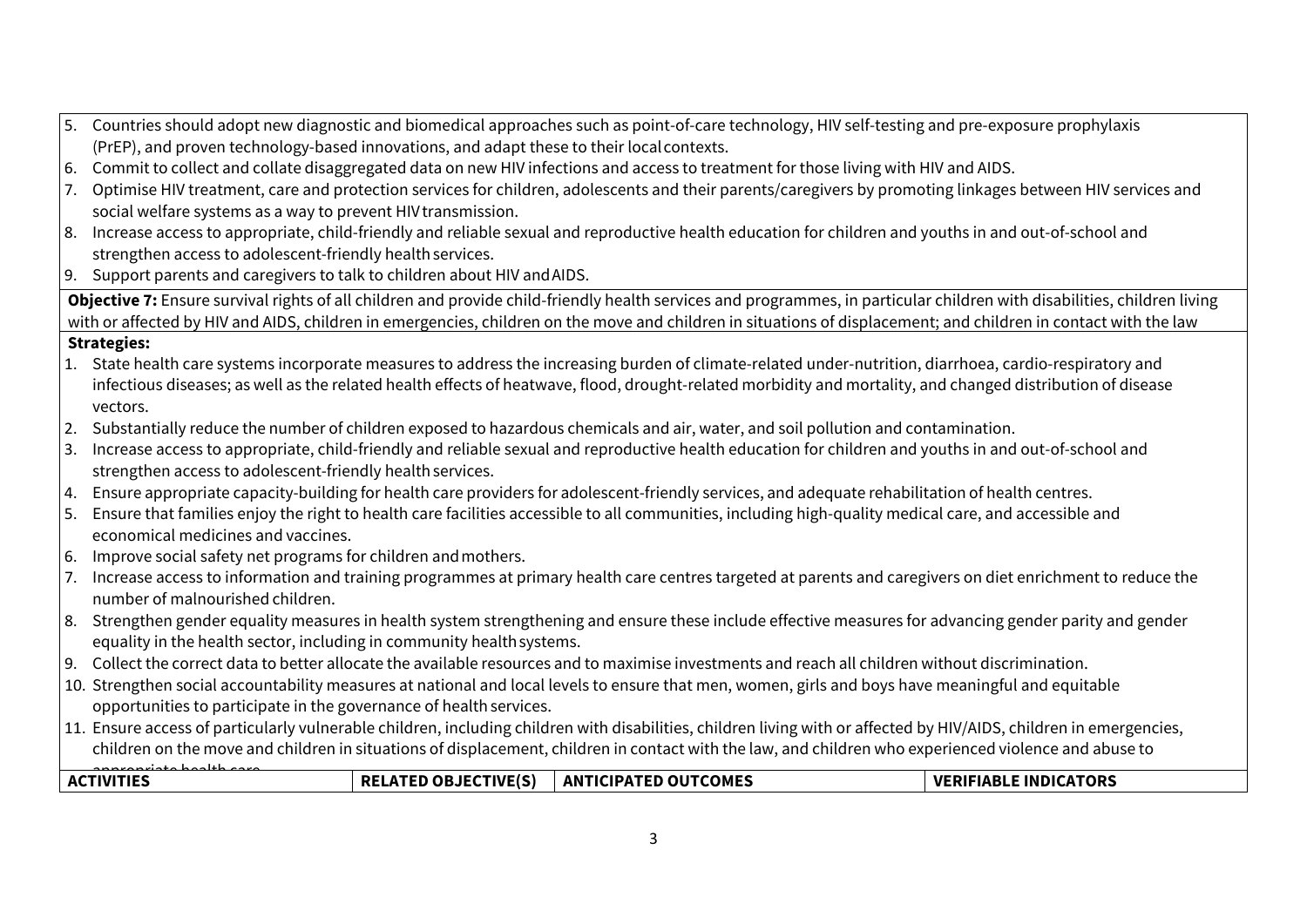| I۰<br>۱.<br>I۰ | 1.1 Establish more health care<br>facilities and disease control centres<br>and upgrade already existing ones.<br>Introduce policies and increase<br>incentives to retain doctors, and to<br>encourage them to work in rural<br>areas.<br>Train more health personnel,<br>including skilled birth attendants.<br>Train health personnel on child<br>rights, including child protection,<br>provision of child-friendly services<br>and gender parity. | Obj. 1,2, 3, 6 & 7<br>M | $\bullet$              | Better equipped health facilities and disease<br>control centres.<br>Better equipped health facilities in urban and<br>rural areas.<br>Increased number of skilled health personnel<br>including birth attendants.<br>Increased number of safe deliveries.<br>Improved and equal access to quality health<br>services for all children in the sub-region.<br>Improvement in the quality and number of<br>(youth-friendly) reproductive health services. | $\bullet$              | Number of countries with percentage<br>increase in establishment/<br>enhancement and operation of well-<br>equipped health centres in ratio to the<br>population.<br>Number of countries with percentage<br>increase in number of health workers<br>retained in rural areas.<br>Number of countries with significant<br>percentage increase in health workers<br>trained and retained.<br>Number of countries with significant<br>percentage reduction in maternal and<br>child mortality rates.<br>Number of countries with effective and<br>sustained awareness raising<br>programmes. |
|----------------|-------------------------------------------------------------------------------------------------------------------------------------------------------------------------------------------------------------------------------------------------------------------------------------------------------------------------------------------------------------------------------------------------------------------------------------------------------|-------------------------|------------------------|---------------------------------------------------------------------------------------------------------------------------------------------------------------------------------------------------------------------------------------------------------------------------------------------------------------------------------------------------------------------------------------------------------------------------------------------------------|------------------------|------------------------------------------------------------------------------------------------------------------------------------------------------------------------------------------------------------------------------------------------------------------------------------------------------------------------------------------------------------------------------------------------------------------------------------------------------------------------------------------------------------------------------------------------------------------------------------------|
| I۰<br>I۰<br>۱. | 1.2 Train more health personnel in<br>health care facilities, including on<br>WASH, nutrition as well as data<br>collection.<br><b>Construct functional WASH facilities</b><br>(including gender separated toilets).<br>Inclusion of WASH in national<br>policies and strategies related to<br>health centre services<br>Increase the numbers and quality of<br>sanitation facilities in communities.                                                 | 0bj. 1,2,34 & 5         | $\bullet$<br>$\bullet$ | Improved health services and centres with safe<br>clean water, hygiene and sanitation facilities.<br>Improved coordination of WASH delivery across<br>key sectors in the national development<br>framework.<br>Increased access to safe clean water and<br>hygiene and sanitation facilities by local<br>communities, especially the underserved.                                                                                                       | $\bullet$<br>$\bullet$ | Number of countries with percentage<br>increase in trained and retained health<br>workers.<br>Number of countries with percentage<br>improvements in proportion of health<br>centres with functional WASH facilities,<br>including gender separated toilets.<br>Number of national policies and<br>coordination mechanisms across<br>sectors into which WASH is integrated.<br>Number of local communities with<br>increased access to WASH facilities.                                                                                                                                  |
|                | 1.3 Intensify immunisation coverage<br>for all children.<br>Sensitise parents on the importance<br>of immunisation.                                                                                                                                                                                                                                                                                                                                   | Obj. 1, 2,3 &6.         |                        | Improved immunisation coverage.<br>Increased community outreaches targeting<br>Community gate-keepers and the reproductive<br>population on the benefits of immunisation.                                                                                                                                                                                                                                                                               |                        | Number of countries with percentage<br>rate of reduction in deaths due to<br>vaccine-preventable diseases.                                                                                                                                                                                                                                                                                                                                                                                                                                                                               |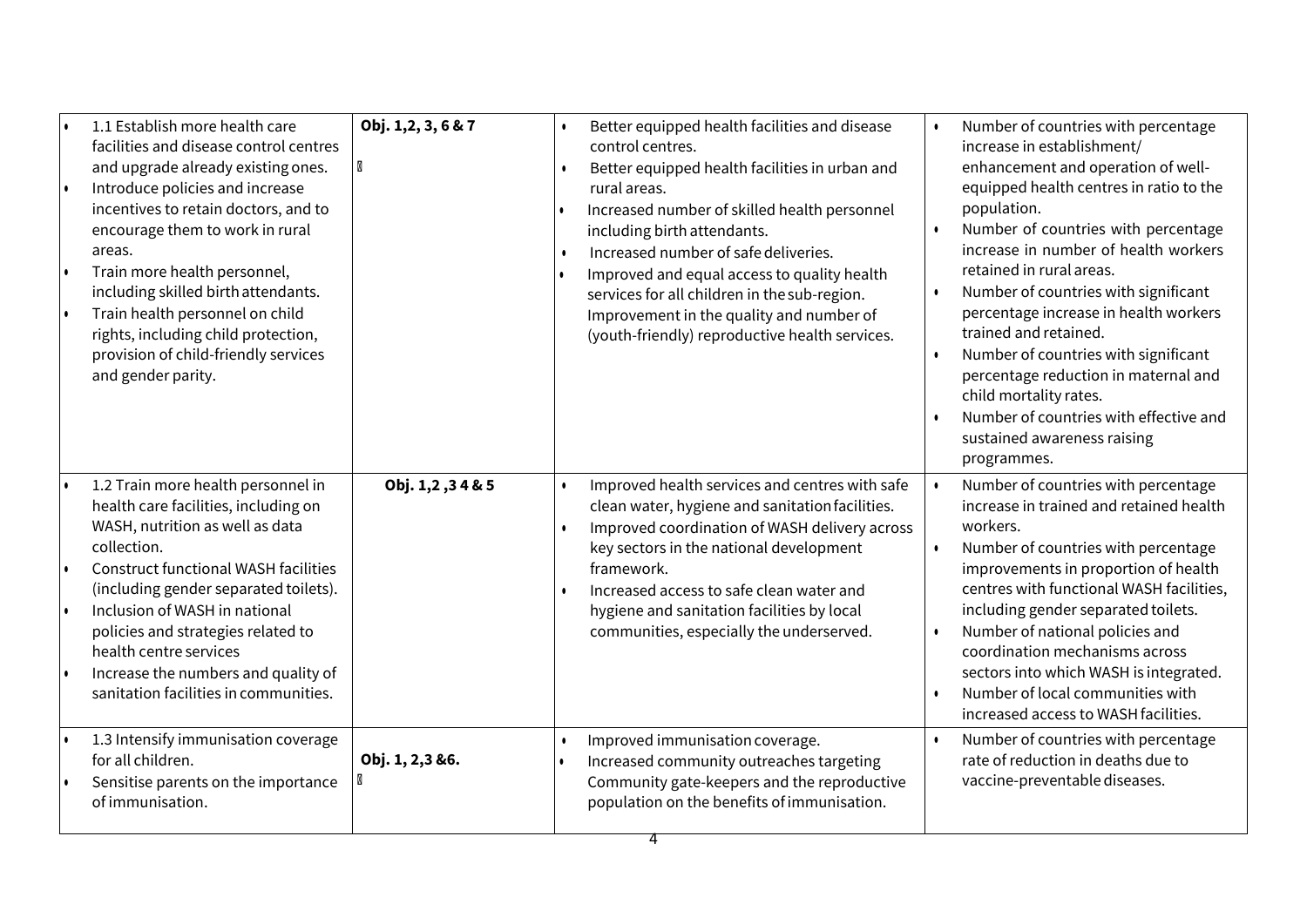|                                                                                                                                                                                                                                                                                                                                                                                                                       |                        |                                                                                                                                                                                                                                                                                                                                                                 | Number of countries with percentage<br>increase by the local population of the<br>benefits of immunisation.                                                                                                                                                                                                                                                                                                                                                                                                                                                   |
|-----------------------------------------------------------------------------------------------------------------------------------------------------------------------------------------------------------------------------------------------------------------------------------------------------------------------------------------------------------------------------------------------------------------------|------------------------|-----------------------------------------------------------------------------------------------------------------------------------------------------------------------------------------------------------------------------------------------------------------------------------------------------------------------------------------------------------------|---------------------------------------------------------------------------------------------------------------------------------------------------------------------------------------------------------------------------------------------------------------------------------------------------------------------------------------------------------------------------------------------------------------------------------------------------------------------------------------------------------------------------------------------------------------|
| 1.4 Develop community health<br>education programmes for<br>pregnant women, which includes<br>the importance of iron-folic acid<br>supplementation.<br>Introduce schemes to ensure that<br>I۰<br>pregnant women attend at least<br>four prenatal visits at a health<br>facility.                                                                                                                                      | Ø<br>Obj. 1, 2, 3 & 6. | Increased community outreaches targeting<br>Community gate-keepers and the reproductive<br>population on care in pregnancy, breast feeding<br>and nutrition for both the mother and child.<br>Reduced malnutrition, low birth weight,<br>stunting and wasting.<br>Improvements in safe pregnancy and delivery<br>in local communities.                          | Number of countries with percentage<br>improvements in relation to birth<br>weight, stunting and wasting<br>measurements.<br>Number of countries with percentage<br>improvement in knowledge by local<br>community stakeholders especially of<br>pregnant women/parents on nutrition,<br>breastfeeding etc.<br>Number of countries with percentage                                                                                                                                                                                                            |
| 1.5 Educate parents on the<br>imperative of breast-feeding and<br>proper nutrition, including Vitamin<br>A supplementation.                                                                                                                                                                                                                                                                                           | Obj.1, 2 & 4.<br>X     |                                                                                                                                                                                                                                                                                                                                                                 | level of improvement in safe pregnancy<br>and delivery.                                                                                                                                                                                                                                                                                                                                                                                                                                                                                                       |
| 1.6 Implement programmes and<br>I۰<br>policies to eliminate open<br>defecation to reduce the risk of all<br>water borne infectious diseases and<br>other epidemics, etc.<br>Improve Knowledge, Information<br>management and exchange<br>mechanisms on these diseases.<br>Emergency preparedness for these<br>diseases.<br>Train and provide information to<br>parents and caregivers on diet<br>enrichment and WASH. | Obj. 5.                | Significant reduction in the practice of open<br>defecation in all Member States.<br>Improved emergency forecasting,<br>preparedness and response on infectious<br>diseases like cholera.<br>Improved Knowledge, Information<br>management and exchange mechanisms on<br>cholera.<br>Improved household implementation of diet<br>enrichment and WASH measures. | Percentage reduction in the practice of<br>open defecation per country.<br>Number of countries with improved<br>emergency forecasting, emergency<br>preparedness and response to cholera,<br>diarrhoea and other water borne<br>infectious diseases.<br>Number of countries with significant<br>levels of percentage improvement in<br>information and knowledge<br>management systems on managing<br>cholera and related infectious diseases.<br>Percentage improvements per country<br>on household implementation of diet<br>enrichment and WASH measures. |
| 1.7 Develop communication<br>materials that encourage parents                                                                                                                                                                                                                                                                                                                                                         | Obj. 6 & 7             | Increase in number of parents and caregivers<br>who talk to their children about HIV and AIDS.                                                                                                                                                                                                                                                                  | Number of countries with percentage<br>increase in numbers of children that                                                                                                                                                                                                                                                                                                                                                                                                                                                                                   |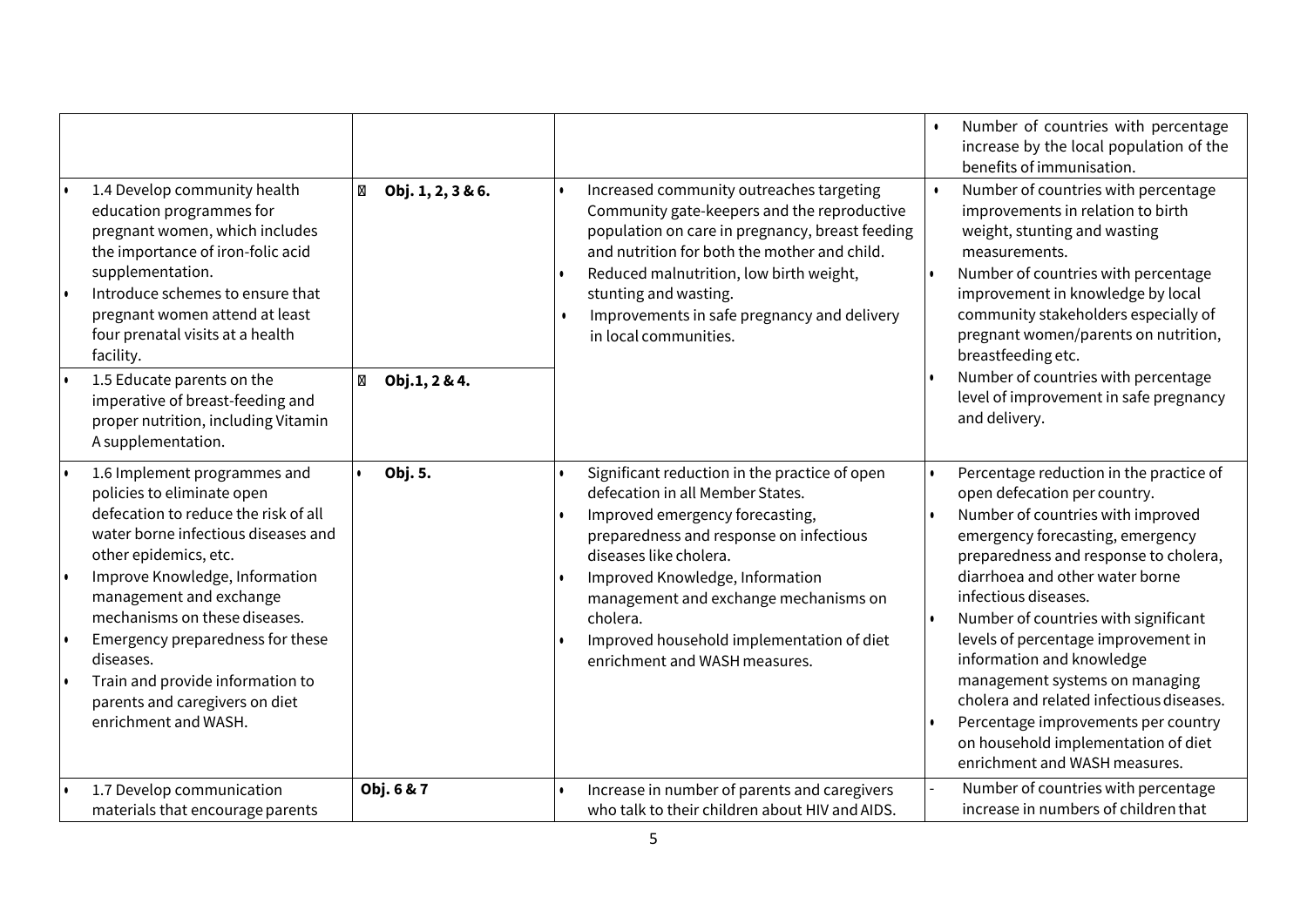| and caregivers to talk to children<br>about HIV /AIDS and other STDs.<br>Produce and share information and<br>make services available to in-school<br>and out of school adolescents on<br>sexuality, unwanted pregnancies,<br>STDs and HIV/AIDS, involving<br>children and youth.<br>Identify pregnant women, children<br>and adolescents living with HIV; and<br>treat and retain children, adolescents<br>pregnant<br>and<br>/breastfeeding women living with HIV<br>in comprehensive care and support<br>services. Also share information on<br>the prevention of mother to child<br>transmission of HIV infection.<br>Invest in strengthening key social<br>services (health, education and<br>protection)<br>and<br>integrate<br>HIV-<br>child-sensitive<br>relevant<br>and<br>interventions into their social sector<br>development responses. | X                    | Increase in uptake of HIV/AIDS prevention,<br>treatment and care services by adolescents<br>and young children.<br>Increased levels of pregnant women, children<br>and adolescents living with HIV retained in<br>comprehensive care and support<br>programmes.<br>Community groups advocate for Improvement<br>in the quality and number of (youth-friendly)<br>reproductive health services.<br>Structural and social drivers of vulnerability to<br>HIV/AIDS addressed. | have discussions with their parents or<br>other critical caregivers on HIV and<br>AIDS.<br>Number of countries with percentage<br>Increase in uptake of HIV&AIDS<br>prevention, treatment and care<br>services by adolescents and young<br>children.<br>Number of countries with percentage<br>reduction in national rates of<br>adolescent infection with HIV/AIDS.<br>Number of countries with percentage<br>Increase in uptake of HIV/AIDS<br>prevention, treatment and care services<br>by pregnant and breastfeeding women. |
|------------------------------------------------------------------------------------------------------------------------------------------------------------------------------------------------------------------------------------------------------------------------------------------------------------------------------------------------------------------------------------------------------------------------------------------------------------------------------------------------------------------------------------------------------------------------------------------------------------------------------------------------------------------------------------------------------------------------------------------------------------------------------------------------------------------------------------------------------|----------------------|----------------------------------------------------------------------------------------------------------------------------------------------------------------------------------------------------------------------------------------------------------------------------------------------------------------------------------------------------------------------------------------------------------------------------------------------------------------------------|----------------------------------------------------------------------------------------------------------------------------------------------------------------------------------------------------------------------------------------------------------------------------------------------------------------------------------------------------------------------------------------------------------------------------------------------------------------------------------------------------------------------------------|
| 1.8 Involve youth groups, children's<br>clubs and parents' groups in<br>improving accountability at primary<br>health facilities in their<br>communities                                                                                                                                                                                                                                                                                                                                                                                                                                                                                                                                                                                                                                                                                             | Obj. 1, 2, 3, 6 & 7. | Youth groups, children's clubs and parents<br>groups engaged in improving accountability at<br>health facilities in their communities.<br>Improvement in the quality and number of<br>(youth-friendly) reproductive health services.                                                                                                                                                                                                                                       | Number of countries with percentage<br>improvement in the quality and number<br>of (child and youth-friendly) health<br>services.                                                                                                                                                                                                                                                                                                                                                                                                |
| 1.9 Develop "Child Rights Training<br>Tools" for civil society<br>Carry out a regional sensitisation<br>campaign on the "Child rights                                                                                                                                                                                                                                                                                                                                                                                                                                                                                                                                                                                                                                                                                                                | Obj. 1, 2, 3, 4& 7.  | "Child rights Tools" developed<br>Improved awareness on Child rights in the<br>region                                                                                                                                                                                                                                                                                                                                                                                      | Number of "Child Rights Training<br>$\bullet$<br>tools" available for the civil society.<br>Number of CSOs trained in the<br>region.                                                                                                                                                                                                                                                                                                                                                                                             |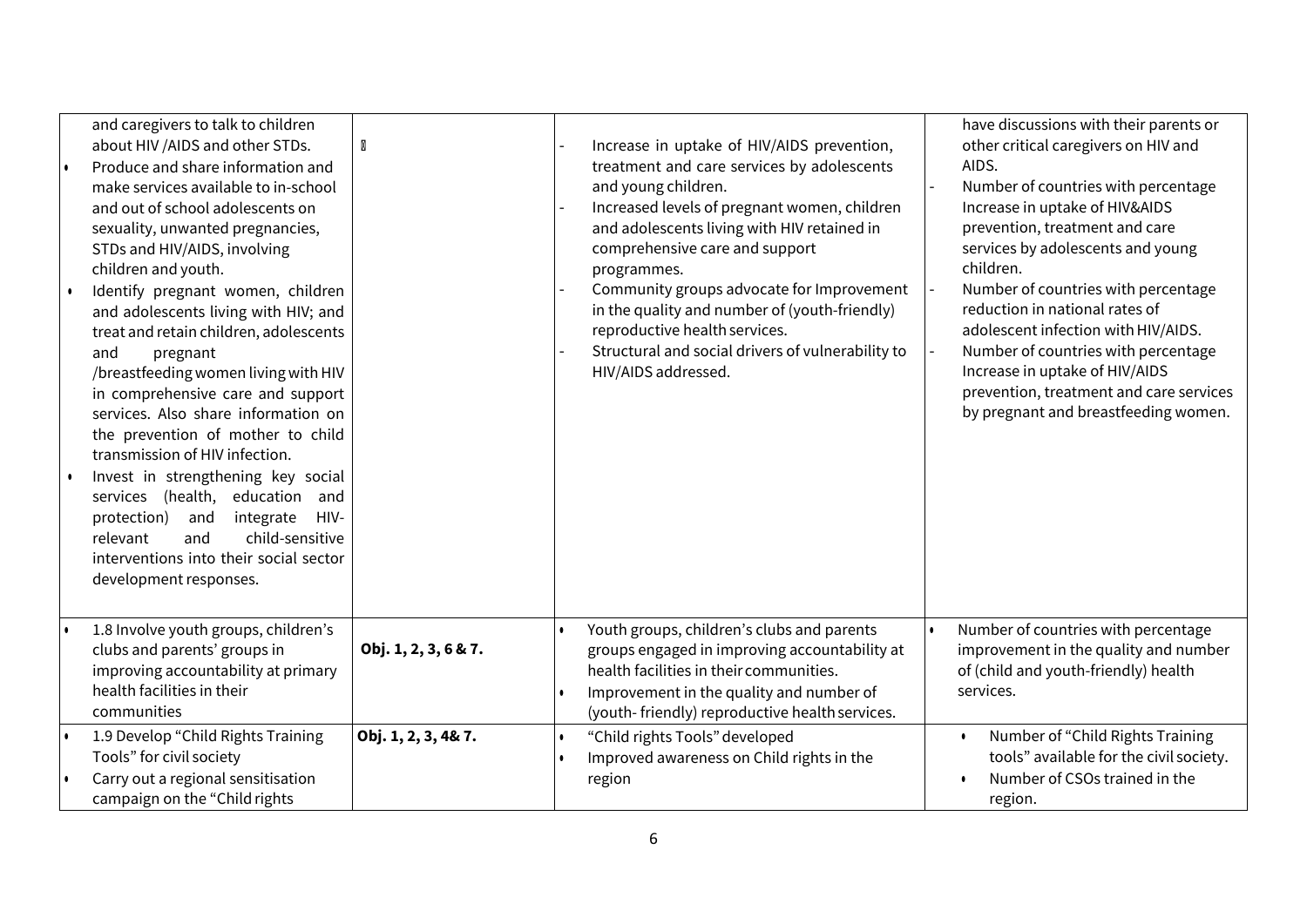| $\sim$<br>.<br>among<br>ramme<br>1 ( ) ( )<br>້<br>the contract of the contract of the<br>. . |  |  |
|-----------------------------------------------------------------------------------------------|--|--|
| anisations.                                                                                   |  |  |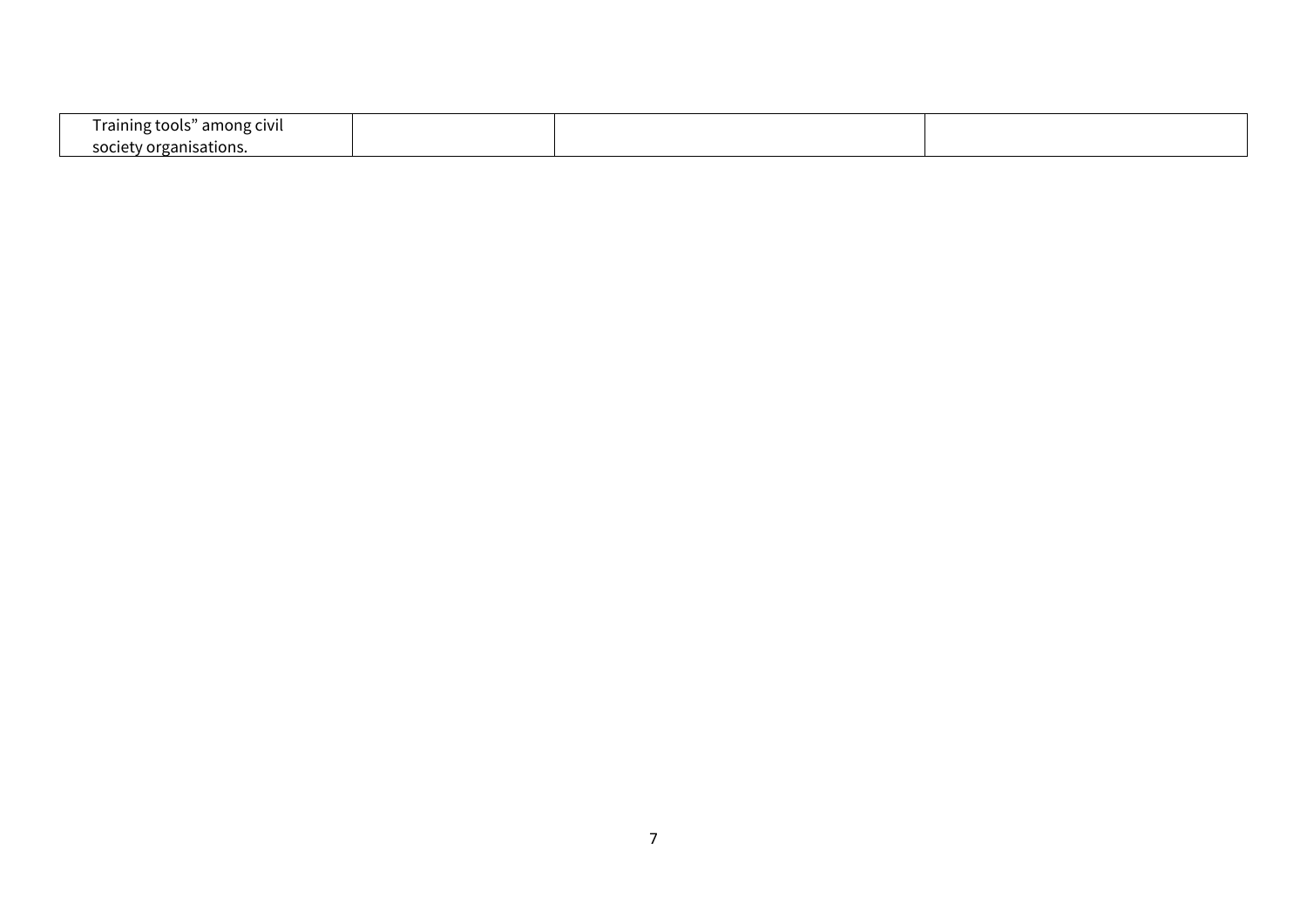| Goal Statement: Every child enjoys the right to intellectual, emotional and psycho motor development and care from the early years until<br>adulthood, as well as equal opportunities to inclusive quality education, leisure and recreation<br><b>Objective 1:</b> Every child born in the region receives comprehensive birth registration<br><b>Strategies:</b><br>Employ active and passive methods of birth registration, especially in hard to reachareas.<br>Scale-up information campaigns on the importance of birth registration in local communities.<br>2.<br>Integrate the function of birth registration into local health facilities.<br>3. |  |
|------------------------------------------------------------------------------------------------------------------------------------------------------------------------------------------------------------------------------------------------------------------------------------------------------------------------------------------------------------------------------------------------------------------------------------------------------------------------------------------------------------------------------------------------------------------------------------------------------------------------------------------------------------|--|
|                                                                                                                                                                                                                                                                                                                                                                                                                                                                                                                                                                                                                                                            |  |
|                                                                                                                                                                                                                                                                                                                                                                                                                                                                                                                                                                                                                                                            |  |
|                                                                                                                                                                                                                                                                                                                                                                                                                                                                                                                                                                                                                                                            |  |
|                                                                                                                                                                                                                                                                                                                                                                                                                                                                                                                                                                                                                                                            |  |
|                                                                                                                                                                                                                                                                                                                                                                                                                                                                                                                                                                                                                                                            |  |
|                                                                                                                                                                                                                                                                                                                                                                                                                                                                                                                                                                                                                                                            |  |
|                                                                                                                                                                                                                                                                                                                                                                                                                                                                                                                                                                                                                                                            |  |
| Engage local community gatekeepers in ensuring active notification of births and ensuring actual birth registration.<br>4.                                                                                                                                                                                                                                                                                                                                                                                                                                                                                                                                 |  |
| Promote digitisation of birth registration systems.<br>5.                                                                                                                                                                                                                                                                                                                                                                                                                                                                                                                                                                                                  |  |
| Objective 2: All girls and boys have access to quality early childhood development, care and pre-primary programmes in readiness for primary education to ensure                                                                                                                                                                                                                                                                                                                                                                                                                                                                                           |  |
| that children survive and thrive during their early years by 2030                                                                                                                                                                                                                                                                                                                                                                                                                                                                                                                                                                                          |  |
| <b>Strategies:</b>                                                                                                                                                                                                                                                                                                                                                                                                                                                                                                                                                                                                                                         |  |
| 1. Advocate for national scale-up of investments in early childhood programs that include education, stimulation, nurturing, health, nutrition and social protection                                                                                                                                                                                                                                                                                                                                                                                                                                                                                       |  |
| components as a means of addressing inequality, breaking the cycle of poverty and improving the child's capacity to learn later in school, with increased                                                                                                                                                                                                                                                                                                                                                                                                                                                                                                  |  |
| productivity in adulthood.                                                                                                                                                                                                                                                                                                                                                                                                                                                                                                                                                                                                                                 |  |
| 2. Enrol all children below the age of five in ECD programs in support of their physical growth and overall development [cognitive, linguistic and socio-emotional                                                                                                                                                                                                                                                                                                                                                                                                                                                                                         |  |
| and psycho-motor] through the establishment of more ECD centers well equipped with qualified staff and appropriate materials.                                                                                                                                                                                                                                                                                                                                                                                                                                                                                                                              |  |
| 3. Increase the percentage of children between 36 - 59 months receiving at least one year of a quality pre-primary education programme.                                                                                                                                                                                                                                                                                                                                                                                                                                                                                                                    |  |
| Communicate to change social norms towards ECD programmes.<br>4<br>Objective 3: By 2030, all girls and boys have access to and complete free, equitable and quality primary and secondary education, leading to relevant and                                                                                                                                                                                                                                                                                                                                                                                                                               |  |
| effective learning outcomes                                                                                                                                                                                                                                                                                                                                                                                                                                                                                                                                                                                                                                |  |
| <b>Strategies:</b>                                                                                                                                                                                                                                                                                                                                                                                                                                                                                                                                                                                                                                         |  |
| 1. Ensure all children of primary and secondary school age are enrolled inschool.                                                                                                                                                                                                                                                                                                                                                                                                                                                                                                                                                                          |  |
| 2. Ensure the provision of universal, free and compulsory basic education, through increased availability and access to formal and non-formal education to all                                                                                                                                                                                                                                                                                                                                                                                                                                                                                             |  |
| children; and provision of equal access to education for boys and girls.                                                                                                                                                                                                                                                                                                                                                                                                                                                                                                                                                                                   |  |
| Establish credible national benchmark and improve all aspect of quality of primary education to increase the primary school completion rates for girls and boys<br>3.                                                                                                                                                                                                                                                                                                                                                                                                                                                                                      |  |
| and to enhance the percentage of girls and boys who master a broad range of foundational skills, including in literacy and mathematics by the end of the primary                                                                                                                                                                                                                                                                                                                                                                                                                                                                                           |  |
| school cycle.                                                                                                                                                                                                                                                                                                                                                                                                                                                                                                                                                                                                                                              |  |
| Establish credible national benchmarks and improve all aspects of quality of primary education to increase the secondary school completion rates for girls and<br>4.                                                                                                                                                                                                                                                                                                                                                                                                                                                                                       |  |
| boys and enhance the proficiency of girls and boys across a broad range of learning outcomes, including in literacy and in mathematics by the end of lower                                                                                                                                                                                                                                                                                                                                                                                                                                                                                                 |  |
| secondary schooling cycle.                                                                                                                                                                                                                                                                                                                                                                                                                                                                                                                                                                                                                                 |  |

 $\blacksquare$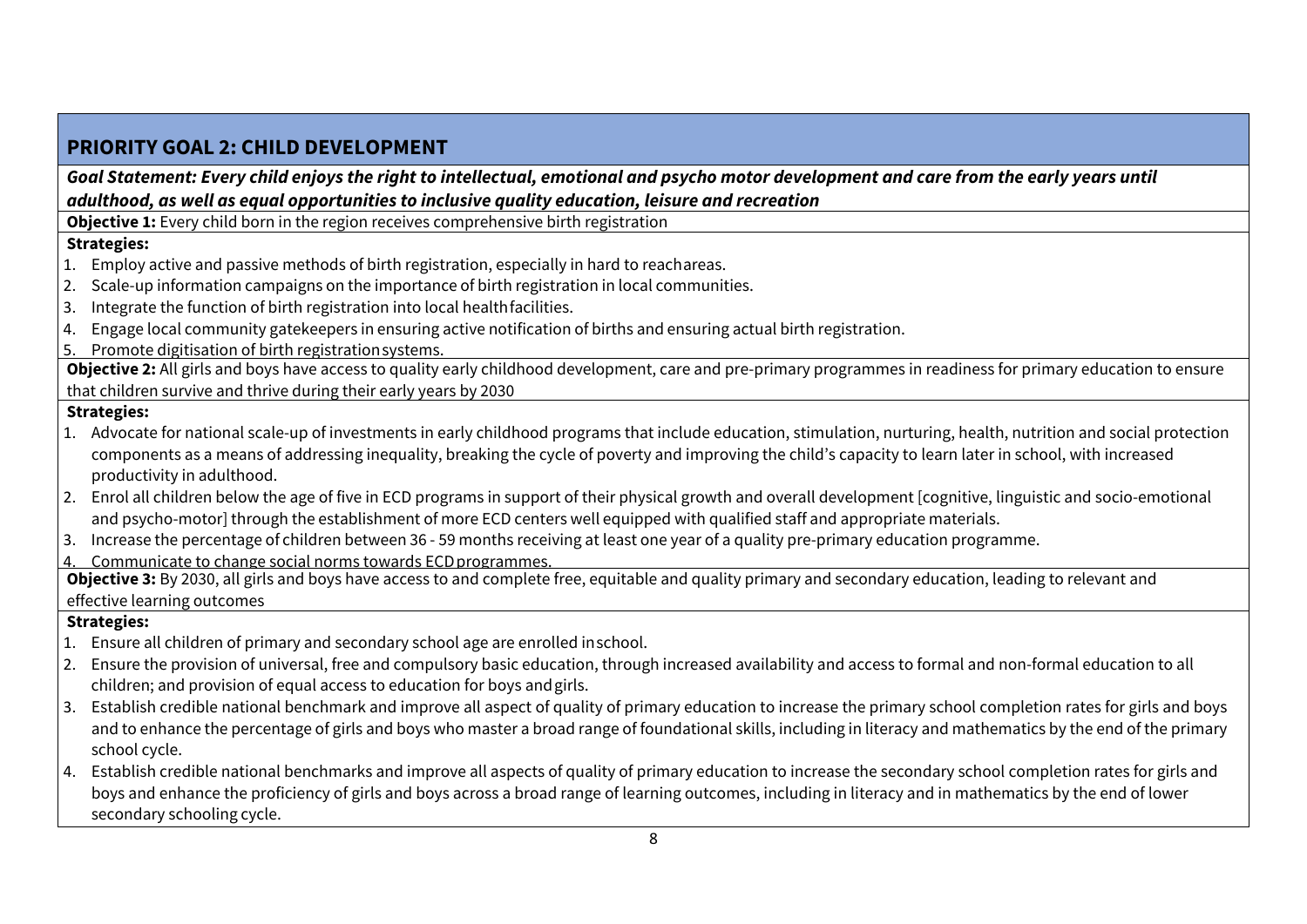| Ensure that Education Sector Plans are gender responsive and include costed and targeted measures to address barriers faced by girls in accessing and<br>5.           |  |
|-----------------------------------------------------------------------------------------------------------------------------------------------------------------------|--|
| completing basic education to close gender inequalities in and througheducation.                                                                                      |  |
| 6. Promote all alternative education in relation to national contexts (Accelerated Learning Programme, Qur'anic Education, Non-Formal Education that are              |  |
| properly reviewed and quality assured).                                                                                                                               |  |
| 7. Consult with community and religious leaders on desired learning outcomes.                                                                                         |  |
| Objective 4: Every child expresses the right to play, leisure and recreation, including the most vulnerable and marginalised                                          |  |
| Ensure schools have play, recreational and leisure spaces.<br>1.                                                                                                      |  |
| 2. Create safe spaces for children of all ages and gender to play and participate in recreational activities wherever children are found in communities, and in IDP   |  |
| camps and other communities of displaced persons.                                                                                                                     |  |
| 3. Adopt play as a primary teaching tool in junior classrooms and in after school programs to give children knowledge, skills and attitudes for survival and          |  |
| development through focused play.                                                                                                                                     |  |
| Objective 5: Adolescents and youth have access to technical and vocational education and training (TVET) to enable them to find and maintain gainful                  |  |
| employment and sustainable livelihoods                                                                                                                                |  |
| <b>Strategies:</b>                                                                                                                                                    |  |
| 1. Provide more opportunities for technical and vocational training to adolescents and youths to improve their job prospects by increasing the share of public        |  |
| budgets allocated to this sub-sector and building more facilities.                                                                                                    |  |
| 2. Increase the number of scholarships for vocational and technical training for children and youths.                                                                 |  |
| Objective 6: Ensure inclusion and access of all children to education (pre-primary, primary, secondary and TVET) as well as provision for special services;           |  |
| including children with disabilities, children living with or affected by HIV and AIDS, children in emergencies, children on the move, displaced children and         |  |
| stateless children and children in contact with the law                                                                                                               |  |
| <b>Strategies:</b>                                                                                                                                                    |  |
| 1. Member States to ratify and implement the UN Convention on the Rights of Persons with Disabilities and its Optional Protocol alongside implementation of the       |  |
| CRC, the ACRWC and this regional Child Policy and Strategic Plan of Action.                                                                                           |  |
| 2. Adopt an integrated approach which focuses on the holistic development of the child through early and preventive intervention services, access to provision,       |  |
| and support mechanisms in all sectors and levels of governance.                                                                                                       |  |
| 3. End inequality in educational opportunities between boys and girls, for children with special needs, children in the rural areas, children in emergency            |  |
| situations, children with disabilities, children living with or affected by HIV and AIDS, children in emergencies, children on the move, displaced children and       |  |
| stateless children) and children in contact with the law, by addressing possible obstacles related to a lack of documentation, language or cultural barriers, etc.    |  |
| Improve school facilities to provide an inclusive, safe and positive environment for all children.<br>4.                                                              |  |
| Objective 7: Reduce disparities between girls and boys in education and promote gender equality in and through curricula                                              |  |
| <b>Strategies:</b>                                                                                                                                                    |  |
| 1. Adopt and implement strategies and interventions to reduce gender inequalities in education with a focus on addressing girls' barriers to staying in school and to |  |
| successfully completing secondary education.                                                                                                                          |  |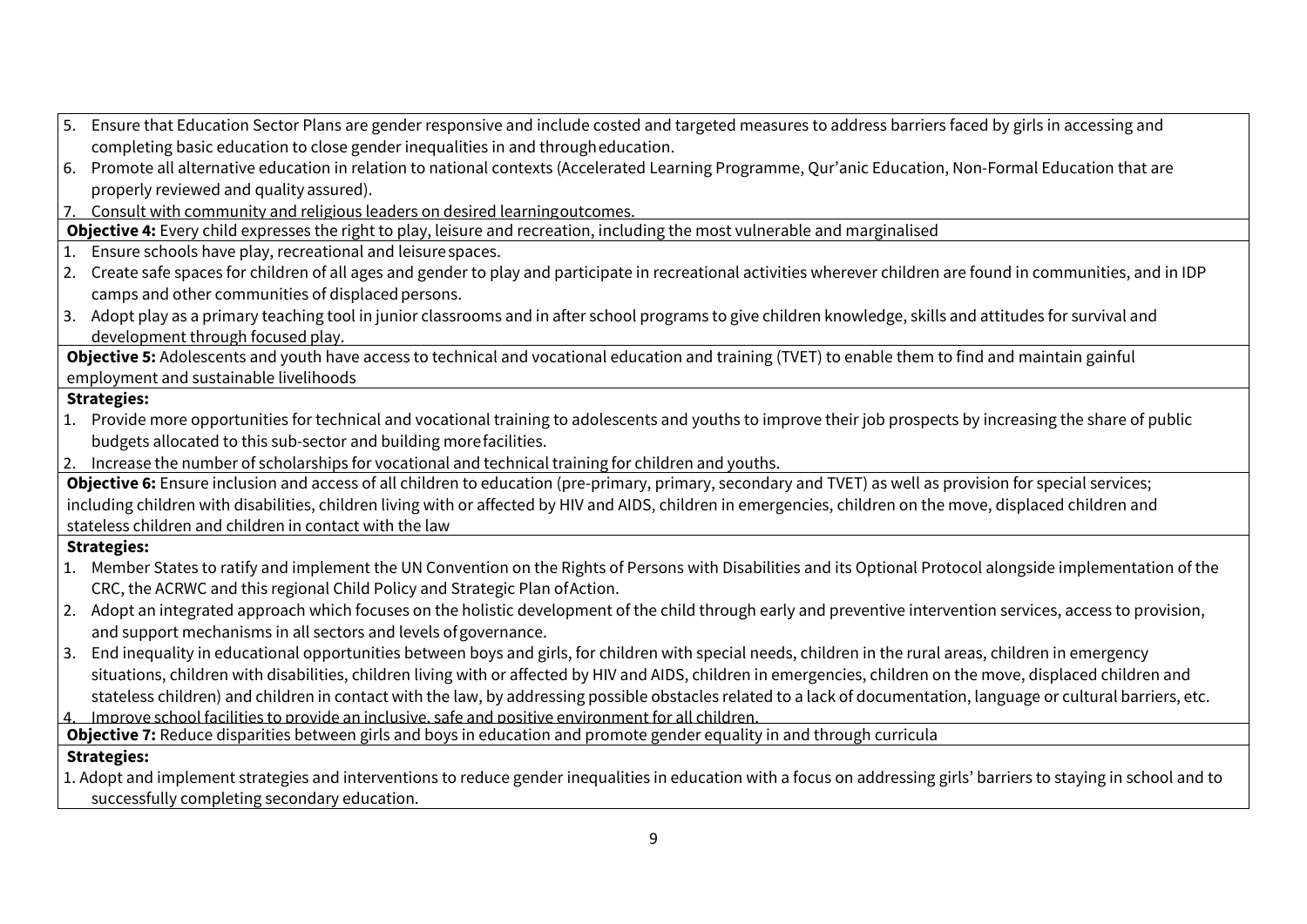| 2.        | Adopt policies and measures that address child marriage and adolescent pregnancy within the education system so that girls can fulfil their right to education even |                             |                                                                                                                                                                               |                                                                                                                                                                            |  |  |  |  |
|-----------|---------------------------------------------------------------------------------------------------------------------------------------------------------------------|-----------------------------|-------------------------------------------------------------------------------------------------------------------------------------------------------------------------------|----------------------------------------------------------------------------------------------------------------------------------------------------------------------------|--|--|--|--|
|           | when married or when having children.                                                                                                                               |                             |                                                                                                                                                                               |                                                                                                                                                                            |  |  |  |  |
| 3.        | Develop and ensure quality delivery of gender responsive curricula and pedagogy, which address socio-cultural factors promoting gender equality and skills building |                             |                                                                                                                                                                               |                                                                                                                                                                            |  |  |  |  |
|           | opportunities for all boys and girls.                                                                                                                               |                             |                                                                                                                                                                               |                                                                                                                                                                            |  |  |  |  |
|           |                                                                                                                                                                     |                             | 4. Create level playing fields for girls and boys in order to nurture a new generation of young women as confident role models and active citizens that contribute to         |                                                                                                                                                                            |  |  |  |  |
|           | their communities equally with boys and men.                                                                                                                        |                             |                                                                                                                                                                               |                                                                                                                                                                            |  |  |  |  |
|           | Objective 8: Ensure safe, inclusive and protective learning environment for all boys and girls                                                                      |                             |                                                                                                                                                                               |                                                                                                                                                                            |  |  |  |  |
|           | <b>Strategies:</b>                                                                                                                                                  |                             |                                                                                                                                                                               |                                                                                                                                                                            |  |  |  |  |
|           |                                                                                                                                                                     |                             |                                                                                                                                                                               | 1. Develop policies and accountabilities frameworks to ensure that schools are protective, safe and inclusive environments where children can grow and learn, and take all |  |  |  |  |
|           |                                                                                                                                                                     |                             | measures to end school related violence against children (including gender-based violence- SRBGV- in and around schools).                                                     |                                                                                                                                                                            |  |  |  |  |
| 2.        | Provide safe transportation services between homes and schools.                                                                                                     |                             |                                                                                                                                                                               |                                                                                                                                                                            |  |  |  |  |
| 3.        |                                                                                                                                                                     |                             | Ensure effective prevention and response mechanisms to eliminate violence against children (including SRBGV) and create solutions by engaging youth, communities              |                                                                                                                                                                            |  |  |  |  |
|           | and teachers.                                                                                                                                                       |                             |                                                                                                                                                                               |                                                                                                                                                                            |  |  |  |  |
|           |                                                                                                                                                                     |                             | 4. Strengthen links between home, school and services and engage youth, communities and teachers in creating solutions.                                                       |                                                                                                                                                                            |  |  |  |  |
|           |                                                                                                                                                                     |                             | Objective 9: Improve skills of teachers to provide quality education to enhance children's interest in learning, and teach important skills in health, sanitation, protection |                                                                                                                                                                            |  |  |  |  |
|           | and participation                                                                                                                                                   |                             |                                                                                                                                                                               |                                                                                                                                                                            |  |  |  |  |
|           | <b>Strategies:</b>                                                                                                                                                  |                             |                                                                                                                                                                               |                                                                                                                                                                            |  |  |  |  |
| 1.        |                                                                                                                                                                     |                             | Increase the number of trained and qualified teachers in schools at all levels and in all communities at national and sub-national levels.                                    |                                                                                                                                                                            |  |  |  |  |
| 2.        |                                                                                                                                                                     |                             | Strengthen investments and incentives to increase gender parity of teachers, strengthening equal opportunities for female and male teachers.                                  |                                                                                                                                                                            |  |  |  |  |
| 3.        |                                                                                                                                                                     |                             | Integrate the use of play, positive discipline and non-violent communication in teacher training curriculums and classroom activities.                                        |                                                                                                                                                                            |  |  |  |  |
| 4.        |                                                                                                                                                                     |                             | Improve children's life chances, enhancing their interest in learning and desire to stay in school, safeguarding children's health, developing leadership skills, and         |                                                                                                                                                                            |  |  |  |  |
|           | empowering all children to speak up for themselves and gainself-confidence.                                                                                         |                             |                                                                                                                                                                               |                                                                                                                                                                            |  |  |  |  |
|           | <b>ACTIVITIES</b>                                                                                                                                                   | <b>RELATED OBJECTIVE(S)</b> | <b>ANTICIPATED OUTCOMES</b>                                                                                                                                                   | <b>VERIFIABLE INDICATORS</b>                                                                                                                                               |  |  |  |  |
|           | 2.1 Member states to ensure                                                                                                                                         | Obj. 1, 2, 3, 4, 56 & 7.    | Effective legal framework in place and                                                                                                                                        | Number of countries that ratified and                                                                                                                                      |  |  |  |  |
|           | enforcement of provisions of relevant                                                                                                                               |                             | implemented at national and local                                                                                                                                             | enforced international and regional                                                                                                                                        |  |  |  |  |
|           | legislations to guarantee the rights of                                                                                                                             |                             | levels in ECOWAS Member States.                                                                                                                                               | instruments and passage of domestic                                                                                                                                        |  |  |  |  |
|           | all children to education and                                                                                                                                       |                             |                                                                                                                                                                               | legislation.                                                                                                                                                               |  |  |  |  |
|           | development.                                                                                                                                                        |                             |                                                                                                                                                                               |                                                                                                                                                                            |  |  |  |  |
| $\bullet$ | 2.2 Develop, produce and widely                                                                                                                                     | Obj. 1.                     | Girls and boys have their births                                                                                                                                              | Number of countries with significant                                                                                                                                       |  |  |  |  |
|           | disseminate communication materials                                                                                                                                 |                             | registered with an accompanying birth                                                                                                                                         | percentage increase in the proportion of                                                                                                                                   |  |  |  |  |
|           | on the rights of the child to identity.                                                                                                                             |                             | certificate through a functioning civil                                                                                                                                       | children under five years of age whose                                                                                                                                     |  |  |  |  |
| $\bullet$ | Develop training and communication                                                                                                                                  |                             | registration and vital statistics system.                                                                                                                                     | births have been registered with a civil                                                                                                                                   |  |  |  |  |
|           | material in relation to the rights of the                                                                                                                           |                             |                                                                                                                                                                               | authority, by age.                                                                                                                                                         |  |  |  |  |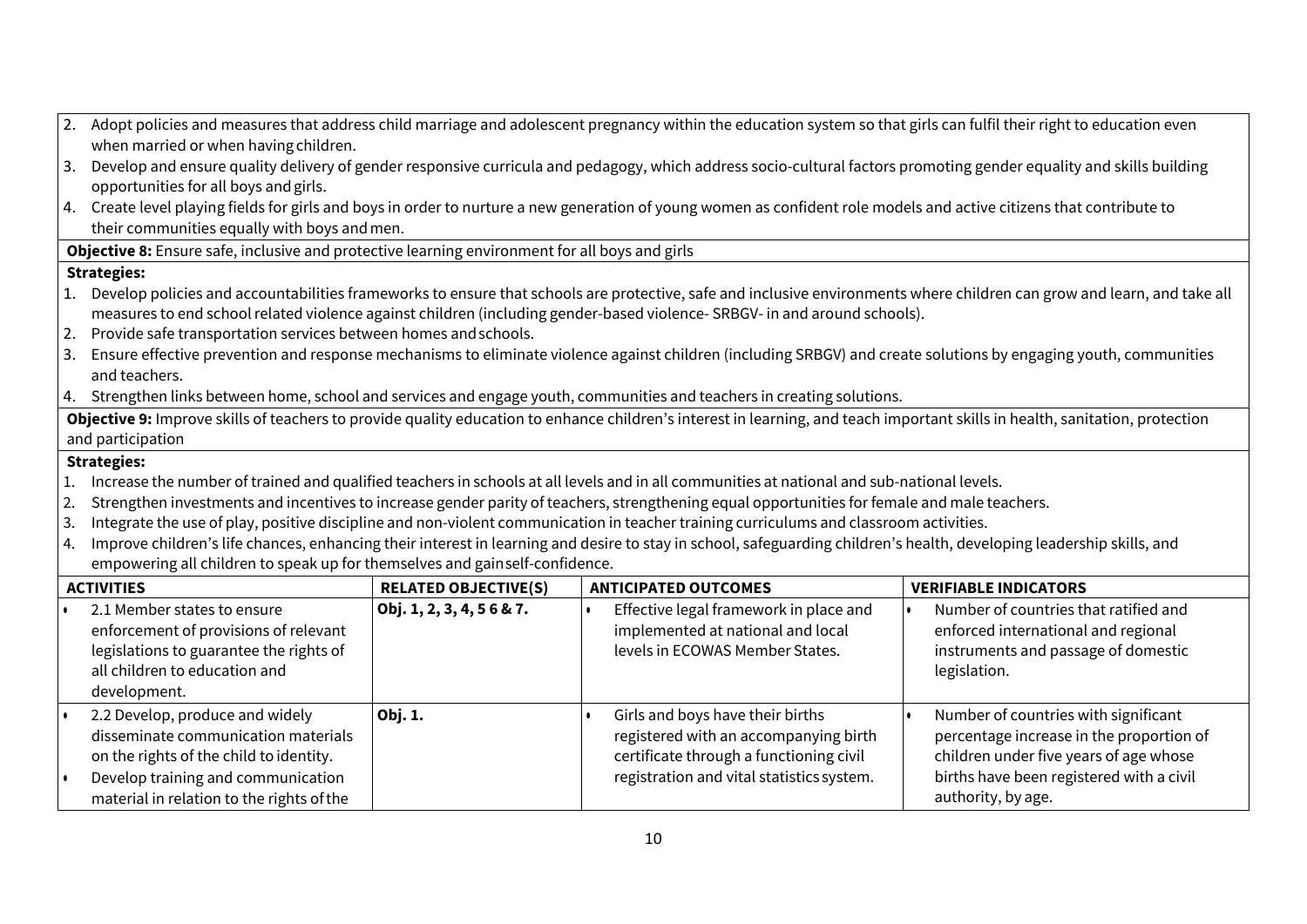|                                     | child and in relation to sexual and<br>reproductive health.                                                                                                                                                                                                                                                                                                         |                 |                                                                                                                                                                                                                                                                                                                                                                           |                                                                                                                                                                                                                                                                                                                                                                                                                                                                 |
|-------------------------------------|---------------------------------------------------------------------------------------------------------------------------------------------------------------------------------------------------------------------------------------------------------------------------------------------------------------------------------------------------------------------|-----------------|---------------------------------------------------------------------------------------------------------------------------------------------------------------------------------------------------------------------------------------------------------------------------------------------------------------------------------------------------------------------------|-----------------------------------------------------------------------------------------------------------------------------------------------------------------------------------------------------------------------------------------------------------------------------------------------------------------------------------------------------------------------------------------------------------------------------------------------------------------|
|                                     | 2.3 Establish and equip high standard<br>Early Child Development (ECD) in all<br>communities, especially in hard to<br>reach areas.                                                                                                                                                                                                                                 | Obj. 2, 4, & 6. | Increased number of children ready for<br>primary and secondary education from<br>point of access to completion.<br>Children and mothers benefit from                                                                                                                                                                                                                     | Numbers of countries with increased<br>percentage pre-school 'readiness's of<br>children.<br>Number of countries with percentage                                                                                                                                                                                                                                                                                                                                |
| $\bullet$                           | 2.4 Establish crèches in work places.<br>Develop mechanisms for monitoring<br>learning outcomes of ECD.                                                                                                                                                                                                                                                             | Obj. 2, 4 & 6.  | increased bonding time without<br>sacrificing income derived from<br>remaining in the workforce.<br>Continuous improvement in ECD<br>techniques and methodologies based<br>on feedback from practice.                                                                                                                                                                     | increase in number and quality of crèches<br>established in work places.<br>Number of countries with improved access<br>to schooling and completion rates in<br>primary and secondary education.                                                                                                                                                                                                                                                                |
|                                     | 2.5 Recruit, train and deploy more                                                                                                                                                                                                                                                                                                                                  | Obj. 2, 37 & 9. | Achieved qualitative care of children.                                                                                                                                                                                                                                                                                                                                    | Number of countries with improved gender                                                                                                                                                                                                                                                                                                                                                                                                                        |
| $\bullet$<br>$\bullet$<br>$\bullet$ | female teachers.<br>Develop, finance and measure<br>targeted interventions and strategies<br>to address barriers to girls' education.<br>Ensure that Education Sector Plans are<br>gender responsive.<br>Mainstream child rights, child<br>protection and gender parity into<br>teacher education in relation to the<br>primary and secondary school<br>curriculum. |                 | Reduced incidence of<br>underachievement amongst children<br>and youths, especially girls.<br>Prevalence of more female teachers<br>and role models.<br>Girls benefit from targeted<br>interventions to address specific<br>barriers hindering their access to and<br>complete basic education.<br>Education sector plans include<br>measures to promote gender equality. | parity in the teaching profession.<br>Number of countries with increased levels<br>of improvement in skills and competencies<br>of teachers relative to delivery of<br>qualitative, child friendly education.<br>Number of countries with increased<br>percentage of qualified teachers in primary<br>and secondary schools distributed over<br>both rural and urban areas.<br>Number of countries with significant<br>increase in primary and secondary school |
| $\bullet$                           | Identify and assist children with<br>learning problems.<br>Identify gifted children and facilitate<br>greater creativity.<br>Ensure adequate training on positive                                                                                                                                                                                                   |                 | Reduced drop-out rates from primary<br>and secondary schools.                                                                                                                                                                                                                                                                                                             | enrolment, completion and learning<br>achievement rates.<br>Number of countries with significant<br>improvements in the identification and<br>assistance to children with learning                                                                                                                                                                                                                                                                              |
|                                     | discipline and positive parenting for<br>teachers, parents and caregivers and<br>children.                                                                                                                                                                                                                                                                          |                 |                                                                                                                                                                                                                                                                                                                                                                           | disabilities.<br>Number of countries with improved<br>execution of programmes for identification<br>and assistance to gifted children.                                                                                                                                                                                                                                                                                                                          |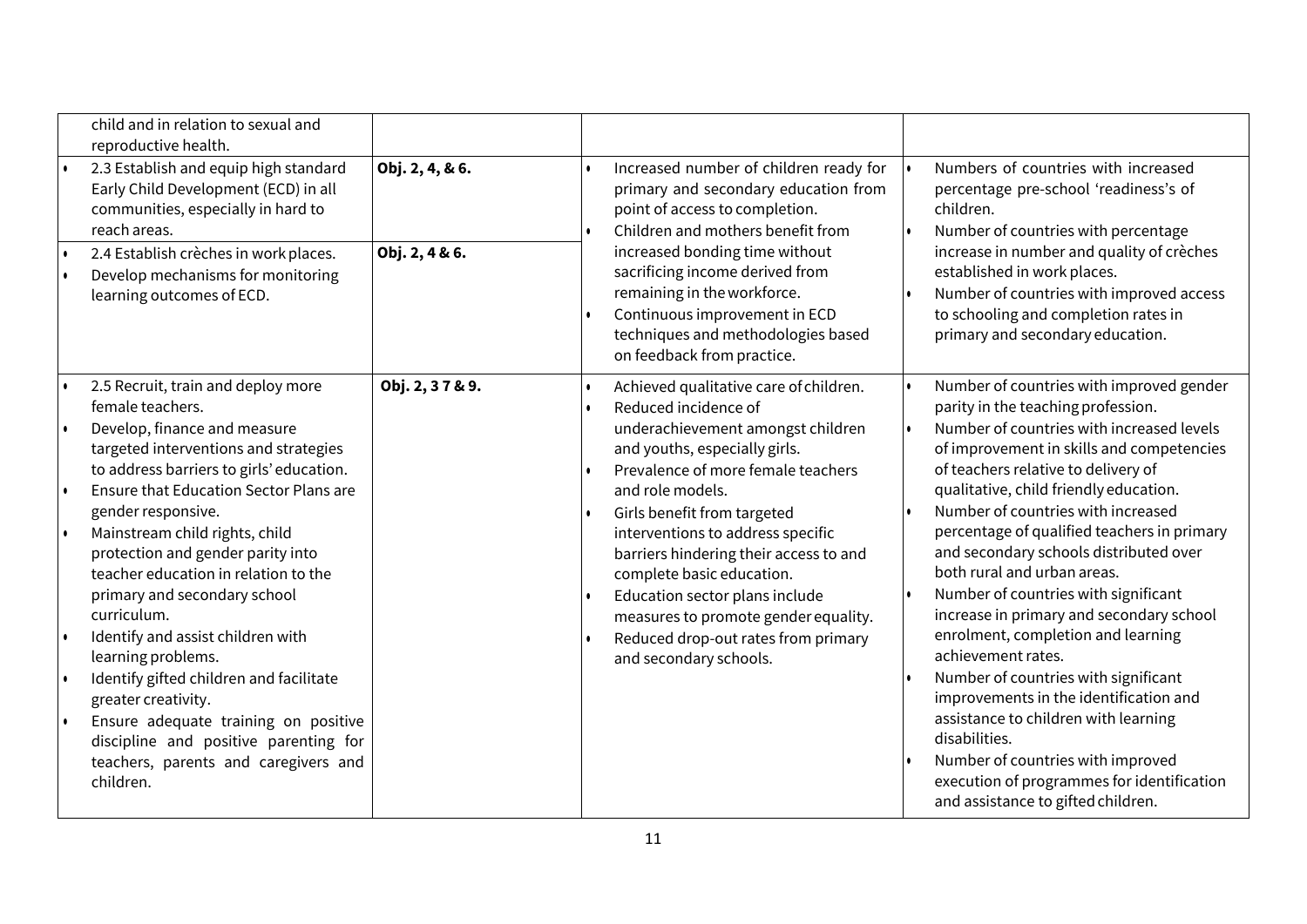| Establish mentoring and networking<br>platforms in schools for girls and boys.                                                                                                                                                                                                                                                                                                                                                                                                                                                           |                       |                                                                                                                                                                                                                                                                                                                                                                                                                                                                                                                                                                                                                                                                                      | Number of countries with child rights, child<br>protection and gender responsive<br>education sector plans.                                                                                                                                                                                                                                                                                                                                                                                                                                                                                                                                                                                                                                                                |
|------------------------------------------------------------------------------------------------------------------------------------------------------------------------------------------------------------------------------------------------------------------------------------------------------------------------------------------------------------------------------------------------------------------------------------------------------------------------------------------------------------------------------------------|-----------------------|--------------------------------------------------------------------------------------------------------------------------------------------------------------------------------------------------------------------------------------------------------------------------------------------------------------------------------------------------------------------------------------------------------------------------------------------------------------------------------------------------------------------------------------------------------------------------------------------------------------------------------------------------------------------------------------|----------------------------------------------------------------------------------------------------------------------------------------------------------------------------------------------------------------------------------------------------------------------------------------------------------------------------------------------------------------------------------------------------------------------------------------------------------------------------------------------------------------------------------------------------------------------------------------------------------------------------------------------------------------------------------------------------------------------------------------------------------------------------|
| 2.6 Strengthen families and advocate to<br>communities to improve mechanisms<br>for coping with disabilities.<br>Ensure adequate training of teachers to<br>sensitive<br>and<br>able<br>to<br>be<br>manage/respond to disabilities.<br>Dismantle barriers to inclusion in all<br>children's environments - schools,<br>health facilities, public transport etc.,<br>facilitating access and encouraging the<br>participation of children with<br>disabilities alongside their peers.<br>Provide ramps and special toilets in<br>schools. | Obj. 2, 3, 6, 78 & 9. | Increase in number of students enrolled<br>in Technical Vocational and Educational<br>Training (TVET).<br>Unrestricted, un-segregated access to<br>health, educational and social services<br>achieved for children with disabilities.<br>Child-friendly pedagogy for disabled<br>children.<br>Enhanced capacity of parents and<br>communities to cope with disabilities.<br>Mobility and inclusion of disabled<br>children enhanced.<br>Institutionalized national systems that<br>are responsive to the specific needs of<br>disabled persons, including children.<br>Families are supported to meet the<br>higher costs associated with caring for<br>children with disabilities. | Number of countries with an increased<br>percentage of students enrolled in TVET.<br>Number of countries with increased<br>percentage of students enrolled in and<br>completing non-Formal Educational<br>programmes.<br>Number of<br>countries with<br>increased<br>percentages of children with disabilities<br>integrated into formal school systems.<br>Number of countries with increased number<br>of school and community programmes and<br>percentage increases of parents of disabled<br>children participating.<br>Number of countries with percentage<br>increase in improved income opportunities<br>for parents of disabled children.<br>Number of countries with<br>percentage<br>increases in installation of ramps and special<br>toilets etc. in schools. |
| 2.7 Develop and implement 'Safe<br>School' - risk and vulnerability<br>assessments in schools in both<br>emergency and non-emergency<br>situations.<br>Train education authorities, school<br>administrators, teachers and children<br>on 'Safe School' methodologies and<br>emergency risk preparedness and<br>response.                                                                                                                                                                                                                | Obj. 2, 3, 8 & 9.     | Children experience schooling in a safe<br>and child friendly environment.<br>Improved risk awareness and<br>understanding by key stakeholders<br>translated into early warning and early<br>action.<br>Military and security forces implement<br>appropriate policies to ensure a child<br>friendly and safe environment in<br>schools in areas of operation (AOR) in<br>situations of conflict or crisis.                                                                                                                                                                                                                                                                          | Number of countries that develop and<br>implement 'child friendly' and 'safe-school'<br>policies in both emergency and non-<br>emergency situations.<br>Number of Member States with<br>improvements in policies and programmes<br>to ensure risk awareness and early warning<br>are integrated in actions of stakeholders<br>relative to child friendly and safe schools.<br>Number of countries with improved<br>integration of child friendly and safe school                                                                                                                                                                                                                                                                                                           |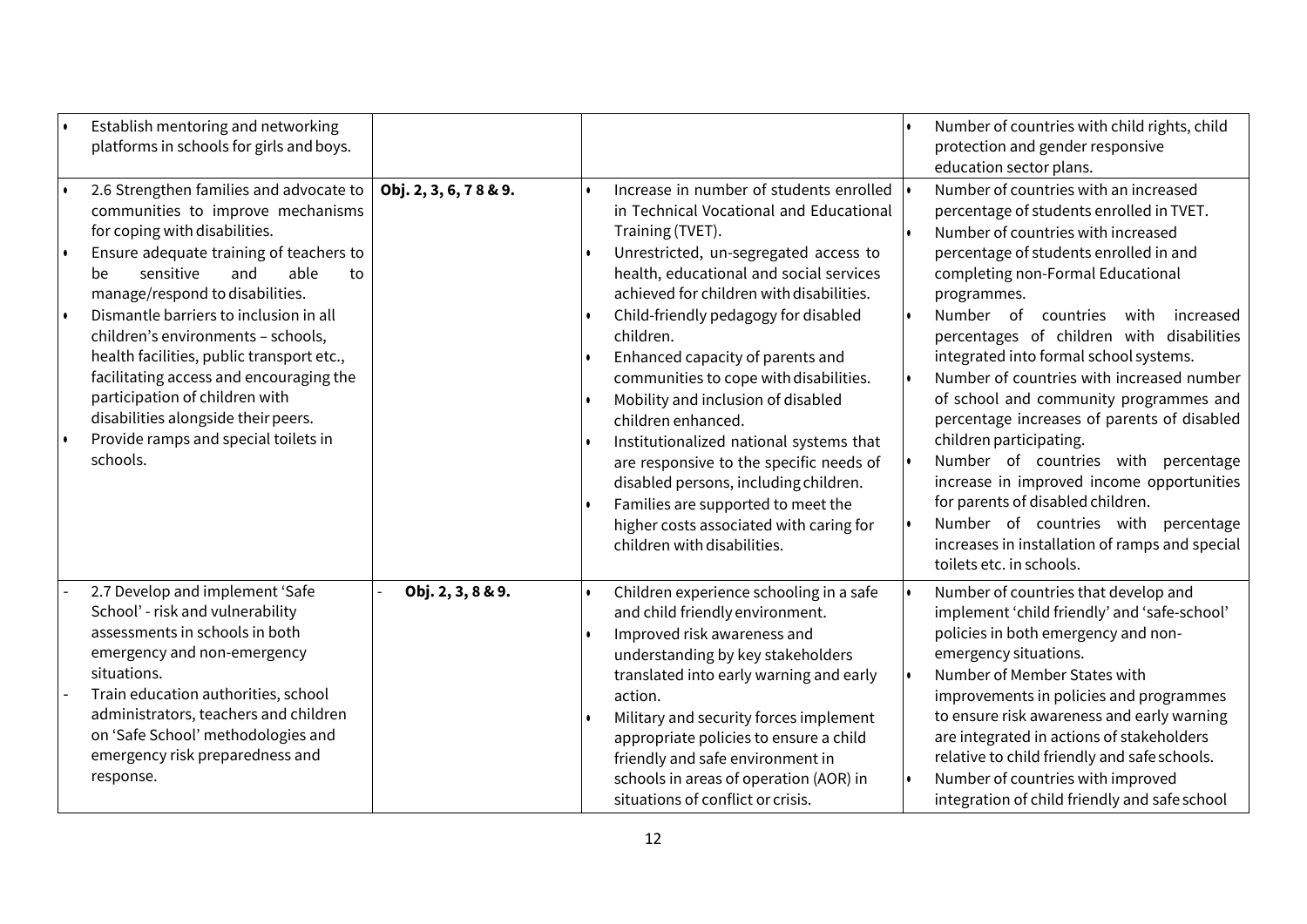| Develop and integration into the      |  | policies in training and doctrine of |
|---------------------------------------|--|--------------------------------------|
| training and doctrine of military and |  | military and security forces.        |
| security forces of modules on child   |  |                                      |
| friendly schools and spaces within    |  |                                      |
| the context of emergencies.           |  |                                      |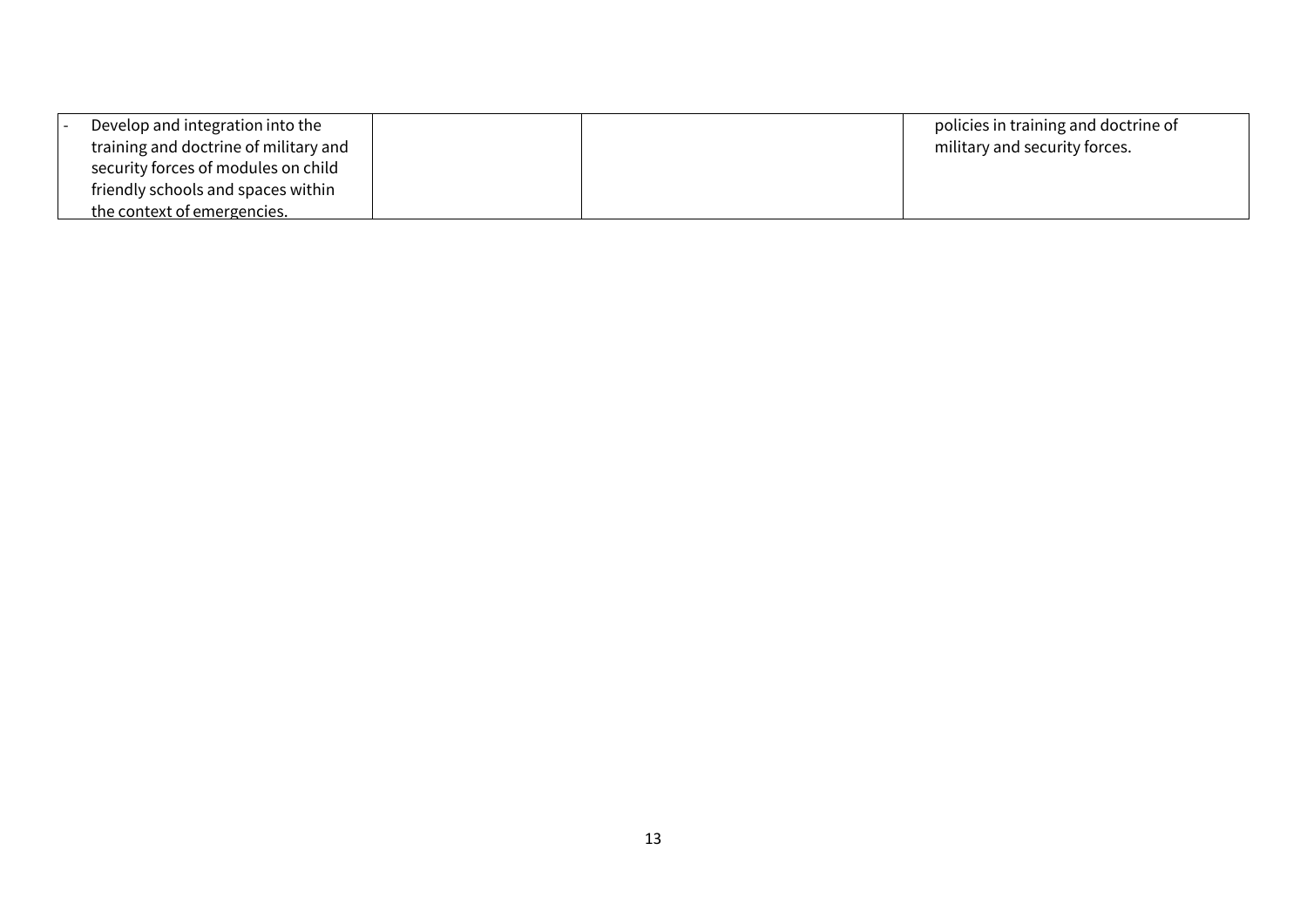# **PRIORITY GOAL 3: CHILD PROTECTION**

*Goal Statement: Every child is protected from all forms of violence, abuse and exploitation and has access to prevention and response services*

**Objective 1:** Each Member State adopts relevant laws and policies and establishes institutions to support prevention and response actions that will protect children in the region from violence, abuse and exploitation in compliance with international and regional legal frameworks

- 1. Ensure ratification of all relevant legal instruments establishing internationally acceptable standards of child protection in preventing and prohibiting abuse, exploitation, trafficking and all forms of violence against, and torture of, children, in particular the CRC Optional Protocol on the Involvement of Children in Armed Conflict.
- 2. Ensure a policy and legislative framework for family tracing and unification for children in emergency situations.
- 3. Ensure domestication of the relevant international instruments by the passage of domestic legislation to prevent and criminalise acts of violence against children and all other forms of abuse and exploitation of children, including child labour, child trafficking, child marriage, sexual exploitation, unlawful recruitment of children and the use of children in hostilities.
- 4. Specifically ensure ratification of International legal instruments and domestication of laws and policies prohibiting the use of children as instruments of violence in conflict situations shall criminalize attacks on children and educational institutions in line with international legal standards.
- 5. Formulate and implement national child protection policies in accordance with the commitments set out in the ECOWAS Strategic Framework for Strengthening National Child Protection Systems to prevent and respond to Violence, Abuse and Exploitation against Children in West Africa and the commitments set out in the Supplementary Act on Equal Rights between Women and Men for Sustainable Development in the ECOWAS region. National policies should be holistic and include, among other things, provisions for the protection of children with disabilities, children living with or affected by HIV/AIDS, children in emergencies, children on the move (including forcibly displaced and stateless children), children in contact with the law, and other vulnerable groups, in line with local context.
- 6. Develop and implement costed national action plans to reduce the prevalence of child marriage and other forms of violence and harmful practices against girls.
- 7. Implement ECOWAS Support Procedures for the Protection of Children on the Move and Young Migrants. Establish, support and strengthen functional child protection law enforcement agencies or institutions, including the establishment of child protection units in law enforcement agencies; and functional coordination systems (institutions, task forces and committees) at all levels: national, sub-national, local/community.
- 8. Where appropriate, adopt and implement national policies to ensure strict adherence and commitment to the Paris Commitments and the Principles and Guidelines on Children Associated with Armed Forces or Armed Groups, which provide guidelines on the disarmament, demobilisation and reintegration of all categories of children associated with armed groups. Government policies shall be directed at protecting children during military operations, and ensure the handling of children associated with armed groups in accordance with international standards of juvenilejustice.
- 9. Establish effective national Information Management Systems and Monitoring and Evaluation systems to ensure the protection of all children including children with disabilities, children living with or affected by HIV/AIDS, children in emergencies, children on the move (including forcibly displaced and stateless children) and children in contact with the law.

**Objective 2:** Ensure International Standards are met in relation to children in detention and this measure is used as an absolute last resort **Strategies**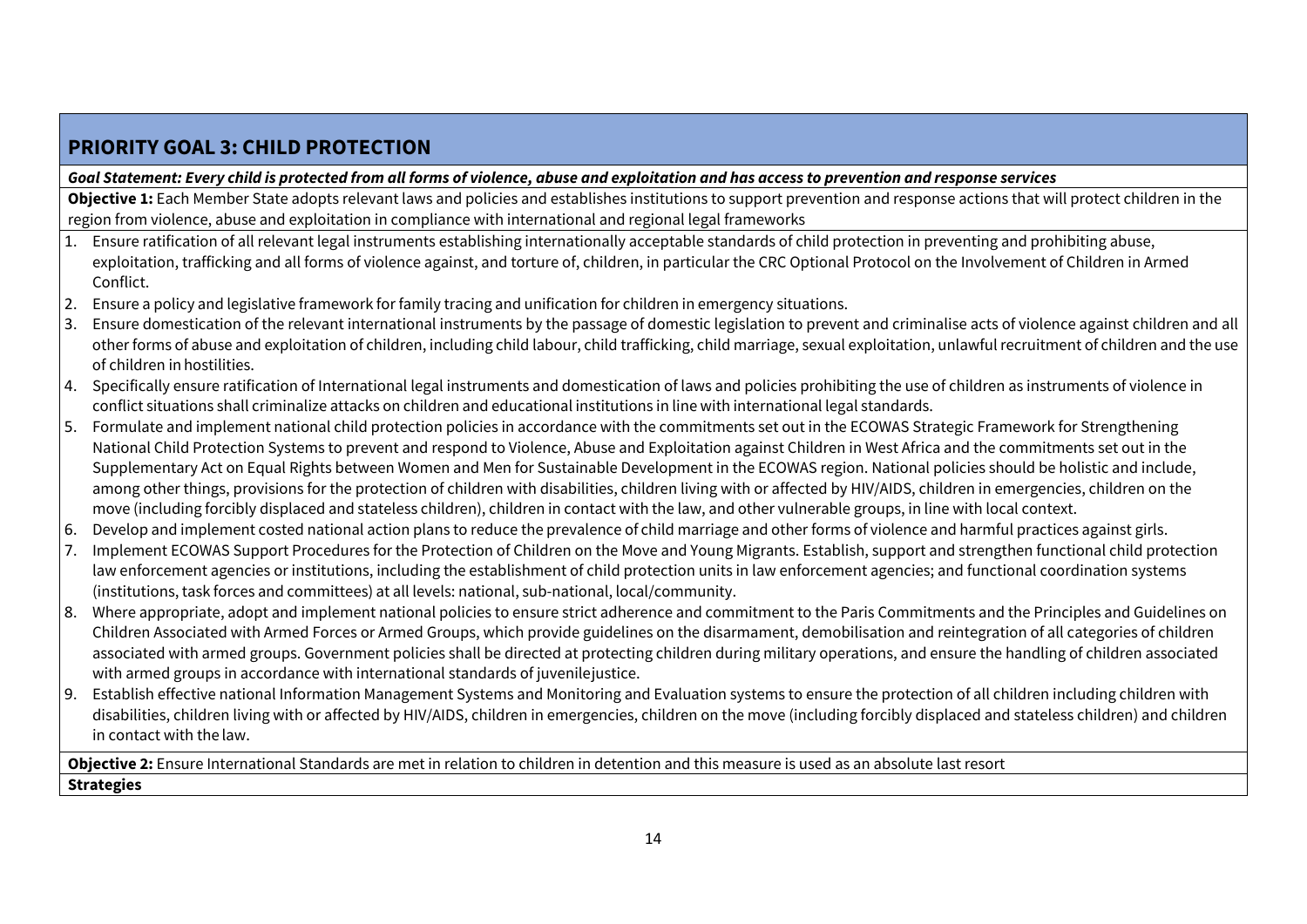|                                                                                                                                                                              | Ratification and implementation of international standards relating to juvenile justice, in particular, the CRC, the Optional Protocol to the CRC on the Involvement of                                                                                                                    |                             |                                          |                                            |
|------------------------------------------------------------------------------------------------------------------------------------------------------------------------------|--------------------------------------------------------------------------------------------------------------------------------------------------------------------------------------------------------------------------------------------------------------------------------------------|-----------------------------|------------------------------------------|--------------------------------------------|
|                                                                                                                                                                              | Children and Armed Conflict, the ACRWC, and the UN Standard Minimum Rules for the Protection of Juvenile Justice 1985 (the Beijing Rules), the UN Guidelines for the                                                                                                                       |                             |                                          |                                            |
|                                                                                                                                                                              | Administration of Juvenile Delinguency 1990 (the Riyadh Guidelines), and the UN Rules for the Protection of Juveniles Deprived of their Liberty 1990.                                                                                                                                      |                             |                                          |                                            |
| 2.                                                                                                                                                                           | In line with international juvenile justice standards, promote specific policies for children in conflict with the law by reinforcing access to justice, developing non-                                                                                                                   |                             |                                          |                                            |
|                                                                                                                                                                              | custodial measures, specific detention areas, reintegration support, and specialisation of legal actors and all measures relative to juvenile justice administration for<br>children in contact with the law (witnesses, offenders, victims) as well as children in (migration) detention. |                             |                                          |                                            |
|                                                                                                                                                                              | 3. End the detention of children for immigration purposes (children seeking refugee status and migrant children) and detention of potential victims of a crime (for                                                                                                                        |                             |                                          |                                            |
|                                                                                                                                                                              | instance, trafficked children).                                                                                                                                                                                                                                                            |                             |                                          |                                            |
|                                                                                                                                                                              | 4. Establish functioning Alternatives To Detention (ATD) as part of strengthening national child protection systems.                                                                                                                                                                       |                             |                                          |                                            |
| Objective 3: At least three per cent budget allocation of national budgets for Ministries in charge of child protection to finance prevention and response actions that will |                                                                                                                                                                                                                                                                                            |                             |                                          |                                            |
| protect children from violence, abuse and exploitation                                                                                                                       |                                                                                                                                                                                                                                                                                            |                             |                                          |                                            |
| <b>Strategies:</b>                                                                                                                                                           |                                                                                                                                                                                                                                                                                            |                             |                                          |                                            |
| 1.                                                                                                                                                                           | Increase investments in social protection/cash transfer schemes to respond to the needs of children in emergency situations.                                                                                                                                                               |                             |                                          |                                            |
| 2.                                                                                                                                                                           | Strengthening and equipping school buildings and physical structures like medical facilities with safeguards that can withstand floods, natural disaster and climate-                                                                                                                      |                             |                                          |                                            |
|                                                                                                                                                                              | related impacts.                                                                                                                                                                                                                                                                           |                             |                                          |                                            |
| 3.                                                                                                                                                                           | Leverage domestic resources in the national budgets for child-sensitive social protection programs to facilitate access to basic services for children.                                                                                                                                    |                             |                                          |                                            |
| Objective 4: Key community institutions develop increased positive attitude to social protection programmes for children                                                     |                                                                                                                                                                                                                                                                                            |                             |                                          |                                            |
| <b>Strategies:</b>                                                                                                                                                           |                                                                                                                                                                                                                                                                                            |                             |                                          |                                            |
|                                                                                                                                                                              | 1. Increase investments in social protection/cash transfer schemes to respond to the needs of children in emergency situations. Strengthening and equipping school                                                                                                                         |                             |                                          |                                            |
|                                                                                                                                                                              | buildings and physical structures like medical facilities with safeguards that can withstand floods, natural disaster and climate-related impacts.                                                                                                                                         |                             |                                          |                                            |
| 2.                                                                                                                                                                           | Advance social mobilisation of key community groups, including traditional and religious leaders, youth, and women.                                                                                                                                                                        |                             |                                          |                                            |
| 3.                                                                                                                                                                           | Develop and increase awareness of a "child-child adoption" campaign that allows a child to take interest in and report protection issues affecting other children in                                                                                                                       |                             |                                          |                                            |
|                                                                                                                                                                              | various contexts.                                                                                                                                                                                                                                                                          |                             |                                          |                                            |
| 4. Increase awareness of the ECOWAS for Strengthening National Child Protection Systems.                                                                                     |                                                                                                                                                                                                                                                                                            |                             |                                          |                                            |
|                                                                                                                                                                              | <b>ACTIVITIES</b>                                                                                                                                                                                                                                                                          | <b>RELATED OBJECTIVE(S)</b> | <b>ANTICIPATED OUTCOMES</b>              | <b>VERIFIABLE INDICATORS</b>               |
|                                                                                                                                                                              | 3.1 Conduct national legal review of                                                                                                                                                                                                                                                       | Obj. 1 & 2.                 | National legal review conducted across   | Number of Member States with               |
|                                                                                                                                                                              | the status of ratification and                                                                                                                                                                                                                                                             |                             | 15 Member States.                        | established baselines on alignment of      |
|                                                                                                                                                                              | domestication of relevant legal                                                                                                                                                                                                                                                            |                             | An effective legal framework at national | national policies with international legal |
|                                                                                                                                                                              | instruments establishing international                                                                                                                                                                                                                                                     |                             | and local level is in place and          | obligations.                               |
|                                                                                                                                                                              | standards on child protection.                                                                                                                                                                                                                                                             |                             | implemented in ECOWAS Member             | Number of countries that have              |
| l e                                                                                                                                                                          | Advocate for ratification,                                                                                                                                                                                                                                                                 |                             | States.                                  | domesticated ratified conventions and      |
|                                                                                                                                                                              | domestication and enforcement of                                                                                                                                                                                                                                                           |                             |                                          | Protocols.                                 |
|                                                                                                                                                                              | relevant International legal                                                                                                                                                                                                                                                               |                             |                                          |                                            |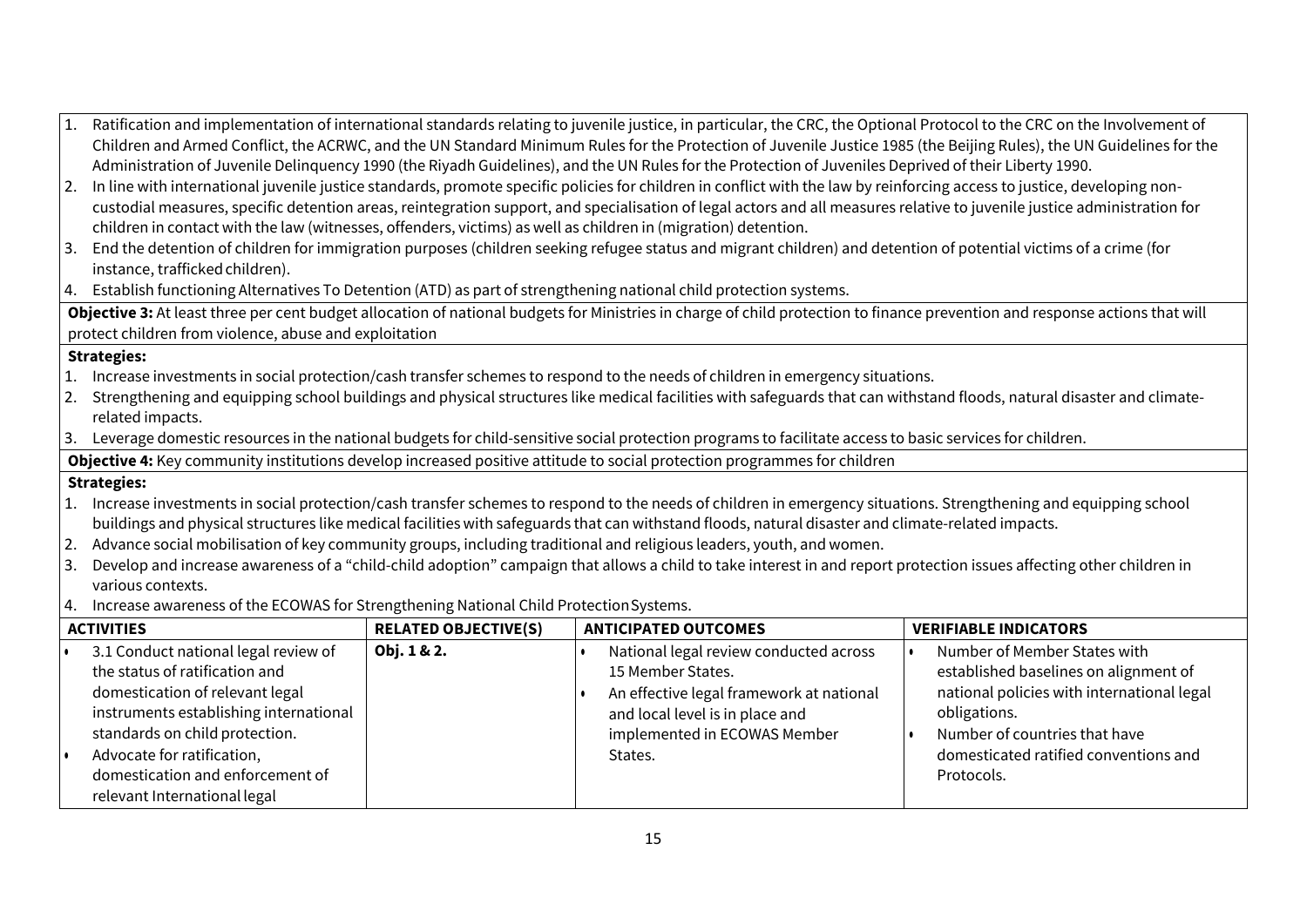| instruments with national<br>parliaments and other key<br>stakeholders.                                                                                                                                                                                                                                                                                                                                                                                                                                                                                                                                                                                          |                                |                                                                                                                                                                                                                                                                                                                                                                                                                                                                     | Number of countries with domestic<br>legislation in line with extant international<br>legal obligations with respect to the rights<br>of the child.                                                                                                                                                                                                                                                                                                                                                                                                                |
|------------------------------------------------------------------------------------------------------------------------------------------------------------------------------------------------------------------------------------------------------------------------------------------------------------------------------------------------------------------------------------------------------------------------------------------------------------------------------------------------------------------------------------------------------------------------------------------------------------------------------------------------------------------|--------------------------------|---------------------------------------------------------------------------------------------------------------------------------------------------------------------------------------------------------------------------------------------------------------------------------------------------------------------------------------------------------------------------------------------------------------------------------------------------------------------|--------------------------------------------------------------------------------------------------------------------------------------------------------------------------------------------------------------------------------------------------------------------------------------------------------------------------------------------------------------------------------------------------------------------------------------------------------------------------------------------------------------------------------------------------------------------|
| 3.2 Fully implement the ECOWAS<br><b>Strategic Framework for</b><br><b>Strengthening National Child</b><br>Protection Systems to prevent and<br>respond to Violence, Abuse and<br>Exploitation against Children in West<br>Africa.<br>Adopt and implement the ECOWAS<br>Support Procedures for the Protection<br>of Children on the Move and Young<br>Migrants and mainstream the<br>standards into operational processes<br>of both government service providers<br>and non-governmental actors.<br>Develop and implement costed<br>National Action Plans to eliminate<br>child marriage and other forms of<br>violence and harmful practices<br>against girls. | $\boxtimes$ Obj. 2, 3 & 4.     | <b>ECOWAS Strategic Framework for</b><br><b>Strengthening National Child Protection</b><br>Systems to prevent and respond to<br>Violence, Abuse and Exploitation against<br>Children in West Africa implemented.<br><b>ECOWAS Support Procedures for the</b><br>Protection of Children on the Move and<br>Young Migrants adopted and<br>implemented.<br>Costed, multisectoral strategies and<br>National Action Plans developed and<br>implemented and coordinated. | Number of countries that submit periodic<br>reports on progress recorded in<br>implementation of the Strategic<br>Framework for Strengthening National<br>Child Protection Systems to prevent and<br>respond to Violence, Abuse and<br>Exploitation against Children in West<br>Africa.<br>Number of countries that submit periodic<br>reports on application of the ECOWAS<br>Support Procedures for the Protection of<br>Children on the Move and Young Migrants.<br>Number of countries with costed multi-<br>sectoral strategies and national action<br>plans. |
| 3.3 Integrate the rules of Human<br>Rights and International<br>Humanitarian Law (IHL) into training,<br>doctrine and rules of engagement of<br>armed forces, law enforcement,<br>intelligence and other security forces,<br>with a particular focus on child<br>protection.                                                                                                                                                                                                                                                                                                                                                                                     | $\boxtimes$<br>Obj. 1,2,3 & 4. | Rules of Human Rights and IHL, in<br>particular child protection, incorporated<br>into training, doctrine and rules of<br>engagement of armed forces, law<br>enforcement, intelligence and other<br>security forces.<br>Existence of specialised and functional<br>child protection coordination<br>mechanisms at national and local level in                                                                                                                       | Number of training institutions of armed<br>forces, law enforcement, intelligence and<br>other security forces that have<br>mainstreamed rules of Human Rights and<br>IHL, in particular child protection.<br>Number of specialised child protection<br>units / departments established in the<br>armed forces and other relevant security<br>institutions at different levels of command.                                                                                                                                                                         |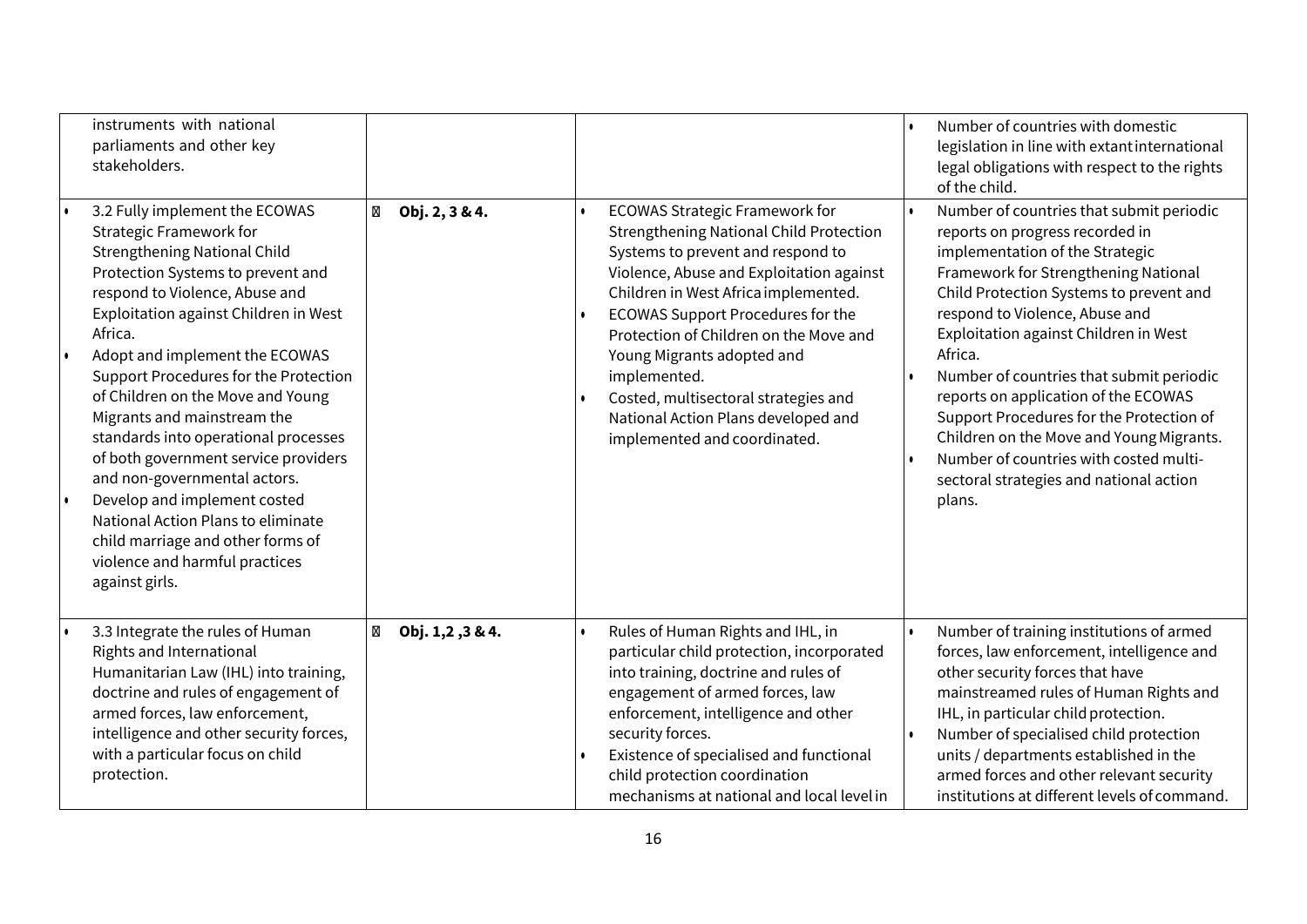|    | Ensure specific institutionalisation of<br>a 'child protection' role and<br>operational function in the armed<br>forces and other relevant security<br>institutions.<br>Ensure that children are not recruited<br>as combatants in armed conflicts by<br>the State and non-state actors                                                                                                                                                                                                                                                                                                                                                                                                                                                                                                                                                                                                     |                   | the armed forces and other relevant<br>security institutions<br>The reduction of children's engagement<br>in armed conflicts as combatants                                                                                                                                                                                                                                                                                                                                                                                                                                 | Reduction of the phenomenon of child<br>soldiers in the Member States                                                                                                                                                                                                                                                                                                                                                                                                                                                                                                                                                                                                                                         |
|----|---------------------------------------------------------------------------------------------------------------------------------------------------------------------------------------------------------------------------------------------------------------------------------------------------------------------------------------------------------------------------------------------------------------------------------------------------------------------------------------------------------------------------------------------------------------------------------------------------------------------------------------------------------------------------------------------------------------------------------------------------------------------------------------------------------------------------------------------------------------------------------------------|-------------------|----------------------------------------------------------------------------------------------------------------------------------------------------------------------------------------------------------------------------------------------------------------------------------------------------------------------------------------------------------------------------------------------------------------------------------------------------------------------------------------------------------------------------------------------------------------------------|---------------------------------------------------------------------------------------------------------------------------------------------------------------------------------------------------------------------------------------------------------------------------------------------------------------------------------------------------------------------------------------------------------------------------------------------------------------------------------------------------------------------------------------------------------------------------------------------------------------------------------------------------------------------------------------------------------------|
| I۰ | 3.4 Collect (disaggregated) data on<br>the number of children in detention;<br>including children detained pre-trial,<br>pre-sentence and post-sentencing in<br>any type of facility (including police<br>custody and children detained for<br>immigration purposes).<br>Conduct a review of national laws,<br>policies and practice on children in<br>contact with the law and the juvenile<br>justice system against international<br>and regional standards.<br>Integrate the protection of children in<br>contact with the law, accountability<br>and compliance procedures into the<br>processes of criminal justice sector<br>and security sector reform.<br>Promote effective implementation of<br>legal clinics and pro-bono<br>arrangements for children in conflict<br>with the law.<br>Promote the use of alternatives to<br>detention for children in conflict with<br>the law. | Obj. 1, 2, 3 & 4. | Number of children in detention in<br>relation to the overall child population in<br>the ECOWAS Member States.<br>National laws and policies substantially<br>comply with international and regional<br>obligations.<br>Protection, accountability and<br>compliance procedures integrated into<br>the criminal justice system.<br>Legal clinics and pro-bono arrangements<br>established and functional and children<br>in contact with the law have access to<br>free legal representation and advice.<br>Increased use of alternatives to<br>detention by Member States | Number of children in detention per<br>100,000 child population.<br>Number of Member States with functional<br>and specialised juvenile justice systems.<br>Number of countries with percentage<br>increase in children in conflict with the law<br>who benefit from child-friendly procedures.<br>Number and percentage of children in<br>conflict with the law who have access to<br>and benefit from legal aid and assistance.<br>Number of children in conflict with the law<br>who benefit from free legal representation<br>and advice.<br>Number of Member States that adopt and<br>implement focused programs ensuring<br>alternative measures to detention for<br>children in conflict with the law. |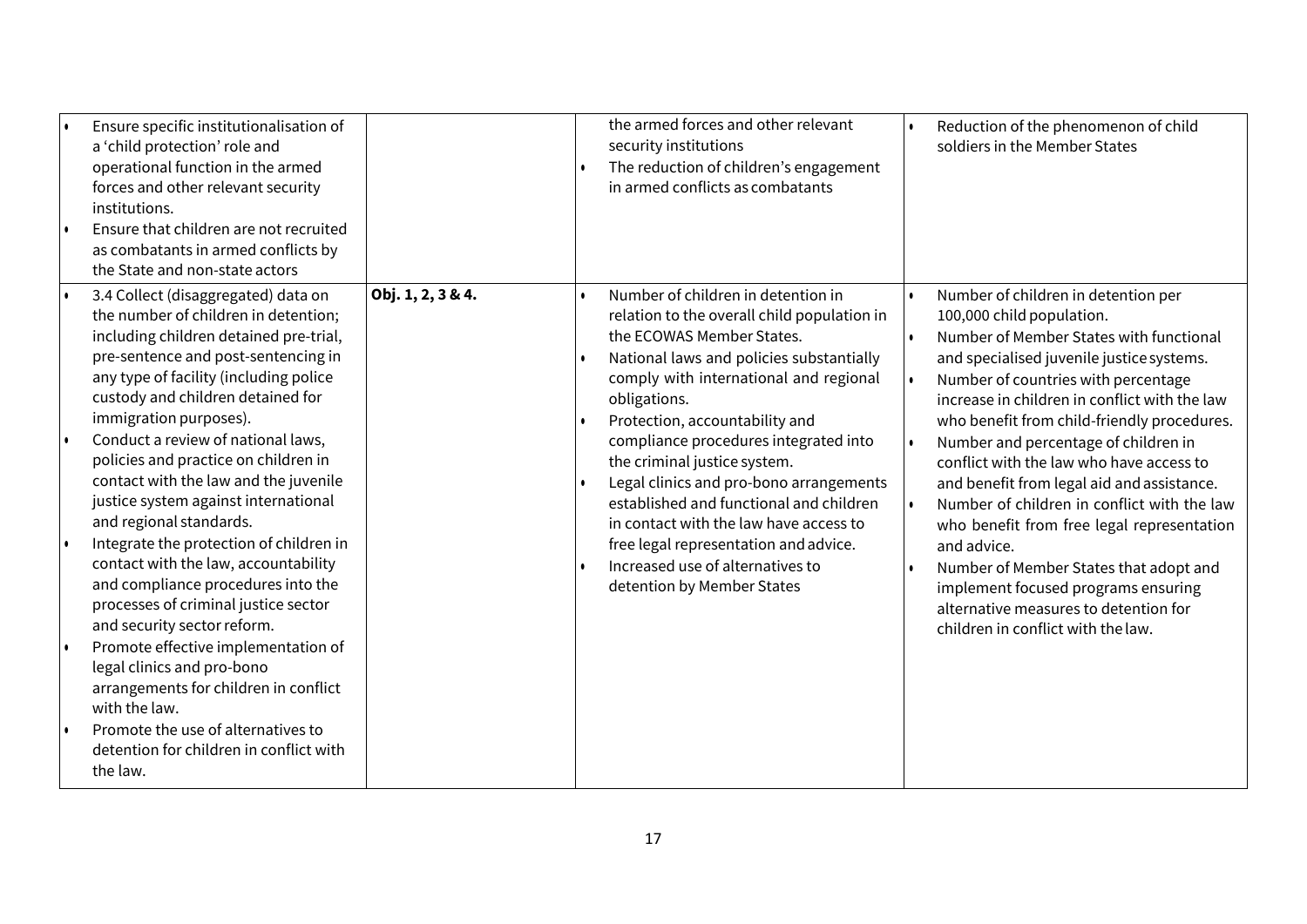## **GOAL 4: CHILD PARTICIPATION** *Goal Statement: Children's voices are amplified by enabling platforms for self-expression and participation in decisions on matters affecting children, taking into account their diverse ages and evolving capacity* **Objective 1:** Ensure respect for the views of all children in all spheres of their lives, in particular with regard to children with disabilities, children living with or affected by HIV/AIDS, children in emergencies, children on the move, displaced children and stateless children) and children in contact with the law **Strategies:** 1. Adopt and implement the appropriate legislation, policies and services to support child participation in family, community and institutional structures in line with the standards of the CRC and the ACRWC. 2. Ratify and implement the Optional Protocol to the Convention on the Rights of the Child on a communications procedure (2011). 3. Ensure that the national and sub-national child rights agenda promotes understanding of child rights by all, and ensure the visibility of children's perspectives.  $\vert$  4. Adopt policies and laws to ensure gender equality including dedicated investments in the girl child to address discriminatory norms and practices regarding her education, protection, health andwell-being. **Objective 2:** Promote children's knowledge of their rights (as informed actors on their rights, especially on their own protection) **Strategies:** 1. Promote child rights, especially on protection and participation rights, in school curricula at all levels of the education system. 2. Embrace participatory mechanisms such as student councils, student representatives in school governance structures, youth / girls platforms in schools, children's clubs and youth groups and child and youth participation in community child protection committees. **Objective 3:** Increase visibility and protection of children's rights in the media (including digital/social media) and children's participation and engagement with the mass media as a whole **Strategies:** 1. Media institutions contribute to building the awareness needed to enhance child rights visibility, and engage children in the process of developing media programmes that are specifically childrelated. 2. Portray children's perspectives through the involvement of children in debates and discussions that are related to them. 3. Media houses adopt a proactive approach [including self-regulatory guidelines, strategies and enhanced capacity-building initiatives] on digital safety and citizenship, towards safeguarding the best interests of children in every circumstance including emergency situations and for children on the move. 4. Institute a system of responsible reporting to ensure the media practitioners are accountable for protecting children from adverse media reporting or coverage. **Objective 4:** Children participate in decision making and governance at all levels – community, district, regional, national, international, etc. **Strategies:** 1. Adopt and practice child rights principles of participation in all community settings, including early childhood educational providers to support the holistic development of children. 2. Institute effective monitoring and accountability mechanisms towards ensuring compliance with the set standards of child rights participation. 3. Encourage and enhance cooperation between all stakeholders and child rights actors, as well as promote partnerships with children and child led groups.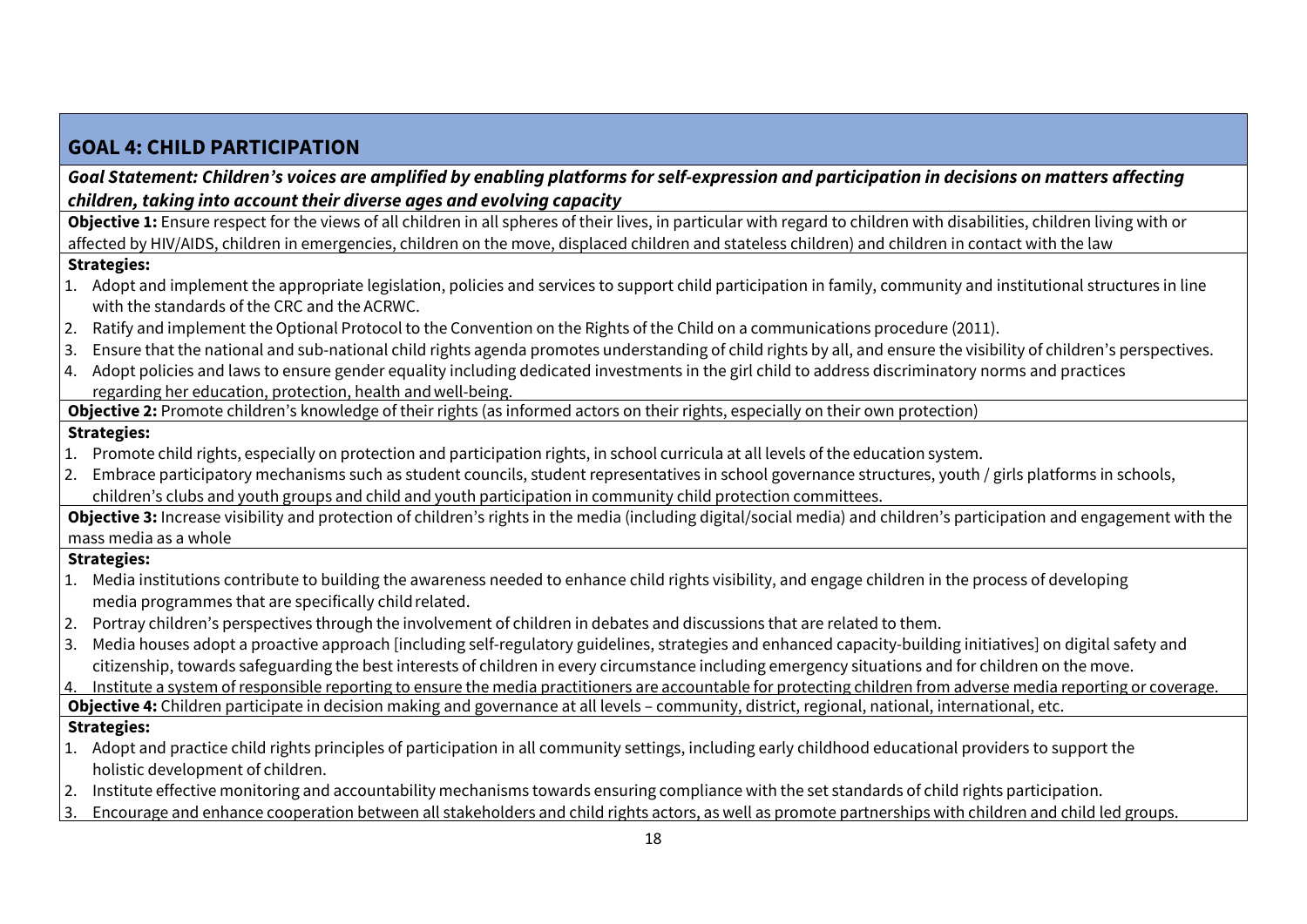4. Enhance the participation of youths in the protection, preservation and improvement of theenvironment.

5. Enhance the participation of youths in eradicating violence against children and GBV, in particular child marriage and FGM/C.

6. Include dedicated measures and spaces for girls to address their specific barriers in decision making and governance.

**Objective 5:** Families, schools, communities, and society partners to promote child participation in all relevant sectors of society and public life

## **Strategies:**

- 1. Facilitate the efforts of communities, educational institutions and other structures to enable children to exercise their participation rights.
- 2. Support public-private partnership models of collaboration geared towards creating a society which puts focus on children, and to respect and support children's rights, at all levels of government.
- 3. End all forms of discriminatory practises and traditions against girls in the family, communities, schools and in public life that may impair the physical, mental and psychological well-being of girls and limit their active participation insociety.
- 4. Create equal opportunities for girls to be heard and to have real opportunities to participate in school, family and communal life.

5. Formally recognise child-led and youth-led organisations and allow for their active participation, on equal terms as other stakeholders, in policy debates and decision making processes.

| <b>ACTIVITIES</b> |                                                                                                                                                                                                                                                                                                                                                                                                                                  | <b>RELATED OBJECTIVE(S)</b> | <b>ANTICIPATED OUTCOMES</b>                                                                                                                                                                                                                                                                                                                                                                                                                                                                                                                | <b>VERIFIABLE INDICATORS</b>                                                                                                                                                                                                                                                                                                                                                     |
|-------------------|----------------------------------------------------------------------------------------------------------------------------------------------------------------------------------------------------------------------------------------------------------------------------------------------------------------------------------------------------------------------------------------------------------------------------------|-----------------------------|--------------------------------------------------------------------------------------------------------------------------------------------------------------------------------------------------------------------------------------------------------------------------------------------------------------------------------------------------------------------------------------------------------------------------------------------------------------------------------------------------------------------------------------------|----------------------------------------------------------------------------------------------------------------------------------------------------------------------------------------------------------------------------------------------------------------------------------------------------------------------------------------------------------------------------------|
|                   | 4.1 Ratify and implement the<br>Optional Protocol to the<br>Convention on the Rights of the<br>Child on a communications<br>procedure.<br>Formulate and implement<br>national policies mandating<br>institutional child and youth<br>participation in decision making<br>structures in educational<br>institutions at all levels.<br>Provide child friendly versions of<br>laws and policies concerning<br>participation rights. | Obj. 1, 3 & 4.              | Mechanism in place for children, groups of<br>children or their representatives, who claim<br>that their rights have been violated by their<br>State, to bring a communication before the<br>UN and AU Committees on the Rights of the<br>Child (after domestic remedies have been<br>exhausted).<br>National policies on child participation are<br>formulated and implemented in ECOWAS<br>Member States.<br>Child friendly versions of laws and policies<br>concerning participation rights available,<br>disseminated and implemented. | Number of countries that ratified the<br>Optional Protocol on a communication<br>procedure and passage of domestic<br>legislation.<br>Number of countries that adopt,<br>disseminate and implement child<br>participation policy documents.<br>Number of countries that develop,<br>disseminate and implement child-<br>friendly versions for various categories of<br>children. |
|                   | 4.2 Member States to guarantee<br>participation of children and<br>youth in coordination and<br>decision-making mechanisms,                                                                                                                                                                                                                                                                                                      | Obj. 1, 2, 4 & 5.           | Families, programme planners and<br>professionals know and respect the<br>participation rights of children, and<br>integrate opportunities for their relevant                                                                                                                                                                                                                                                                                                                                                                              | Number of countries with specific<br>awareness raising programs on child<br>participation.<br>Number of countries with functional<br>Children's Parliament.                                                                                                                                                                                                                      |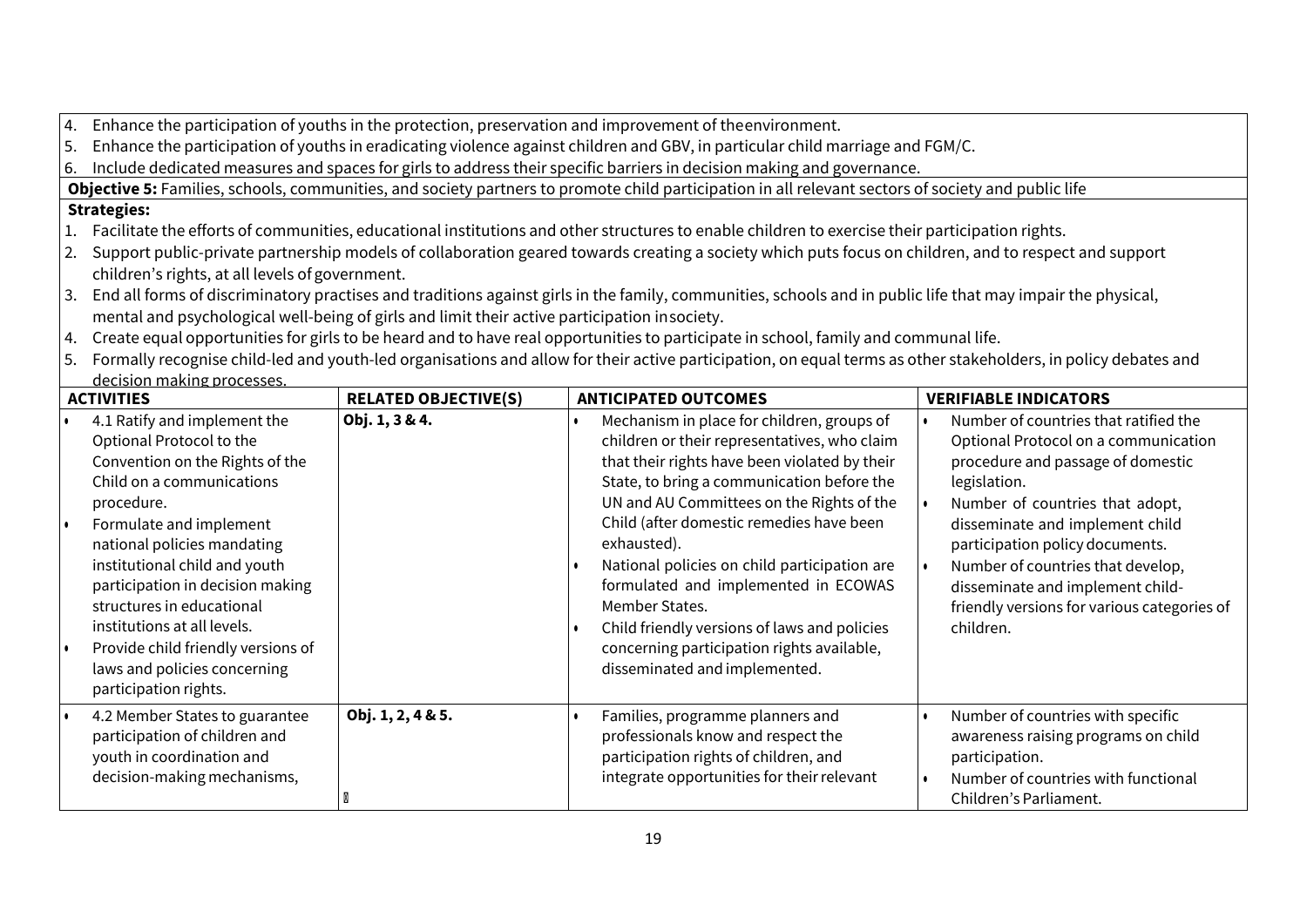| review and accountability<br>processes.<br>Advocacy and awareness raising to<br>promote respect for the views of<br>children in families, schools,<br>communities and administrative<br>processes, targeting socio-cultural<br>practices inimical to child<br>participation.                                                                                                                                                                                                                               |                      | participation into programmes and<br>mechanisms.<br><b>Functional Children's Parliament</b><br>established<br>Awareness raising in schools and other<br>settings frequented by children.                                                                                                                                      | Number of countries that report<br>increased child participation in various<br>settings involving children (including<br>families, schools, religious settings etc.)                                                                                                                                                                                                                                                                                          |
|------------------------------------------------------------------------------------------------------------------------------------------------------------------------------------------------------------------------------------------------------------------------------------------------------------------------------------------------------------------------------------------------------------------------------------------------------------------------------------------------------------|----------------------|-------------------------------------------------------------------------------------------------------------------------------------------------------------------------------------------------------------------------------------------------------------------------------------------------------------------------------|---------------------------------------------------------------------------------------------------------------------------------------------------------------------------------------------------------------------------------------------------------------------------------------------------------------------------------------------------------------------------------------------------------------------------------------------------------------|
| 4.3 Engage with social and<br>religious bodies in developing<br>standards and guidelines for<br>meaningful child and youth<br>participation at all levels.<br>Encourage formation of children's<br>groups, associations and youth<br>groups in which children can feel<br>comfortable and learn to<br>participate.<br>Develop targeted efforts and<br>platforms for engaging girls and<br>young women (safe spaces, girls<br>clubs and other) to build their<br>self-esteem and participation<br>capacity. | Obj. 1, 2, 3, 4 & 5. | Standards and guidelines for participation.<br>Children and youth have the competencies<br>and support mechanisms to actively engage<br>in the decisions that affect their lives.<br>Girls and young women have the<br>competencies and support mechanisms to<br>actively engage in the decisions that affect<br>their lives. | Number of countries that develop and<br>implement specific standards and<br>guidelines on meaningful child and youth<br>participation at all levels.<br>Number of countries that achieve<br>increases in dedicated child and youth<br>group involvement in governance,<br>development, planning and decision<br>making.<br>Number of countries with improvements<br>in establishment and functioning of<br>platforms for empowering girls and<br>young women. |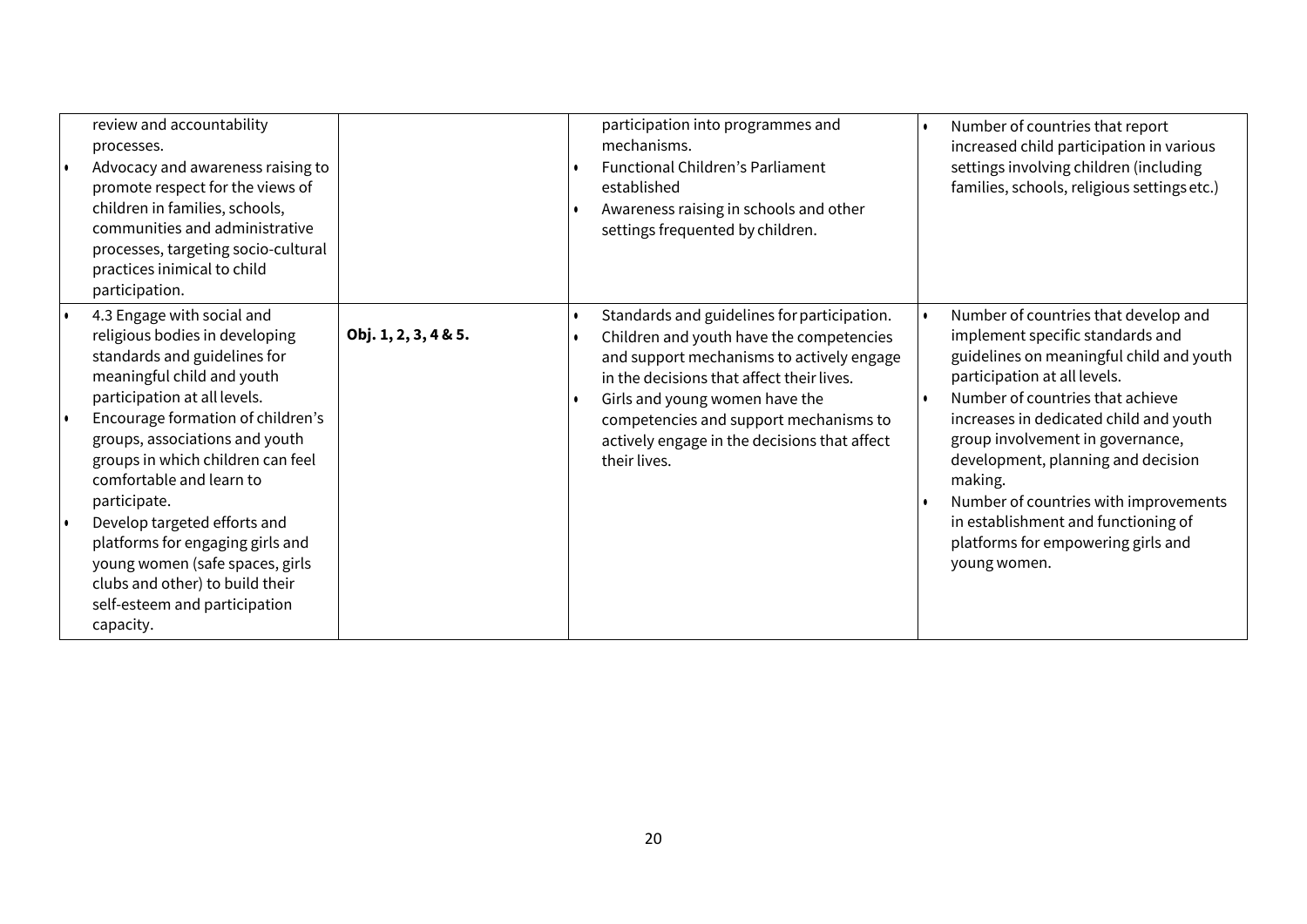# **PRIORITY GOAL 5: REVENUE MOBILISATION, BUDGET ALLOCATION & EXPENDITURE FOR THE REALISATION OF CHILDREN'S**

**Goal Statement: Revenue mobilised and budget allocated to implement the ECOWAS Child Policy and the Plan of Action at the regional, state and local levels is commensurate with the priority accorded child right issues**

**Objective 1:** To ensure that the priority in budgets at national and sub-national levels to enhance child rights by investing in children is realised, in accordance with article 4 of the CRC, the UN Committee on the Rights of the Child's General Comment No. 19 (2016) on Public Budgeting for the Realisation of Children's Rights and Transforming our world: the 2030 Agenda for Sustainable Development (2015)

#### **Strategies:**

- 1. Member States to prioritise the advancement of child rights in their planning and budgeting in line with Article 4 of the CRC; General Comment No. 19, and the Addis Ababa Action Agenda of the Third International Conference on Financing forDevelopment.
- 2. Ensure that sufficient financial resources are mobilised, allocated and spent in an accountable, effective, efficient, equitable, participatory, transparent and sustainable manner.

**Objective 2:** Realise children's rights through effective, efficient, equitable, transparent and sustainable public budget decision-making, especially for children with disabilities, children affected by HIV/AIDS, children in emergencies, children on the move (including forcibly displaced and stateless children) and children in contact with the law

### *Strategies*

- 1. Member States to take children's rights into consideration throughout all stages of their budget processes and administrative systems at national and sub-national levels (namely planning, enactment, execution andfollow-up)
- 2. Efficient national budgeting for children's rights which includes public revenue mobilisation, budget allocation and expenditures of Member States will be promoted and tracked.
- 3. Ensure the allocation of at least 3% of the national budget to Ministries responsible for child protection.
- 4. Ensure that laws and policies are in place to support resource mobilisation, budget allocation and spending to advance children's rights.
- 5. Increase budgetary allocation on child rights'programmes.
- 6. Encourage inter-sectoral and inter-ministerial cooperation and partnerships as well as regional cooperation to avoid duplication.
- 7. Develop and implement social protection strategies and (fiscal) policies; and child protection systems that are inclusive of child rights to health, education, protection and participation.
- 8. Assuring children's meaningful participation in relation to public budgets throughout the budget process.

| ACTIVITIES |                                     | <b>RELATED OBJECTIVE(S)</b> | <b>ANTICIPATED OUTCOMES</b> |                                              | <b>VERIFIABLE INDICATORS</b>            |  |
|------------|-------------------------------------|-----------------------------|-----------------------------|----------------------------------------------|-----------------------------------------|--|
|            | 5.1 Member States to undertake      | Obj. 1 & 2.                 |                             | Study on child rights budgeting conducted    | Number of Member States implementing    |  |
|            | review of existing national         |                             |                             | leading to increase in investment            | an increased percentage of government   |  |
|            | strategies, policies and approaches |                             |                             | (budgetary allocation) in children's rights. | expenditures allocated to child rights. |  |
|            | to children's rights against the    |                             |                             | Adequate budget for implementation and       |                                         |  |
|            | aspirations of international and    |                             |                             | enforcement of ECOWAS Child Policy.          |                                         |  |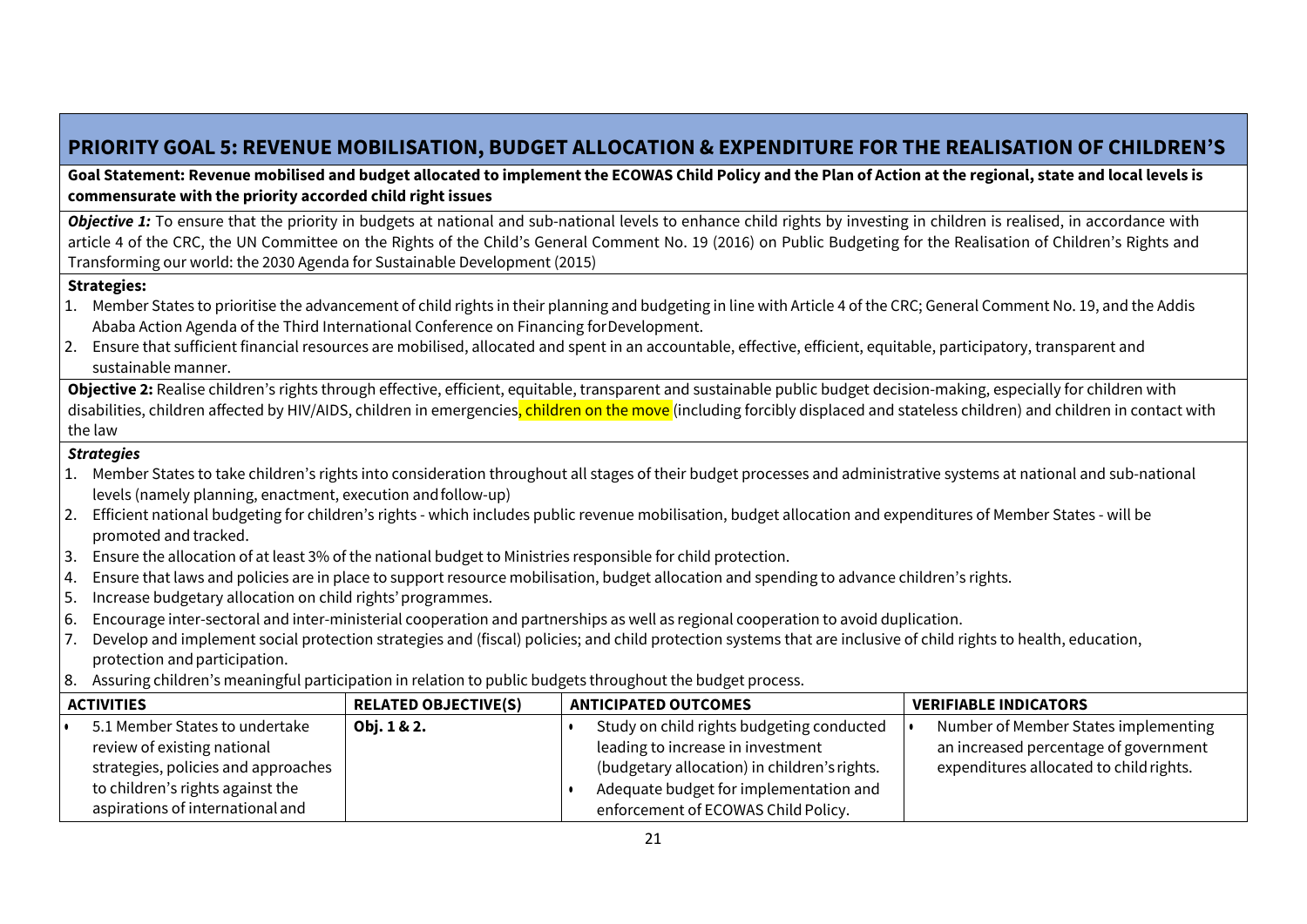| continental instruments, the SDGs,<br>and Agendas 2040 and 2063.<br>Member States to conduct child<br>rights budgeting analysis, involving<br>children and youth.<br>Member States to develop child<br>rights budgeting methods or Trust<br>Funds to promote change in the<br>way budgets are planned, enacted,<br>executed and followed up.<br>Systematic assessment of child-<br>related budget and expenditure.                                                                                                                                                                                                                                        |             | Effective, efficient, equitable, transparent<br>and sustainable public budget decision-<br>making to realise children's rights.<br>Long-lasting positive impacts on future<br>$\bullet$<br>economic growth, sustainable and<br>inclusive development, and social<br>cohesion                                                                                                                                                                                                                                                                                                                                                                                                                                                                                    | Number of Member States with well-<br>$\bullet$<br>defined child rights budgets and revenue<br>for implementation policies and practices.<br>Number of countries with specific systems<br>$\bullet$<br>including baselines established to plan,<br>monitor, track and follow-up budgets and<br>expenditure on child rights.<br>Number of Member States that have<br>conducted specific analysis documenting<br>the contribution of different sectors to<br>programmes and services on child rights.                                                                                                                                                                                                 |
|-----------------------------------------------------------------------------------------------------------------------------------------------------------------------------------------------------------------------------------------------------------------------------------------------------------------------------------------------------------------------------------------------------------------------------------------------------------------------------------------------------------------------------------------------------------------------------------------------------------------------------------------------------------|-------------|-----------------------------------------------------------------------------------------------------------------------------------------------------------------------------------------------------------------------------------------------------------------------------------------------------------------------------------------------------------------------------------------------------------------------------------------------------------------------------------------------------------------------------------------------------------------------------------------------------------------------------------------------------------------------------------------------------------------------------------------------------------------|-----------------------------------------------------------------------------------------------------------------------------------------------------------------------------------------------------------------------------------------------------------------------------------------------------------------------------------------------------------------------------------------------------------------------------------------------------------------------------------------------------------------------------------------------------------------------------------------------------------------------------------------------------------------------------------------------------|
| 5.2 Member States to give greater<br>priority to budget programmes<br>that advance the child's right to<br>education, health, welfare,<br>development, protection and<br>justice.<br>Establish and improve social safety<br>net programmes and services for<br>children, their families and/or<br>caregivers, for instance through<br>poverty reduction schemes.<br>Capacity building of government<br>I۰<br>branches (executive, legislative<br>and judicial), levels (national and<br>subnational) and structures<br>(ministries, departments and<br>agencies) on child rights<br>budgeting.<br>Coordination between<br>government branches (executive, | Obj. 1 & 2. | Budget for child rights across four priority<br>$\bullet$<br>areas of survival, development, protection<br>and education enhanced and expenditure<br>monitored.<br>Increased and effective social safety net<br>$\bullet$<br>programmes and services for children,<br>their families and / or caregivers.<br>Inter-ministerial, cross-sectoral,<br>$\bullet$<br>interdepartmental and inter-agency<br>coordination and collaboration enhanced<br>throughout budget process.<br>All levels of and structures of the<br>$\bullet$<br>executive, legislature and judiciary<br>equipped with resources and information<br>to advance rights of all children.<br>Increased awareness on the importance of<br>child rights budgeting to advance<br>children's rights. | Number of countries that have set<br>nationally appropriate spending targets.<br>Number of Member States that measure<br>and track quality and quantity of<br>implementation of child rights<br>programmes.<br>Number of countries with effective inter-<br>ministerial, cross-sectoral and<br>interdepartmental coordination on the<br>rights of the child.<br>Number of countries that have developed<br>effective approaches to the provision of<br>social safety nets and services for children,<br>their families and caregiver.<br>Number of countries with improved<br>$\bullet$<br>awareness, advocacy and knowledge<br>relative to promotion and protection of the<br>rights of the child. |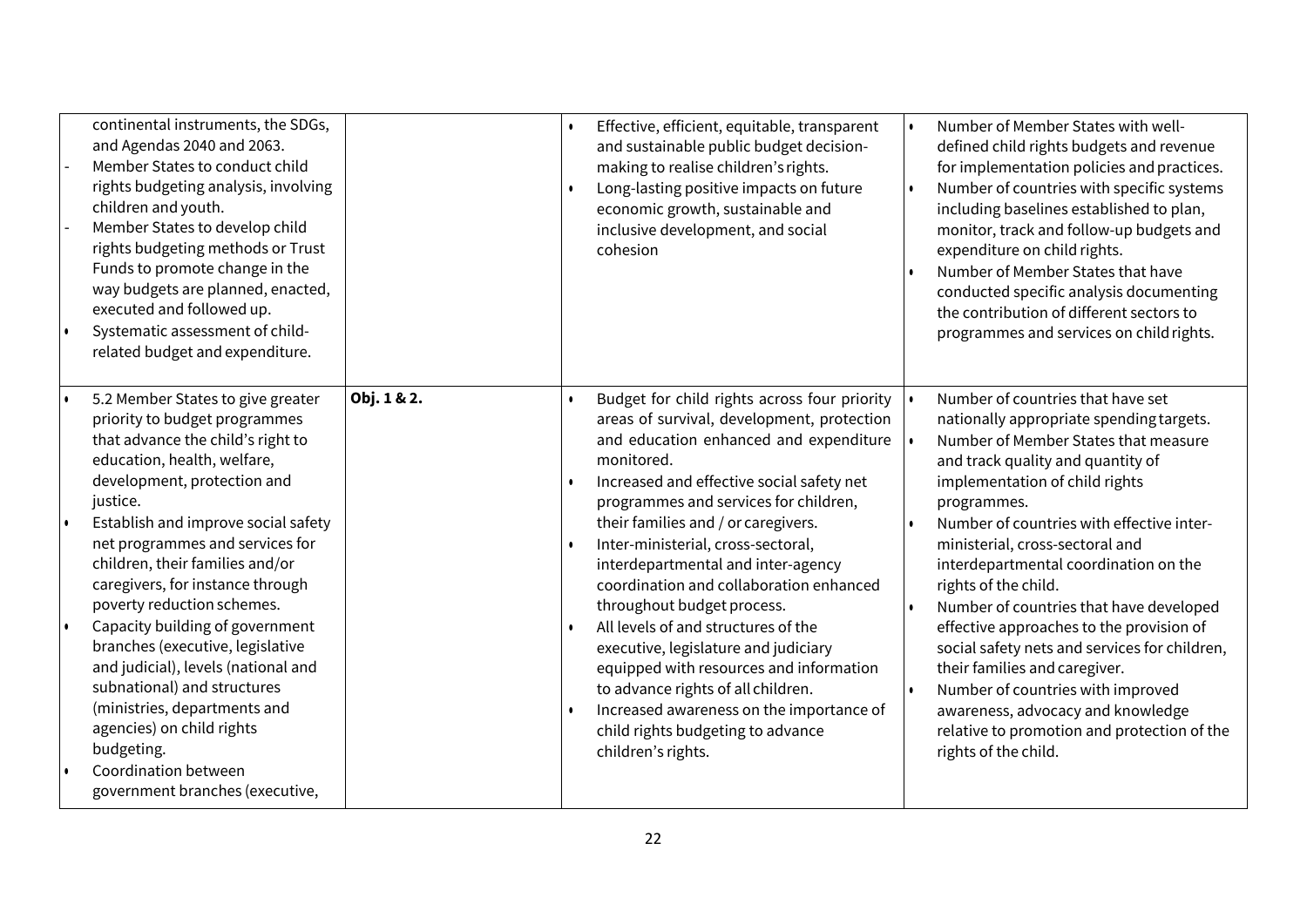| legislative and judicial), levels   |  |  |
|-------------------------------------|--|--|
| (national and subnational) and      |  |  |
| structures (ministries,             |  |  |
| departments and agencies).          |  |  |
| Education and public awareness      |  |  |
| concerning budget decision          |  |  |
| making processes and impacts        |  |  |
| they have, engaging children, their |  |  |
| families and care-givers.           |  |  |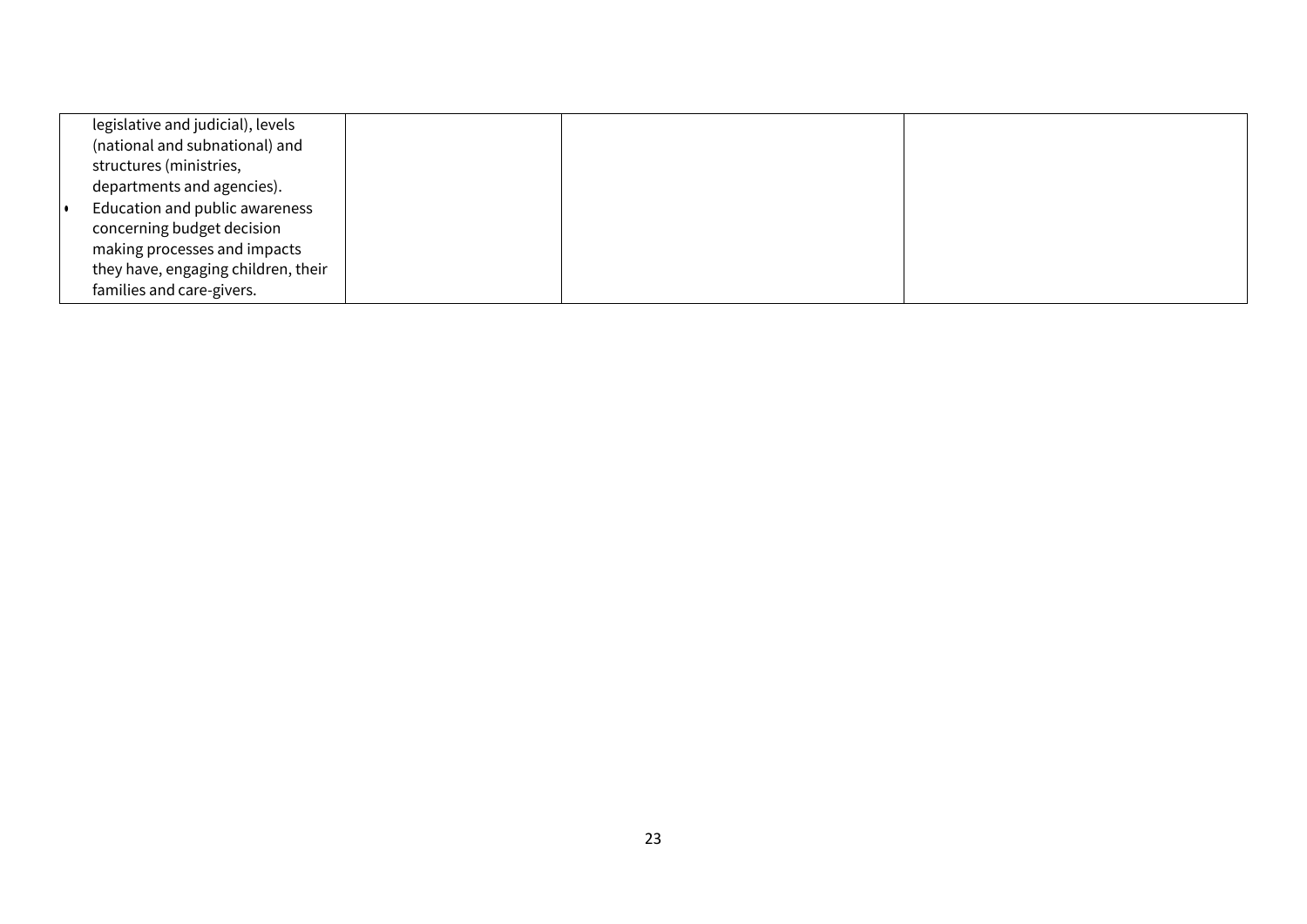| <b>PRIORITY GOAL 6: REGIONAL ACTIONS IN IMPLEMENTING THE CHILD POLICY</b>                                                                                                                                                                                                                                                                                                                                                                                                                                                                                                                                                                                                                                                                                                             |                                                                                                                                                                                                                                                                                                                                                                                                                                                                                                                                             |                                                                                                                                                                                                                                                                                                    |                                                                                                                                                                                                                                                                                                                                                                                                                                                                                                                               |  |  |  |  |
|---------------------------------------------------------------------------------------------------------------------------------------------------------------------------------------------------------------------------------------------------------------------------------------------------------------------------------------------------------------------------------------------------------------------------------------------------------------------------------------------------------------------------------------------------------------------------------------------------------------------------------------------------------------------------------------------------------------------------------------------------------------------------------------|---------------------------------------------------------------------------------------------------------------------------------------------------------------------------------------------------------------------------------------------------------------------------------------------------------------------------------------------------------------------------------------------------------------------------------------------------------------------------------------------------------------------------------------------|----------------------------------------------------------------------------------------------------------------------------------------------------------------------------------------------------------------------------------------------------------------------------------------------------|-------------------------------------------------------------------------------------------------------------------------------------------------------------------------------------------------------------------------------------------------------------------------------------------------------------------------------------------------------------------------------------------------------------------------------------------------------------------------------------------------------------------------------|--|--|--|--|
|                                                                                                                                                                                                                                                                                                                                                                                                                                                                                                                                                                                                                                                                                                                                                                                       |                                                                                                                                                                                                                                                                                                                                                                                                                                                                                                                                             | Goal Statement: The ECOWAS Child Policy and Plan of Action effectively implemented through regional level support to Member States                                                                                                                                                                 |                                                                                                                                                                                                                                                                                                                                                                                                                                                                                                                               |  |  |  |  |
|                                                                                                                                                                                                                                                                                                                                                                                                                                                                                                                                                                                                                                                                                                                                                                                       |                                                                                                                                                                                                                                                                                                                                                                                                                                                                                                                                             | Objective 1: A child-friendly West African region for the survival, development, protection and participation of all children                                                                                                                                                                      |                                                                                                                                                                                                                                                                                                                                                                                                                                                                                                                               |  |  |  |  |
| <b>Strategies:</b><br>1.<br>2.<br>3.<br>Child Policy at Member States' level.                                                                                                                                                                                                                                                                                                                                                                                                                                                                                                                                                                                                                                                                                                         | Support Member States in domesticating all relevant international, continental and regional agreements affecting children's rights.<br>Design and operationalise strategies and policies for improvement of child rights.<br>Establish a coordination mechanism on child rights at ECOWAS that is responsible for overseeing the implementation, monitoring and tracking of progress of the<br>4. Support Member States in submitting periodic reports to the CRC Committee, the Committee of Experts of the ACRWC and the CEDAW Committee. |                                                                                                                                                                                                                                                                                                    |                                                                                                                                                                                                                                                                                                                                                                                                                                                                                                                               |  |  |  |  |
| <b>ACTIVITIES</b>                                                                                                                                                                                                                                                                                                                                                                                                                                                                                                                                                                                                                                                                                                                                                                     | <b>RELATED OBJECTIVE(S)</b>                                                                                                                                                                                                                                                                                                                                                                                                                                                                                                                 | <b>ANTICIPATED OUTCOMES</b>                                                                                                                                                                                                                                                                        | <b>VERIFIABLE INDICATORS</b>                                                                                                                                                                                                                                                                                                                                                                                                                                                                                                  |  |  |  |  |
| 6.1 Establish a Child Rights Desk at<br><b>ECOWAS to oversee</b><br>implementation, monitoring and<br>reporting on the Child Policy and<br>Plan of Action.<br>Create an Internal Coordination<br>Mechanism within the ECOWAS<br>Commission and with relevant<br><b>ECOWAS Agencies (including the</b><br>West Africa Health Organization -<br>WAHO) for implementation of the<br>Policy and Plan of Action.<br>Mainstream the rights of the child<br>I۰<br>within all ECOWAS programming<br>including in the areas of political<br>affairs peace and security, social<br>policy, macro-economic planning,<br>health, free movement, industry<br>and agriculture; amongst others.<br>Create a Regional Working Group<br>on Child Rights, led by the Child<br>Rights Desk at ECOWAS for | Obj. 1.                                                                                                                                                                                                                                                                                                                                                                                                                                                                                                                                     | ECOWAS Child Policy and Plan of Action<br>implemented.<br>Child Rights Desk at ECOWAS established<br>and functioning.<br>Child Rights/Protection Internal<br>X<br>Coordination Mechanism established<br>and functioning.<br>Regional Working Group on Child Rights<br>established and functioning. | Number of support and oversight activities<br>conducted by the ECOWAS Commission in<br>collaboration with partners.<br>Number of Child Rights functional units<br>established and functional in the different<br>Directorates of the ECOWAS Commission.<br>Internal coordination mechanisms for<br>implementation of the child policy and plan<br>of action and integrating key ECOWAS<br>agencies and Institutions established and<br>functional.<br>Regional Working Groups on Childs Rights<br>established and functional. |  |  |  |  |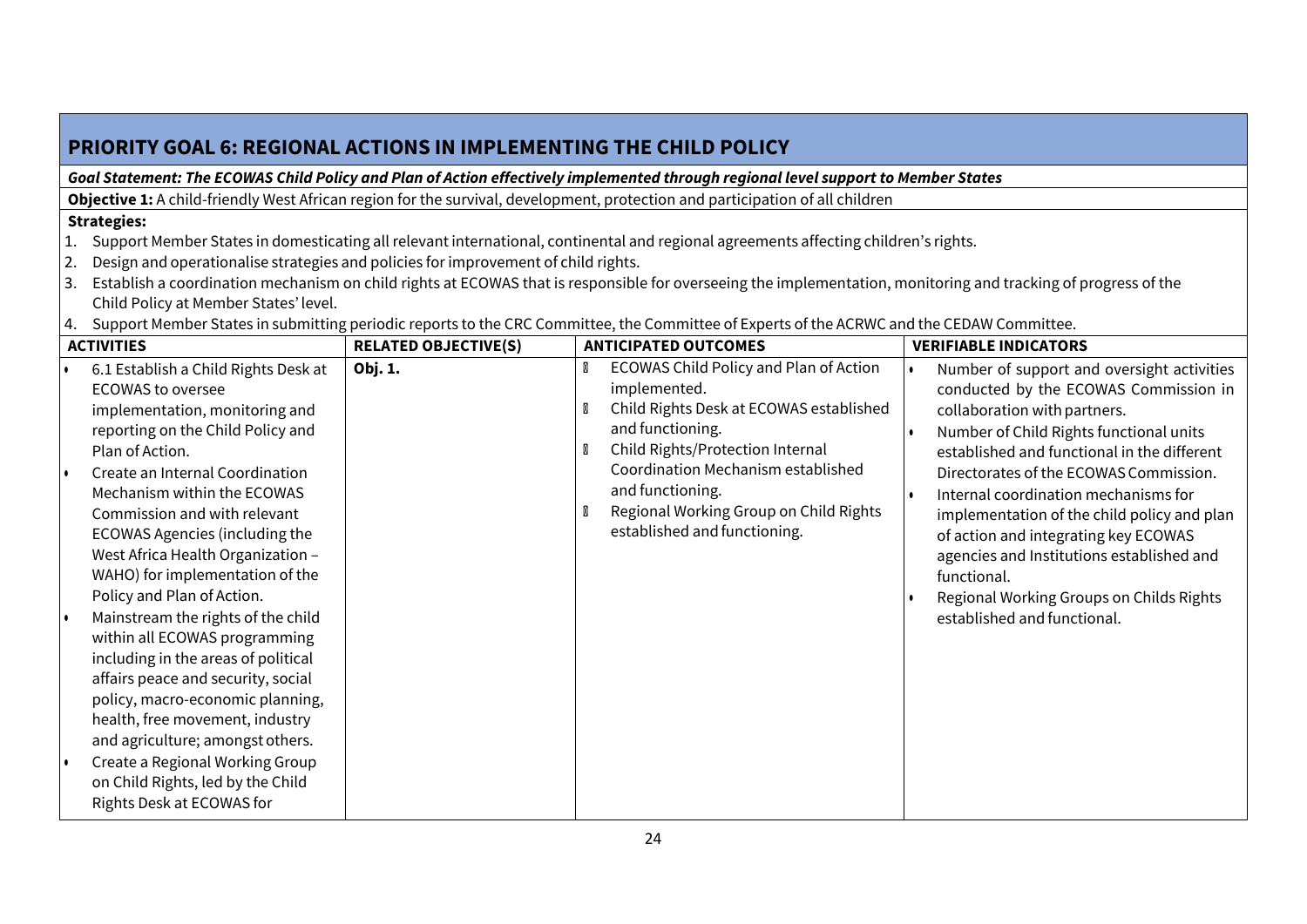| cohesive and aligned<br>implementation of the Child Policy<br>and Plan of Action across all<br>partners' organizations in Member<br>States.                                                                                                                                                                                                                                                                                                                                                                              |         |                                                                                                                                                                                                                                                                                                                                                                                                                                                   |                                                                                                                                                                                                                                                                                                                                                                                                            |
|--------------------------------------------------------------------------------------------------------------------------------------------------------------------------------------------------------------------------------------------------------------------------------------------------------------------------------------------------------------------------------------------------------------------------------------------------------------------------------------------------------------------------|---------|---------------------------------------------------------------------------------------------------------------------------------------------------------------------------------------------------------------------------------------------------------------------------------------------------------------------------------------------------------------------------------------------------------------------------------------------------|------------------------------------------------------------------------------------------------------------------------------------------------------------------------------------------------------------------------------------------------------------------------------------------------------------------------------------------------------------------------------------------------------------|
| 6.2 Create a tool to track progress<br>of policy implementation over a<br>ten-year period in each Member<br>State.<br>Produce implementation<br>guidelines for the Child Policy and<br>Plan of Action, involving Children<br>and youth.<br>Develop an M&E framework for the<br>Child Policy and Plan of Action,                                                                                                                                                                                                          | Obj. 1. | Tool exists and is functioning (and linked<br>to ECOWAS CPSS Accountability Tool).<br>Implementation Guidelines exists.<br>M&E framework exists.                                                                                                                                                                                                                                                                                                  | Tools in place and in use and linked to<br>ECOWAS CPSS Accountability Tool.<br>Number of Member States that have put in<br>place tools in use and linked to ECOWAS<br><b>CPSS Accountability Tool</b><br>Number of Implementation Guidelines<br>developed and in use.<br>Number of M&E Frameworks established<br>and in use.                                                                               |
| involving children and youth.<br>6.3 Establish coordination and<br>collaboration between Child Rights<br>Desk and ECOWAS Planning and<br>Statistics Department on child<br>rights planning and budgeting.<br>Mobilise resources for the ECOWAS<br>I۰<br><b>Planning and Statistics</b><br>Department to collect, generate<br>and disseminate (disaggregated)<br>data and information about<br>children and their right to survival,<br>development, protection and<br>participation from Member States<br>in the region. | Obj. 1. | Child Rights Desk and Planning and<br>Statistics Department work together on<br>child rights planning and budgeting.<br>Child rights planning and budgeting<br>incorporated in Department of Planning<br>and Statistics work plan.<br>Resource mobilised and disaggregated<br>data / statistics on survival, development,<br>protection and participation in each of<br>the Member states available, collected<br>and collated at regional level. | Number of agreed procedures agreed on<br>and implemented by the Child Rights Desk<br>and the Planning and Statistics<br>Department.<br>Number of coordination and working<br>sessions held between the Child Rights<br>desk and the Department of Statistics<br>Number of research activities conducted<br>focused on disaggregated data/statistics<br>relative to outcomes for children in the<br>Region. |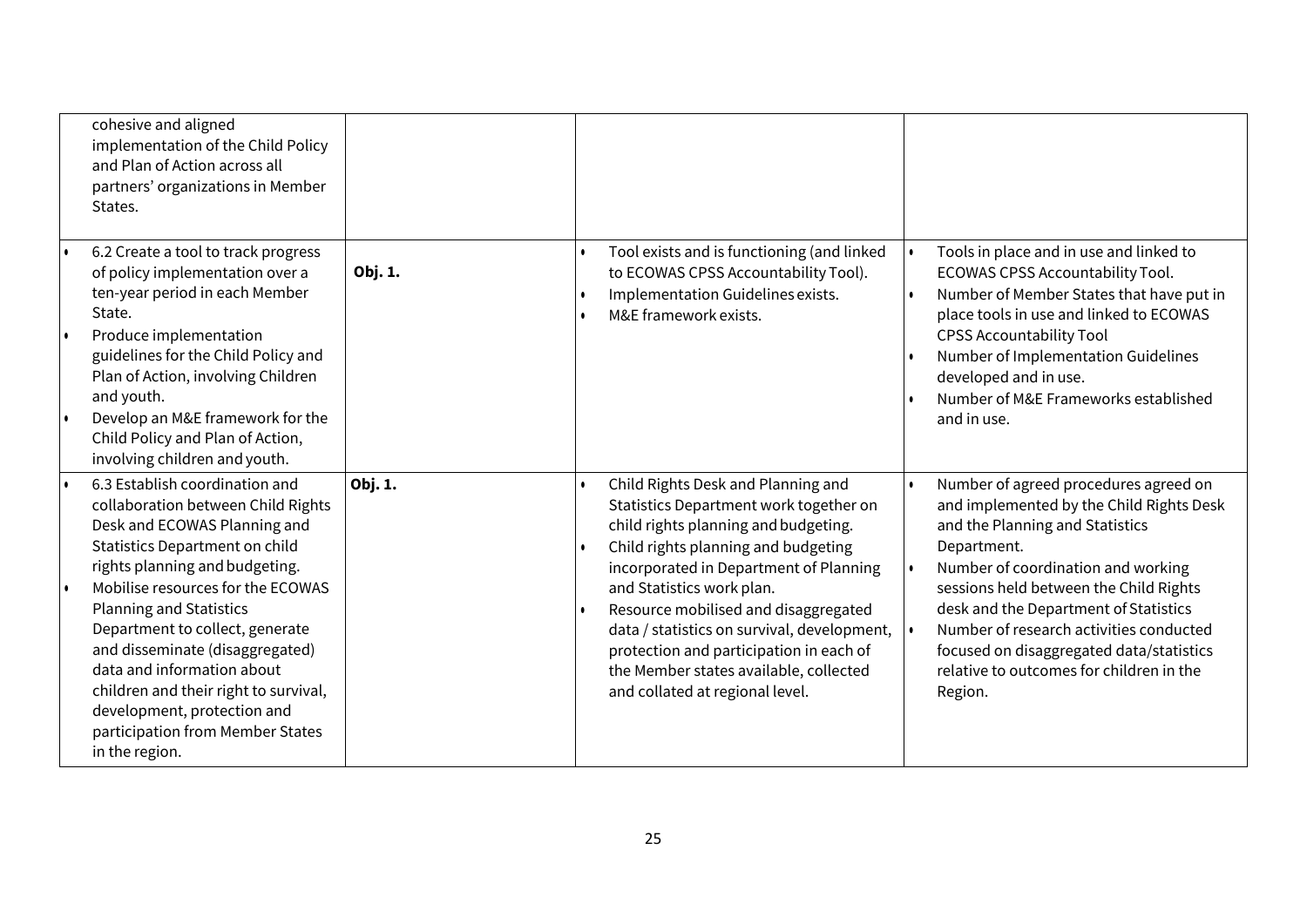| 6.4 Development and promotion of<br>'Child Rights Standards' in all areas<br>of ECOWAS programming to ensure<br>a 'whole of institution approach to<br>the realisation of child rights.<br>ECOWAS to develop a 'Child<br>Health' programme led by the<br>WAHO as a collaborative oversight<br>mechanism for children's health<br>outcomes with the WHO and<br>Member States Ministries of Health<br>and Ministries responsible for Child<br>Rights. | Obj. 1. | 'Child Rights Standards' developed and<br>mainstreamed across ECOWAS<br>programming.<br>'Child Health' Framework developed,<br>adopted by ECOWAS Member States'<br>Ministers responsible for Health and<br>Child Rights, and implemented. | Number of ECOWAS initiatives integrating<br>the rights of the child across Departments<br>and Directorates.<br>Number of joint activities implemented by<br><b>ECOWAS under the Child Health</b><br>Framework.             |
|-----------------------------------------------------------------------------------------------------------------------------------------------------------------------------------------------------------------------------------------------------------------------------------------------------------------------------------------------------------------------------------------------------------------------------------------------------|---------|-------------------------------------------------------------------------------------------------------------------------------------------------------------------------------------------------------------------------------------------|----------------------------------------------------------------------------------------------------------------------------------------------------------------------------------------------------------------------------|
| 6.5 Carry out a regional situation<br>analysis on child rights in 15<br>Member States, including a review<br>of national laws and policies for<br>their adherence to the rights of the<br>child.                                                                                                                                                                                                                                                    | Obj. 1. | Regional baseline/situation analysis on<br>child rights available.<br>Improved reporting to treaty bodies.                                                                                                                                | Number of Regional Baselines/situation<br>analysis on child rights developed.<br>Number of internal reports to ECOWAS<br>Statutory bodies on implementation of<br>obligations on the rights of the child in the<br>Region. |